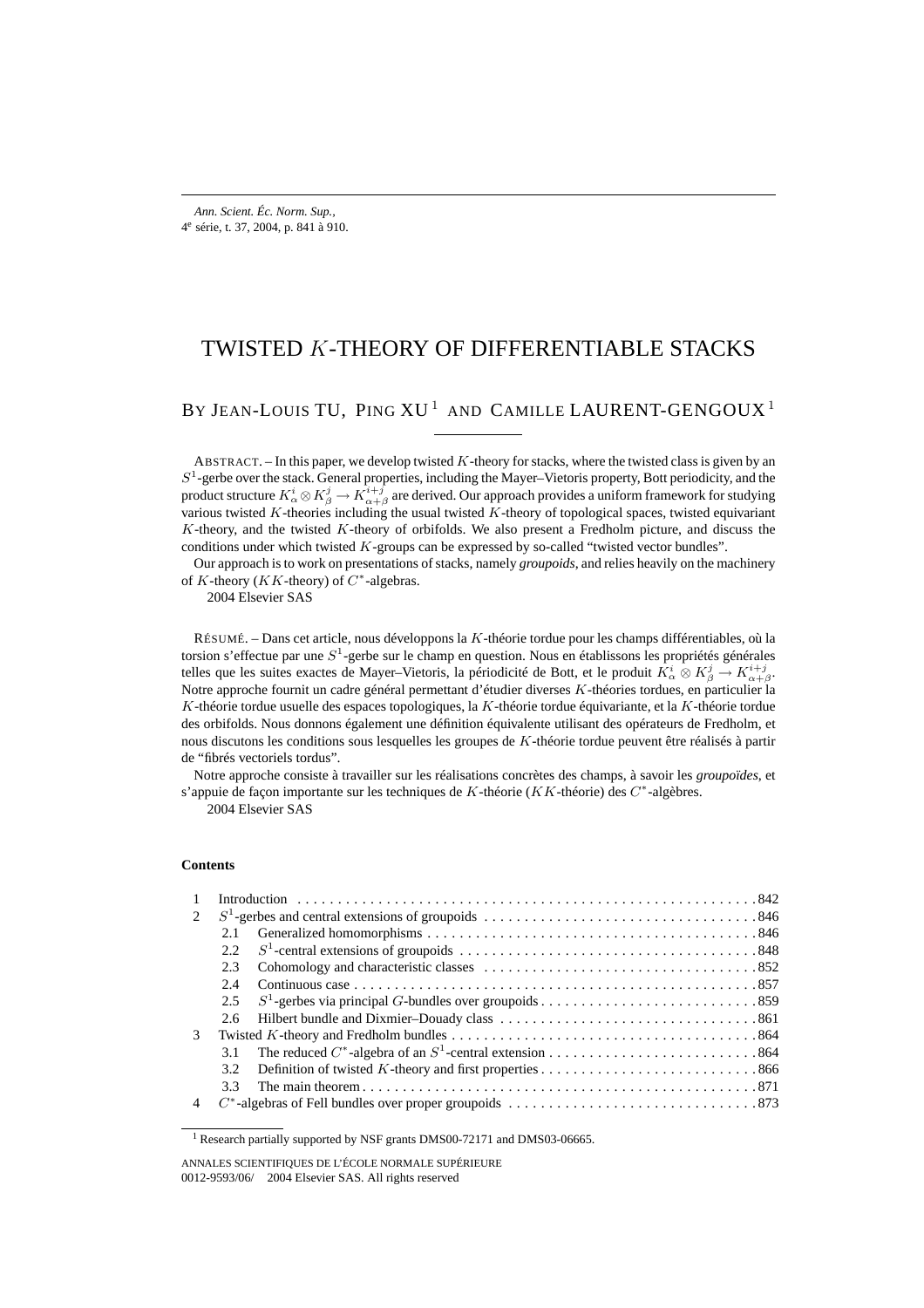| $\overline{\mathcal{L}}$ |     |  |
|--------------------------|-----|--|
|                          | 5.1 |  |
|                          | 5.2 |  |
|                          | 5.3 |  |
|                          | 5.4 |  |
|                          | 5.5 |  |
|                          | 5.6 |  |
|                          | 5.7 |  |
|                          | 5.8 |  |
| 6                        |     |  |
|                          | 6.1 |  |
|                          | 6.2 |  |
|                          | 6.3 |  |
|                          | 6.4 |  |
|                          | 6.5 |  |
|                          | 6.6 |  |
|                          |     |  |
|                          |     |  |
|                          | A.1 |  |
|                          | A.2 |  |
|                          | A.3 |  |
|                          |     |  |
|                          |     |  |

### **1. Introduction**

Recently, motivated by D-branes in string theory, there has been a great deal of interest in the study of twisted K-theory [15,49,48,75]. The K-theory of a topological space M twisted by a torsion class in  $H^3(M,\mathbb{Z})$  was first studied by Donovan–Karoubi [23] in the early 1970s, and, in the 1980s, Rosenberg [63] introduced K-theory twisted by a general element of  $H^3(M,\mathbb{Z})$ . More recently, twisted K-theory has enjoyed renewed vigor due to the discovery of its close connection with string theory [75,76]. See also [4,65,16] and references therein.

A very natural problem which arises is the development of other types of twisted  $K$ -theory. In particular, twisted equivariant  $K$ -theory and twisted  $K$ -theory for orbifolds should be developed. Indeed, various definitions of such theories have been offered. For instance, Adem– Ruan introduced a version of twisted K-theory of an orbifold by a discrete torsion element [1]. Others, for example [45,46], offer various related (but unsupported) definitions. We also remark that Freed–Hopkins–Teleman announced [27] the amazing result that the twisted equivariant K-theory of a compact Lie group is related to the Verlinde algebra.

It is important that twisted  $K$ -theory is a cohomology theory and, in particular, satisfies the Mayer–Vietoris property. One also expects that, like ordinary  $K$ -theory, it should satisfy Bott periodicity. The purpose of this paper is to develop a twisted K-theory for stacks, the idea being that this is general enough to include all the above cases, including twisted equivariant  $K$ -theory and twisted  $K$ -theory of orbifolds. As far as we know, except for the special case of manifolds, there has been no twisted  $K$ -theory for general stacks for which all such properties have been established (as far as we know, this is the case even for twisted equivariant  $K$ -theory).

Rather than working directly with stacks, we will work on presentations of stacks, namely groupoids. Indeed there is a dictionary in which a stack corresponds to a *Morita equivalence*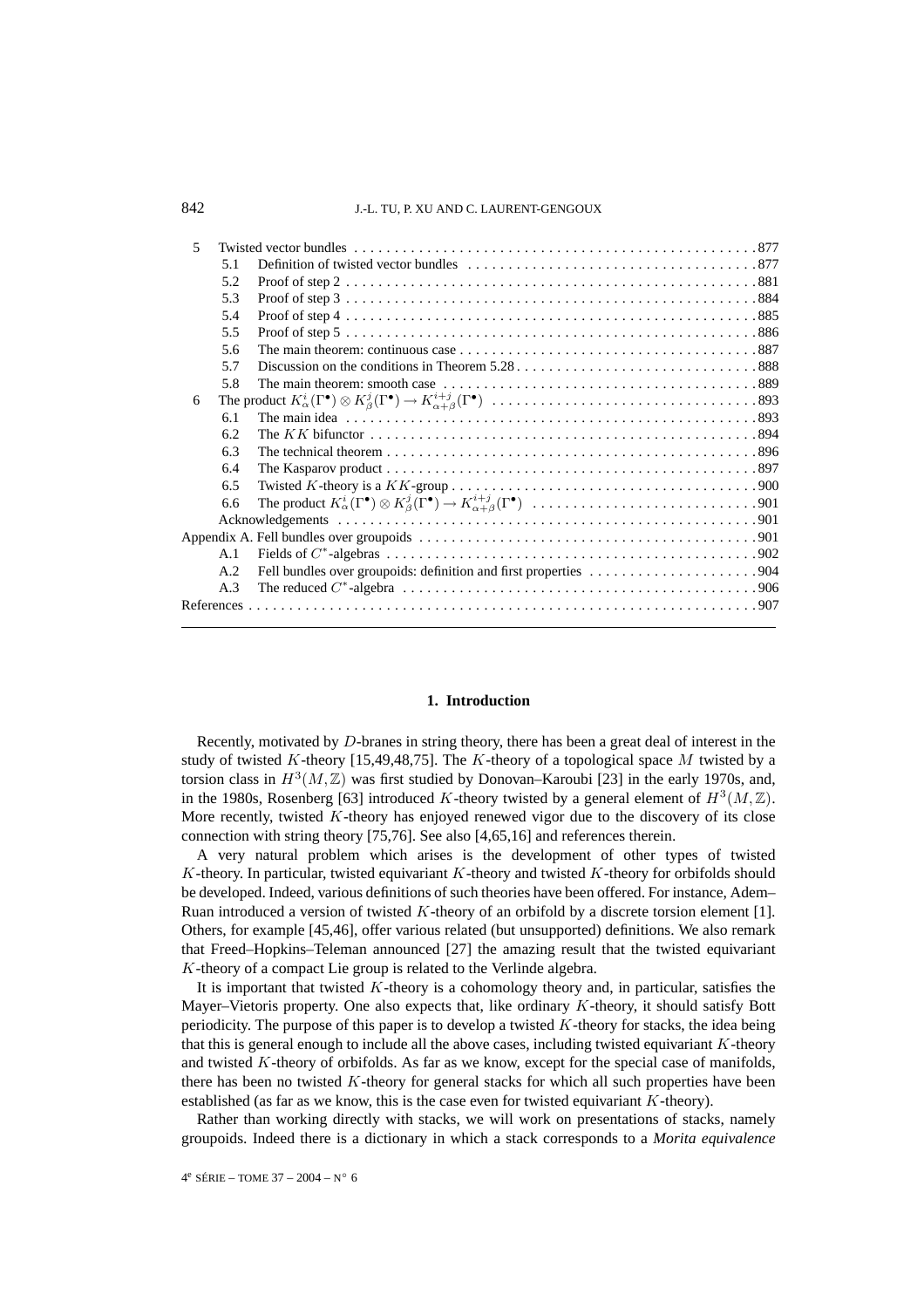*class* of groupoids [9,10]. In this paper, we will deal with differentiable stacks which are more relevant to string theory. They correspond to Lie groupoids.

An advantage of working with Lie groupoids, for a differential geometer, is that one can still do differential geometry even though the spaces they represent do not usually allow such a possibility.

The notion of a *groupoid* is a standard generalization of the concepts of *spaces* and *groups*. In the theory of groupoids, spaces and groups are treated on equal footing. Simplifying somewhat, one could say that a groupoid is a mixture of a space and a group; it has space-like and grouplike properties that interact in a delicate way. In a certain sense, groupoids provide a uniform framework for many different geometric objects. For instance, when a Lie group acts on a manifold properly, the corresponding equivariant cohomology theories, including  $K$ -theory, can be treated using the transformation groupoid  $G \times M \rightrightarrows M$ . On the other hand, an orbifold can be represented by an étale groupoid [54,52].

The problem of computing the K-theory of groupoids has been studied by many authors. For instance, given a locally compact groupoid  $\Gamma$ , the Baum–Connes map

$$
\mu_r:K^{\mathrm{top}}_*(\Gamma)\to K_*\big(C^*_r(\Gamma)\big)
$$

can be used to study the K-theory groups of  $C_r^*(\Gamma)$ . The above map generalizes both the assembly map for groups [7] and the coarse assembly map [67]. Of course, many techniques used to study the Baum–Connes conjecture for groups [35] can be extended to groupoids such as foliation groupoids [68,69]. However, recent counterexamples [36] show that other ways of attacking the problem need to be discovered. Applications of the  $K$ -theory of groupoids include: tilings and gap labeling (see for instance [40]), index theorems, and pseudodifferential calculi [50,57].

By twisted K-theory, in this paper we mean K-theory twisted by an  $S^1$ -gerbe. All  $S^1$ -gerbes over a groupoid Γ (or more precisely a stack  $\mathfrak{X}_{\Gamma}$ ) form an abelian group which can be identified with  $H^2(\mathfrak{X}_{\Gamma}, \mathcal{S}^1)$  [9,10]. Unlike the manifold case, this is not always isomorphic to the third integer cohomology group  $H^3(\mathfrak{X}_{\Gamma}, \mathbb{Z})$ . Indeed, this fails to be the case even when  $\Gamma$  is a non-compact group. Not enough attention seems to have been paid to this in the literature. However, for a proper Lie groupoid  $\Gamma$ , these two groups are always isomorphic, and it therefore makes sense to talk about its K-theory twisted by an integer class in  $H^3(\mathfrak{X}_{\Gamma},\mathbb{Z})$ . In particular, when a Lie group  $G$  acts on a smooth manifold  $M$  properly, one can define the equivariant K-theory twisted by an element in  $H_G^3(M,\mathbb{Z})$ . The same situation applies to orbifolds since their corresponding groupoids are always proper.

Our approach in developing twisted  $K$ -theory is to utilize operator algebras, where many sophisticated K-theoretic techniques have been developed. An  $S^1$ -central extension  $S^1 \to R \to$  $\Gamma \rightrightarrows M$  of groupoids gives rise to an  $S^1$ -gerbe  $\Re$  over the differentiable stack  $\mathfrak{X}_{\Gamma}$  associated to the groupoid Γ [9], and Morita equivalent  $S^1$ -central extensions correspond to isomorphic gerbes. Therefore, given a Lie groupoid  $\Gamma \rightrightarrows M$ , one may identify an  $S^1$ -gerbe over the stack  $\mathfrak{X}_{\Gamma}$  as a Morita equivalence class of  $S^1$ -central extensions  $S^1\to R'\to \Gamma'\rightrightarrows M'$  , where  $\Gamma'\rightrightarrows M'$ is a Lie groupoid Morita equivalent to  $\Gamma \rightrightarrows M$ . Given an  $S^1$ -central extension of Lie groupoids  $S^1 \to R \to \Gamma \rightrightarrows M$ , its associated complex line bundle  $L = R \times_{S^1} \mathbb{C}$  can be considered as a Fell bundle of  $C^*$ -algebras over the groupoid  $\Gamma \rightrightarrows M$ . Therefore, from this one can construct the reduced C<sup>\*</sup>-algebra  $C_r^*(\Gamma, R)$ . The K-groups are simply defined to be the K-groups of this  $C^*$ -algebra.

This definition yields several advantages. First, since it is standard that Morita equivalent central extensions yield Morita equivalent  $C^*$ -algebras, the K-groups indeed only depend on the stack and the  $S^1$ -gerbe, instead of on any particular groupoid  $S^1$ -central extension. Such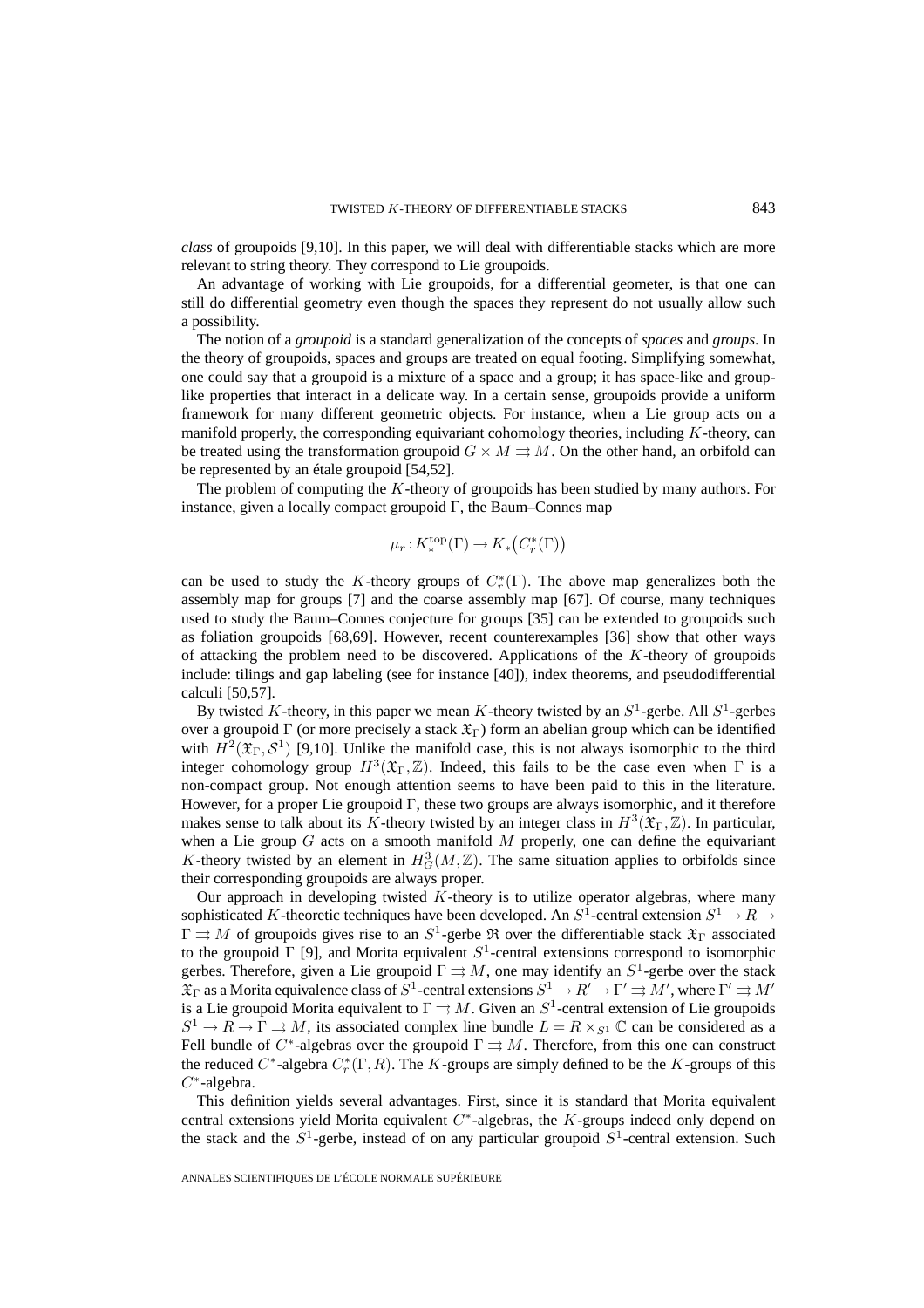a viewpoint is quite interesting already, even when dealing with untwisted  $K$ -theory. For instance, some classical results of Segal on equivariant  $K$ -theory [65] may be reinterpreted as a consequence of the fact that equivariant K-theory only depends on the stack  $M/G$ , i.e. the Morita equivalence class of the transformation groupoid  $G \times M \rightrightarrows M$ . Secondly, important properties of K-theory, such as the Mayer–Vietoris property and Bott periodicity, are immediate consequences of this definition.

A drawback of this definition, however, is that it is too abstract and algebraic. Our second goal in this paper is to connect it with the usual topological approach of K-theory in terms of Fredholm bundles [3,66]. As in the manifold case, an  $S<sup>1</sup>$ -central extension of a groupoid naturally gives rise to a canonical principal  $PU(\mathbb{H})$ -bundle over the groupoid, which in turn induces associated Fredholm bundles over the groupoid. We show that the  $K$ -groups can be interpreted as homotopy classes of invariant sections of these Fredholm bundles (assuming a certain appropriate continuity). This picture fits with the usual definition of twisted  $K$ -theory [4] when the groupoid reduces to a space.

Geometrically, it is always desirable to describe K-groups in terms of vector bundles. For twisted  $K$ -groups, a natural candidate is to use twisted vector bundles over the groupoid. This is a natural generalization, in the context of groupoids, of projective representations of a group. More precisely, given an  $S^1$ -central extension of Lie groupoids  $S^1 \to R \to \Gamma \Rightarrow M$ , a twisted vector bundle is a vector bundle E over the groupoid R where ker  $\pi \cong M \times S^1$  acts on E by scalar multiplication. When  $\Gamma$  is a groupoid Morita equivalent to a manifold, they correspond to the so-called bundle gerbe modules in [16]. However, note that twisted vector bundles do not always exist. In fact, a necessary condition for their existence is that the twisted class  $\alpha \in H^2(\Gamma^{\bullet}, \mathcal{S}^1)$ must be a torsion. Another main theme of this paper is to explore the conditions under which the twisted  $K_0$ -group is isomorphic to the Grothendieck group of twisted vector bundles.

As is already the case for manifolds, twisted  $K$ -groups no longer admit a ring structure [4]. It is expected, however, that there exists a bilinear product  $K^i_\alpha \otimes K^j_\beta \to K^{i+\bar{j}}_{\alpha+\beta}$ . For twisted vector bundles, such a product is obvious and corresponds to the tensor product of vector bundles. However, in general, twisted  $K$ -groups cannot be expressed by twisted vector bundles as discussed above. The main difficulty in constructing such a product using the Fredholm picture of twisted K-theory is obtaining a Fredholm operator  $T$  out of two Fredholm operators  $T_1$ and  $T_2$ . This is very similar to the situation of the Kasparov product in  $KK$ -theory where a non-constructive method must be used. Motivated by  $KK$ -theory, our approach is to develop a generalized version of Le Gall's groupoid equivariant  $KK$ -theory and interpret our twisted  $K$ -groups as such  $KK$ -groups, which allows us to obtain such a product.

The paper is organized as follows. Section 2 is devoted to the basic theory of  $S^1$ -gerbes over stacks in terms of the groupoid picture; related cohomology theory and characteristic classes are reviewed briefly. In Section 3, we introduce the definition of twisted  $K$ -groups and outline some basic properties. Section 4 is devoted to the study of the  $K$ -groups of the  $C^*$ -algebra of a Fell bundle over a proper groupoid, which includes our  $C^*$ -algebras of groupoid  $S^1$ -central extensions as a special case. In particular, we give the Fredholm picture of the K-groups. In Section 5, we investigate the conditions under which the twisted  $K_0$ -group can be expressed in terms of twisted vector bundles. In Section 6, we discuss the construction of the  $K$ -group product as outlined above. In Appendix A, we review some basic material concerning Fell bundles over groupoids which we use frequently in the paper.

We would like to point out that there are many interesting and important questions that we are not able to address in this paper. One of them is the study of the Chern character in twisted K-theory, in which Connes' noncommutative differential geometry [17] will play a prominent role due to the nature of our algebraic definition. This subject will be discussed in a separate paper.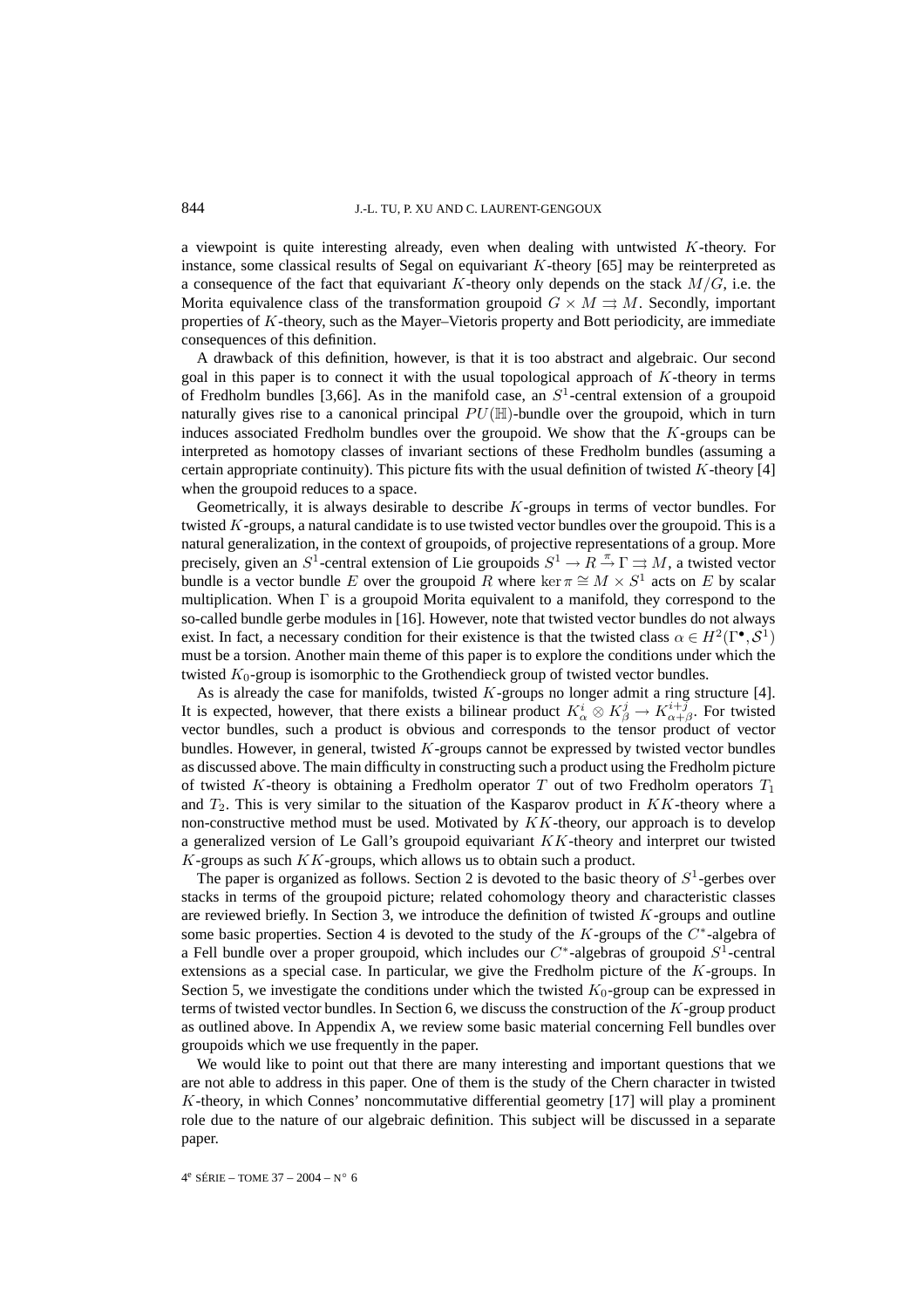Finally, we note that after our paper was submitted a paper by Atiyah and Segal [5] appeared, in which twisted equivariant K-theory (for a compact group acting on a space) was introduced independently using a different method. It is not hard to check that at least in our case of interest, that of a compact Lie group acting on a manifold, our twisted  $K$ -theory coincides with theirs (using the remark in Appendix A.1 of [5] that, in the metrizable case, the compact-open topology is the same as the strong topology).

**Notations.** Finally, we list the notation used throughout the paper. Γ will denote a groupoid (all groupoids considered are Hausdorff, locally compact, and second countable). We denote by s and t the source and target maps of Γ, respectively.  $\Gamma^{(0)}$  will denote the unit space of Γ, and  $\Gamma^{(n)}$  will denote the set of strings of length n

$$
g_1 \leftarrow g_2 \leftarrow \cdots \leftarrow g_n,
$$

i.e., the set of n-tuples  $(g_1, \ldots, g_n) \in \Gamma \times \cdots \times \Gamma$  such that  $s(g_i) = t(g_{i+1})$  for all  $i = 1, \ldots, n-1$ .

We will commonly use the expression "Let  $\Gamma \rightrightarrows M$  be a Lie groupoid ..." to indicate that  $\Gamma$ is a Lie groupoid and  $\Gamma^{(0)} = M$ .

For all  $K, L \subset \Gamma^{(0)}$ , we let  $\Gamma_K = s^{-1}(K)$ ,  $\Gamma^L = t^{-1}(L)$ , and  $\Gamma_K^L = \Gamma_K \cap \Gamma^L$ . If  $K = \{x\}$ and  $L = \{y\}$ , we will use the notation  $\Gamma_x$ ,  $\Gamma^y$ , and  $\Gamma_x^y$ , respectively.

If Y is a space, then  $Y \times Y$  will be endowed with the pair groupoid structure:  $(Y \times Y)^{(0)} = Y$ ,  $s(y_1, y_2) = y_2, t(y_1, y_2) = y_1$ , and  $(y_1, y_2)(y_2, y_3) = (y_1, y_3)$ .

If Y is a space and  $f: Y \to \Gamma^{(0)}$  is a map, we denote by  $\Gamma[Y]$  the subgroupoid of  $(Y \times Y) \times \Gamma$ consisting of  $\{(y_1, y_2, \gamma) \mid \gamma \in \Gamma f(y_1) \}$ . Then  $\Gamma[Y]$  is called the pullback of the groupoid  $\Gamma$  by f.

In particular, if  $\mathcal{U}=(U_i)$  is an open cover of  $\Gamma^{(0)},$  then the pullback of  $\Gamma$  by the canonical map  $\coprod U_i \to \Gamma^{(0)}$  is denoted either by  $\Gamma[\mathcal{U}]$  or by  $\Gamma[U_i]$ .

If  $\Gamma \rightrightarrows M$  is a locally compact groupoid (resp., a Lie groupoid), a Haar system for  $\Gamma$  will usually be denoted by  $\lambda = (\lambda^x)_{x \in M}$ , where  $\lambda^x$  is a measure with support  $\Gamma^x$  such that for all  $f \in C_c(\Gamma)$  (resp.,  $C_c^{\infty}(\Gamma)$ ),  $x \mapsto \int_{g \in \Gamma^x} f(g) \lambda^x(g)$  is continuous (resp., smooth).

Let  $\mathbb H$  be the separable Hilbert space. We denote by  $\mathcal K(\mathbb H)$ , or even  $\mathcal K$ , the algebra of compact operators on  $\mathbb{H}$ ; we denote by  $\mathcal{L}(\mathbb{H})$  the algebra of linear bounded operators.

For a  $C^*$ -algebra A,  $M(A)$  denotes its multiplier algebra [58, Section 3.12]. Recall that  $M(A)$ is a unital  $C^*$ -algebra containing A as an essential ideal, and, moreover, if a  $C^*$ -algebra B also contains A as an essential ideal, then  $A \subset B \subset M(A)$ . For instance, if X is a locally compact space and  $A = C_0(X)$ , then  $M(A) = C_b(X)$  is the space of continuous bounded functions on X. On the other hand, if  $A = \mathcal{K}$ , then  $M(A) = \mathcal{L}(\mathbb{H})$ .

For a Hilbert C<sup>\*</sup>-module E over A (see [72]), we denote by  $\mathcal{L}(\mathcal{E})$  the algebra of (A-linear bounded) adjointable operators on  $\mathcal E$ . For all  $\xi, \eta \in \mathcal E$ , let  $T_{\xi, \eta}$  be the operator  $T_{\xi, \eta}(\zeta) = \xi \langle \eta, \zeta \rangle$ . Then  $T_{\xi,\eta}$  is called a rank-one operator. The closed linear span of rank-one operators is called the algebra of compact operators on  $\mathcal E$  and will be denoted by  $\mathcal K(\mathcal E)$ ; this is an ideal of  $\mathcal L(\mathcal E)$ .

We gather below the most frequently used notations and terminology: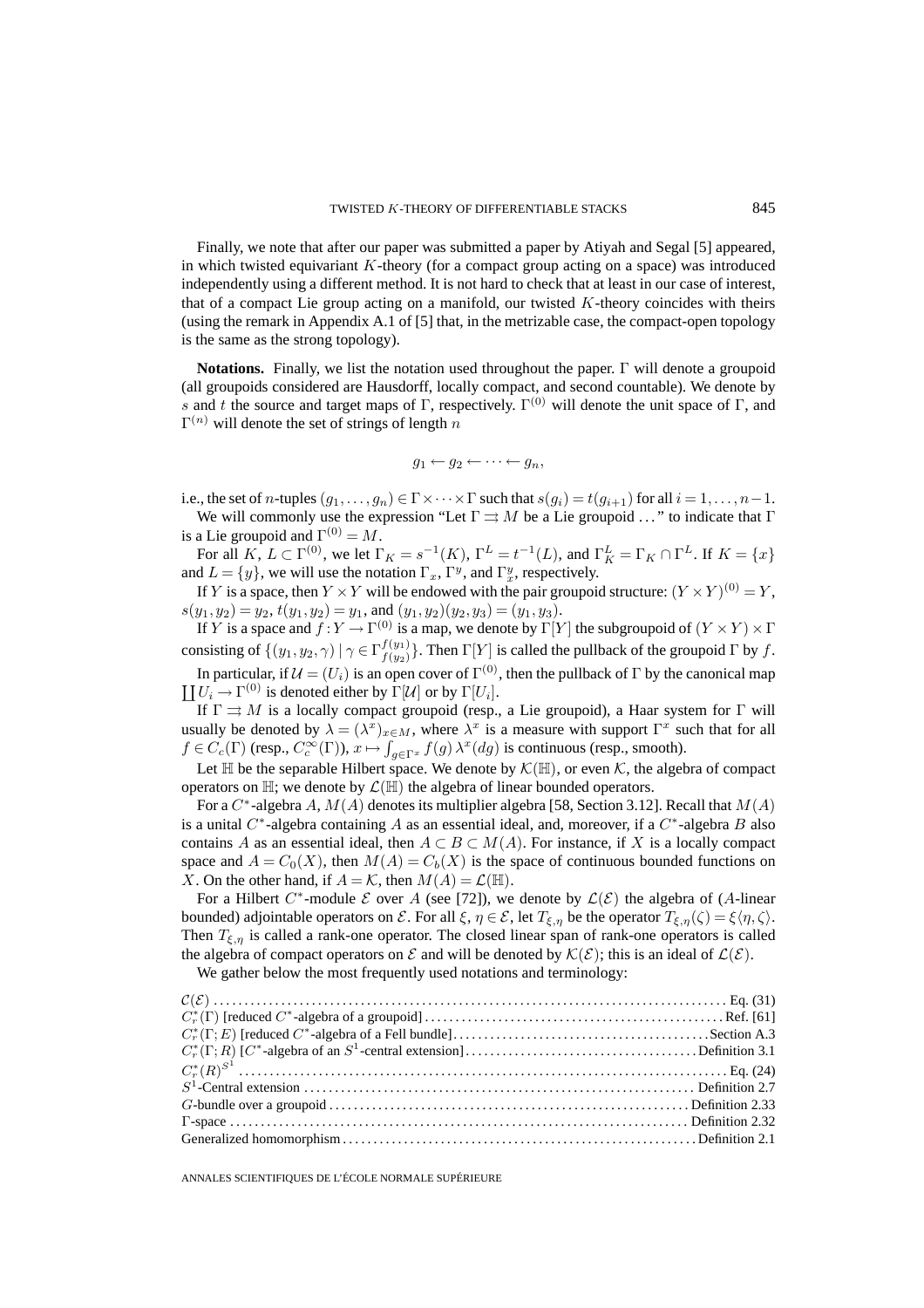### 846 J.-L. TU, P. XU AND C. LAURENT-GENGOUX

### **2.** S<sup>1</sup>**-gerbes and central extensions of groupoids**

### **2.1. Generalized homomorphisms**

In this subsection, we will review some basic facts concerning generalized homomorphisms. Here groupoids are assumed to be Lie groupoids although most of the discussions can be easily adapted to general locally compact groupoids. Let us recall the definition below [33,38,51].

DEFINITION 2.1. – A generalized groupoid homomorphism from  $\Gamma$  to G is given by a manifold  $Z$ , two smooth maps

$$
\Gamma^{(0)} \stackrel{\tau}{\leftarrow} Z \stackrel{\sigma}{\rightarrow} G^{(0)},
$$

a left action of Γ with respect to  $\tau$ , a right action of G with respect to  $\sigma$ , such that the two actions commute, and Z is a locally trivial G-principal bundle over  $\Gamma^{(0)} \stackrel{\tau}{\leftarrow} Z$ .

To explain the terminology, if  $f : \Gamma \to G$  is a strict homomorphism (i.e. a smooth map satisfying  $f(gh) = f(g)f(h)$ ) then  $Z_f = \Gamma^{(0)} \times_{f, G^{(0)}, t} G$ , with  $\tau(x, g) = x$ ,  $\sigma(x, g) = s(g)$ , and the actions  $\gamma \cdot (x, g) = (t(\gamma), f(\gamma)g)$  and  $(x, g) \cdot g' = (x, gg')$ , is a generalized homomorphism from  $\Gamma$  to  $G$ .

Generalized homomorphisms can be composed just like the usual groupoid homomorphisms.

**PROPOSITION** 2.2. – Let Z and Z' be generalized homomorphisms from  $\Gamma \rightrightarrows \Gamma^{(0)}$  to  $G \rightrightarrows G^{(0)}$ , and from  $G \rightrightarrows G^{(0)}$  to  $H \rightrightarrows H^{(0)}$  respectively. Then

$$
Z'' = Z \times_G Z' := (Z \times_{\sigma, G^{(0)}, \tau'} Z') / (z, z') \sim (z g, g^{-1} z')
$$

*is a generalized groupoid homomorphism from*  $\Gamma \rightrightarrows \Gamma^{(0)}$  *to*  $H \rightrightarrows H^{(0)}$ *. Moreover, the composition of generalized homomorphisms is associative, and thus there is a category* G *whose objects are Lie groupoids and morphisms are isomorphism classes of generalized homomorphisms.* <sup>2</sup> *There is a functor*

$$
\mathcal{G}_s \to \mathcal{G}
$$

*where*  $\mathcal{G}_s$  *is the category of Lie groupoids with strict homomorphisms given by*  $f \mapsto Z_f$  *as described above.*

*Proof.* – All the assertions are easy to check. For instance, to show that  $\Gamma^{(0)} \leftarrow Z''$  is a locally trivial  $H$ -principal bundle, note that  $Z$  and  $Z'$  are locally of the form  $Y\times_{G^{(0)}}G$  and  $Y'\times_{H^{(0)}}H$ respectively. Therefore Z'' is locally of the form  $Y'' \times_{G^{(0)}} H$  where  $Y'' = Y \times_{H^{(0)}} Y'$ .  $\Box$ 

<sup>&</sup>lt;sup>2</sup> Two generalized homomorphisms  $Z_1$  and  $Z_2$  are isomorphic whenever they are Γ, G-equivariantly diffeomorphic.

 $4^e$  SÉRIE – TOME 37 – 2004 – N° 6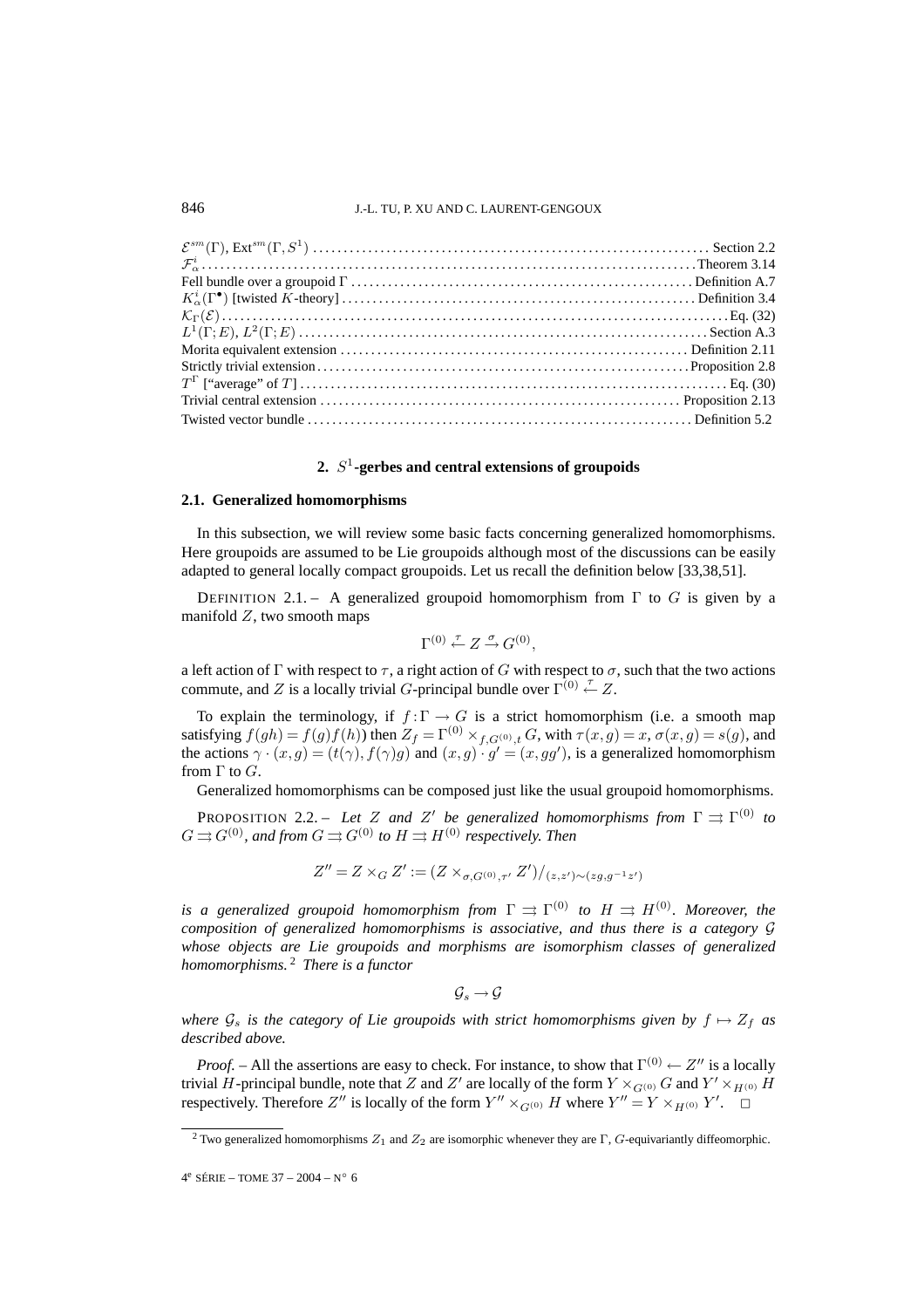Note that isomorphism in the category  $G$  is just Morita equivalence [56,77].

PROPOSITION 2.3 (see [38, Definition 1.1]). – *Any generalized homomorphism*

$$
\Gamma^{(0)} \stackrel{\tau}{\leftarrow} Z \stackrel{\sigma}{\rightarrow} G^{(0)}
$$

*is obtained by composition of the canonical Morita equivalence between*  $\Gamma$  *and*  $\Gamma[U_i]$ *, where*  $(U_i)$  *is an open cover of*  $\Gamma^{(0)}$ *, with a strict homomorphism*  $\Gamma[U_i] \to G$ *.* 

Consequently, giving a generalized homomorphism  $\Gamma \rightarrow G$  is equivalent to giving a Morita equivalence  $\Gamma \sim_{morita} \Gamma'$  together with a strict homomorphism  $\Gamma' \to G$ .

*Proof.* – Denoting by  $\Gamma[Z]$  the pull-back of  $\Gamma$  via the surjective submersion  $Z \stackrel{\tau}{\rightarrow} \Gamma^{(0)}$ , i.e. the groupoid  $Z \times_{\Gamma^{(0)},t} \Gamma \times_{\Gamma^{(0)},s} Z$  with multiplication law  $(z_1,g,z_2)(z_2,h,z_3)=(z_1, gh, z_3)$ . Then the canonical strict homomorphism  $\Gamma[Z] \to \Gamma$  is a Morita equivalence.

Moreover, it is not hard to check that

$$
\Gamma[Z] \cong \big\{ (z, z', \gamma, g) \in (Z \times Z) \times \Gamma \times G \mid \gamma z' = zg \big\}.
$$

Thus there is a strict homomorphism  $f : \Gamma[Z] \to G$  given by the fourth projection. One can then verify that the following diagram is commutative (in the category  $G$ ):



Now, since  $Z \to \Gamma^{(0)}$  is a submersion, it admits local sections. Hence there exists an open cover  $(U_i)$  of  $\Gamma^{(0)}$  and maps  $s_i:U_i\to Z$  such that  $\tau\circ s_i = \text{Id}$ , and therefore a map  $\tilde{s}:\Gamma[U_i]\to \Gamma[Z]$ such that the composition  $\Gamma[U_i] \to \Gamma[Z] \to \Gamma$  is the canonical map. Then,  $f \circ \tilde{s} : \Gamma[U_i] \to G$  is the desired strict homomorphism.  $\square$ 

LEMMA 2.4. – Let  $f_1, f_2: \Gamma \to G$  be two strict homomorphisms. Then  $f_1$  and  $f_2$  define the *isomorphic generalized homomorphisms if and only if there exists a smooth map*  $\varphi: \Gamma^{(0)} \to G$ *such that*  $f_2(\gamma) = \varphi(t(\gamma))f_1(\gamma)\varphi(s(\gamma))^{-1}$ .

*Proof.* – Suppose that there exists a smooth Γ, G-equivariant map  $Z_{f_1} \to Z_{f_2}$ . Then it is necessarily of the form  $(x, g) \mapsto (x, \varphi(x)g)$ . Using Γ-equivariance, we get

$$
(t(\gamma), \varphi(t(\gamma)) f_1(\gamma)) = (t(\gamma), f_2(\gamma) \varphi(s(\gamma))).
$$

The converse is proved by working backwards.  $\Box$ 

The following result is useful when dealing with generalized homomorphisms (see also [29]).

PROPOSITION 2.5. – Let C be a category, and  $\Phi$ :  $\mathcal{G}_s \to \mathcal{C}$  be a functor. The following are *equivalent*:

- (i) *For every smooth groupoid*  $\Gamma$  *and every open cover*  $(U_i)$ ,  $\Phi(\pi)$  *is an isomorphism, where*  $\pi$  *is the canonical map*  $\Gamma[U_i] \to \Gamma$ .
- (ii) *The functor*  $\Phi$  *factors through the category*  $\mathcal{G}$  (*and thus*  $\Phi(G) \cong \Phi(H)$  *if* G *and* H *are Morita equivalent*)*.*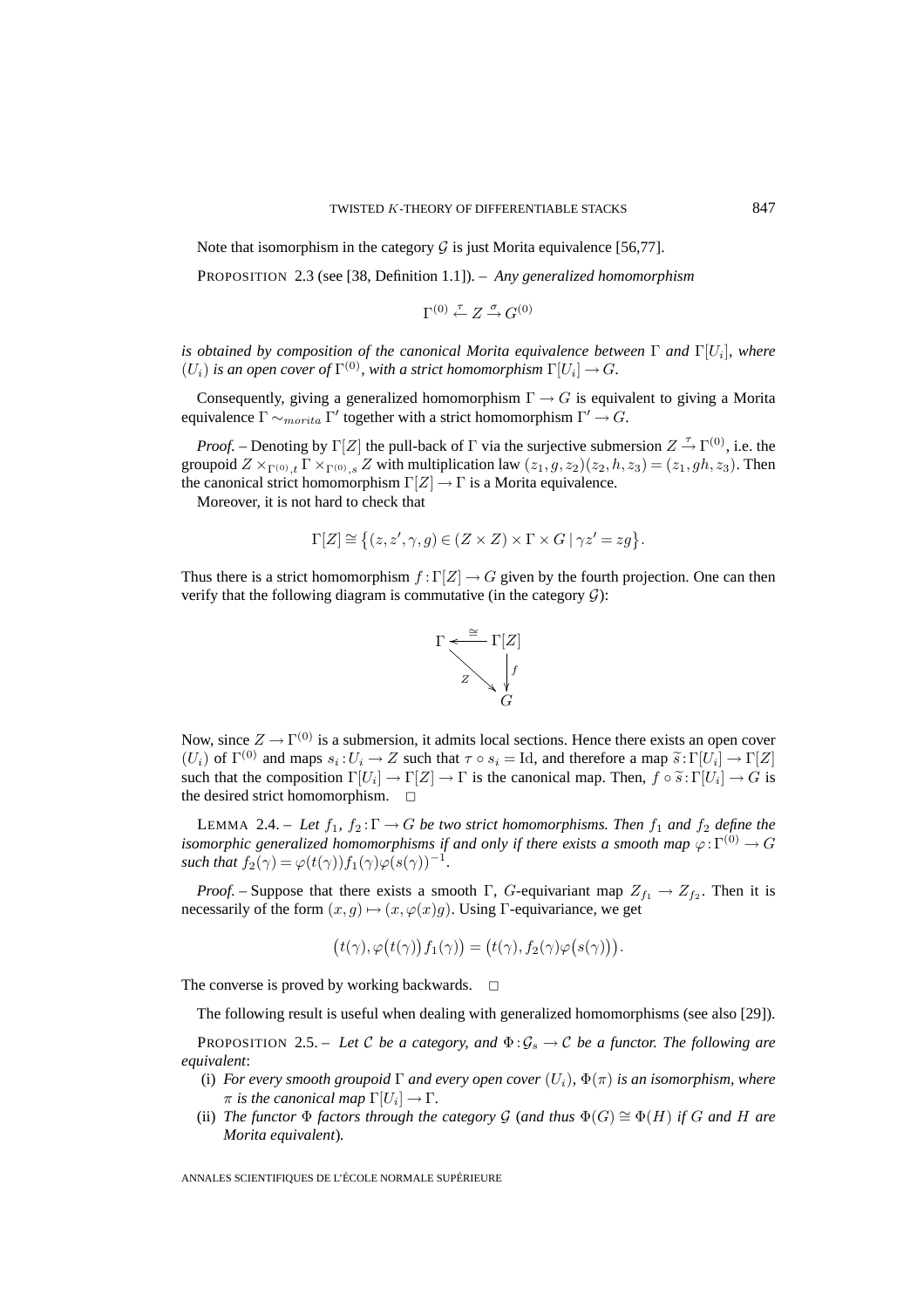*Proof.* – The only non-trivial implication is (i)  $\Rightarrow$  (ii). Let  $\Gamma^{(0)} \leftarrow Z \rightarrow G^{(0)}$  be a generalized homomorphism. From Proposition 2.3, there exists a strict homomorphism  $f : \Gamma[U_i] \to G$  which is the same morphism in the category G. We define  $\Phi(Z)$ :  $\Phi(\Gamma) \to \Phi(G)$  to be the composition

$$
\Phi(\Gamma) \stackrel{\cong}{\leftarrow} \Phi\big(\Gamma[U_i]\big) \stackrel{\Phi(f)}{\rightarrow} \Phi(G).
$$

To check that this is well-defined, suppose that  $f_1 : \Gamma[U_i] \to G$  and  $f_2 : \Gamma[V_i] \to G$  define the same generalized homomorphism. We need to show that  $\Phi(f_1) = \Phi(f_2)$  via the identification  $\Phi(\Gamma[U_i]) = \Phi(\Gamma[V_i])$ . Using the cover  $(U_i \cap V_j)$ , we may assume that  $(U_i) = (V_i)$ , and  $f_1, f_2$ are strict homomorphisms from  $\Gamma$  to  $G$ .

From Lemma 2.4, there exists  $\varphi : \Gamma^{(0)} \to \Gamma$  such that

$$
f_2(\gamma) = \varphi(t(\gamma)) f_1(\gamma) \varphi(s(\gamma))^{-1}.
$$

Let  $\tilde{\Gamma} = \{1, 2\}^2 \times \Gamma$  and let  $\tilde{f} : \tilde{\Gamma} \to G$  be the morphism

$$
(1,1,\gamma) \mapsto f_1(\gamma),
$$
  
\n
$$
(1,2,\gamma) \mapsto f_1(\gamma)\varphi(s(\gamma))^{-1},
$$
  
\n
$$
(2,1,\gamma) \mapsto \varphi(t(\gamma))f_1(\gamma),
$$
  
\n
$$
(2,2,\gamma) \mapsto \varphi(t(\gamma))f_1(\gamma)\varphi(s(\gamma))^{-1}
$$

Let  $i_j : \Gamma \to \widetilde{\Gamma}$  be defined by  $i_j(\gamma)=(j, j, \gamma)$  and  $\pi : \widetilde{\Gamma} \to \Gamma$  be the map  $\pi(i, j, \gamma) = \gamma$ . Since  $\widetilde{\Gamma} = \Gamma[W_k]$  with  $W_1 = W_2 = \Gamma^{(0)}$ ,  $\Phi(\pi)$  is an isomorphism. Now, from  $\pi \circ i_1 = \pi \circ i_2$ , we get  $\Phi(i_1) = \Phi(\pi)^{-1} = \Phi(i_2)$ , and therefore  $\Phi(f_1) = \Phi(\tilde{f} \circ i_1) = \Phi(\tilde{f} \circ i_2) = \Phi(f_2)$ .  $\Box$ 

.

*Remark* 2.6. – Given two Lie groupoids  $\Gamma_i \rightrightarrows \Gamma_i^{(0)}$ ,  $i = 1, 2$ , a generalized homomorphism from  $\Gamma_1 \rightrightarrows \Gamma_1^{(0)}$  to  $\Gamma_2 \rightrightarrows \Gamma_2^{(0)}$  induces a morphism between their associated differential stacks  $\mathfrak{X}_1 \to \mathfrak{X}_2$ , and vice versa. And a generalized isomorphism, i.e. a Morita equivalence, corresponds to an isomorphism of stacks. Therefore the category  $G$  and the category of differentiable stacks are equivalent categories (see [10] for details).

### **2.2.** S<sup>1</sup>**-central extensions of groupoids**

DEFINITION 2.7. – Let  $\Gamma \rightrightarrows M$  be a Lie groupoid. An  $S^1$ -central extension (or "twist") of  $\Gamma \rightrightarrows M$  consists of

(1) a Lie groupoid  $R \rightrightarrows M$ , together with a morphism of Lie groupoids

$$
(\pi, id) : [R \rightrightarrows M] \to [\Gamma \rightrightarrows M]
$$

which restricts to the identity on M,

(2) a left  $S^1$ -action on R, making  $\pi : R \to \Gamma$  a (left) principal  $S^1$ -bundle. These two structures are compatible in the sense that  $(\lambda_1 \cdot x)(\lambda_2 \cdot y) = \lambda_1 \lambda_2 \cdot (xy)$ , for all  $\lambda_1, \lambda_2 \in S^1$  and  $(x, y) \in R^{(2)} = R \times_{s, M, t} R.$ 

We denote by  $Tw^{sm}(\Gamma)$  the set of  $S^1$ -central extensions of  $\Gamma$  (the superscript "*sm*" stands for "smooth").

Note that R being restricted to  $\epsilon_0(M)$  is a trivial  $S^1$ -bundle, where  $\epsilon_0 : M \to \Gamma$  is the unit map. In fact, it admits a canonical trivialization since  $R|_{\epsilon_0(M)}$  admits a smooth section,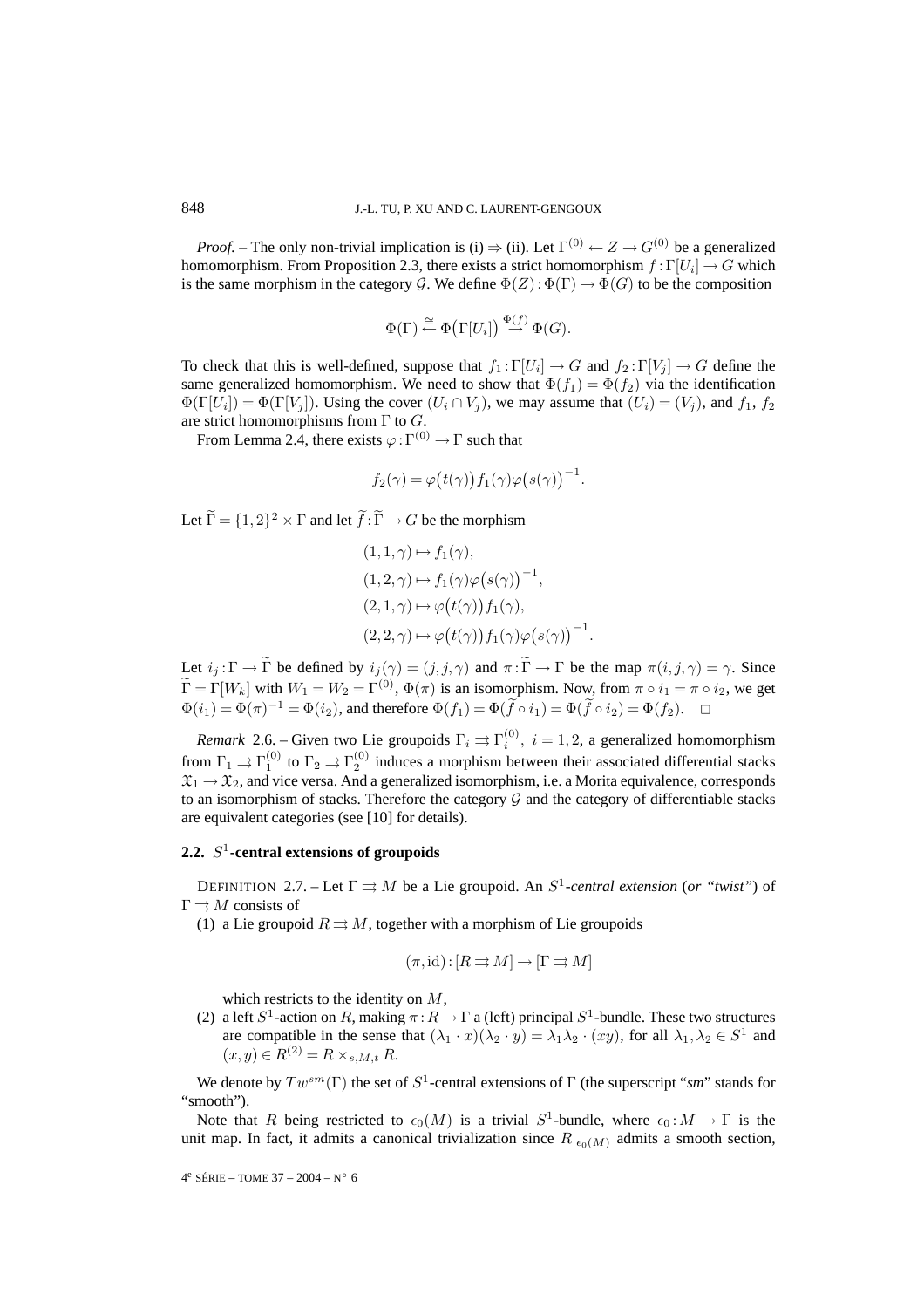namely, the base space of the groupoid R. By ker  $\pi$ , we denote this trivial bundle  $R|_{\epsilon_0(M)}$ , i.e.,  $\ker \pi \cong M \times S^1$ . It is clear that  $\ker \pi$ , as a bundle of groups, is a normal subgroupoid of  $R \rightrightarrows M$ , and lies in the center. Indeed its quotient groupoid is isomorphic to  $\Gamma \rightrightarrows M$ . This coincides with the usual definition of Lie group  $S^1$ -central extensions.

When  $\pi: R \to \Gamma$  is topologically trivial (for instance, this is true if as a space the 2nd cohomology of Γ vanishes), then  $R \cong \Gamma \times S^1$  and the central extension is determined by a groupoid 2-cocycle of  $\Gamma$  valued in  $S^1$ , i.e., a smooth map

$$
c\!:\!\Gamma^{(2)}\!=\left\{(x,y)\:|\:s(x)\!=\!t(y),x,y\in\Gamma\right\}\rightarrow S^1
$$

satisfying the cocycle condition:

(1) 
$$
c(x,y)c(xy,z)c(x,yz)^{-1}c(y,z)^{-1} = 1, \quad \forall (x,y,z) \in \Gamma^{(3)}.
$$

The groupoid structure on  $R$  is given by

(2) 
$$
(x, \lambda_1) \cdot (y, \lambda_2) = (xy, \lambda_1 \lambda_2 c(x, y)), \quad \forall (x, y) \in \Gamma^{(2)}.
$$

For every locally compact groupoid Γ with a Haar system (thus for every Lie groupoid), Kumjian, Muhly, Renault and Williams [43] constructed a group, called the Brauer group of Γ. Some of the constructions below is an easy adaptation of their results to our context, so we will omit most of proofs.

Note that  $Tw^{sm}(\Gamma)$  admits an abelian group structure in a canonical way: if  $S^1 \to R \stackrel{\pi}{\to} \Gamma \Rightarrow$ M and  $S^1 \to R' \xrightarrow{\pi'} \Gamma \rightrightarrows M$  are  $S^1$ -central extensions, then the addition of R and R', called the *tensor of R and R'* and denoted by  $R \otimes R'$ , is

(3) 
$$
(R \times_{\Gamma} R')/S^1 := \{(r, r') \in R \times_{\Gamma} R'\}/_{(r, r') \sim (\lambda r, \lambda^{-1} r')}
$$

 $(\lambda \in S^1)$ , and the inverse of R is  $\bar{R}$  (where the action of  $S^1$  on  $\bar{R}$  is  $\lambda \bar{r} = \overline{\lambda r}$  and  $\bar{r} \in \bar{R}$  denotes the same element  $r \in R$ ).

The zero element is the strictly trivial extension, i.e., the extension satisfying the following equivalent conditions.

PROPOSITION 2.8. – Let  $S^1 \to R \stackrel{\pi}{\to} \Gamma \rightrightarrows M$  be an  $S^1$ -central extension. The following are *equivalent*:

- (i) *there exists a groupoid homomorphism*  $\sigma : \Gamma \to R$  *such that*  $\pi \circ \sigma = Id$ ;
- (ii) *there exists an*  $S^1$ -equivariant groupoid homomorphism  $\varphi : R \to S^1$ ;
- (iii)  $R \cong \Gamma \times S^1$  (*as a product of groupoids*).

*Proof.* – (i)  $\Rightarrow$  (ii): take  $\varphi(r) = r(\sigma \circ \pi(r))^{-1}$ . (ii)  $\Rightarrow$  (iii): the map  $r \mapsto (\pi(r), \varphi(r))$  is a groupoid isomorphism from R to  $\Gamma \times S^1$ .  $(iii) \Rightarrow (i):$  obvious.  $\Box$ 

The set of  $S^1$ -central extensions of  $\Gamma$  of the form  $R = (t^* \Lambda \times \overline{s^* \Lambda})/S^1 \rightrightarrows M$ , where  $\Lambda$  is an  $S^1$ -principal bundle on M, is a subgroup of  $Tw^{sm}(\Gamma)$ . The quotient of  $Tw^{sm}(\Gamma)$  by this subgroup is denoted by  $\mathcal{E}^{sm}(\Gamma)$ .

We now introduce the definition of Morita equivalence of  $S<sup>1</sup>$ -central extensions, and define an abelian group structure on the set of Morita equivalence classes of extensions  $S^1 \to R' \rightrightarrows \Gamma',$ with  $\Gamma'$  Morita equivalent to  $\Gamma$ .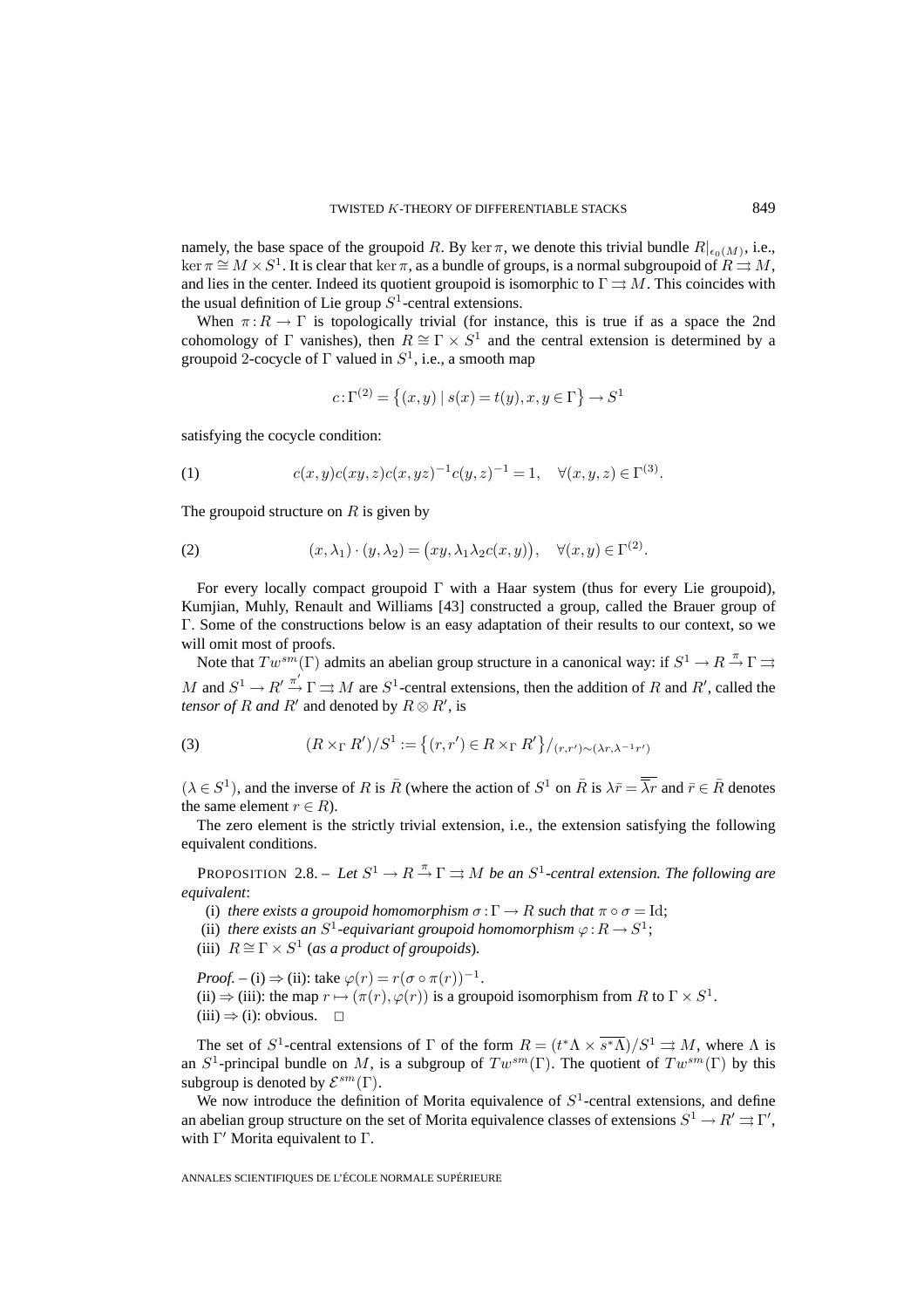DEFINITION 2.9. – Let  $S^1 \to R \to \Gamma \rightrightarrows M$  and  $S^1 \to R' \to \Gamma' \rightrightarrows M'$  be  $S^1$ -central extensions. We say that a generalized homomorphism  $M \leftarrow Z \rightarrow M'$  from R to R' is  $S^1$ -equivariant if Z is endowed with an action of  $S^1$  such that

$$
(\lambda r) \cdot z \cdot r' = r \cdot (\lambda z) \cdot r' = r \cdot z \cdot (\lambda r')
$$

whenever  $(\lambda, r, r', z) \in S^1 \times R \times R' \times Z$  and the products make sense.

LEMMA 2.10. – Let  $S^1 \to R \to \Gamma \rightrightarrows M$  and  $S^1 \to R' \to \Gamma' \rightrightarrows M'$  be  $S^1$ -central extensions, *and*  $M \leftarrow Z \rightarrow M'$  an  $S^1$ -equivariant generalized homomorphism from R to R'. Then the  $S^1$ -action on Z is free and  $M \leftarrow Z/S^1 \rightarrow M'$  defines a generalized homomorphism from  $\Gamma$ *to*  $\Gamma'$ .

*Proof.* – Assume that  $\lambda z = z$  for  $\lambda \in S^1$  and  $z \in Z$ . From the compatibility condition  $(\lambda z) \cdot r' = z \cdot (\lambda r')$  and the fact that the R'-action on Z is free, we obtain that  $\lambda r' = r'$ . Hence  $\lambda = 1$  since the  $S^1$ -action on R' is free. The rest of the assertion follows immediately from the compatibility condition again.  $\square$ 

DEFINITION 2.11. – Two  $S^1$ -central extensions  $S^1 \to R \to \Gamma \rightrightarrows M$  and  $S^1 \to R' \to \Gamma' \rightrightarrows$ M' are called *Morita equivalent* if there is a generalized  $S^1$ -equivariant isomorphism  $M \leftarrow Z \rightarrow$ M- . In this case, Z is called an *equivalence bimodule*.

As an immediate consequence of Lemma 2.10, in particular, if  $S^1 \to R \to \Gamma \rightrightarrows M$  and  $S^1 \to R' \to \Gamma' \rightrightarrows M'$  are Morita equivalent  $S^1$ -central extensions, then  $\Gamma$  and  $\Gamma'$  must be Morita equivalent groupoids.

The following result gives a useful construction of  $S<sup>1</sup>$ -equivariant generalized homomorphism, and in particular shows that for two Morita equivalent  $S<sup>1</sup>$ -central extensions, one may recover one from the other in terms of the equivalence bimodule.

Let  $S^1 \to R \to \Gamma \rightrightarrows M$  be an  $S^1$ -central extension, and  $\tau: Z \to M$  a left principal R-bundle over  $M' := Z/R$ . Then Z admits an  $S^1$ -action defined as follows: for all  $\lambda \in S^1$  and  $z \in Z$ , denote by  $\lambda_z \in R$  the element  $\lambda \tau(z)$ , where  $\tau(z) \in R^{(0)}$  is considered as an element of R. We let

$$
\lambda \cdot z = \lambda_z \cdot z.
$$

It follows from the properties of  $S^1$ -central extensions that this indeed defines an  $S^1$ -action. Moreover, by assumption, this action is free and therefore  $Z/S<sup>1</sup>$  is a smooth manifold, which is denoted by  $X$ . It is simple to see that the following identity holds:

$$
(\lambda r) \cdot z = r \cdot (\lambda z) \quad \forall (\lambda, r, z) \in S^1 \times R \times Z \text{ with } s(r) = \tau(z).
$$

PROPOSITION 2.12. – As above, assume that  $S^1 \to R \to \Gamma \rightrightarrows M$  is an  $S^1$ -central extension, *and*  $\tau: Z \to M$  *a* principal R-bundle over  $M' := Z/R \cong X/\Gamma$ , where  $X = Z/S^1$ . Let  $\Gamma' = X \times_{\Gamma} X$  and  $R' = Z \times_R Z$ *. Then* 

- (i)  $R' \to \Gamma' \rightrightarrows M'$  is an  $S^1$ -central extension of groupoids, and  $M' \leftarrow Z \to M$  with the natural actions defines an  $S^1$ -equivariant generalized homomorphism from  $R'$  to  $R$ .
- (ii) If moreover  $\tau: Z \to M$  is a surjective submersion, then R' and R are Morita equivalent S<sup>1</sup>*-central extensions.*

As a consequence, if Z is an  $S^1$ -equivariant Morita equivalence bimodule from R to R'', then  $R'' \cong R'.$ 

 $4^e$  SÉRIE – TOME 37 – 2004 – N° 6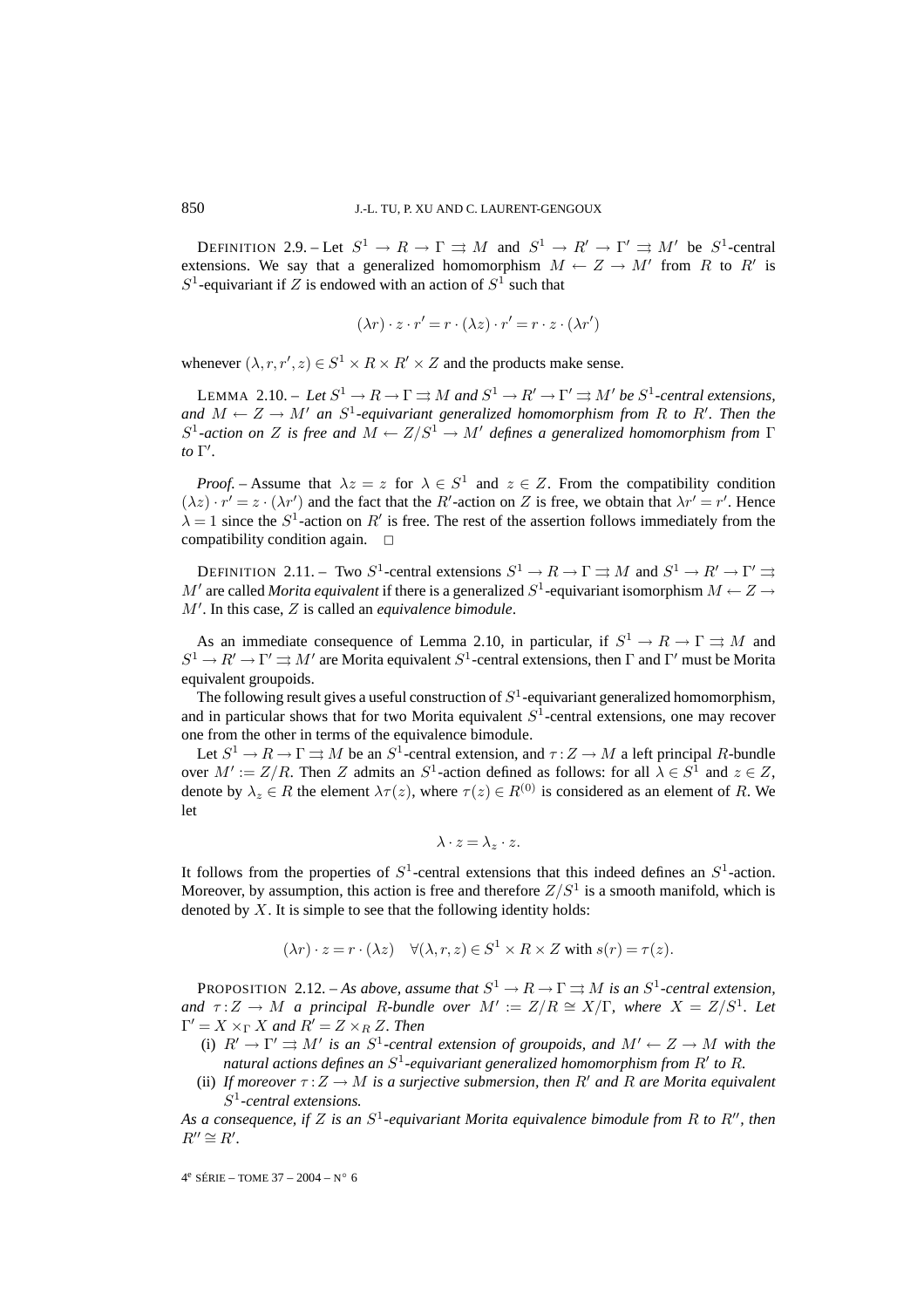*Proof. –* The proof is a straightforward verification, and is similar to [77, Theorem 3.2-  $3.3$ ].  $\Box$ 

Given a Lie groupoid  $\Gamma \rightrightarrows M$ , there is a natural abelian group structure on the set of Morita equivalence classes of  $S^1$ -central extensions  $S^1 \to R' \to \Gamma' \rightrightarrows M'$ , where  $\Gamma' \rightrightarrows M'$  is a Lie groupoid Morita equivalent to  $\Gamma \rightrightarrows M$ . To see this, assume that  $S^1 \to R_i \to \Gamma_i \rightrightarrows M_i$ ,  $i = 1, 2$ , are two such extensions. Since  $\Gamma_i \rightrightarrows M_i$ ,  $i = 1, 2$ , are Morita equivalent, there exists a generalized isomorphism  $M_1 \leftarrow X \rightarrow M_2$ . By pulling back using the above maps, one obtains two S<sup>1</sup>-central extensions over the groupoid  $\Gamma_1[X] \cong \Gamma_2[X] \Rightarrow X$ , namely  $R_1[X] \Rightarrow X$  and  $R_2[X] \rightrightarrows X$ . Thus one may define  $[R_1]+[R_2]$  to be the class of the  $S^1$ -central extension  $R_1[X] \otimes R_2[X]$  (see Eq. (3)). It is simple to check that this operation is well-defined. The inverse is defined by  $\overline{[R]}=[\overline{R}].$  Let us denote by  $\text{Ext}^{sm}(\Gamma, S^1)$  the group thus obtained.

The zero element in  $\text{Ext}^{sm}(\Gamma, S^1)$  is characterized by the following

PROPOSITION 2.13. – *Consider an*  $S^1$ -central extension of Lie groupoids  $S^1 \to R \to \Gamma \rightrightarrows$ M*. The following are equivalent*:

- (i) *there exists an*  $S^1$ -equivariant generalized homomorphism  $R \to S^1$ ;
- (ii) *there exists a cover*  $(U_i)$  *of* M *such that the extension*  $S^1 \to R[U_i] \to \Gamma[U_i] \rightrightarrows \prod U_i$  *is strictly trivial*;
- (iii) *the extension is Morita equivalent to a strictly trivial*  $S^1$ -central extension  $0 \rightarrow S^1 \rightarrow$  $\Gamma' \times S^1 \to \Gamma' \rightrightarrows M';$
- (iii)<sup> $\prime$ </sup> *the class of the extension in*  $\text{Ext}^{sm}(\Gamma, S^1)$  *is* 0;
- (iv) *the extension is Morita equivalent to the strictly trivial*  $S^1$ -central extension  $0 \rightarrow S^1 \rightarrow$  $\Gamma \times S^1 \to \Gamma \rightrightarrows M$ ;
- $(iv)'$  *the class of the extension in*  $\mathcal{E}^{sm}(\Gamma)$  *is* 0*.*

*Proof.* – (ii)  $\Rightarrow$  (iii)  $\Rightarrow$  (iii)'  $\Rightarrow$  (i) and (iv)'  $\Rightarrow$  (iv)  $\Rightarrow$  (iii) are obvious. (i)  $\Rightarrow$  (ii) is a consequence of Propositions 2.8 and 2.3. To show (iii)  $\Rightarrow$  (iv), let Z be an equivalence bimodule between  $\Gamma$  and  $\Gamma'$ , then  $Z \times S^1$  is obviously an equivalence bimodule between the trivial central extensions  $S^1 \to \Gamma \times S^1 \to \Gamma \rightrightarrows M$  and  $S^1 \to \Gamma' \times S^1 \to \Gamma' \rightrightarrows M'$  $\Box$ 

 $S<sup>1</sup>$ -extensions which satisfy any of the conditions in the previous proposition are said to be trivial. Therefore,  $\mathcal{E}^{sm}(\Gamma)$  is the quotient  $Tw^{sm}(\Gamma)$  by trivial extensions. Thus two  $S^1$ -central extensions  $S^1 \to R_i \to \Gamma \to M$  are equal in  $\mathcal{E}^{sm}(\Gamma)$  if and only if they are Morita equivalent.

The groups  $\mathcal{E}^{sm}(\Gamma')$ , where  $\Gamma'$  is a groupoid Morita equivalent to  $\Gamma$ , form an inductive system. It follows from Proposition 2.13 that

$$
\operatorname{Ext}^{sm}(\Gamma,S^1)\cong \lim_{\Gamma'\sim \Gamma} \mathcal{E}^{sm}(\Gamma')\cong \lim_{\mathcal{U}} \mathcal{E}^{sm}\big(\Gamma[\mathcal{U}]\big),
$$

where  $U$  runs over open covers of  $M$ .

*Remark* 2.14. – An  $S^1$ -central extension  $S^1 \to R \to \Gamma \rightrightarrows M$  gives rise to an  $S^1$ -gerbe  $\Re$ over the differentiable stack  $\mathfrak{X}_{\Gamma}$  associated to the groupoid  $\Gamma \rightrightarrows M$  [9,10], and Morita equivalent  $S<sup>1</sup>$ -central extensions correspond to isomorphic gerbes.

Conversely, given an  $S^1$ -gerbe  $\mathfrak{R} \stackrel{\pi}{\to} \mathfrak{X}$  over a differential stack  $\mathfrak{X}$ , if  $R \rightrightarrows M$  and  $R' \rightrightarrows M'$  are the Lie groupoids corresponding to the presentations  $M \to \mathfrak{R}$  and  $M' \to \mathfrak{R}$  of  $\mathfrak{R}$  respectively, and  $\Gamma \rightrightarrows M$  and  $\Gamma' \rightrightarrows M'$  are the Lie groupoids corresponding to the induced presentations  $M \to \mathfrak{X}$  and  $M' \to \mathfrak{X}$  of  $\mathfrak{X}$  respectively, then the  $S^1$ -central extensions  $S^1 \to R \to \Gamma \rightrightarrows M$  and  $S^1 \to R' \to \Gamma' \rightrightarrows M'$  are Morita equivalent [9,10]. The equivalence bimodule is  $Z = M \times_{\Re} M'$ , which is a principal  $S^1$ -bundle over  $M \times_{\mathfrak{X}} M'$ .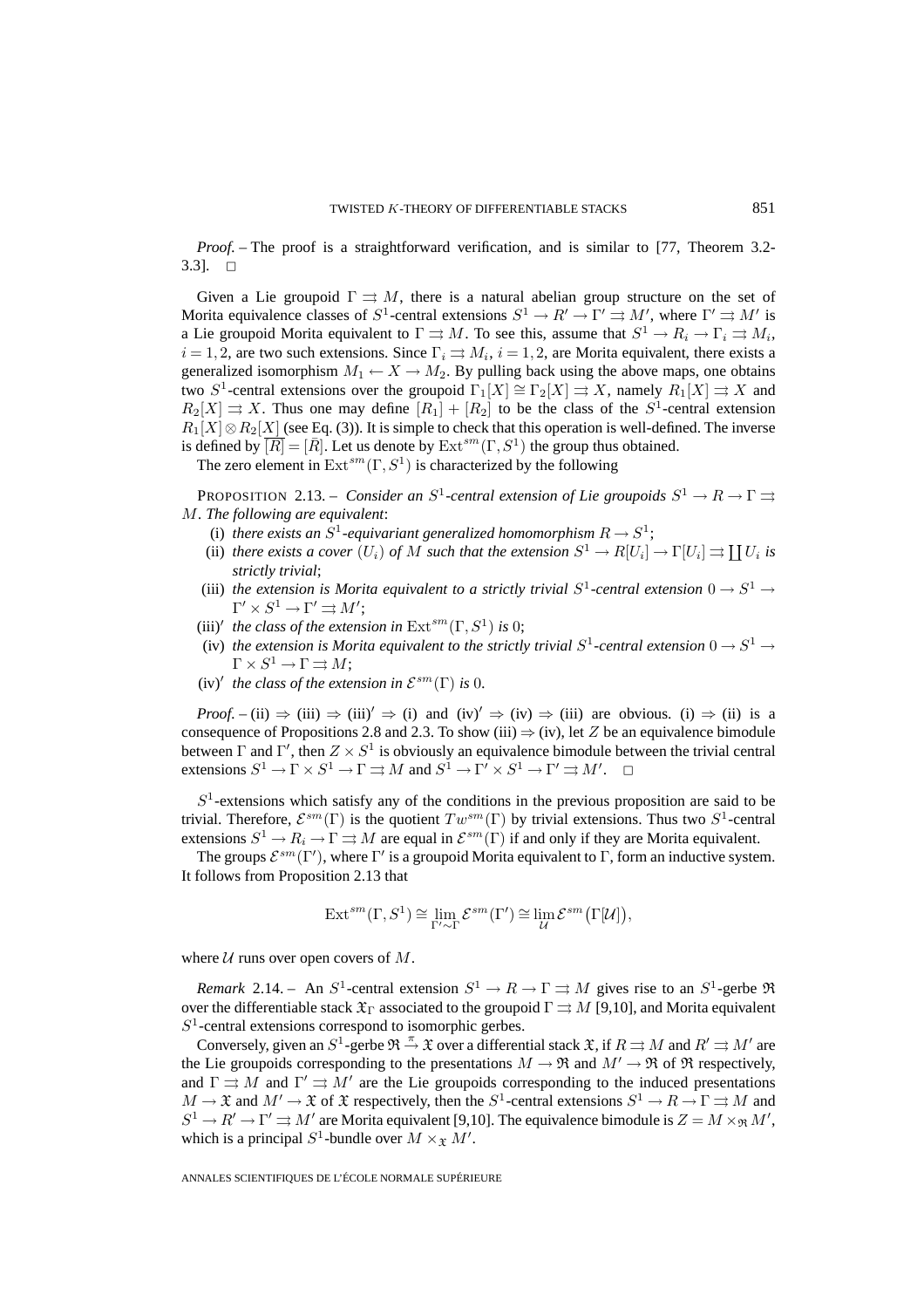Therefore, given a Lie groupoid  $\Gamma \rightrightarrows M$ , one may identify an  $S^1$ -gerbe over the stack  $\mathfrak{X}_{\Gamma}$  as an element in Ext<sup>sm</sup>(Γ, S<sup>1</sup>), i.e. a Morita equivalence class of S<sup>1</sup>-central extensions  $S^1 \to R' \to \Gamma' \rightrightarrows M'$ , where  $\Gamma' \rightrightarrows M'$  is a Lie groupoid Morita equivalent to  $\Gamma \rightrightarrows M$ . We will call such a Morita equivalence class an isomorphism class of  $S<sup>1</sup>$ -gerbes by abuse of notations. Moreover, the group structure on  $Ext^{sm}(\Gamma, S^1)$  corresponds to the abelian group structure on the  $S^1$ -gerbes over  $\mathfrak{X}_{\Gamma}$ . Therefore, one may simply identify these two groups.

### **2.3. Cohomology and characteristic classes**

In this subsection, we briefly review some basic cohomology theory of groupoids, which will be needed later in the paper.

There exist many equivalent ways of introducing cohomology groups associated to a Lie groupoid  $\Gamma \rightrightarrows \Gamma^{(0)}$  [9,10,20]. A simple and geometric way is to consider the simplicial manifold canonically associated to the groupoid and apply the usual cohomology theory. More precisely, let  $\Gamma \rightrightarrows \Gamma^{(0)}$  be a Lie groupoid. Define for all  $p \geqslant 0$ 

$$
\Gamma^{(p)} = \underbrace{\Gamma \times_{\Gamma^{(0)}} \cdots \times_{\Gamma^{(0)}} \Gamma}_{p \text{ times}},
$$

i.e.,  $\Gamma^{(p)}$  is the manifold of composable sequences of p arrows in the groupoid  $\Gamma \rightrightarrows \Gamma^{(0)}$ . We have  $p + 1$  canonical maps  $\Gamma^{(p)} \to \Gamma^{(p-1)}$  giving rise to a diagram

(4) 
$$
\cdots \Gamma^{(2)} \longrightarrow \Gamma^{(1)} \longrightarrow \Gamma^{(0)}.
$$

In fact, Γ• is a simplicial manifold, so one can introduce (singular) cohomology groups  $H^k(\Gamma^{\bullet},\mathbb{Z})$ ,  $H^k(\Gamma^{\bullet},\mathbb{R})$  and  $H^k(\Gamma^{\bullet},\mathbb{R}/\mathbb{Z})$ . We refer the reader to [24] for the detailed study of cohomology of simplicial manifolds. In fact, for any abelian sheaf  $F$  on the category of differentiable manifolds, we have the cohomology groups  $H^k(\Gamma^{\bullet}, F)$  [2,8,10]. One way to define them is by choosing for every p an injective resolution  $F^p \to I^{p^{\bullet}}$  of sheaves on  $\Gamma^{(p)}$ , where  $F^p$  is the small sheaf induced by F on  $\Gamma^{(p)}$ ; then choosing homomorphisms  $f^*I^{p-1^{\bullet}} \to I^{p^{\bullet}}$ for every map  $f: \Gamma^{(p)} \to \Gamma^{(p-1)}$  in (4). This gives rise to a double complex  $I^{\bullet}(\Gamma^{\bullet})$ , whose total cohomology groups are the  $H^k(\Gamma^{\bullet}, F)$ . Examples of abelian sheaves on the category of manifolds are:  $\mathbb{Z}, \mathbb{R}, \mathbb{R}/\mathbb{Z}, \Omega^k, \mathcal{R}$  and  $\mathcal{S}^1$ . The first three are sheaves of locally constant functions,  $\mathcal R$  and  $\mathcal S^1$  are the sheaves of differentiable  $\mathbb R$ -valued and  $\mathcal S^1$ -valued functions, respectively (see [8–10]). With respect to the first three, the notation  $H^k(\Gamma^{\bullet}, F)$  does not conflict with the notation introduced before. Note that the cohomology groups  $H^k(\Gamma^{\bullet}, F)$  satisfy the functorial property with respect to generalized homomorphisms according to Proposition 2.5.

Another cohomology, which is relevant to us, is the De Rham cohomology. Consider the double complex  $\Omega^{\bullet}(\Gamma^{\bullet})$ :

(5)  
\n
$$
\begin{array}{ccc}\n & \cdots & \cdots & \cdots \\
d & d & d & d \\
\Omega^1(\Gamma^{(0)}) & \stackrel{\partial}{\longrightarrow} \Omega^1(\Gamma^{(1)}) & \stackrel{\partial}{\longrightarrow} \Omega^1(\Gamma^{(2)}) & \stackrel{\partial}{\longrightarrow} \cdots \\
d & d & d & d \\
\Omega^0(\Gamma^{(0)}) & \stackrel{\partial}{\longrightarrow} \Omega^0(\Gamma^{(1)}) & \stackrel{\partial}{\longrightarrow} \Omega^0(\Gamma^{(2)}) & \stackrel{\partial}{\longrightarrow} \cdots\n\end{array}
$$

 $4^e$  SÉRIE – TOME 37 – 2004 – N° 6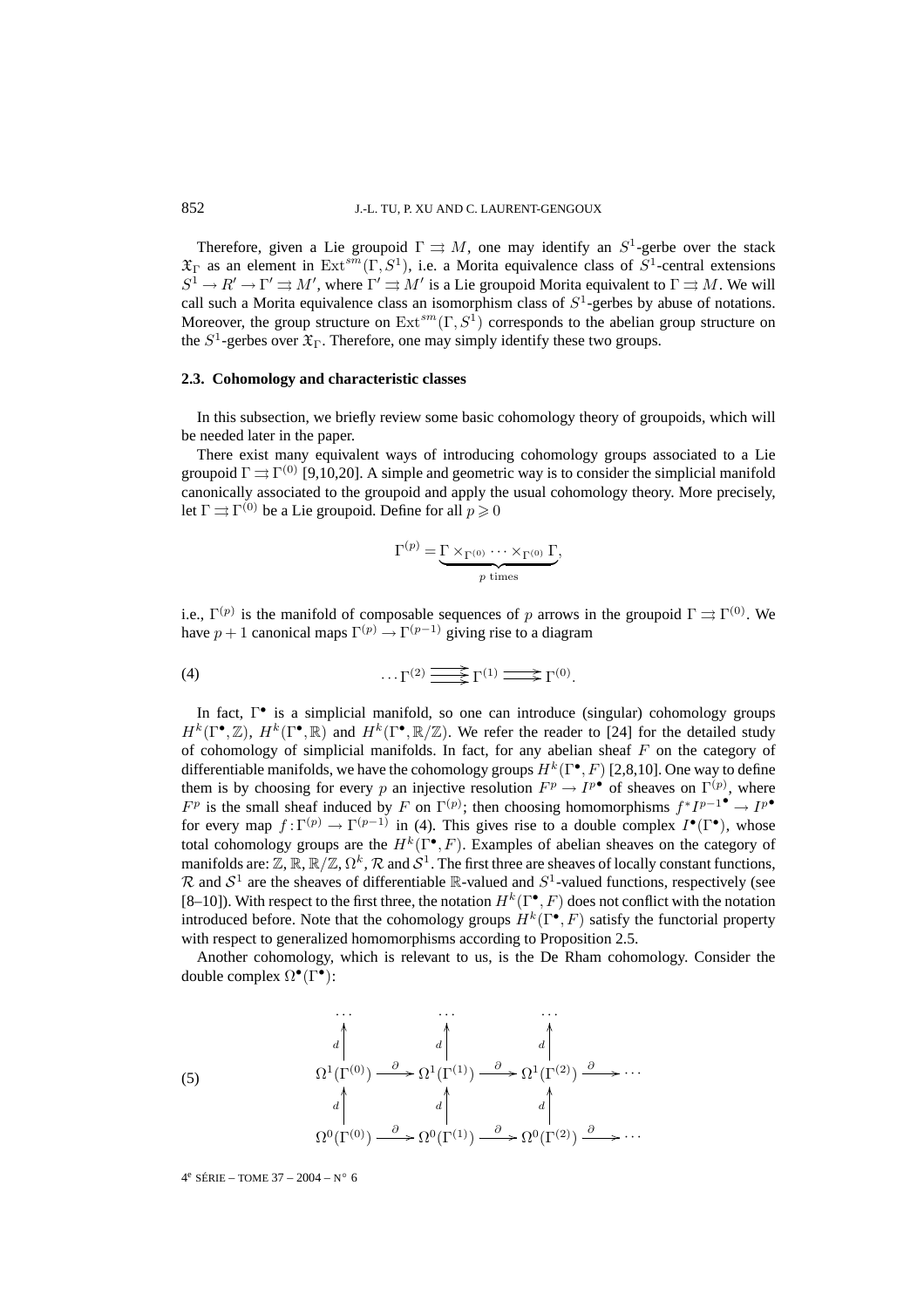Its boundary maps are  $d \colon \Omega^k(\Gamma^{(p)}) \to \Omega^{k+1}(\Gamma^{(p)})$ , the usual exterior derivative of differentiable forms and  $\partial \cdot \Omega^k(\Gamma^{(p)}) \to \Omega^k(\Gamma^{(p+1)})$ , the alternating sum of the pull-back maps of (4). We denote the total differential by  $\delta = (-1)^p d + \partial$ . The cohomology groups of the total complex  $C^{\bullet}(\Gamma^{\bullet})$ :

$$
H^k_{DR}(\Gamma^\bullet)=H^k\big(\Omega^\bullet(\Gamma^\bullet)\big)
$$

are called the *De Rham cohomology* groups of  $\Gamma \rightrightarrows \Gamma^{(0)}$ .

The following proposition lists some well-known properties regarding De Rham cohomology groups of a Lie groupoid.

PROPOSITION 2.15 [8–10,20,33]. – (1) *For any Lie groupoid*  $\Gamma \rightrightarrows \Gamma^{(0)}$ *, we have* 

(6) 
$$
H^k_{DR}(\Gamma^{\bullet}) \stackrel{\sim}{\longrightarrow} H^k(\Gamma^{\bullet}, \mathbb{R});
$$

(2) *if*  $\Gamma \rightrightarrows \Gamma^{(0)}$  *and*  $G \rightrightarrows G^{(0)}$  *are Morita equivalent, then* 

$$
H_{DR}^k(\Gamma^{\bullet}) \longrightarrow H_{DR}^k(G^{\bullet}), \text{ and } H^k(\Gamma^{\bullet}, S^1) \longrightarrow H^k(G^{\bullet}, S^1).
$$

We call a De Rham k-cocycle an *integer cocycle*, if it maps under (6) into the image of the canonical map  $H^k(\Gamma^{\bullet}, \mathbb{Z}) \to H^k(\Gamma^{\bullet}, \mathbb{R})$ .

*Example* 2.16. – (1) When  $\Gamma$  is a manifold M, it is clear that  $H^k(\Gamma^{\bullet}, \mathbb{Z})$  (or  $H^k(\Gamma^{\bullet}, \mathbb{R})$ ) reduces to the usual cohomology  $H^k(M,\mathbb{Z})$  (or  $H^k(M,\mathbb{R})$  respectively). If  $\{U_i\}$  is an open covering of M and  $X = \coprod_i U_i \to M$  is the étale map, then  $\Gamma := X \times_M X \to X$ , which is  $\prod_{ij} U_i \cap U_j \rightrightarrows \prod_i U_i$ , is Morita equivalent to  $M \rightrightarrows M$ . Hence  $H^k(\Gamma^{\bullet}, \mathbb{Z})$  (or  $H^k(\Gamma^{\bullet}, \mathbb{R})$ respectively) is isomorphic to  $H^k(M,\mathbb{Z})$  (or  $H^k(M,\mathbb{R})$  respectively). The double complex (5), when  $\{U_i\}$  is a nice covering, is the one used by Weil in his proof of De Rham theorem [73].

(2) When  $\Gamma$  is a transformation groupoid  $G \times M \rightrightarrows M$ ,  $H^k(\Gamma^{\bullet}, \mathbb{Z})$  (or  $H^k(\Gamma^{\bullet}, \mathbb{R})$ respectively) is the G-equivariant cohomology group  $H_G^k(M,\mathbb{Z})$  (or  $H_G^k(M,\mathbb{R})$  respectively). If G is compact,  $H_G^k(M,\mathbb{R})$  can be alternatively computed by either Cartan model or Weil model (see [32] for more details).

(3) On the other hand, if  $\Gamma \rightrightarrows M$  is an étale groupoid representing an orbifold [52] and  $\Lambda(\Gamma) \rightrightarrows \Gamma$  its associated inertia groupoid, then  $H^k(\Lambda(\Gamma)^{\bullet}, \mathbb{R})$  is the orbifold cohomology.

It is known that  $H^2(\Gamma^{\bullet}, S^1)$  classifies  $S^1$ -gerbes over the stack  $\mathfrak{X}_{\Gamma}$  [30]. As a consequence (see Remark 2.14), we have

PROPOSITION 2.17. – *For a Lie groupoid*  $\Gamma \rightrightarrows M$ *, we have* 

$$
\operatorname{Ext}^{sm}(\Gamma, S^1) \cong H^2(\Gamma^{\bullet}, \mathcal{S}^1).
$$

For instance, when  $\Gamma$  is a manifold M, by Example 2.26.1 below,  $\text{Ext}^{sm}(M,S^1)$  is isomorphic to the Čech cohomology group  $\check{H}^2(M,\mathcal{S}^1) = H^2(M,\mathcal{S}^1)$ .

The exponential sequence  $0 \to \mathbb{Z} \to \mathcal{R} \to \mathcal{S}^1 \to 0$  gives rise to a long exact sequence:

$$
\cdots \to H^2(\Gamma^{\bullet}, \mathbb{Z}) \stackrel{\psi_2}{\to} H^2(\Gamma^{\bullet}, \mathcal{R}) \to H^2(\Gamma^{\bullet}, \mathcal{S}^1) \stackrel{\phi}{\to} H^3(\Gamma^{\bullet}, \mathbb{Z})
$$

(7)  $\stackrel{\psi_3}{\longrightarrow} H^3(\Gamma^\bullet, \mathcal{R}) \longrightarrow \cdots$ .

LEMMA 2.18. –

$$
H^k(\Gamma^\bullet, \mathcal{R}) \cong H^k(\Gamma, \mathbb{R}),
$$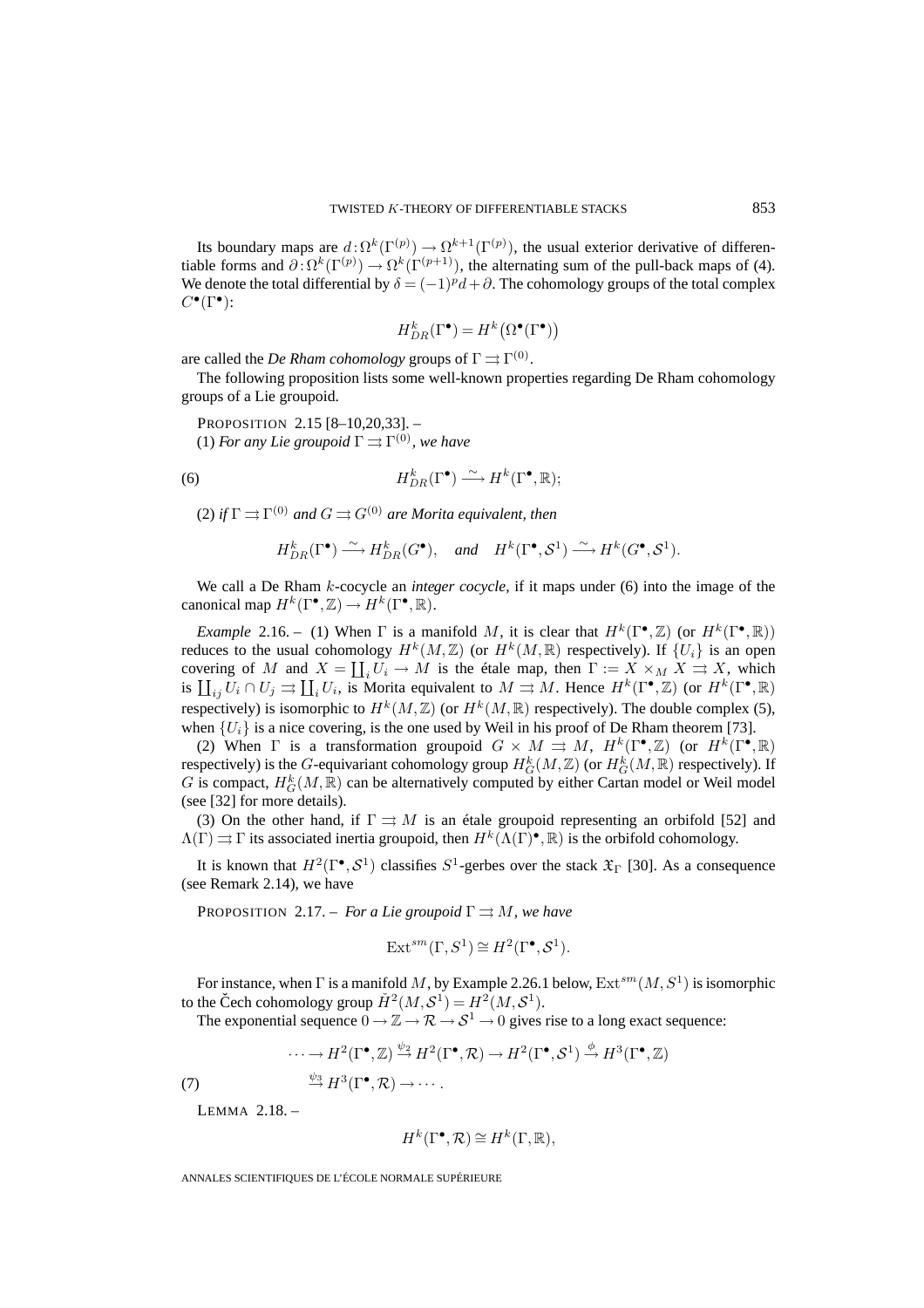*where*  $H^k(\Gamma, \mathbb{R})$  *denotes the* (*smooth*) *groupoid cohomology with the trivial coefficients*  $\mathbb{R}$ *, i.e.* the cohomology of the complex  $(C^{\infty}(\Gamma^{(n)}, \mathbb{R}))_{n \in \mathbb{N}}$  *with the differential* 

$$
(dc)(g_1, \ldots, g_{n+1}) = c(g_2, \ldots, g_{n+1}) + \sum_{k=1}^n (-1)^k c(g_1, \ldots, g_k g_{k+1}, \ldots, g_{n+1})
$$

$$
+ (-1)^{n+1} c(g_1, \ldots, g_n).
$$

*Proof. –* There is a spectral sequence

$$
E_1^{p,q}=H^q(\Gamma^{(p)},{\mathcal R})\Rightarrow H^{p+q}(\Gamma^\bullet,{\mathcal R}).
$$

Since  $\Gamma^{(p)}$  is a manifold and the sheaf  $\mathcal{R}|\Gamma^{(p)}$  is soft,  $H^q(\Gamma^{(p)}, \mathcal{R}) = 0$  for  $q > 0$ . Therefore the spectral sequence degenerates. It follows that  $H^*(\Gamma^{\bullet}, \mathcal{R})$  can be calculated using the complex  $H^0(\Gamma^{(p)}, \mathcal{R}) = C^\infty(\Gamma^{(p)})$  $\Box$ 

By identifying the groups  $H^k(\Gamma^{\bullet}, \mathcal{R})$  with  $H^k(\Gamma, \mathbb{R})$ , the homomorphism

$$
\psi_k: H^k(\Gamma^\bullet, \mathbb{Z}) \to H^k(\Gamma^\bullet, \mathcal{R})
$$

in the exact sequence (7) is the composition of the following sequences of morphisms:

$$
H^k(\Gamma^\bullet,\mathbb{Z})\rightarrow H^k(\Gamma^\bullet,\mathbb{R})\xrightarrow{\,\sim\,} H^k_{DR}(\Gamma^\bullet)\xrightarrow{\mathrm{pr}} H^k(\Gamma,\mathbb{R})\xrightarrow{\,\sim\,} H^k(\Gamma^\bullet,\mathcal{R}),
$$

where  $pr: H^k_{DR}(\Gamma^{\bullet}) \to H^k(\Gamma, \mathbb{R})$  is given, on the cochain level, by the projection

$$
\bigoplus_{i+j=k} \Omega^i(\Gamma_j) \to \Omega^0(\Gamma_k).
$$

See [19,74] for details on (smooth) groupoid cohomology.

Note that in general  $\phi: H^2(\Gamma^{\bullet}, \mathcal{S}^1) \to H^3(\Gamma^{\bullet}, \mathbb{Z})$  is neither surjective nor injective. Write

$$
H^3_{gerbe}(\Gamma^\bullet,\mathbb{Z})=\phi\big(H^2(\Gamma^\bullet,\mathcal{S}^1)\big).
$$

**PROPOSITION** 2.19. - (i)  $H_{gerbe}^3(\Gamma^{\bullet}, \mathbb{Z})$  *is a subgroup of*  $H^3(\Gamma^{\bullet}, \mathbb{Z})$  *consisting of those elements whose image in*  $H^3_{DR}(\Gamma^{\bullet})$  *projects to zero under*  $\text{pr}: H^3_{DR}(\Gamma^{\bullet}) \to H^3(\Gamma, \mathbb{R})$ . (ii) *The kernel of*  $\phi$  *is isomorphic to*  $H^2(\Gamma,\mathbb{R})/\psi_2(H^2(\Gamma^{\bullet},\mathbb{Z}))$ .

For an  $S^1$ -central extension  $R \to \Gamma \rightrightarrows M$ , let  $[R] \in H^2(\Gamma^{\bullet}, \mathcal{S}^1)$  denote its class. The image of [R] in  $H^3(\Gamma^{\bullet}, \mathbb{Z})$  under the homomorphism  $\phi$  is called the *Dixmier–Douady class* of R [9,10]. The Dixmier–Douady class behaves well with respect to the pull-back and the tensor operation. Unlike the manifold case, in general the Dixmier–Douady class does not completely determine an  $S^1$ -gerbe. However this is true when  $\Gamma \rightrightarrows M$  is a proper groupoid. Let us recall its definition below.

DEFINITION 2.20. – Let  $\Gamma \rightrightarrows M$  be a locally compact groupoid. Then  $\Gamma$  is said to be proper if any of the following equivalent conditions is satisfied:

(i) the map  $(s, t): \Gamma \to M \times M$  is proper;

(ii) for every  $K \subset M$  compact,  $\Gamma_K^K$  is compact.

For instance, compact groupoids are of course proper; a transformation groupoid  $G \times M \rightrightarrows M$ is proper if and only if the action is proper.

$$
4^e \text{ SÉRIE} - \text{TOME } 37 - 2004 - N^{\circ} 6
$$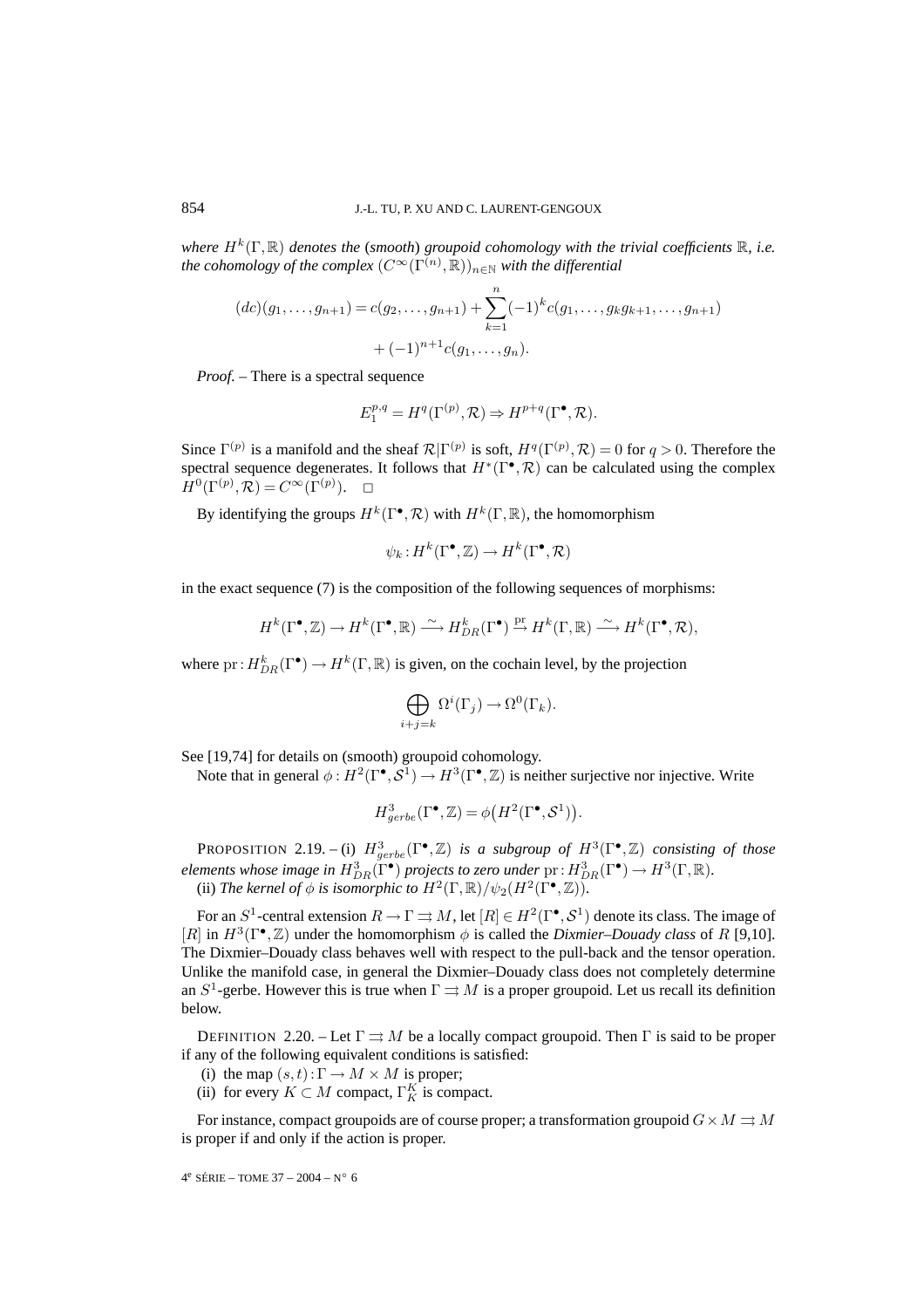LEMMA 2.21. – (1) *The notion of properness is invariant by Morita equivalence*;

(2) *For a proper groupoid* Γ ⇒ M*, the orbit space* M/Γ *is a Hausdorff topological space, and is invariant by Morita equivalence.*

*Proof.* – Suppose that  $f:Y \to M$  is a surjective submersion. If  $\Gamma$  is proper, then for every  $K \subset Y$  compact,  $(\Gamma[Y])_K^K$  is a closed subset of  $K \times K \times \Gamma_{f(K)}^{f(K)}$ , and therefore it is compact. Hence,  $\Gamma[Y]$  is proper.

Conversely, if Γ[Y] is proper, then for every  $L \subset M$  compact, there exists  $K \subset Y$  compact such that  $f(K) = L$  (since f is open surjective). Now,  $\Gamma_L^L$  is a continuous image of the compact set  $(\Gamma[Y])_K^K$ , and thus is compact. It follows that  $\Gamma$  is proper. This proves (1).

The first assertion in (2) is proved for instance in [68, Proposition 6.3]. For the second one, it is clear that if  $f:Y \to M$  is a surjective submersion, then f induces a homeomorphism  $Y/(\Gamma[Y]) \cong M/\Gamma$ .  $\Box$ 

When  $\Gamma \rightrightarrows M$  is a proper Lie groupoid, since the smooth groupoid cohomology  $H^k(\Gamma,\mathbb{R})$ vanishes when  $k \geq 1$  according to Crainic [19], we see that  $\phi$  is an isomorphism.

PROPOSITION 2.22. – If  $\Gamma \rightrightarrows M$  *is a proper Lie groupoid, then* 

$$
\phi: H^2(\Gamma^\bullet, \mathcal{S}^1) \to H^3(\Gamma^\bullet, \mathbb{Z})
$$

*is an isomorphism.*

As a consequence, we have

COROLLARY 2.23. – (1) *If a Lie group* G *acts on a smooth manifold* M *properly, then the* equivariant cohomology  $H^3_G(M,\mathbb{Z})$  is isomorphic to the abelian group of  $S^1$ -gerbes over the *stack*  $M/G$  *associated to the transformation groupoid*  $G \times M \rightrightarrows M$ *.* 

(2) If  $\Gamma \rightrightarrows M$  *is an étale groupoid corresponding to an orbifold* **X***, then*  $H^3(\Gamma^\bullet, \mathbb{Z})$  *is isomorphic to the abelian group of*  $S^1$ -gerbes over the orbifold **X**.

In other words, in both cases above, the third integer cohomology classes can be geometrically described by Morita equivalent classes of groupoid  $S<sup>1</sup>$ -central extensions. In particular, for a smooth manifold M, since  $M \rightrightarrows M$  is a special case when  $G = 1$ , then  $H^3(M, \mathbb{Z})$  characterizes  $S<sup>1</sup>$ -gerbes over the manifold M [14]. However the Dixmier–Douady class does not completely characterize  $S^1$ -gerbes even when  $\Gamma$  is a non-compact group as we see below.

*Example* 2.24 [70]. – Consider the abelian group  $\mathbb{R}^2$  as a groupoid  $\mathbb{R}^2 \rightrightarrows \rightrightarrows$ . It is clear that  $H^k(\mathbb{R}^2 \cdot \mathbb{Z}) \cong H^k(B\mathbb{R}^2, \mathbb{Z}) = 0$  since  $\mathbb{R}^2$  is contractible. Therefore the kernel of  $\phi$  is isomorphic to the 2nd group cohomology of  $\mathbb{R}^2$ , which is in turn isomorphic to the 2nd Lie algebra cohomology with trivial coefficients since  $\mathbb{R}^2$  is simply connected. The latter is isomorphic to the invariant De Rham cohomology of  $\mathbb{R}^2$  under the translation, and therefore is one-dimensional as a R-vector space. More explicitly, the group 2-cocycle is given by

$$
\sigma((x, y), (x', y')) = \frac{1}{2}(x'y - xy').
$$

In other words, the group 2-cocycle  $\exp(2\pi i\sigma)$  defines a non-trivial  $S^1$ -central extension of  $\mathbb{R}^2$  (hence a non-trivial  $S^1$ -gerbe over  $\mathfrak{X}_{\mathbb{R}^2}$ ) with the trivial Dixmier–Douady class.

It is often useful to use differential forms to describe the Dixmier–Douady class as in the manifold case. Recall that a pseudo-connection is  $\theta + B \in \Omega^1(R) \oplus \Omega^2(M)$  such that  $\theta$  is a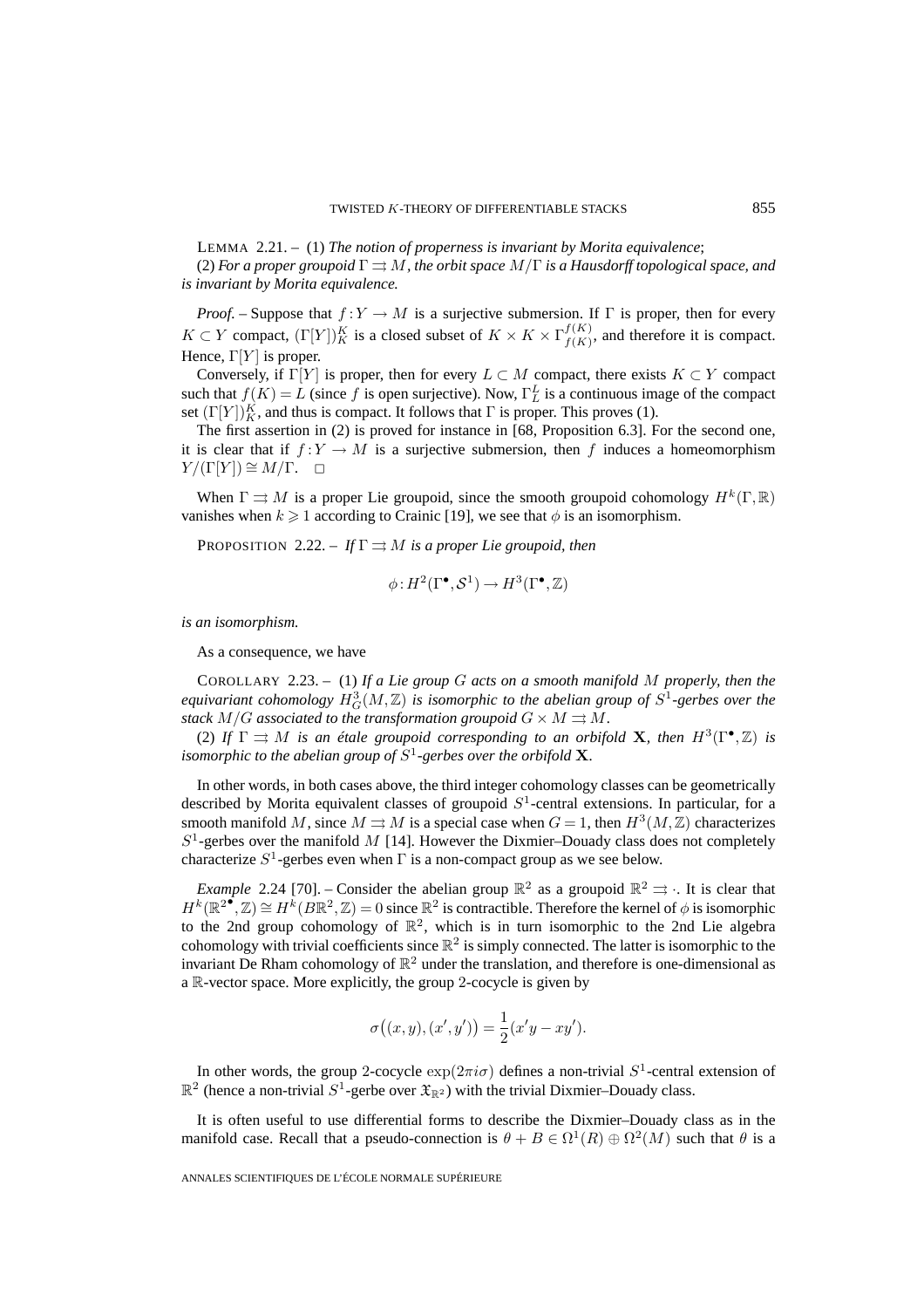connection one-form of the principal  $S^1$ -bundle  $R \stackrel{\pi}{\rightarrow} \Gamma$  [9]. Its pseudo-curvature

$$
\eta + \omega + \Omega \in \Omega^1(\Gamma^{(2)}) \oplus \Omega^2(\Gamma) \oplus \Omega^3(M) \subset C^3(\Gamma^{\bullet})
$$

is defined by

$$
\delta(\theta + B) = \pi^*(\eta + \omega + \Omega).
$$

Then we have the following [9]:

THEOREM 2.25. – (1)  $[\eta + \omega + \Omega]$  *is independent of the pseudo-connection and defines an integer class in*  $H^3_{DR}(\Gamma \bullet)$ *. Under the canonical homomorphism*  $H^3(\Gamma \bullet, \mathbb{Z}) \to H^3_{DR}(\Gamma \bullet)$ *, the Dixmier–Douady class of* R *maps to*  $[\eta + \omega + \Omega]$ *.* 

(2) Assume that  $\Gamma \rightrightarrows M$  *is proper. Given any integer* 3-cocycle  $\eta + \omega + \Omega$  *as above, by passing to a Morita equivalent groupoid*  $\Gamma' \rightrightarrows M'$  *if necessary, there is an*  $S^1$ *-central extension*  $R \to \Gamma$ *with a pseudo-connection whose pseudo-curvature equals*  $\eta + \omega + \Omega$ *.* 

In conclusion, for a proper Lie groupoid  $\Gamma \rightrightarrows M$ , if  $H^3(\Gamma^{\bullet}, \mathbb{Z})$  has no torsion, then  $H^3(\Gamma^{\bullet}, \mathbb{Z}) \to H^3(\Gamma^{\bullet}, \mathbb{R})$  is injective by the universal coefficient theorem. Hence any integer class in  $H_{DR}^3(\Gamma^{\bullet})$  can be represented uniquely by an  $S^1$ -gerbe over  $\mathfrak{X}_{\Gamma}$  and vice-versa. In this case, one can define K-theory twisted by such a class  $[\eta + \omega + \Omega]$ . However, in general, our twisted K-theory is only defined for twisting a class in  $H^2(\Gamma^{\bullet}, \mathcal{S}^1)$  not for an integer 3rd De Rham class  $[\eta + \omega + \Omega]$ . This is an essential difference when dealing with general groupoids.

Let us end this subsection by some examples, which have been studied extensively in the literature.

*Example* 2.26. – (1) Let M be a manifold and  $\alpha \in H^3(M, \mathbb{Z})$ , and let  $\{U_i\}$  be a good covering of M. Then the groupoid  $\coprod_{ij} U_{ij} \rightrightarrows \coprod_i U_i$ , where  $U_{ij} = U_i \cap U_j$  is Morita equivalent to  $M \rightrightarrows M$ . See Example 2.16. Then the  $S^1$ -gerbe corresponding to the class  $\alpha$  can be realized as an S<sup>1</sup>-central extension of groupoids  $\coprod_{ij} R_{ij} \to \coprod_{ij} U_{ij} \rightrightarrows \coprod_i U_i$ , where  $R_{ij}$  are  $S^1$ -bundles over  $U_{ij}$ , and the groupoid multiplication is defined as follows: taking a trivialization  $R_{ij} \cong U_{ij} \times S^1$ , then

(8) 
$$
(x_{ij}, \lambda_1)(x_{jk}, \lambda_2) = (x_{ik}, \lambda_1 \lambda_2 c_{ijk}),
$$

where  $x_{ij}$ ,  $x_{jk}$ ,  $x_{ik}$  are the same point x in the three-intersection  $U_{ijk}$  considered as elements in the two-intersections, and  $c_{ijk}: U_{ijk} \to S^1$  is a 2-cocycle which represents the Cech class in  $H^2(M, S^1)$  corresponding to  $\alpha$ . Note that  $c_{ijk}$  can also be considered as an  $S^1$ -valued groupoid 2-cocycle of the groupoid  $\coprod_{ij} U_{ij} \rightrightarrows \coprod_{i} U_i$ , and Eq. (8) above is a special case of Eq. (2). See [14,39] for details.

(2) Let  $\Gamma$  be a transformation groupoid  $G \times M \rightrightarrows M$ , where G acts on M properly. By Corollary 2.23, we have  $H^3_G(M,\mathbb{Z}) \cong H^2(\Gamma^{\bullet}, \mathcal{S}^1)$ . Assume that there exists a *G*-invariant good cover  $\{U_i\}$ , then  $\Gamma \rightrightarrows M$  is Morita equivalent to  $\prod_{ij} G \times U_{ij} \rightrightarrows \prod_i U_i$ , where the groupoid structure is given by  $s(g, x_{ij}) = x_j$ ,  $t(g, x_{ij}) = gx_i$ , and

$$
(g, x_{ij}) \cdot (h, y_{jk}) = (gh, z_{ik})
$$

where  $x = hy$  and  $y = z$ . Then the  $S^1$ -gerbe corresponding to the class  $\alpha$  can be realized as an  $S^1$ -central extension of groupoids  $S^1 \to \coprod_{ij} R_{ij} \to \coprod_{ij} G \times U_{ij} \rightrightarrows \coprod_i U_i$ , where  $R_{ij}$  are S<sup>1</sup>-bundles over  $G \times U_{ij}$ . For all i, j, take an open cover  $(V_{\alpha})_{\alpha \in I_{ij}}$  of G such that the restriction  $R_{ij\alpha}$  of  $R_{ij}$  over  $V_\alpha \times U_{ij}$  is isomorphic to the trivial bundle  $V_\alpha \times U_{ij} \times S^1$ . The product

$$
R_{ij\alpha} \times_{U_j} R_{jk\beta} \to R_{ik\gamma}
$$

 $4^e$  SÉRIE – TOME 37 – 2004 – N° 6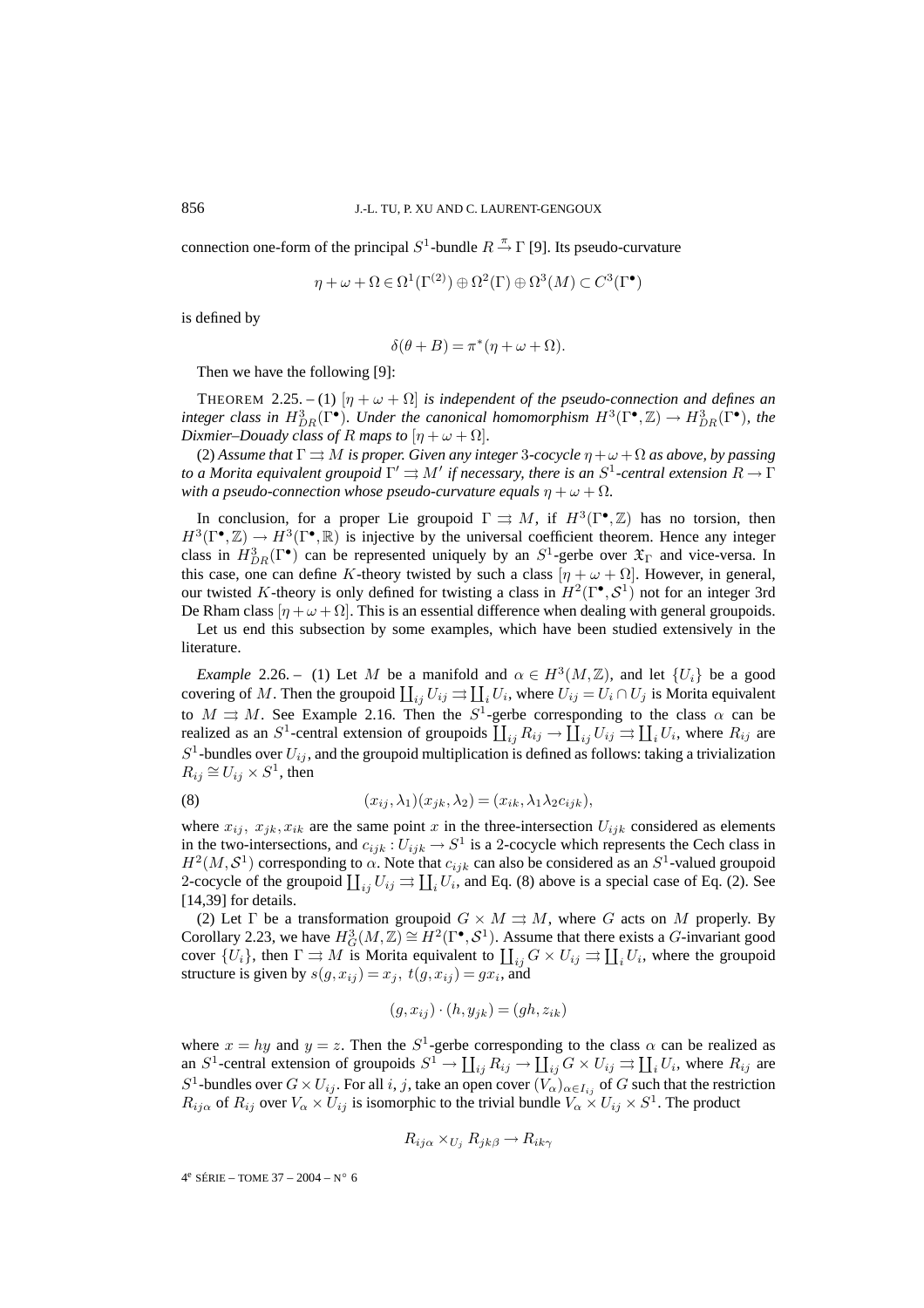has the form

(9) 
$$
(i, j, \alpha, g, x, \lambda)(j, k, \beta, h, y, \mu) = (i, k, \gamma, gh, y, \lambda \mu c_{ijk; \alpha \beta, \gamma}(g, x, h, y)),
$$

where  $c_{ijk;\alpha\beta,\gamma}$ :  $\{(g, x, h, y) \in V_\alpha \times U_{ij} \times V_\beta \times U_{jk} \mid x = hy, gh \in V_\gamma\} \to S^1$  satisfies the following cocycle relation which expresses that the product is associative:

$$
c_{ijk;\alpha_1\alpha_2,\alpha_{12}}(g_1, x, g_2, y)c_{ikl;\alpha_{12}\alpha_3,\alpha_{123}}(g_1g_2, y, g_3, z)
$$
  
=  $c_{jkl;\alpha_2\alpha_3;\alpha_{23}}(g_2, y, g_3, z)c_{ijl;\alpha_1\alpha_{23},\alpha_{123}}(g_1, x, g_2g_3, z).$ 

Conversely, given a cocycle as above, then one can associate to it an  $S<sup>1</sup>$ -central extension

$$
S^1 \to R \to \coprod_{i,j} G \times U_{ij} \rightrightarrows \coprod_i U_i.
$$

The proof is elementary but tedious. We omit it here.

*Remark* 2.27. – There is a canonical map  $H_G^3(M,\mathbb{Z}) \to H^3(M,\mathbb{Z})$  induced by the inclusion of M to the unit space of  $G \times M \rightrightarrows M$ . This implies that an equivariant gerbe should induce a gerbe over M. From the picture of  $S<sup>1</sup>$ -central extensions, such a gerbe over M is simply the restriction of the  $S^1$ -central extension  $R' \to \Gamma' \rightrightarrows M'$  to the unit space, where  $R' \to \Gamma' \rightrightarrows M'$ is an  $S<sup>1</sup>$ -central extension representing this equivariant gerbe. In some cases, we have an isomorphism  $H^3_G(M,\mathbb{Z}) \cong H^3(M,\mathbb{Z})$ . It is interesting to investigate how an  $S^1$ -gerbe over M can be made an equivariant one under this assumption.

### **2.4. Continuous case**

The purpose of this subsection is to clarify the relation with [43]. To relate their constructions to ours, let  $S_{cont}^1$  be the sheaf of continuous  $S^1$ -valued functions. We need to determine whether the natural map  $H^2(\Gamma^{\bullet}, S^1) \to H^2(\Gamma^{\bullet}, S^1_{cont})$  is an isomorphism. Unfortunately, we do not know the answer in general, but we can prove that it is an isomorphism in our main case of interest:

PROPOSITION 2.28. – *Let* Γ *be a proper Lie groupoid. Then the natural map*

(10) 
$$
H^2(\Gamma^{\bullet}, \mathcal{S}^1) \to H^2(\Gamma^{\bullet}, \mathcal{S}^1_{cont})
$$

*is an isomorphism.*

*Proof.* – Recall from Proposition 2.22 that  $H^2(\Gamma^{\bullet}, \mathcal{S}^1)$  is isomorphic to  $H^3(\Gamma^{\bullet}, \mathbb{Z})$ . We claim that  $H^2(\Gamma^{\bullet}, S^1_{cont})$  is also isomorphic to  $H^3(\Gamma^{\bullet}, \mathbb{Z})$ . Indeed, Crainic's proof that smooth groupoid cohomology vanishes [19] also works for continuous cohomology since Crainic only uses integration and cutoff functions, and never uses differentiation.

Exactly the same constructions can be performed in the category of locally compact groupoids: let us denote by  $Tw^{lt}(\Gamma), \mathcal{E}^{lt}(\Gamma)$  and  $Ext^{lt}(\Gamma, S^1)$  the groups thus obtained. The superscript "lt" stands for "locally trivial", since central extensions are required to be locally trivial  $S<sup>1</sup>$ -principal bundles (in the continuous sense), and Morita equivalences between groupoids are required to be locally trivial principal bundles. An immediate consequence of Proposition 2.28 is the following

COROLLARY 2.29. – *Let* Γ *be a proper Lie groupoid. Then the natural map*

$$
\operatorname{Ext}^{sm}(\Gamma, S^1) \to \operatorname{Ext}^{lt}(\Gamma, S^1)
$$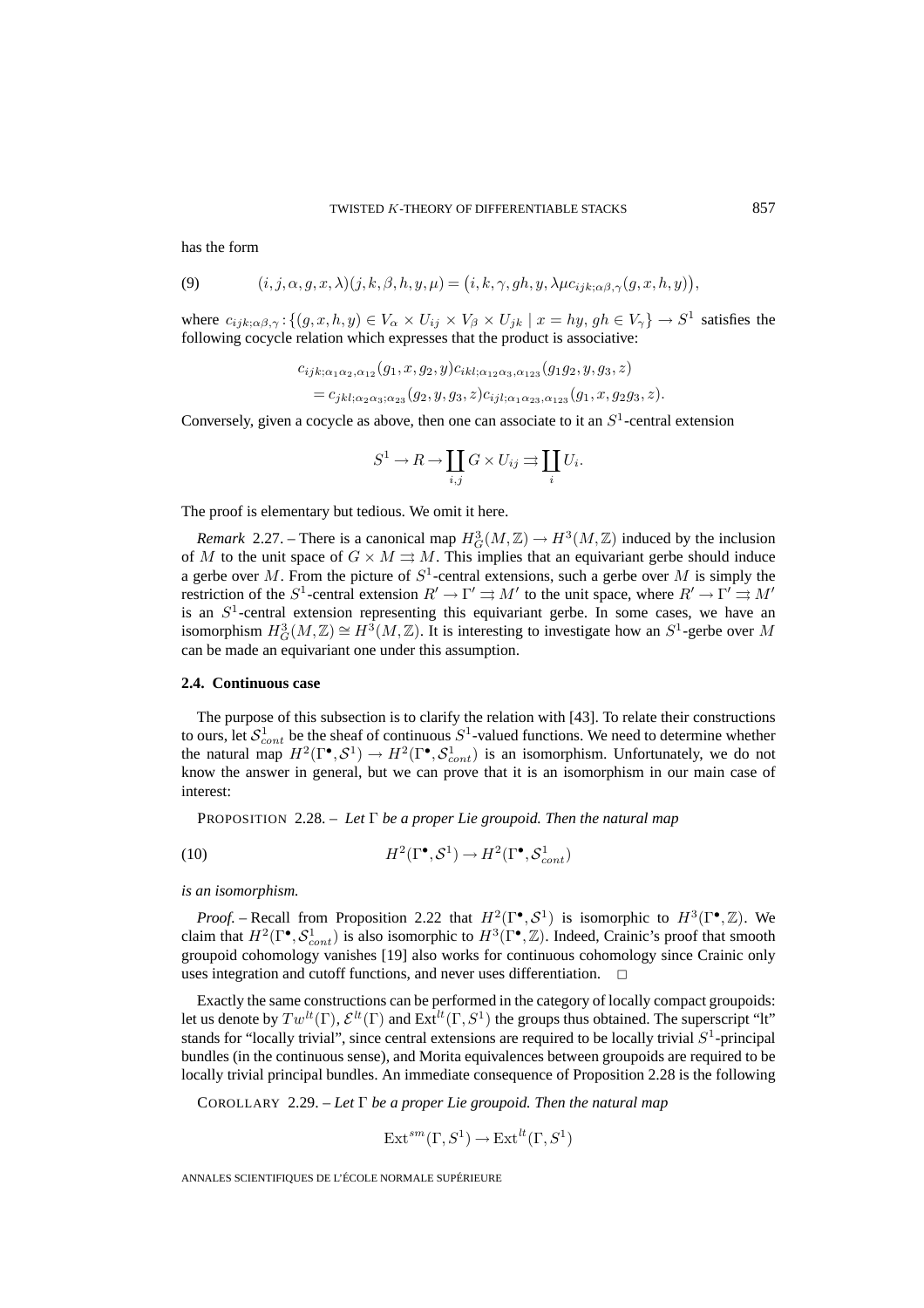### *is an isomorphism.*

However, in [43],  $S^1$ -central extensions  $S^1 \to R \to \Gamma$  are not required to be locally trivial: the homomorphism  $R \to \Gamma$  is only required to be open surjective. Moreover, the notion of Morita equivalence in [43] is weaker since in their definition of an equivalence bimodule  $\Gamma_1^{(0)}$  $\stackrel{\tau}{\leftarrow} Z \stackrel{\sigma}{\rightarrow} \Gamma_2^{(0)}$ , the maps  $\sigma$  and  $\tau$  are just open surjective, and the actions of  $\Gamma_1$  and  $\Gamma_2$ on Z are free and proper, but Z is not necessarily a locally trivial  $\Gamma_i$ -principal bundle. Let us denote by  $Tw^{lc}(\Gamma), \mathcal{E}^{lc}(\Gamma)$  and  $Ext^{lc}(\Gamma, S^1)$  the groups constructed in [43]. There are obvious natural morphisms



Since any  $S<sup>1</sup>$ -central extension of Lie groupoids is the pull-back of the central extension

$$
S^1 \to U(\mathbb{H}) \to PU(\mathbb{H})
$$

which is locally trivial (Section 2.6), the map  $Tw^{lt}(\Gamma) \to Tw^{lc}(\Gamma)$  is an isomorphism. Therefore  $\mathcal{E}^{lt}(\Gamma) \to \mathcal{E}^{lc}(\Gamma)$  and  $\text{Ext}^{lt}(\Gamma, S^1) \to \text{Ext}^{lc}(\Gamma, S^1)$  are surjective.

From Proposition 2.13 and its analogue for  $\mathcal{E}^{lt}$  and  $\mathcal{E}^{lc}$  instead of  $\mathcal{E}^{sm}$ , an extension is zero in  $\mathcal{E}^{lt}(\Gamma)$  if and only if there exists an open cover  $(U_i)$  such that its class is zero in  $Tw^{lt}(\Gamma[U_i])$ , and similarly for  $\mathcal{E}^{lc}$ . Therefore,

PROPOSITION 2.30. – *Let* Γ *be a Lie groupoid. Then*

(a) *the natural maps*  $\mathcal{E}^{lt}(\Gamma) \to \mathcal{E}^{lc}(\Gamma)$  *and*  $\text{Ext}^{lt}(\Gamma, S^1) \to \text{Ext}^{lc}(\Gamma, S^1)$  *are isomorphisms.* (b) If  $\Gamma$  *is proper, then*  $\operatorname{Ext}^{sm}(\Gamma, S^1) \xrightarrow{\sim} \operatorname{Ext}^{lt}(\Gamma, S^1) \xrightarrow{\sim} \operatorname{Ext}^{lc}(\Gamma, S^1)$ .

In [43] is defined the Brauer group  $Br(\Gamma)$  of  $\Gamma$ . It is the group of locally trivial bundles of  $C^*$ -algebras over M endowed with an action of Γ, with fibers isomorphic to K, divided by Morita equivalence. Let  $Br_0(\Gamma)$  be the subgroup of  $Br(\Gamma)$  consisting of those bundles whose Dixmier–Douady class in  $H^3(M,\mathbb{Z})$  is zero. Then  $Br_0(\Gamma)$  is the group of bundles of the form  $M \times K$  with the diagonal action  $\gamma \cdot (s(\gamma), T) = (t(\gamma), \pi(\gamma)(T))$ , where

(11) 
$$
\pi: \Gamma \to \text{Aut}(\mathcal{K}) \cong PU(\mathbb{H})
$$

is a "projective representation" of Γ. The group structure is given by tensor product:

$$
[\pi][\pi'] = [\pi \otimes \pi'],
$$

where  $(\pi \otimes \pi')(\gamma) \in \text{Aut}(\mathcal{K}(\mathbb{H} \otimes \mathbb{H})) \cong \text{Aut}(\mathcal{K})$ . Recall [43] that

(12) 
$$
Br_0(\Gamma) \cong \mathcal{E}^{lc}(\Gamma).
$$

Indeed, from the data  $(M \times K \to M, \pi)$ , one obtains an  $S^1$ -central extension as follows:

 $S^1 \to \{(\gamma, U) \in \Gamma \times U(\mathbb{H}) | \pi(\gamma) = \mathrm{Ad}(U) \} \to \Gamma.$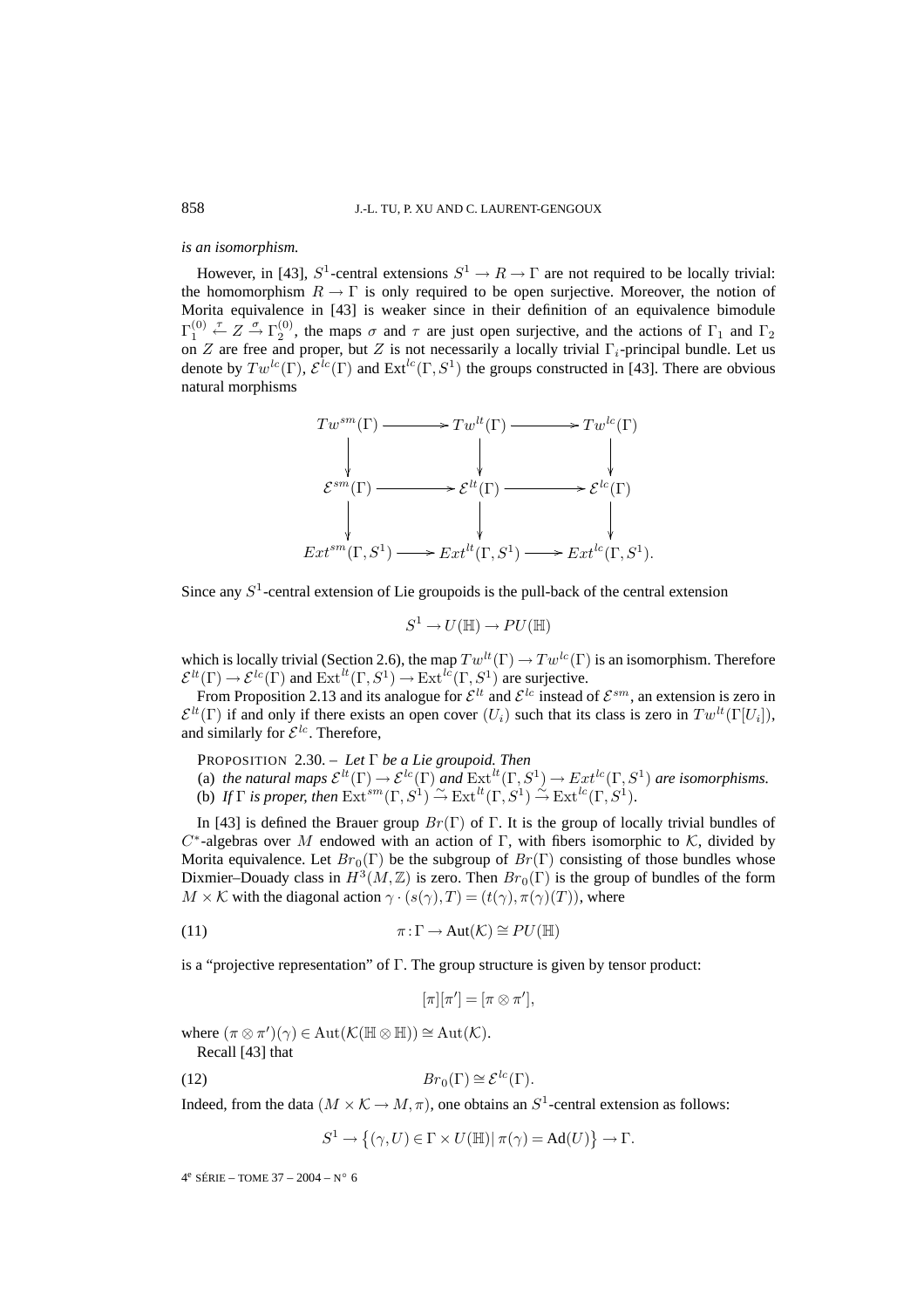For the construction of a bundle of  $C^*$ -algebras obtained from a central extension, see [43] or Section 2.6.

If  $\{U_i\}$  is a cover of M by contractible open subspaces and if  $\Gamma'$  denotes  $\Gamma[U_i]$ , then  $\text{Ext}^{lc}(\Gamma, S^1) \cong Br(\Gamma) \cong Br(\Gamma') \cong \mathcal{E}^{lc}(\Gamma').$  To summarize,

PROPOSITION 2.31. – *If* Γ *is a proper Lie groupoid, then we have*

$$
Br(\Gamma) \cong \text{Ext}^{sm}(\Gamma, S^1) \cong H^2(\Gamma^{\bullet}, \mathcal{S}^1) \cong H^3(\Gamma^{\bullet}, \mathbb{Z}).
$$

## **2.5.** S<sup>1</sup>**-gerbes via principal** G**-bundles over groupoids**

The purpose of this subsection is to present another construction of  $S<sup>1</sup>$ -gerbes using principal G-bundles over groupoids together with an  $S<sup>1</sup>$ -central extension of G. In fact, we show, in the next subsection, that every  $S^1$ -gerbe arises in this way when G is taken the projective unitary group  $PU(\mathbb{H})$  of a separable Hilbert space  $\mathbb{H}$ . Let us recall the definition of principal G-bundles.

DEFINITION 2.32. – Let  $\Gamma \rightrightarrows M$  be a Lie groupoid. A  $\Gamma$ -space consists of a smooth manifold P together with a smooth map  $J: P \to M$  such that

(i) there is a map  $\sigma: Q \to P$ , where Q is the fibered product  $Q = \Gamma \times_{s,M,J} P$ . We write  $\sigma(\gamma, x) = \gamma \cdot x.$ 

This map is subject to the constraints

(ii) for all  $x \in P$  we have

$$
J(x) \cdot x = x;
$$

(iii) for all  $x \in P$  and all  $\gamma, \delta \in \Gamma$  such that  $J(x) = s(\gamma)$  and  $t(\gamma) = s(\delta)$  we have

 $(\delta \cdot \gamma) \cdot x = \delta \cdot (\gamma \cdot x).$ 

Note that, as a consequence of the above definition, for any  $r \in \Gamma$ , the map

(13) 
$$
l_r: J^{-1}(u) \to J^{-1}(v), \quad x \to r \cdot x
$$

must be a diffeomorphism, where  $u = s(r)$  and  $v = t(r)$ .

Associated to any Γ-space  $J : P \to M$ , there is a natural groupoid  $Q \rightrightarrows P$ , called the *transformation groupoid*, which is defined as follows  $Q = \Gamma \times_{s,M,J} P$ , the source and target maps are, respectively,  $s(\gamma, x) = x$ ,  $t(\gamma, x) = \gamma \cdot x$ , and the multiplication

(14) 
$$
(\gamma, y) \cdot (\delta, x) = (\gamma \cdot \delta, x), \text{ where } y = \delta \cdot x.
$$

It is simple to check that the first projection defines a (strict) homomorphism of groupoids from  $Q \rightrightarrows P$  to  $\Gamma \rightrightarrows M$ .

DEFINITION 2.33. – A principal G-bundle over  $\Gamma \rightrightarrows M$  is a principal right G-bundle  $P \stackrel{J}{\rightarrow} M$ , which, at the same time, is also a  $\Gamma$ -space such that the following compatibility condition is satisfied: for all  $x \in P$  and  $\gamma \in \Gamma$ ,  $s(\gamma) = J(x)$ 

(15) 
$$
(\gamma \cdot x) \cdot g = \gamma \cdot (x \cdot g).
$$

In this case  $Q \to \Gamma$  also becomes a principal (right) G-bundle.

*Example* 2.34. – Let  $\Gamma$  be the transformation groupoid  $H \times M \Rightarrow M$ . Then a principal  $G$ -bundle over  $\Gamma$  corresponds exactly to an  $H$ -equivariant principal (right)  $G$ -bundle over  $M$ .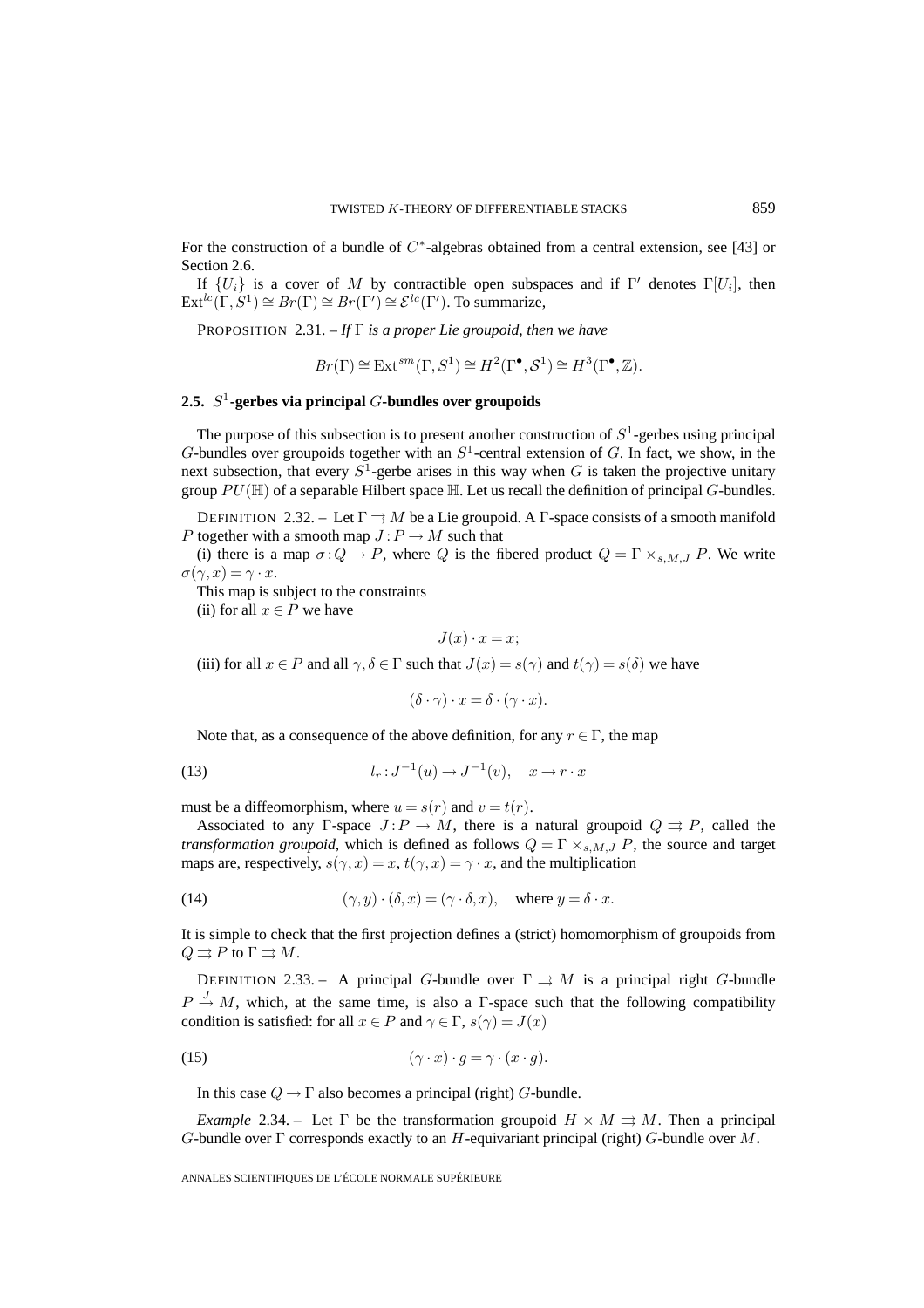A principal G-bundle over a groupoid  $\Gamma \rightrightarrows M$  can also be equivalently considered as a generalized homomorphism from  $\Gamma \rightrightarrows M$  to  $G \rightrightarrows \rightrightarrows \rightrightarrows$ . As a consequence of Proposition 2.2, we see that principal bundles behave well under the "generalized homomorphisms" in the following sense.

PROPOSITION 2.35. – Let f be a generalized homomorphism from  $\Gamma_1 \rightrightarrows M_1$  to  $\Gamma_2 \rightrightarrows M_2$ *given by*

$$
M_1 \stackrel{\tau}{\leftarrow} X \stackrel{\sigma}{\rightarrow} M_2.
$$

*Then for any principal G-bundle*  $P \to M_2$  *over*  $\Gamma_2 \rightrightarrows M_2$ *,* 

$$
f^*P \stackrel{\text{def}}{=} X \times_{M_2} P \to M_1
$$

*is a principal G-bundle over*  $\Gamma_1 \rightrightarrows M_1$ *. As a consequence, if*  $\Gamma_1 \rightrightarrows M_1$  *and*  $\Gamma_2 \rightrightarrows M_2$  *are Morita equivalent groupoids, then there is a bijection between their principal* G*-bundles.*

Given a principal G-bundle  $J: P \to M$  over  $\Gamma \rightrightarrows M$ , let  $\frac{P \times P}{G} \rightrightarrows M$  be the gauge groupoid. We denote by  $(p_1, p_2)$  an element of  $P \times P$  and by  $(p_1, p_2)$  the class of this element in  $\frac{P\times P}{G}$ . A map from  $\Gamma$  to  $\frac{P\times P}{G}$  is defined by  $\gamma \mapsto \overline{(\gamma p, p)}$  where p is any element that satisfies  $J(p) = s(\gamma)$ . Thus we obtain the following groupoid homomorphism:



Since any transitive groupoid is Morita equivalent to its isotropy group,  $\frac{P\times P}{G} \rightrightarrows M$  is Morita equivalent to  $G \rightrightarrows$ . It is not hard to check that the homomorphism (16) and the G-principal bundle P define the isomorphic generalized homomorphisms from  $\Gamma$  to  $G$ .

From Proposition 2.5, it follows that a generalized homomorphism f from  $\Gamma_1 \rightrightarrows M_1$  to  $\Gamma_2 \rightrightarrows M_2$  induces a natural homomorphism, called the *pull-back map*:

$$
f^*: H^2(\Gamma_2^{\bullet}, \mathcal{S}^1) \to H^2(\Gamma_1^{\bullet}, \mathcal{S}^1).
$$

In what follows, we describe a construction of  $S^1$ -gerbes over a stack which is similar to the construction in [14,16]. Assume that  $S^1 \rightarrow \tilde{G} \rightarrow G$  is an  $S^1$ -central extension of Lie groups, P is a G-bundle over  $\Gamma \rightrightarrows M$ . Then P defines a generalized homomorphism from  $\Gamma \rightrightarrows M$  to  $G \rightrightarrows$ , and therefore induces a pull-back map  $H^2(G^{\bullet}, \mathcal{S}^1) \to H^2(\Gamma^{\bullet}, \mathcal{S}^1)$ . By pulling back the class of  $S^1 \to \widetilde{G} \to G$  in  $H^2(G^{\bullet}, \mathcal{S}^1)$  via this map, one obtains an element in  $H^2(\Gamma^{\bullet}, \mathcal{S}^1)$ , i.e., an  $S^1$ -gerbe over the stack  $\mathfrak{X}_{\Gamma}$  associated to  $\Gamma$ .

Since the equivalence classes of G-bundles  $P \stackrel{J}{\to} M$  over  $\Gamma \rightrightarrows M$  are classified by  $H^1(\Gamma^\bullet,G)$ , we have a map

(17) 
$$
\Phi: H^1(\Gamma^\bullet, G) \times H^2(G^\bullet, \mathcal{S}^1) \to H^2(\Gamma^\bullet, \mathcal{S}^1).
$$

Below we describe an explicit construction of the map  $\Phi$  in a special case more relevant to us.

Besides the above assumption, we furthermore assume that, as a G-principal bundle,  $P \to M$ can be lifted to a  $\ddot{G}$ -principal bundle  $\ddot{P} \to M$ . Note that if  $\ddot{P} \to M$  is a principal  $\ddot{G}$ -bundle, there is a natural  $S^1$ -action on  $\widetilde{P}$  defined as follows:  $\forall \lambda \in S^1$ ,  $\widetilde{p} \in \widetilde{P}$ ,  $\lambda \cdot \widetilde{p} = (\lambda \cdot 1_{\widetilde{G}}) \widetilde{p}$ , where  $\lambda \cdot 1_{\widetilde{G}}$  is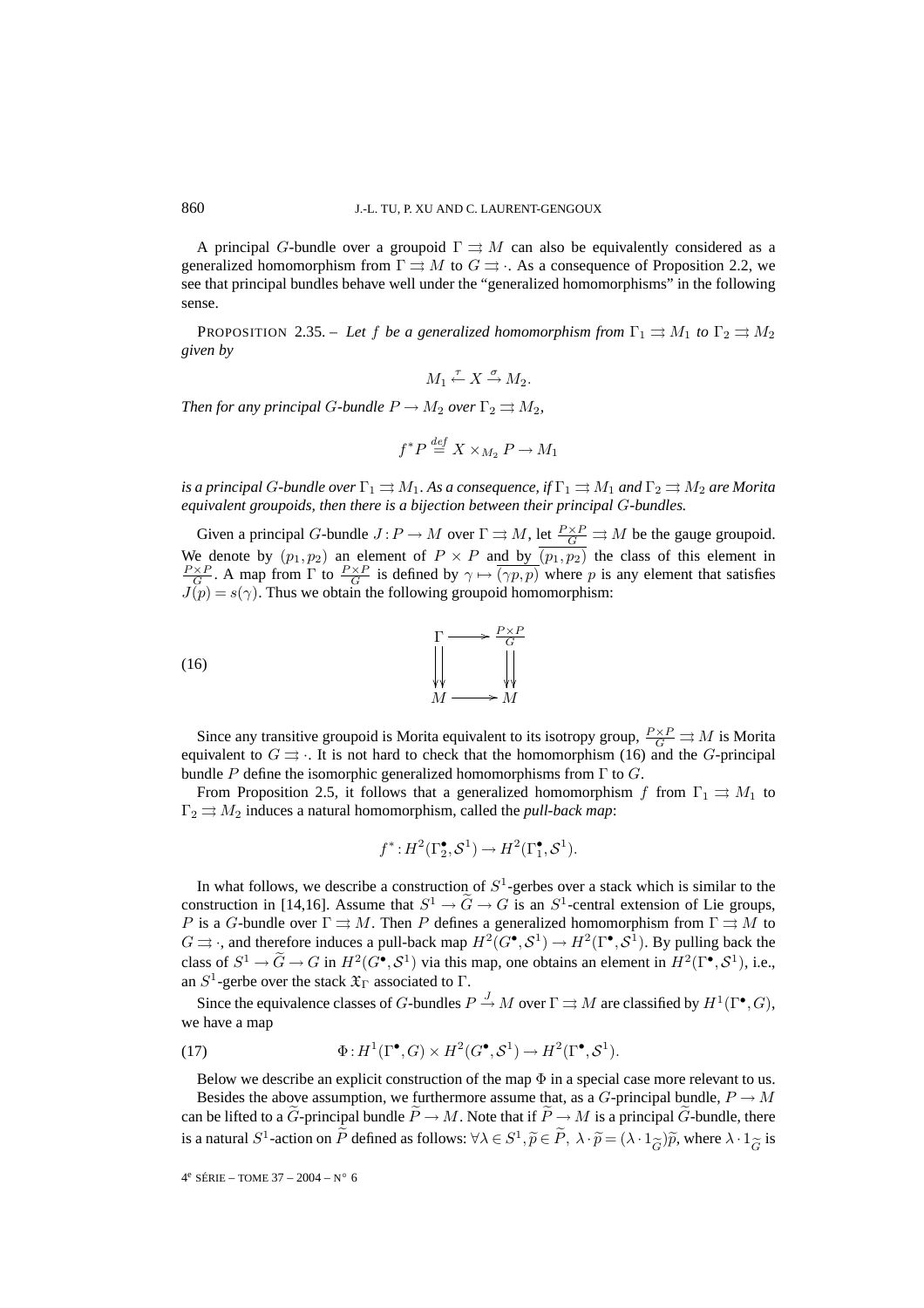considered as an element in  $\tilde{G}$ . Then  $\tilde{P}/S^1$  is a principal G-bundle over M, which is isomorphic to the reduced principal bundle induced by the group homomorphism  $\widetilde{G} \to G$ . We require that as a principal G bundle  $P \cong \widetilde{P}/S^1$ . In this case, it is simple to see that

$$
\frac{\widetilde{P} \times \widetilde{P}}{\widetilde{G}} \to \frac{P \times P}{G} \rightrightarrows M
$$

is an  $S<sup>1</sup>$ -central extension, which is Morita equivalent to

$$
\widetilde{G} \to G \rightrightarrows \cdot
$$

Here the  $S^1$ -equivalent Morita equivalence bimodule  $M \leftarrow \widetilde{P} \underset{\sim}{\sim} \widetilde{P}$  is given by the composition of the projection  $\widetilde{P} \to P$  with  $M \stackrel{\tau}{\leftarrow} P \stackrel{\sigma}{\to}$ , the left action of  $\frac{\widetilde{P} \times \widetilde{P}}{\widetilde{G}}$  on  $\widetilde{P}$  is  $[(\widetilde{p}_1, \widetilde{p}_2)] \cdot \widetilde{p}_3 = \widetilde{p}_1 \widetilde{g}$ <br>where  $\widetilde{\sigma}$  is the unique element in  $\widetilde{G}$ where  $\tilde{g}$  is the unique element in  $\tilde{G}$  such that  $\tilde{p}_3 = \tilde{p}_2 \tilde{g}$ , and the right  $\tilde{G}$ -action is the usual one.

Let  $R \to \Gamma$  denote the pull-back  $S^1$ -bundle of  $\frac{P \times P}{G} \to \frac{P \times P}{G}$  via the map  $\Gamma \to \frac{P \times P}{G}$  as in Eq. (16).

PROPOSITION 2.36. – *Under the same hypothesis as above,* R → Γ *is a groupoid* S<sup>1</sup>*-central extension, whose corresponding class in*  $H^2(\Gamma^{\bullet}, \mathcal{S}^1)$  *is equal to*  $\Phi(\alpha, \beta)$ *. Here*  $\alpha \in H^1(\Gamma^{\bullet}, G)$ *is the class defined by*  $P \to M$  *and*  $\beta \in H^2(G^{\bullet}, S^1)$  *is the class corresponding to the central extension*  $S^1 \rightarrow \widetilde{G} \rightarrow G$ .

### **2.6. Hilbert bundle and Dixmier–Douady class**

The purpose of this subsection is to show that every  $S^1$ -gerbe over a differential stack always arises from a principal  $PU(\mathbb{H})$ -bundle over the stack as in the case of manifolds [4]. However, unlike the manifold case, such projective bundles may not be unique. Nevertheless, we show that there always exists a canonical one. In the following, we describe an explicit construction of such a projective bundle.

We now fix a separable Hilbert space  $\mathbb H$  and consider the canonical  $S^1$ -central extension:

(18) 
$$
S^1 \to U(\mathbb{H}) \to PU(\mathbb{H}),
$$

which is a generator of  $H^2(PU(\mathbb{H})^{\bullet}, \mathcal{S}^1)$  [14]. Thus Eq. (17) induces a group homomorphism

(19) 
$$
\Phi': H^1(\Gamma^\bullet, PU(\mathbb{H})) \to H^2(\Gamma^\bullet, \mathcal{S}^1).
$$

Note that  $H^1(\Gamma^{\bullet}, PU(\mathbb{H}))$  can be endowed with the following abelian group structure:  $[\pi][\pi'] = [\pi \otimes \pi']$  if  $\pi$ ,  $\pi' : \Gamma[U_i] \to PU(\mathbb{H})$  are groupoid homomorphisms and  $(U_i)$  is an open cover of Γ. See [14] for the case when Γ is a manifold  $M \rightrightarrows M$ .

In other words, any principal  $PU(\mathbb{H})$ -bundle over  $\Gamma \rightrightarrows M$  defines an element in  $H^2(\Gamma^{\bullet}, \mathcal{S}^1)$ , or an  $S^1$ -gerbe over the associated stack  $\mathfrak{X}_{\Gamma}$ .

When  $\Gamma$  is a manifold  $M \rightrightarrows M$ ,  $\Phi'$  is indeed an isomorphism [4,14]. However, in general,  $\Phi'$ may not be injective.<sup>3</sup> We will see below that  $\Phi'$  admits a canonical left inverse. Therefore it is always surjective.

<sup>&</sup>lt;sup>3</sup> For instance, let G be a compact Lie group and  $\pi$  any unitary representation of G such that  $\pi(q)$  is not a scalar multiple of the identity for some  $g \in G$ . Then the associated element  $[\pi] \in H^1(G^{\bullet}, PU(\mathbb{H}))$  is nonzero, but  $\Phi'([\pi]) = 0$  since the composition  $H^1(G^{\bullet}, U(\mathbb{H})) \to H^1(G^{\bullet}, PU(\mathbb{H})) \to H^2(G^{\bullet}, S^1)$  is zero.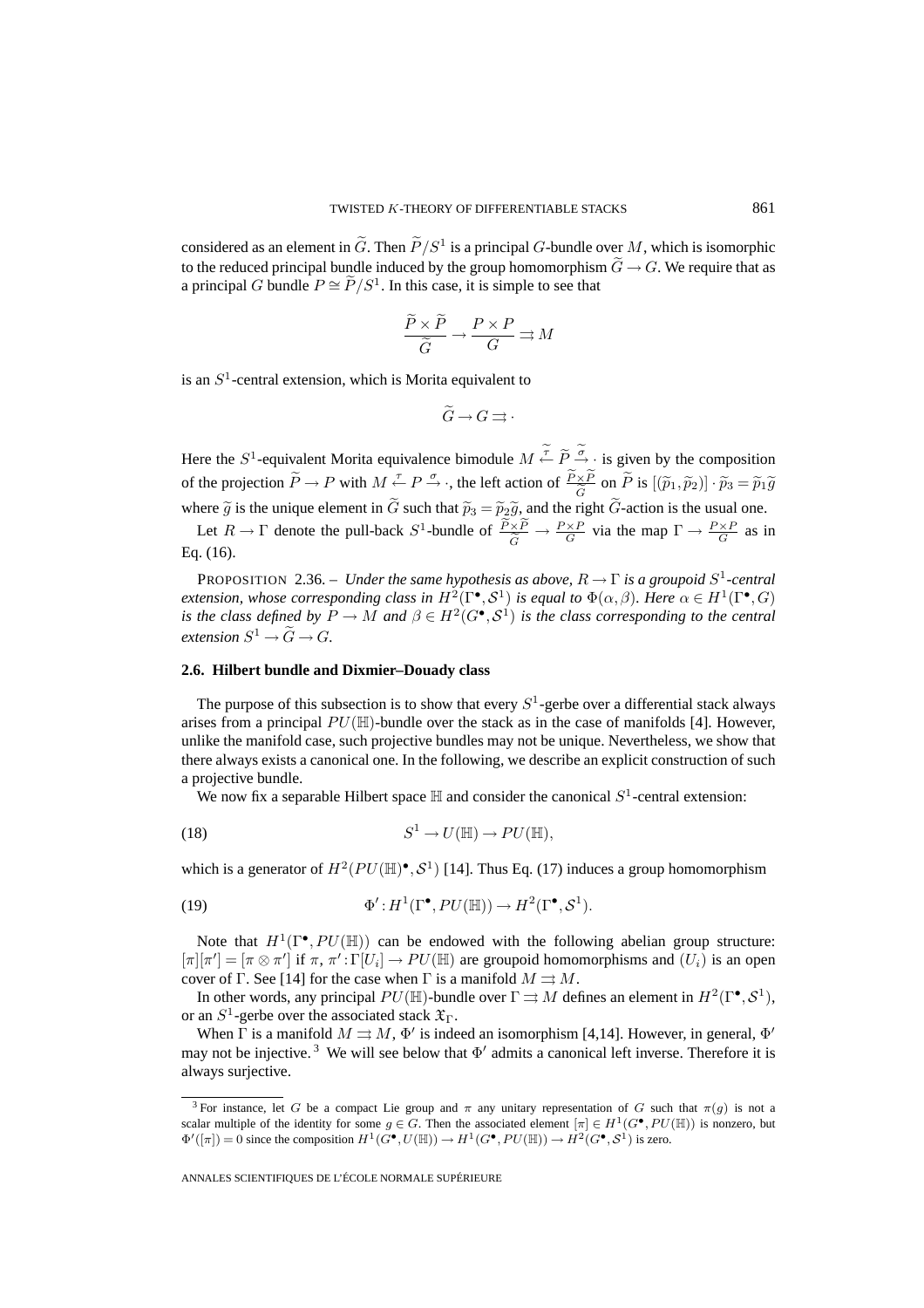First of all, let us assume that  $\alpha \in H^2(\Gamma^{\bullet}, \mathcal{S}^1)$  is the class defined by a groupoid  $S^1$ -central extension  $R \to \Gamma \rightrightarrows M$ .

DEFINITION 2.37. – A complex-valued function f on R is said to be equivariant if  $f(\lambda \widetilde{\gamma}) = \lambda^{-1} f(\widetilde{\gamma})$  for any  $\lambda \in S^1$  and any  $\widetilde{\gamma} \in R$ .

Let  $\lambda = (\lambda^x)_{x \in M}$  be a Haar system on R, i.e.  $\lambda^x$  is a measure on  $R^x$  such that for any  $\tilde{\gamma} \in R$ the map  $L_{\tilde{\gamma}}: R^{s(\tilde{\gamma})} \to R^{t(\tilde{\gamma})}$  defined by  $\tilde{\gamma}' \mapsto \tilde{\gamma}\tilde{\gamma}'$  preserves the measure.

By  $\mathcal{L}_x^2$ , we denote the space  $L^2(R^x)^{S^1}$  consisting of  $S^1$ -equivariant functions defined on  $R^x$ which are  $L^2$  with respect to the Haar measure. Let

(20) 
$$
\mathcal{H}_x = \mathcal{L}_x^2 \otimes \mathbb{H}, \text{ and } \widetilde{\mathcal{H}} = \coprod_x \mathcal{H}_x.
$$

Then  $\widetilde{\mathcal{H}} \to M$  is a countably generated continuous field of infinite dimensional Hilbert spaces over the finite dimensional space  $M$ , and therefore is a locally trivial Hilbert bundle (indeed globally trivial) according to Dixmier–Douady theorem [22].

For  $x \in M$ , let  $\mathcal{B}_x$  be the set of orthonormal basis of  $\mathcal{H}_x$  and  $\mathcal{B} = \coprod_{x \in M} \mathcal{B}_x$ . We endow  $\mathcal{B}$ with the following topology: identify  $\mathcal{B}_x$  with the space  $U(\mathcal{H}_x,\mathbb{H})$  of unitary maps from  $\mathcal{H}_x$  to H. Then a section  $x \mapsto u_x$  is continuous if and only if for every  $\xi \in \mathbb{H}$ ,  $x \mapsto u_x^{-1}\xi$  is a continuous section of the field  $\widetilde{\mathcal{H}} \to M$ . The fiber bundle  $\mathcal{B} \to M$  is a principal  $U(\mathbb{H})$ -bundle. Now  $S^1$ naturally acts on B by scalar multiplication. Let  $PB = B/S<sup>1</sup>$  be its quotient. Then PB is a principal  $PU(\mathbb{H})$ -bundle over M.

Let  $U(x, y)$  be the set of unitary linear maps from  $\mathcal{H}_x$  to  $\mathcal{H}_y$ , and

$$
U(\mathcal{H}, \mathcal{H}) = \{ U(x, y) | (x, y) \in M \times M \}.
$$

Then  $U(\mathcal{H},\mathcal{H})$  is naturally a groupoid over M.

Let  $PU(x, y)$  be the set of unitary projective maps from  $\mathcal{H}_x$  to  $\mathcal{H}_y$ , and let

$$
PU(\mathcal{H}, \mathcal{H}) = \{ PU(x, y) \mid (x, y) \in M \times M \}.
$$

Then  $PU(H, H)$  is a groupoid over M.

The groupoid R acts naturally on H: for any element  $\tilde{\gamma} \in R$  with  $x = s(\tilde{\gamma})$  and  $y = t(\tilde{\gamma})$ , and any equivariant function  $f \in \mathcal{H}_x$ , the action is given by:

$$
f \mapsto \widetilde{\gamma} \cdot f
$$
, where  $(\widetilde{\gamma} \cdot f)(r) = f(\widetilde{\gamma}^{-1}r)$ .

Since this action preserves the measure  $\lambda$ , it induces a homomorphism of groupoids

$$
i: R \to U(\mathcal{H}, \mathcal{H}).
$$

Since i is equivariant under the  $S^1$ -actions, it induces a homomorphism of groupoids j:

$$
j:\Gamma\to PU(\mathcal{H},\mathcal{H}).
$$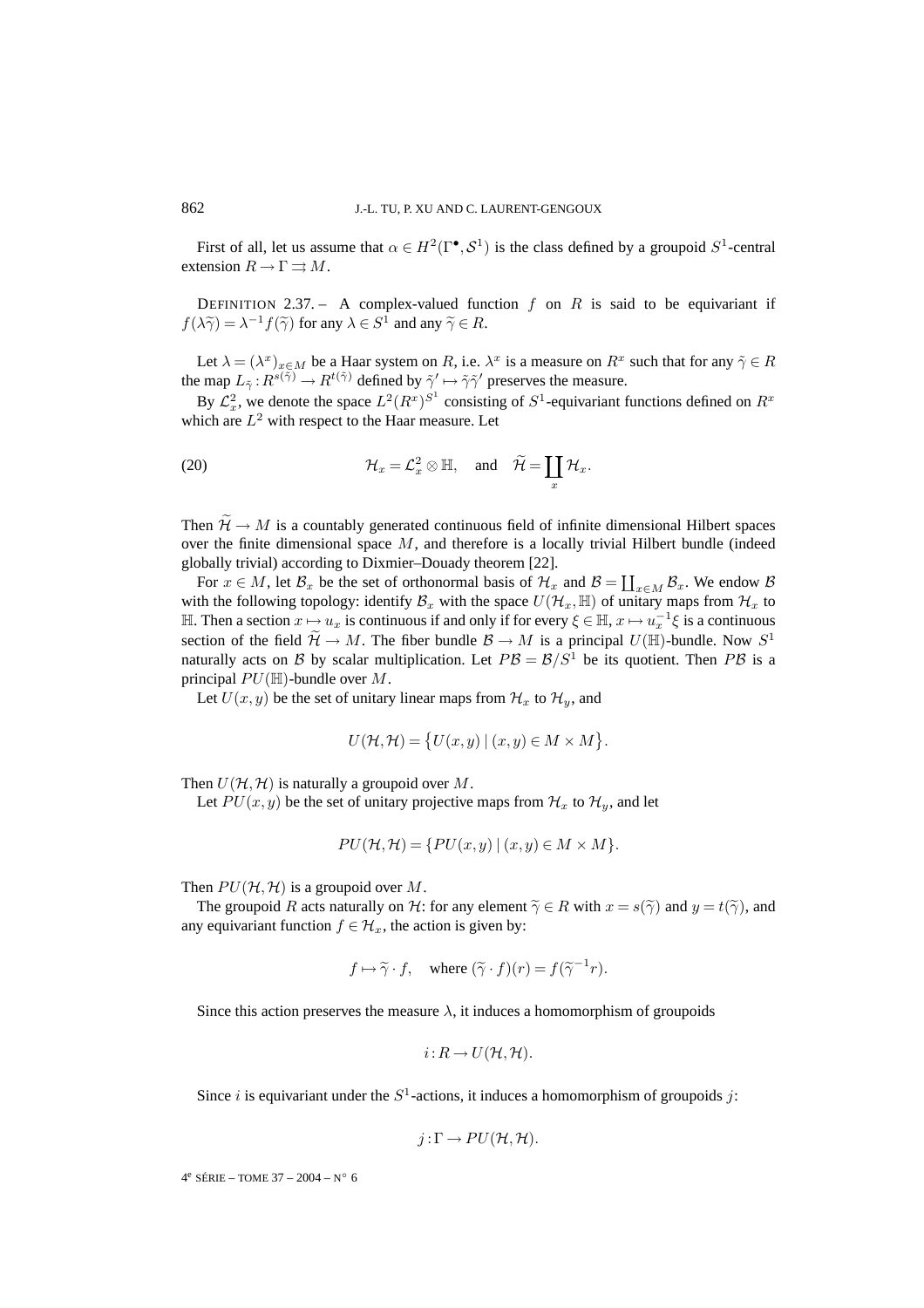In short, we have the following diagram of groupoid homomorphisms:

(21) 
$$
\begin{array}{ccc}\n & R & \xrightarrow{i} & U(\mathcal{H}, \mathcal{H}) \\
 & \downarrow & & \downarrow \\
 & \downarrow & & \downarrow \\
\Gamma & \xrightarrow{j} & PU(\mathcal{H}, \mathcal{H})\n\end{array}
$$

It is obvious that  $PB \to M$  is a principal  $PU(\mathbb{H})$ -bundle over the groupoid  $PU(\mathcal{H},\mathcal{H}) \rightrightarrows M$ . By pushing forward the action using the above groupoid homomorphism,  $P\mathcal{B} \to M$  is naturally a principal  $PU(\mathbb{H})$ -bundle over the groupoid  $\Gamma \rightrightarrows M$ .

**PROPOSITION** 2.38. – *If*  $\alpha \in H^1(\Gamma^{\bullet}, PU(\mathbb{H}))$  *denotes the class defined by*  $PB \to M$ *, then*  $\Phi'(\alpha)$  *is equal to the class in*  $H^2(\Gamma^{\bullet}, \mathcal{S}^1)$  *corresponding to the*  $S^1$ -central extension  $R \to \Gamma$ .

*Proof. –* Note that as groupoids,

$$
U(\mathcal{H},\mathcal{H})\rightrightarrows M
$$

is isomorphic to  $\frac{B \times B}{U(\mathbb{H})} \rightrightarrows M$ , and

$$
PU(\mathcal{H},\mathcal{H}) \rightrightarrows M
$$

is isomorphic to  $\frac{PS \times PS}{PU(\mathbb{H})} \Rightarrow M$ . Thus, the conclusion follows from Proposition 2.36 and diagram  $(21)$ .  $\Box$ 

Now let us return to the general case. Consider a Lie groupoid  $\Gamma \rightrightarrows M$  and an element  $\alpha \in H^2(\Gamma^{\bullet}, \mathcal{S}^1)$ . There exists a Lie groupoid  $\Gamma' \rightrightarrows M'$  Morita equivalent to  $\Gamma$  such that  $\alpha$  is the class of an  $S<sup>1</sup>$ -central extension

$$
S^1 \to R \to \Gamma' \rightrightarrows M'.
$$

Let  $PB \to M'$  be the corresponding principal  $PU(\mathbb{H})$ -bundle over  $\Gamma' \rightrightarrows M'$  constructed above as in Proposition 2.38. Since  $\Gamma' \rightrightarrows M'$  and  $\Gamma \rightrightarrows M$  are Morita equivalent, there is an associated principal  $PU(\mathbb{H})$ -bundle  $P_\alpha \to M$  over the groupoid  $\Gamma \rightrightarrows M$ . In fact,  $P_\alpha = (Z \times_{M'} PB)/\Gamma'$ , where  $M \leftarrow Z \rightarrow M'$  is an equivalence bimodule between  $\Gamma \rightrightarrows M$  and  $\Gamma' \rightrightarrows M'$ . By construction,  $P_{\alpha}$  and PB represent the same generalized homomorphism, thus define the same element in  $H^1(\Gamma^{\bullet}, PU(\mathbb{H}))$ . Moreover,  $P_{\alpha}$  does not depend on a particular choice of the S<sup>1</sup>-central extension  $S^1 \to R \to \Gamma' \rightrightarrows M'$  realizing the class  $\alpha$ . This follows from the following

LEMMA 2.39. – *Assume that*  $p: Y \to M$  *is a surjective submersion. Let*  $f: \Gamma[Y] \to \Gamma$  *be the projection map.* Assume that  $S^1 \to R \to \Gamma \rightrightarrows M$  *is an*  $S^1$ -central extension, and denote by P (*resp.* P') the associated  $PU(\mathbb{H})$ -bundle over  $\Gamma$  (*resp.*  $\Gamma[Y]$ ). Then P' is isomorphic to P  $\circ$  f as *generalized morphisms*  $\Gamma[Y] \to PU(\mathbb{H})$ *.* 

*Proof.* – Let us first treat the case  $Y = \prod_{i \in I} U_i$ . Let  $I_x = \{i \in I \mid x \in U_i\}$  and  $\mathcal{H}_I = \prod_x \ell^2(I_x)$ . Then  $\mathcal{H}_I \to M$  is endowed with a structure of continuous field of Hilbert spaces over M (associated to the  $C_0(M)$ -Hilbert module  $\bigoplus_{i\in I} C_0(U_i)$ , see Proposition A.4).

It is easy to see that  $P' = PU(f^*(H \otimes H_I), \mathbb{H})$  (where " $\otimes$ " denotes the tensor product of continuous fields over M). Now,  $\widetilde{\mathcal{H}} \otimes \mathcal{H}_I \cong (\widetilde{\mathcal{H}} \otimes \mathbb{H}) \otimes \mathcal{H}_I \cong \widetilde{\mathcal{H}} \otimes (\mathcal{H}_I \otimes \mathbb{H}) \cong \widetilde{\mathcal{H}} \otimes \mathbb{H} \cong \widetilde{\mathcal{H}}$ since  $\mathcal{H}_I \otimes \mathbb{H}$  is the trivial continuous field  $M \times \mathbb{H} \to M$  (see the argument below (20)). It follows that  $P' = PU(f^*H, \mathbb{H}) = P \circ f$ .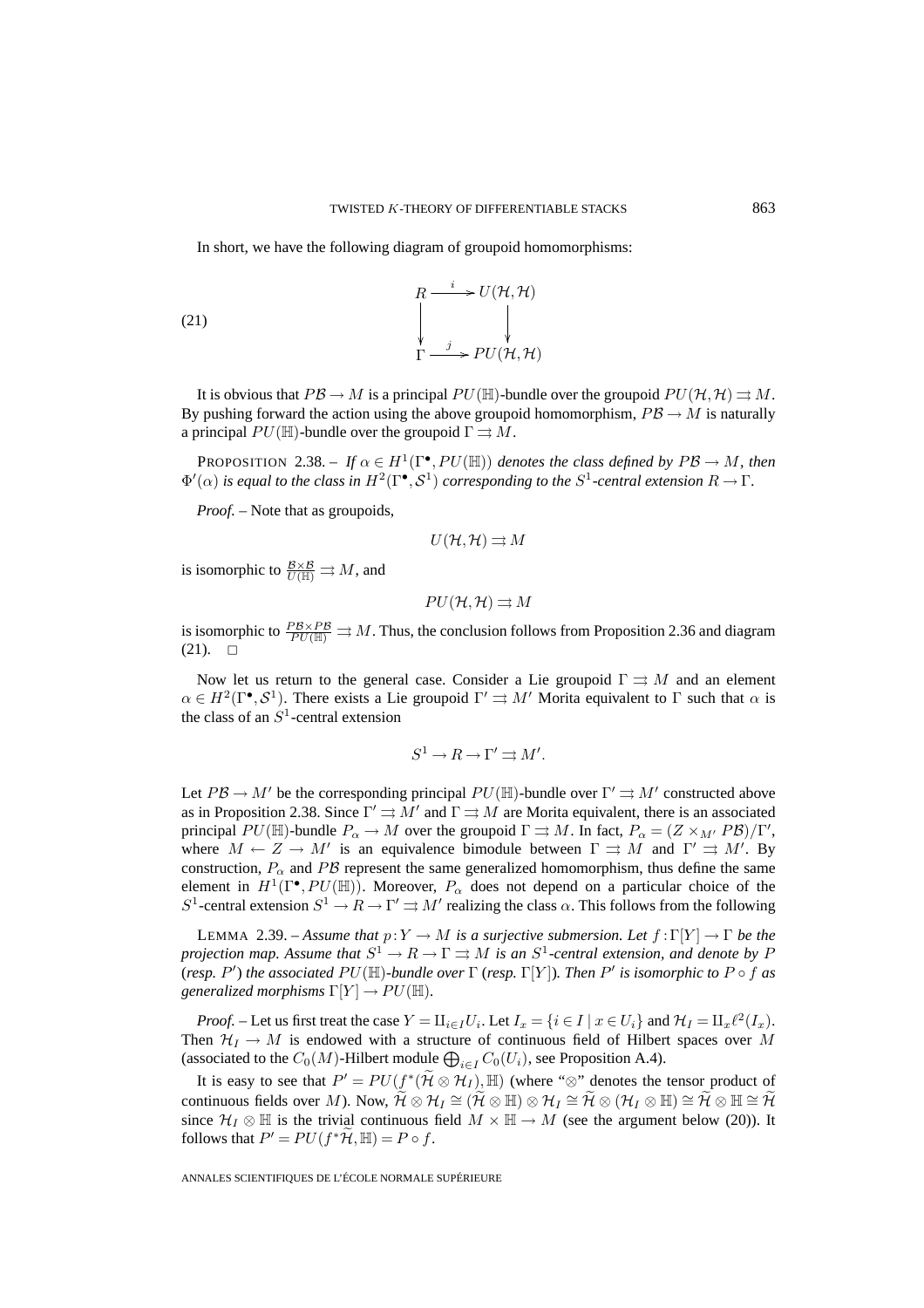In the general case, i.e. for a general Y, consider a continuous p-system  $\mu = (\mu_x)_{x \in M}$ , i.e.  $\mu_x$ is a measure with support  $p^{-1}(x)$  such that

$$
\forall \varphi \in C_c(Y), \quad \left[ x \mapsto \int \varphi(y) \, d\mu_x(y) \right] \in C_c(M).
$$

A Haar system on  $\Gamma[Y]$  is given by

$$
\int_{\Gamma[Y]^y} \psi = \int_{\gamma \in \Gamma^{p(y)}} d\lambda^{p(y)}(\gamma) \int_{z \in p^{-1}(s(\gamma))} d\mu_{s(\gamma)}(y') \psi(y, \gamma, y').
$$

Then,  $\prod_{x\in M}L^2(\mu_x)\to M$  is a continuous field of Hilbert spaces (associated to the  $C_0(M)$ -module obtained by the completion of  $C_c(Y)$  with respect to the scalar product  $\langle \varphi, \varphi \rangle (x) = \int |\varphi|^2 d\mu_x$ , such that  $\prod_{x \in M} L^2(\mu_x) \otimes \mathbb{H}$  is the trivial field  $M \times \mathbb{H} \to M$ . The proof is almost the same as above, except that notations are more complicated. We omit details.  $\Box$ 

Therefore we have proved the following

PROPOSITION 2.40. – *Let*  $\Gamma \rightrightarrows M$  *be a Lie groupoid. Associated to any element*  $\alpha \in$  $H^2(\Gamma^{\bullet}, \mathcal{S}^1)$ *, there is a canonical PU*(H)*-bundle over*  $\Gamma \rightrightarrows M$ *, denoted by*  $P_{\alpha} \to M$ *, whose corresponding class in*  $H^1(\Gamma^\bullet, PU(\mathbb{H}))$  *goes to*  $\alpha$  *under the map*  $\Phi'$  *in Eq.* (19)*.* 

Clearly, if  $\alpha$  can be realized as an S<sup>1</sup>-central extension over the groupoid  $\Gamma \rightrightarrows M$  without the need of passing to Morita equivariance, then  $P_{\alpha} = PB$ . As a consequence, when  $\Gamma$  is a transformation groupoid, we obtain the following:

COROLLARY 2.41. – *If* G *is a Lie group acting on* M *properly, then there is a group homomorphism*:

(22)  $\{Isomorphism classes of G-equivation \,PU(\mathbb{H})\text{-} bundles\} \to H^3_G(M,\mathbb{Z}),$ 

which admits a canonical inverse. Namely, to any element in  $H^3_G(M,\mathbb{Z})$ , there associates a *canonical* G-equivariant  $PU(\mathbb{H})$ -bundle  $P_{\alpha} \to M$ .

### **3. Twisted** K**-theory and Fredholm bundles**

In this section, we introduce twisted K-theory groups of a Lie groupoid (or more precisely, a differential stack). In the case of proper Lie groupoids, we describe these  $K$ -groups in terms of homotopy classes of certain Γ-invariant sections of Fredholm operators associated to the projective Hilbert bundle as constructed in Section 2.6 (Theorem 3.14).

### **3.1.** The reduced  $C^*$ -algebra of an S<sup>1</sup>-central extension

Given an  $S^1$ -central extension of Lie groupoids  $S^1 \to R \to \Gamma \rightrightarrows M$ , let  $L = R \times_{S^1} \mathbb{C}$ be its associated complex line bundle. Then  $L \to M$  can be considered as a Fell bundle of C<sup>∗</sup>-algebras over the groupoid  $\Gamma \rightrightarrows M$ . Therefore one can construct a C<sup>∗</sup>-algebra out of it (see Appendix A.3).

DEFINITION 3.1. – Let  $\Gamma$  be a Lie groupoid and  $S^1 \to R \to \Gamma \rightrightarrows M$  an  $S^1$ -central extension. Then the reduced  $C^*$ -algebra of the central extension  $C_r^*$ ( $\Gamma; R$ ) is defined to be  $C_r^*$ ( $\Gamma; L$ ), where  $L = R \times_{S^1} \mathbb{C}$  is the associated complex line bundle considered as a Fell bundle of  $C^*$ -algebras over  $\Gamma \rightrightarrows M$ .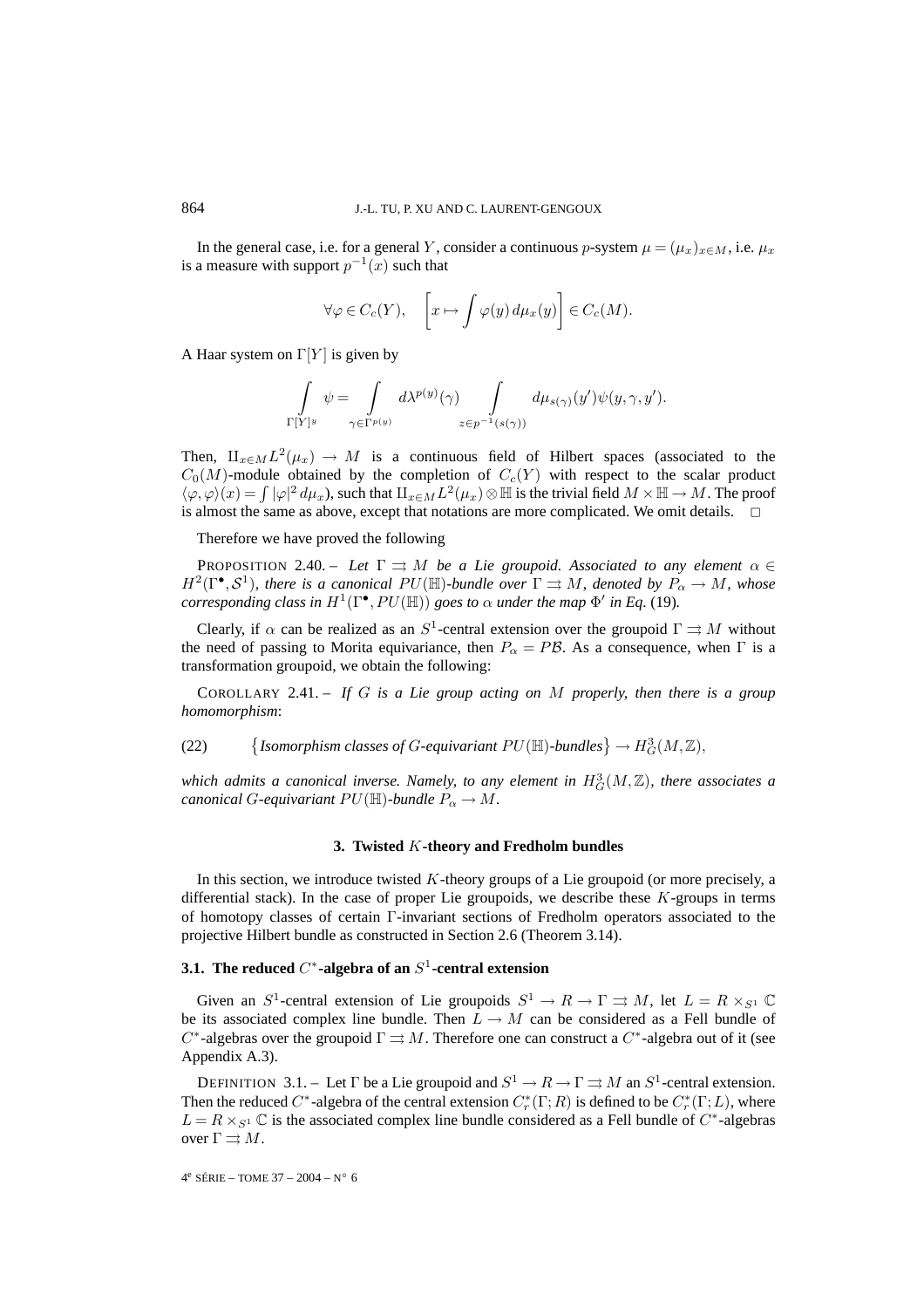There is another picture for this  $C^*$ -algebra. Consider

$$
C_c(R)^{S^1} = \{ \xi \in C_c(R) \mid \xi(\lambda r) = \lambda^{-1} \xi(r), \ \forall \lambda \in S^1, \ r \in R \}.
$$

One easily checks that  $C_c(R)^{S^1}$  is stable under both the convolution and the adjoint, and that the map

$$
(23) \tC_c(R)^{S^1} \to C_c(\Gamma;L),
$$

 $\xi \mapsto \eta$ , where  $\eta(g) = [(r, \xi(r))] \in L_g = R_g \times_{S^1} \mathbb{C}$ , is well-defined and is indeed an isomorphism of convolution algebras. Let us define

(24) 
$$
C_r^*(R)^{S^1} := \overline{C_c(R)^{S^1}} \subset C_r^*(R),
$$

i.e.  $C_r^*(R)^{S^1}$  is the norm-closure of  $C_c(R)^{S^1}$  in  $C_r^*(R)$  (see Ref. [61] for details on the construction of the reduced  $C^*$ -algebra  $C_r^*(\Gamma)$  of a groupoid  $\Gamma$ ).

The algebra  $C^*(S^1) = C^*_r(S^1)$  acts on  $C^*_r(R)$  by convolution operators. More precisely, there is a \*-homomorphism

$$
\Lambda\!:\!C^*(S^1)\to M\!\left(C^*_r(R)\right)
$$

such that for every  $f \in C(S^1)$  and every  $\xi \in C_c(R)$ ,

$$
(\Lambda(f)\xi)(r) = \int_{S^1} f(\lambda)\xi(\lambda^{-1}r) d\lambda
$$

where  $d\lambda$  is the normalized Haar measure  $\frac{d\theta}{2\pi}$  on  $S^1$ . Indeed, one only needs to check that

$$
(U_{\lambda}\xi)(r) = \xi(\lambda^{-1}r)
$$

defines a unitary representation of  $S^1$  into the unitary group of  $M(C_r^*(R))$ .

The map  $\Lambda$  is non-degenerate, for if  $f_n$  is a sequence in  $C(S^1)$  converging to the delta function at 1, then  $\Lambda(f_n)a$  converges to a for all  $a \in C_r^*(R)$ . That is,  $\Lambda(f_n)$  converges strictly to the identity. Therefore, Λ extends to a unital strictly continuous ∗-homomorphism

$$
M\big(C^*(S^1)\big) \to M\big(C^*_r(R)\big)
$$

[58, Paragraphs 3.12.10 and 3.12.12].

Let  $P_n \in C_r^*(S^1)$  be the convolution by  $z^n$ , i.e.  $P_n$  corresponds to the characteristic function of  $\{n\}$  via the Fourier transformation  $C_r^*(S^1) \cong C_0(\mathbb{Z})$ . Let  $Q_n = \Lambda(P_n)$ . Then the  $Q_n$ 's are pairwise orthogonal projections. Since  $\Lambda$  is non-degenerate, the sum  $\sum Q_n$  is strictly convergent to 1. Moreover, since  $U_{\lambda}$  is in the center of  $M(C_{r}^{*}(R))$ , the projections  $Q_{n}$  also belong to the center of  $M(C_r^*(R))$ .

Using the formula  $Q_n(\xi)(r) = \int_{S^1} \lambda^n \xi(\lambda^{-n} r) d\lambda$ , one easily checks that the image of  $Q_n$  is the closure of the set of elements  $\xi \in C_c(R)$  such that  $\xi(\lambda r) = \lambda^n \xi(r)$  for all  $(\lambda, r) \in S^1 \times R$ . In particular,  $C_r^*(R)^{S^1}$ , the closure of  $C_c(R)^{S^1}$  in  $C_r^*(R)$ , is  $Q_{-1}(C_r^*(R))$ .

Similarly as in Eq. (23), there is an isometric isomorphism of Hilbert  $C_0(M)$ -modules:

$$
(25) \tL2(R)S1 \to L2(\Gamma; L).
$$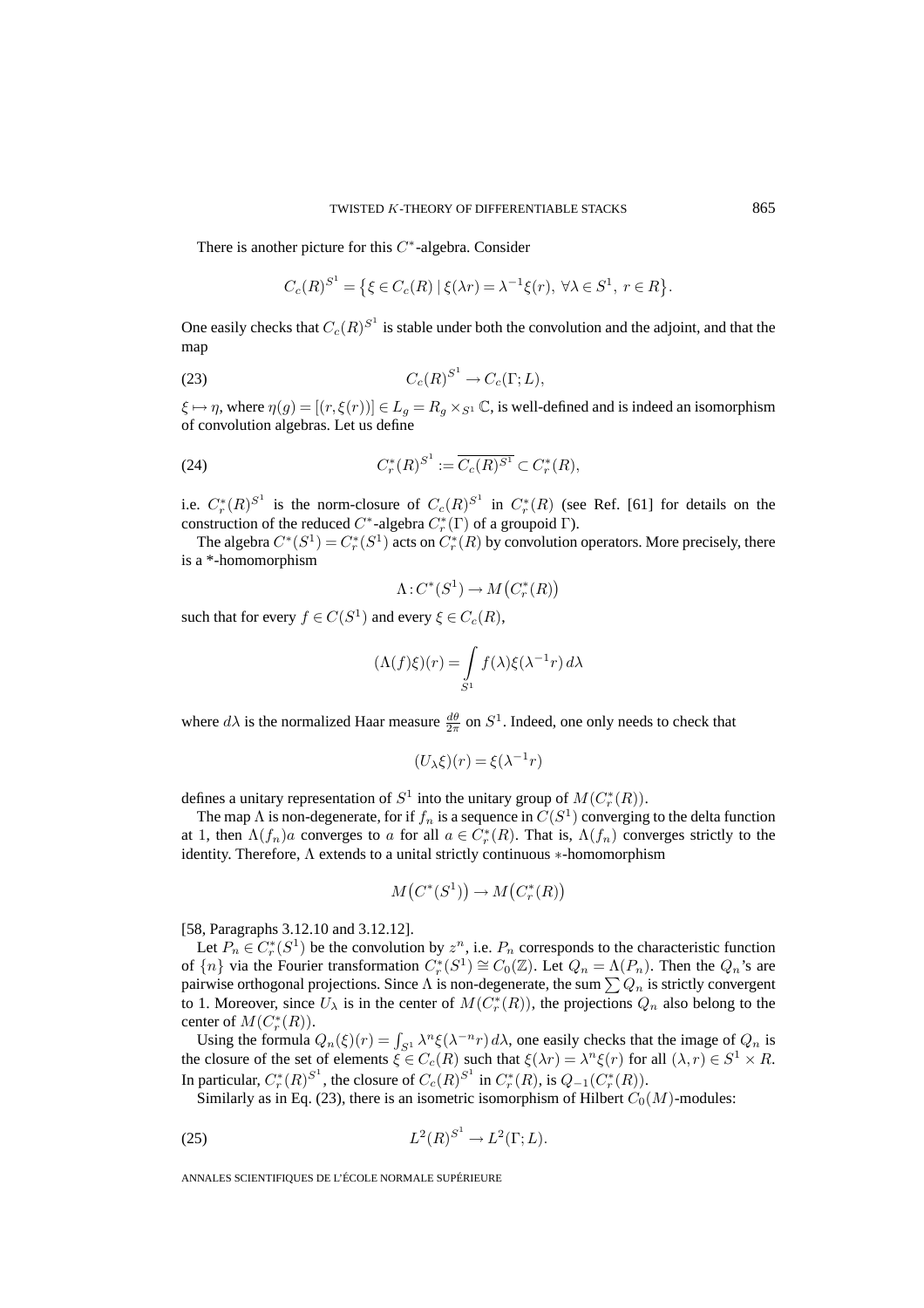If  $\xi \in C_c(R)^{S^1}$  and  $\eta(g) = [(r, \xi(r))]$ , then the norm of  $\xi$ , as a convolution operator acting on  $L^2(R)$ , is equal to the norm of  $\eta$ , as a convolution operator acting on  $L^2(\Gamma;L)$ .

Noting that  $L^2(R)^{S^1}$  is the image of the projection  $Q_{-1}$ , we have

$$
\|\xi\|_{C_r^*(R)} = \|Q_{-1}\xi\|_{C_r^*(R)} = \|\xi Q_{-1}\|_{C_r^*(R)} = \sup_{\|\varphi\|_{L^2(R)}=1} \|\xi \ast Q_{-1}\varphi\|
$$
  

$$
= \sup_{\varphi \in L^2(R)^{S^1}, \ \|\varphi\|_{L^2(R)}=1} \|\xi \ast \varphi\| = \sup_{\|\psi\|_{L^2(\Gamma;L)}=1} \|\eta \ast \psi\|_{L^2(\Gamma;L)} = \|\eta\|_{C_r^*(\Gamma;L)}.
$$

It follows that

(26)  $C_r^*(\Gamma; R) \cong C_r^*(R)^{S^1}.$ 

We summarize the above discussion in the following:

PROPOSITION 3.2. – *Let*  $S^1 \to R \to \Gamma$  *be an*  $S^1$ -central extension of Lie groupoids. Then *there is a canonical isomorphism*

$$
C_r^*(R) \cong \bigoplus_{n \in \mathbb{Z}} C_r^*(\Gamma; R^n),
$$

*where*  $C_r^*(\Gamma;R^n)$  *is the C<sup>∗</sup>-algebra of the central extension* 

$$
S^1 \to R^n = R \otimes \cdots \otimes R \to \Gamma
$$

*for all*  $n \neq 0$ *, and*  $C_r^*(\Gamma; R^0) = C_r^*(\Gamma)$  *by convention.* 

*The image of*  $C_r^*(\Gamma;R)$  *in*  $C_r^*(R)$  *consists of the closure of*  $C_c(\Gamma,R)^{S^1}$  *defined in Eq.* (24)*. For*  $f \in C_c(R) \subset C_r^*(R)$ , the image  $f_n$  of  $f$  in  $C_r^*(\Gamma; R^n)$  is given by

$$
f_n(r) = \int_{S^1} \lambda^{-n} f(\lambda^n r) d\lambda,
$$

*where*  $d\lambda$  *is the normalized Haar measure on*  $S^1$ *.* 

For the S<sup>1</sup>-central extension  $\coprod_{ij} R_{ij} \to \coprod_{ij} U_{ij} \rightrightarrows \coprod_{i} U_i$  in Example 2.26(1), we refer to [60,63,42] for a detailed discussion on the  $C^*$ -algebra  $C_r^*(\Gamma, R)$ .

### **3.2. Definition of twisted** K**-theory and first properties**

PROPOSITION 3.3. – *Let*  $R_i \rightarrow \Gamma_i \rightrightarrows M_i$   $(i = 1, 2)$  *be Morita equivalent*  $S^1$ -central  $extensions.$  Then  $C_r^*(R_1)^{S^1}$  and  $C_r^*(R_2)^{S^1}$  are Morita equivalent  $C^*$ -algebras.

*Proof.* – This follows from [62] or from [55, Theorem 11].  $\square$ 

We are now ready to define twisted  $K$ -theory.

DEFINITION 3.4. – Let  $\Gamma$  be a Lie groupoid and  $\alpha \in H^2(\Gamma^{\bullet}, \mathcal{S}^1)$ . We define the twisted  $K$ -theory as

$$
K^i_{\alpha}(\Gamma^{\bullet}) = K_{-i}(C^*_r(R)^{S^1}),
$$

where  $S^1 \to R \to \Gamma' \rightrightarrows M'$  is any central extension realizing the class  $\alpha$  and  $\Gamma'$  is Morita equivalent to Γ.

 $4^e$  SÉRIE – TOME 37 – 2004 – N° 6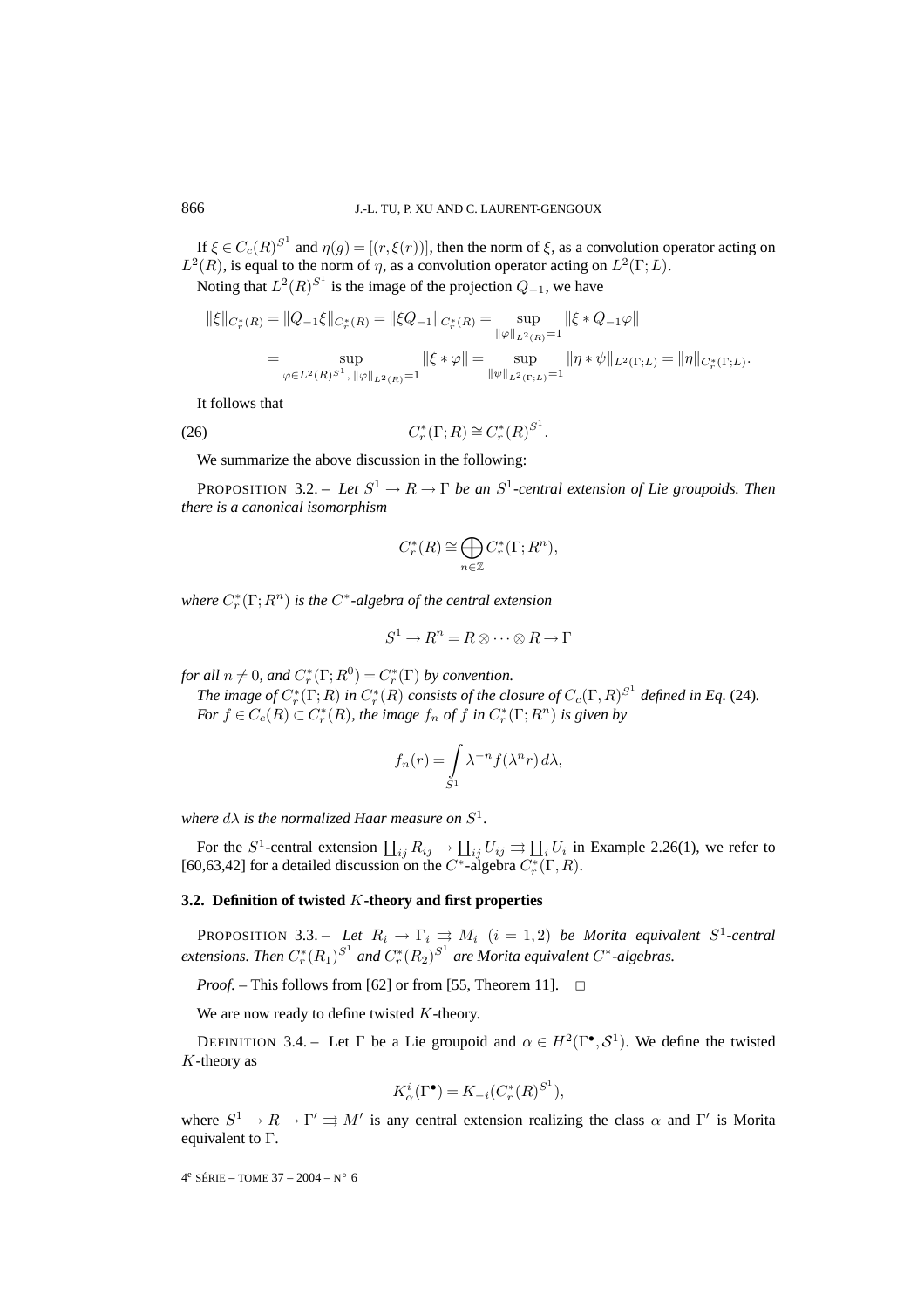From Proposition 3.3, it follows that if two  $S<sup>1</sup>$ -central extensions are Morita equivalent, their twisted K-theory groups are isomorphic and therefore only depend on the corresponding stack and the  $S^1$ -gerbe over the stack. Consequently, twisted K-theory is well-defined.

*Example* 3.5 (1). – When  $\Gamma$  is a manifold  $M \rightrightarrows M$  and  $\alpha \in H^3(M, \mathbb{Z}) \cong H^2(\Gamma^{\bullet}, \mathcal{S}^1)$ , the above definition reduces to the one introduced by Rosenberg [63].

(2) Assume that a Lie group  $G$  acts on a smooth manifold  $M$  properly. According to Corollary 2.23, the equivariant cohomology  $H_G^3(M,\mathbb{Z})$  is isomorphic to  $H^2(\Gamma^{\bullet}, \mathcal{S}^1)$ , where  $\Gamma$ denotes the transformation groupoid  $G \times M \rightrightarrows M$ . Let  $\alpha \in H^3_G(M, \mathbb{Z})$ . We define the twisted equivariant  $K$ -theory

$$
K_{G,\alpha}^{i}(M) := K_{-i}(C_{r}^{*}(R)^{S^{1}}),
$$

where  $S^1 \to R \to \Gamma' \rightrightarrows M'$  is any  $S^1$ -central extension realizing the class  $\alpha$  and  $\Gamma'$  is Morita equivalent to Γ. According to the observation following Definition 3.4, we have the following

PROPOSITION 3.6. – *If* G *acts on a smooth manifold* M *properly and freely so that* M/G *is a manifold, then*

$$
K^i_{G,\alpha}(M) \cong K^i_{\alpha'}(M/G),
$$

where  $\alpha'$  is the image of  $\alpha$  under the isomorphism  $H^3_G(M,\mathbb{Z})\stackrel{\sim}{\to} H^3(M/G,\mathbb{Z})$ . More generally, *if* H *is a normal subgroup of* G *which acts on* M *properly and freely, then*

$$
K_{G,\alpha}^i(M) \cong K_{G/H,\alpha'}^i(M/H),
$$

where  $\alpha'$  is the image of  $\alpha$  under the isomorphism  $H^3_G(M,\mathbb{Z}) \stackrel{\sim}{\rightarrow} H^3_{G/H}(M/H,\mathbb{Z})$ .

Note that the proposition above is a non-trivial theorem even in the non-twisted case, i.e.,  $\alpha =$ 0, in the ordinary equivariant K-theory of Segal [65]. The advantage of our approach is that these facts are encoded as a part of the definition since they are obvious consequences of the Morita equivalence between the transformation groupoids  $G \times M \rightrightarrows M$  and  $G/H \times M/H \rightrightarrows M/H$ . The hard part is to prove that this definition coincides with the topological one which is more often used by geometers.

(3) Given an orbifold **X**, let  $\Gamma \rightrightarrows M$  be an étale groupoid representing this orbifold. Now given  $\alpha \in H^3(\mathbf{X}, \mathbb{Z}) \cong H^2(\Gamma^{\bullet}, \mathcal{S}^1)$ , we define the twisted orbifold K-theory

$$
K^i_{\alpha}(\mathbf{X}) := K_{-i} \left( C^*_r(R)^{S^1} \right),
$$

where  $S^1 \to R \to \Gamma' \rightrightarrows M'$  is any  $S^1$ -central extension realizing the class  $\alpha$  and  $\Gamma'$  is Morita equivalent to Γ. It would be interesting to investigate the relation between our definition with the one given by Lupercio and Uribe [45].

Next let us deduce some properties that are immediate from the definition.

PROPOSITION 3.7 (Bott periodicity). – *Let*  $S^1 \to R \to \Gamma \rightrightarrows M$  *be an*  $S^1$ -central extension *of Lie groupoids. Then for all* i*,*

$$
K^i_{\alpha}(\Gamma^{\bullet}) \cong K^{i+2}_{\alpha}(\Gamma^{\bullet}),
$$
  

$$
K^{i+n}_{\alpha}(\Gamma^{\bullet}) \cong K^i_{\alpha_n}((\Gamma \times \mathbb{R}^n)^{\bullet}),
$$

*where*  $\alpha_n$  *is the class of the extension*  $R \times \mathbb{R}^n \to \Gamma \times \mathbb{R}^n \Rightarrow M \times \mathbb{R}^n$ .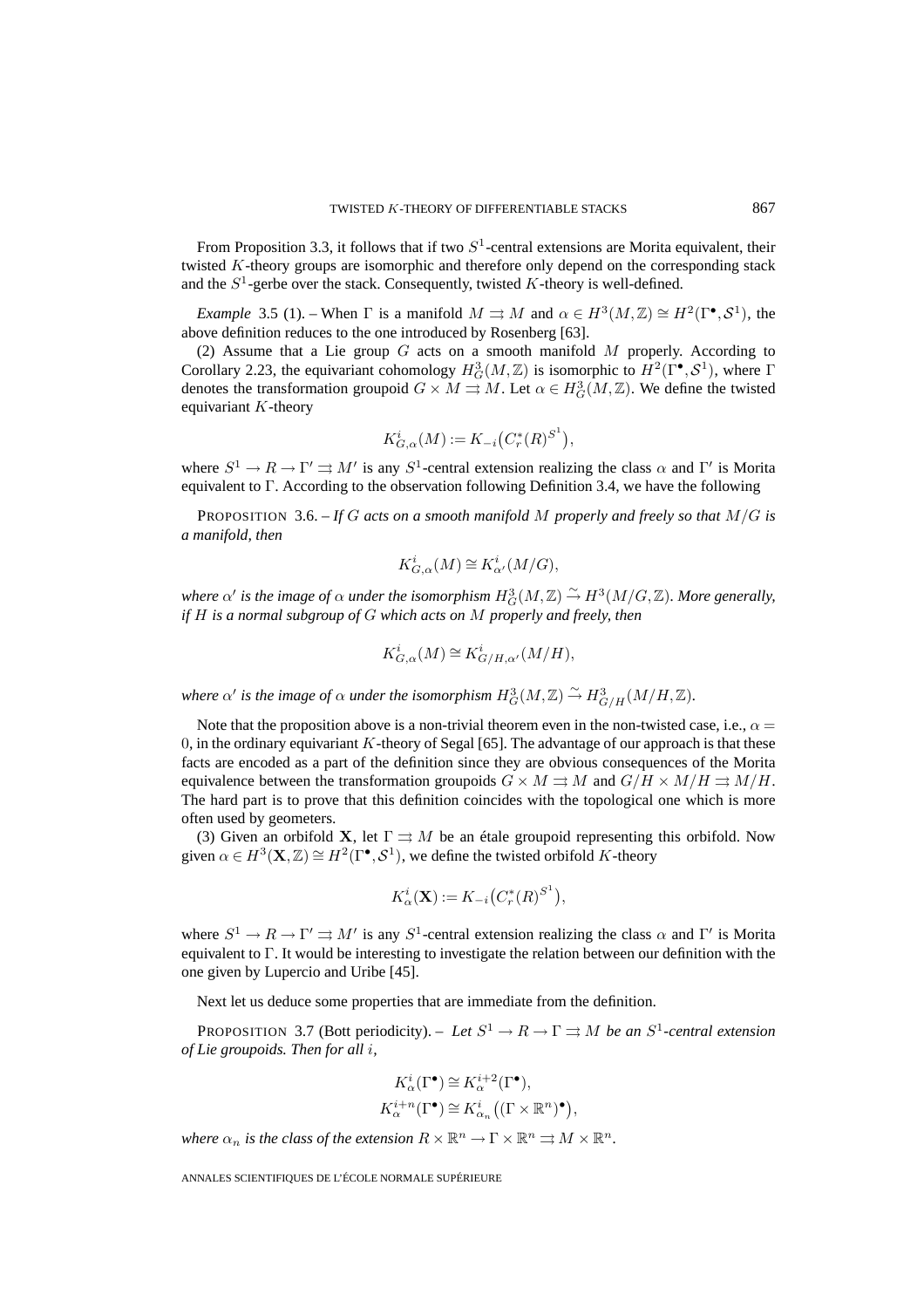Note also that  $K^i_{\alpha_n}((\Gamma \times \mathbb{R}^n)^{\bullet})$  is the kernel of the morphism  $K^i_{\alpha'_n}((\Gamma \times S^n)^{\bullet}) \to K^i_{\alpha}(\Gamma^{\bullet})$ induced by the inclusion  $\Gamma \times \{pt\} \subset \Gamma \times S^n$ , where  $\alpha'_n$  is the class of the extension

$$
R \times S^n \to \Gamma \times S^n \rightrightarrows M \times S^n.
$$

We say that a subgroupoid  $\Gamma_1 \rightrightarrows M_1$  of  $\Gamma \rightrightarrows M$  is saturated if  $M_1$  is an invariant subset of M (i.e.  $\Gamma_{M_1}^{M_1} = \Gamma_{M_1}$ ) such that  $\Gamma_1 = \Gamma_{M_1}^{M_1}$ .

PROPOSITION 3.8. – Let  $S^1 \to R \to \Gamma \rightrightarrows M$  *be an*  $S^1$ -central extension of Lie groupoids and *denote by*  $\alpha$  *its class in*  $H^2(\Gamma^{\bullet}, \mathcal{S}^1)$ *. Suppose that*  $\Gamma_1$  *is an open saturated subgroupoid of*  $\Gamma$  *and let*  $\alpha_1$  *be the class of the corresponding*  $S^1$ -central extension of  $\Gamma_1$ . Then the inclusion  $i:\Gamma_1 \to \Gamma$ *induces a canonical map*

$$
i_{\ast}: K^{n}_{\alpha_{1}}(\Gamma^{ \bullet}_{1})\to K^{n}_{\alpha}(\Gamma^{ \bullet}).
$$

*Proof.* – Using the obvious notation,  $C_r^*(R_1)^{S^1}$  is an ideal of the  $C^*$ -algebra  $C_r^*(R)^{S^1}$ . Indeed, it is not hard to check that  $C_c(R_1)^{S^1} \subset C_c(R)^{S^1}$  is stable under the convolution and the adjoint. Since  $R_1$  is a saturated subgroupoid of  $R$ , we have

$$
||f||_{C_r^*(R_1)} = \sup_{x \in R_1^{(0)}} \sup_{\xi \in C_c(R_x)} ||f * \xi||_{L^2(R_x)}
$$
  
= 
$$
\sup_{x \in R^{(0)}} \sup_{\xi \in C_c(R_x)} ||f * \xi||_{L^2(R_x)}
$$
  
= 
$$
||f||_{C_r^*(R)},
$$

and thus  $C_r^*(R_1)^{S^1}$  is a sub-C<sup>∗</sup>-algebra of  $C_r^*(R)^{S^1}$ . Moreover, for all  $f \in C_c(R_1)^{S^1}$  and  $f' \in C_c(R)^{S^1}$  we have  $f * f' \in C_c(R_1)^{S^1}$ . Therefore  $C_r^*(R_1)^{S^1}$  is an ideal in  $C_r^*(R)^{S^1}$ .

Recall (see for instance [37, Section 3]) that if  $I_1$  and  $I_2$  are two closed ideals in a  $C^*$ -algebra A such that  $A = I_1 + I_2$ , then there is a six-term exact sequence

$$
K_0(I_1 \cap I_2) \xrightarrow{(j_1)_* \oplus (j_2)_*} K_0(I_1) \oplus K_0(I_2) \xrightarrow{(i_1)_*-(i_2)_*} K_0(A)
$$
  
\n
$$
\downarrow \qquad \qquad \downarrow \qquad \qquad \downarrow
$$
  
\n
$$
K_1(A) \xleftarrow{(i_1)_*-(i_2)_*} K_1(I_1) \oplus K_1(I_2) \xleftarrow{(j_1)_* \oplus (j_2)_*} K_1(I_1 \cap I_2)
$$

where  $j_k$ :  $I_1 \cap I_2 \to I_k$  and  $i_k$ :  $I_k \to A$  are the inclusions ( $k = 1, 2$ ). Therefore, we get

PROPOSITION 3.9 (Mayer–Vietoris sequence 1). – *Let*  $S^1 \to R \to \Gamma \rightrightarrows M$  *be an*  $S^1$ -central *extension of Lie groupoids and denote by*  $\alpha$  *its class in*  $H^2(\Gamma^{\bullet}, \mathcal{S}^1)$ *. Suppose that*  $\Gamma$  *is the union of two open saturated subgroupoids*  $\Gamma_1$  *and*  $\Gamma_2$ *. Let*  $\Gamma_{12} = \Gamma_1 \cap \Gamma_2$ *, and let*  $\alpha_1$ *,*  $\alpha_2$  *and*  $\alpha_{12}$  *be the classes of the induced*  $S^1$ -central extensions and denote by  $\Gamma_{12} \stackrel{j_k}{\rightarrow} \Gamma_k \stackrel{i_k}{\rightarrow} \Gamma$   $(k = 1, 2)$  the *inclusions. Then we have an hexagonal exact sequence*

$$
K_{\alpha_{12}}^{0}(\Gamma_{12}^{\bullet}) \xrightarrow{(j_1)_* \oplus (j_2)_*} K_{\alpha_1}^{0}(\Gamma_1^{\bullet}) \oplus K_{\alpha_2}^{0}(\Gamma_2^{\bullet}) \xrightarrow{(i_1)_*-(i_2)_*} K_{\alpha}^{0}(\Gamma^{\bullet})
$$
  
\n
$$
\downarrow \circ
$$
  
\n
$$
K_{\alpha}^{1}(\Gamma^{\bullet}) \xleftarrow{(i_1)_*-(i_2)_*} K_{\alpha_1}^{1}(\Gamma_1^{\bullet}) \oplus K_{\alpha_2}^{1}(\Gamma_2^{\bullet}) \xleftarrow{(j_1)_* \oplus (j_2)_*} K_{\alpha_{12}}^{1}(\Gamma_1^{\bullet})
$$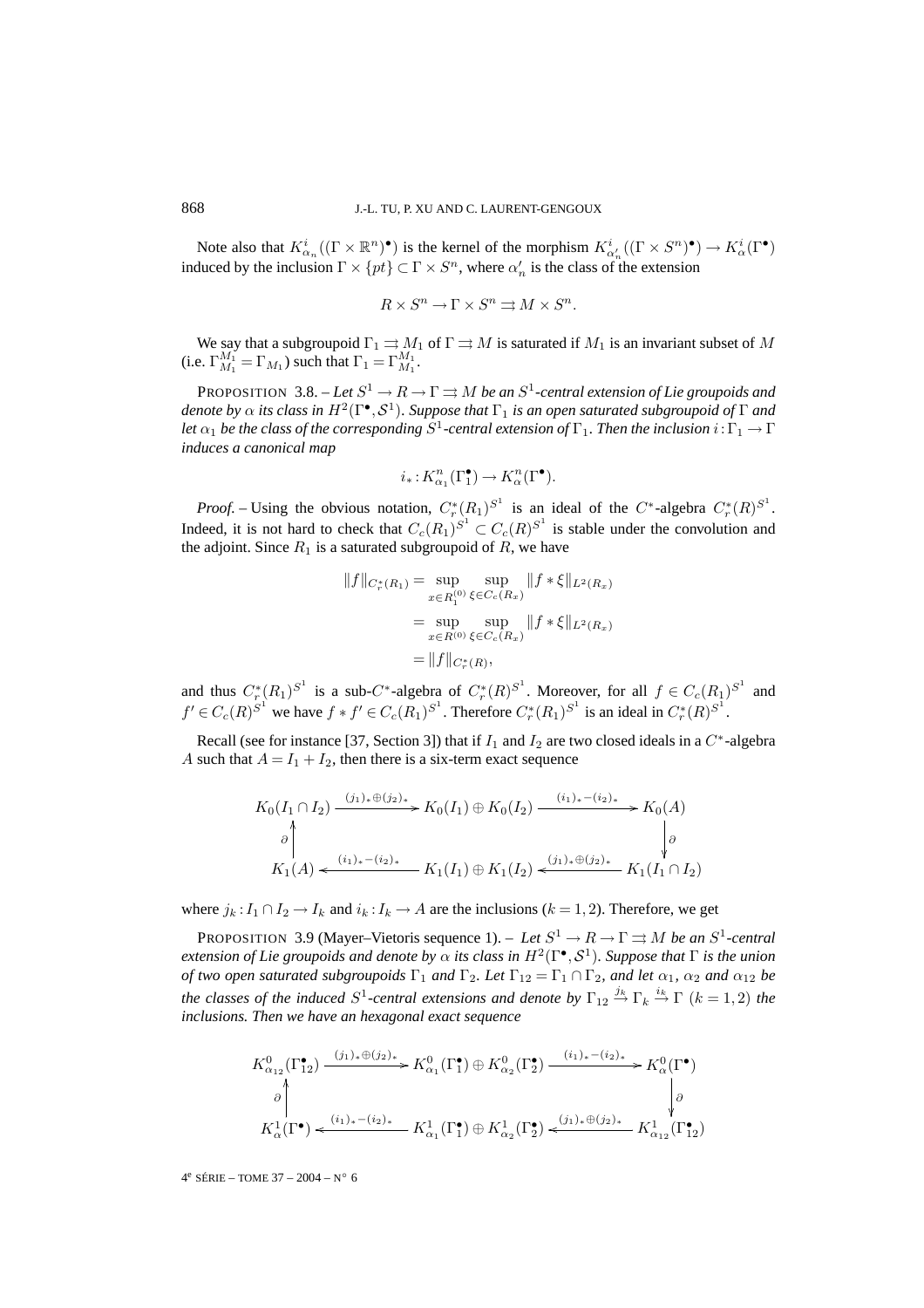*Proof.* – It is clear that both  $I_1 = C^*_r (R_1)^{S^1}$  and  $I_2 = C^*_r (R_2)^{S^1}$  are ideals of  $A = C^*_r (R)^{S^1}$ . To check that  $I_1 \cap I_2 = C_r^*(R_{12})^{S^1}$ , note that  $I_1 \cap I_2 = I_1I_2$  (this is a standard result in  $C^*$ -algebras) and that  $f_1 * f_2 \in C_c(R_{12})^{S^1}$  if  $f_1 \in C_c(R_1)^{S^1}$  and  $f_2 \in C_c(R_2)^{S^1}$ .

To check that  $I_1 + I_2 = A$ , take a partition of unity  $(\varphi_1, \varphi_2)$  associated to the cover  $(\Gamma_i^{(0)}/\Gamma)_{i=1,2}$  of  $M/\Gamma$ . Let  $f \in C_c(R)^{S^1}$ . Then, considering  $\varphi_i$  as R-invariant functions on M, we have  $f = (\varphi_1 f) + (\varphi_2 f) \in C_c(R_1)^{S^1} + C_c(R_2)^{S^1}$ .  $\Box$ 

PROPOSITION 3.10. – *Let*  $S^1 \to R \to \Gamma \rightrightarrows M$  *be an*  $S^1$ -central extension of Lie groupoids *and denote by*  $\alpha$  *its class in*  $H^2(\Gamma^{\bullet}, \mathcal{S}^1)$ *. Assume that*  $\Gamma_1$  *is a closed saturated subgroupoid of*  $\Gamma$ *.* Let  $\alpha_1 \in H^2(\Gamma_1^{\bullet}, \mathcal{S}^1)$  *be the class of the corresponding*  $S^1$ -central extension. Then the inclusion  $i:\Gamma_1\to\Gamma$  *induces a canonical map* 

$$
i^*: K^{n}_{\alpha}(\Gamma^\bullet) \to K^{n}_{\alpha_1}(\Gamma^\bullet_1).
$$

*Proof.* – Using the obvious notation,  $C_r^*(R_1)^{S^1}$  is a quotient of the  $C^*$ -algebra  $C_r^*(R)^{S^1}$ . Indeed, the restriction map  $C_c(R)^{S^1} \to C_c(R_1)^{S^1}$  is a surjective \*-homomorphism of convolution algebras and is norm-decreasing, and therefore induces a surjective ∗-homomorphism  $C_r^*(R)^{S^1} \to C_r^*(R_1)^{S^1}. \quad \Box$ 

Suppose that  $A_1 = A/I_1$  and  $A_2 = A/I_2$  are two quotients of a C<sup>\*</sup>-algebra such that  $I_1 \cap I_2 = \{0\}$ , and let  $A_{12} = A/(I_1 + I_2)$ . Denote by  $p_k : A \rightarrow A_k$  and by  $q_k : A_k \rightarrow A_{12}$  the quotient maps. Then there is a six-term exact sequence

$$
K_0(A_{12}) \xleftarrow{\left(q_1\right)_* \oplus \left(q_2\right)_*} K_0(A_1) \oplus K_0(A_2) \xleftarrow{\left(p_1\right)_* - \left(p_2\right)_*} K_0(A)
$$
\n
$$
\downarrow \qquad \qquad \downarrow
$$
\n
$$
K_1(A) \xrightarrow{\left(p_1\right)_* - \left(p_2\right)_*} K_1(A_1) \oplus K_1(A_2) \xrightarrow{\left(q_1\right)_* \oplus \left(q_2\right)_*} K_1(A_{12})
$$

Since we cannot locate this standard fact in the literature, here is a sketch of the proof. For every locally compact space X, we will denote by  $A(X)$  the  $C^*$ -algebra  $C_0(X, A)$ . Consider the  $C^*$ -algebra

$$
D = \big\{ (f_-, a, f_+) \in A_1(-1, 0] \oplus A \oplus A_2[0, 1) \mid f_-(0) = p_1(a) \text{ and } p_2(a) = f_+(0) \big\}.
$$

There is an obvious exact sequence

$$
0 \to I_2(-1,0] \oplus I_1[0,1] \to D \to A_{12}(-1,1) \to 0.
$$

Since  $I_2(-1,0] \oplus I_1[0,1)$  is contractible, the six-term exact sequence in K-theory yields an isomorphism  $K_i(D) \cong K_i(A_{12}(-1, 1))$ , hence

(27) 
$$
K_i(D) \cong K_{i+1}(A_{12}).
$$

Now, the obvious exact sequence

$$
0\longrightarrow A_1(-1,0)\oplus A_2(0,1)\longrightarrow D\longrightarrow A\longrightarrow 0
$$

gives a six-term exact sequence in K-theory, which yields the result via Bott periodicity and Eq. (27).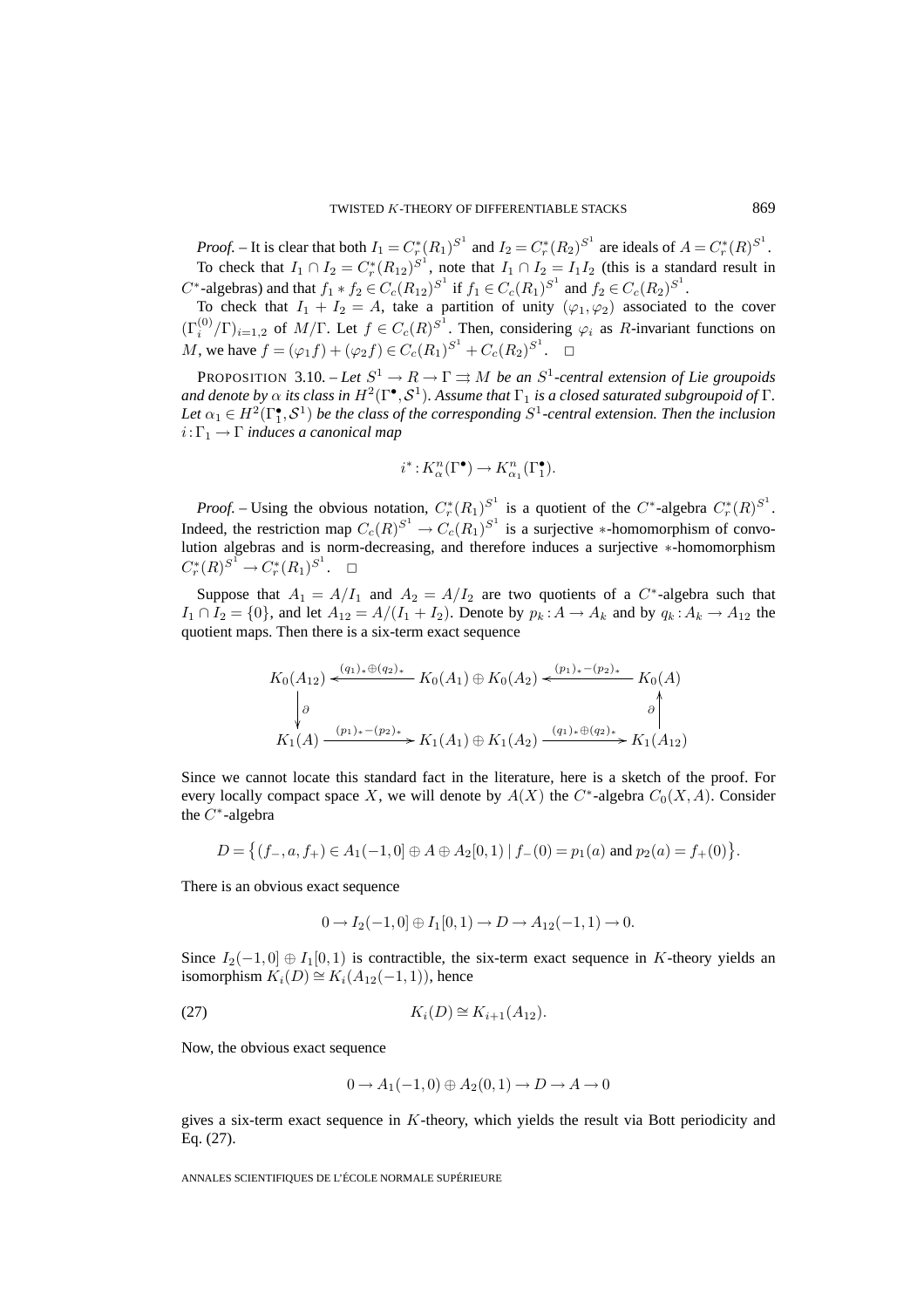PROPOSITION 3.11 (Mayer–Vietoris sequence 2). – *Let*  $S^1 \rightarrow R \rightarrow \Gamma \rightrightarrows M$  *be an*  $S^1$ -central *extension of* proper *Lie groupoids and denote by*  $\alpha$  *its class in*  $H^2(\Gamma^{\bullet}, \mathcal{S}^1)$ *. Suppose that*  $\Gamma$  *is the union of two closed saturated groupoids*  $\Gamma_1$  *and*  $\Gamma_2$ *. Let*  $\Gamma_{12} = \Gamma_1 \cap \Gamma_2$ *. Let*  $\alpha_1$ *,*  $\alpha_2$  *and*  $\alpha_{12}$  *be the classes of their induced*  $S^1$ -central extensions and denote by  $\Gamma_{12} \stackrel{j_k}{\to} \Gamma_k \stackrel{i_k}{\to} \Gamma$   $(k = 1, 2)$  the *inclusions. Then we have an hexagonal exact sequence*

$$
K^{0}_{\alpha_{12}}(\Gamma_{12}) \xleftarrow{\left(j_{1}\right)^{*} \oplus \left(j_{2}\right)^{*}} K^{0}_{\alpha_{1}}(\Gamma_{1}) \oplus K^{0}_{\alpha_{2}}(\Gamma_{2}) \xleftarrow{\left(i_{1}\right)^{*} - \left(i_{2}\right)^{*}} K^{0}_{\alpha}(\Gamma)
$$
\n
$$
\downarrow \theta \qquad \qquad \downarrow \qquad \qquad \theta \qquad \qquad \downarrow
$$
\n
$$
K^{1}_{\alpha}(\Gamma) \xrightarrow{\left(i_{1}\right)^{*} - \left(i_{2}\right)^{*}} K^{1}_{\alpha_{1}}(\Gamma_{1}) \oplus K^{1}_{\alpha_{2}}(\Gamma_{2}) \xrightarrow{\left(j_{1}\right)^{*} \oplus \left(j_{2}\right)^{*}} K^{1}_{\alpha_{12}}(\Gamma_{12})
$$

*Proof.* – Let  $\Gamma'_k$  ( $k = 1, 2$  or 12) be the complementary of  $\Gamma_k$ . Since  $\Gamma_k$  is closed and saturated, it follows that  $\Gamma'_k$  is an open saturated subgroupoid of Γ. With the obvious notations, write  $I_k = C_r^*(R'_k)^{S^1}$ ,  $A = C_r^*(R)^{S^1}$  and  $A_k = A/I_k$ , where  $R'_k$  denotes the complementary of  $R_k$ . Since  $\Gamma = \Gamma_1 \cup \Gamma_2$ , we have  $I_1 \cap I_2 = \{0\}$ . It is also clear that  $I_1 + I_2 = I_{12}$ .

To obtain the Mayer–Vietoris sequence, it suffices to show that  $C_r^*(R_k)^{S^1} = A/I_k$ . This is not always true for every groupoid. I.e. the sequence

$$
0\rightarrow C^*_r(R'_k)^{S^1}\rightarrow C^*_r(R)^{S^1}\rightarrow C^*_r(R_k)^{S^1}\rightarrow 0
$$

is not necessarily exact. However, the analogous sequence with  $C^*$  instead of  $C^*_r$  is always exact by the universal property of the full  $C^*$ -algebra of a groupoid, and we have  $C^*_r = C^*$  for proper groupoids (or even for amenable groupoids).  $\Box$ 

*Example* 3.12. – Assume that  $\Gamma$  is a transformation groupoid  $G \times M \rightrightarrows M$ , where G is a Lie group acting on M properly. Assume that  $U_1$  and  $U_2$  are G-invariant open submanifolds of M such that  $M = U_1 \cup U_2$ . Then Proposition 3.9 yields that

$$
K_{G,\alpha_{12}}^{0}(U_{1} \cap U_{2}) \xrightarrow{(j_{1})_{*} \oplus (j_{2})_{*}} K_{G,\alpha_{1}}^{0}(U_{1}) \oplus K_{G,\alpha_{2}}^{0}(U_{2}) \xrightarrow{(i_{1})_{*} \oplus (i_{2})_{*}} K_{G,\alpha}^{0}(M)
$$
\n
$$
\downarrow \downarrow 0
$$
\n
$$
K_{G,\alpha}^{1}(M) \xleftarrow{(i_{1})_{*} \oplus (i_{2})_{*}} K_{G,\alpha_{1}}^{1}(U_{1}) \oplus K_{G,\alpha_{2}}^{1}(U_{2}) \xleftarrow{(j_{1})_{*} \oplus (j_{2})_{*}} K_{G,\alpha_{12}}^{1}(U_{1} \cap U_{2})
$$

Similarly, if  $F_1$  and  $F_2$  are G-invariant closed submanifolds of M such that  $F_1 \cup F_2 = M$ , then Proposition 3.11 yields that

$$
K_{G,\alpha_{12}}^{0}(F_1 \cap F_2) \xleftarrow{(j_1)^* \oplus (j_2)^*} K_{G,\alpha_1}^{0}(F_1) \oplus K_{G,\alpha_2}^{0}(F_2) \xleftarrow{(i_1)^* - (i_2)^*} K_{G,\alpha}^{0}(M)
$$
\n
$$
\downarrow \phi
$$
\n
$$
K_{G,\alpha}^{1}(M) \xrightarrow{(i_1)^* - (i_2)^*} K_{G,\alpha_1}^{1}(F_1) \oplus K_{G,\alpha_2}^{1}(F_2) \xrightarrow{(j_1)^* \oplus (j_2)^*} K_{G,\alpha_{12}}^{1}(F_1 \cap F_2)
$$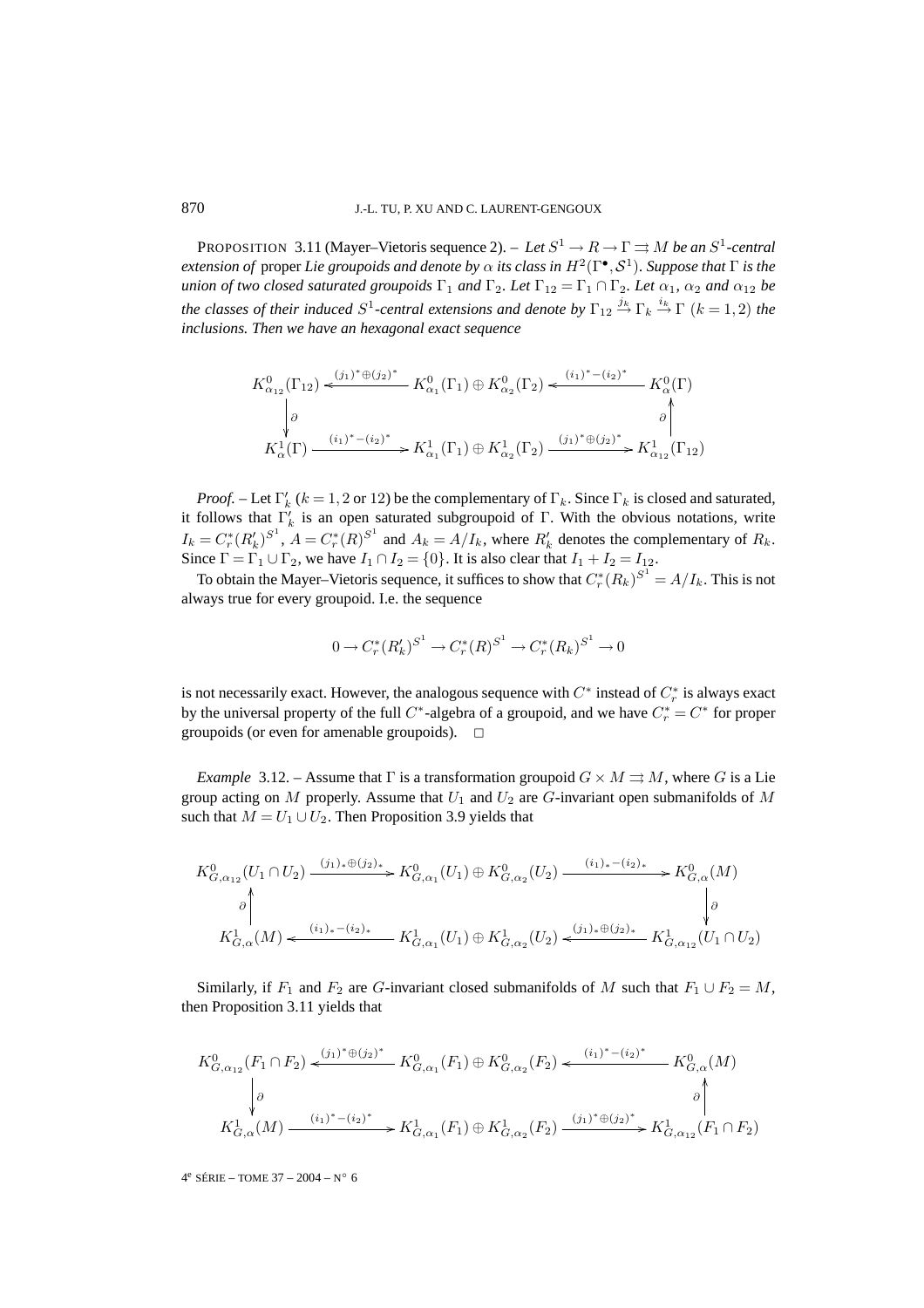### **3.3. The main theorem**

Let  $S^1 \to R \to \Gamma \rightrightarrows M$  be an  $S^1$ -central extension of groupoids, and  $PB \to M$  its associated principal  $PU(\mathbb{H})$ -bundle over the groupoid  $\Gamma \rightrightarrows M$  as constructed in Proposition 2.38. Let

$$
\mathcal{L}(\mathcal{H}) = P\mathcal{B} \times_{PU(\mathbb{H})} \mathcal{L}(\mathbb{H}) \to M
$$

and

$$
\mathcal{K}(\mathcal{H}) = P\mathcal{B} \times_{PU(\mathbb{H})} \mathcal{K}(\mathbb{H}) \to M
$$

be its associated bundles of C∗-algebras, where L(H) denotes the algebra of bounded operators on  $\mathbb H$  endowed with the ∗-strong topology, and  $\mathcal K(\mathbb H)$  denotes the C<sup>∗</sup>-algebra of compact operators on H endowed with the norm-topology. The group  $PU(\mathbb{H})$  acts on  $\mathcal{L}(\mathbb{H})$  and  $\mathcal{K}(\mathbb{H})$ by conjugation. To justify the notation, we show that these bundles are isomorphic to those of bounded and compact operators associated to the Hilbert bundle  $\bigcup_{x \in M} L^2(R^x)^{S^1} \otimes \mathbb{H}$  (see Eq. (20)) as in Appendix A (Propositions A.5 and A.6).

Indeed it is simple to see that the fiber of  $\mathcal{L}(\widetilde{\mathcal{H}}) \to M$  and  $\mathcal{K}(\widetilde{\mathcal{H}}) \to M$  at each  $x \in M$  are, respectively,  $\mathcal{L}(\mathcal{H}_x)$  and  $\mathcal{K}(\mathcal{H}_x)$ . The map

$$
PB \times_{PU(\mathbb{H})} \mathcal{L}(\mathbb{H}) \to \coprod_{x \in M} \mathcal{L}(\mathcal{H}_x),
$$

$$
(u, T) \mapsto uTu^{-1}
$$

is clearly a bijection. To identify the topology of  $P\mathcal{B} \times_{PU(\mathbb{H})} \mathcal{L}(\mathbb{H})$ , we can assume that H is a trivial bundle (since it is locally trivial). Then

$$
P\mathcal{B} \times_{PU(\mathbb{H})} \mathcal{L}(\mathbb{H}) \cong M \times PU(\mathbb{H}) \times_{PU(\mathbb{H})} \mathcal{L}(\mathbb{H}) \cong M \times \mathcal{L}(\mathbb{H})
$$

is obviously the bundle of bounded operators associated to a continuous field of Hilbert spaces (see Proposition A.5). The proof for  $\mathcal{K}(\tilde{\mathcal{H}})$  is similar (see Proposition A.6).

The groupoid Γ-action on  $PB \to M$  induces an action on the  $C^*$ -algebra bundle  $\mathcal{L}(\mathcal{H}) \to M$ (and  $\mathcal{K}(\mathcal{H}) \to M$  respectively). On the other hand, the associated line bundle  $L = R \times_{S^1} \mathbb{C} \to M$ can be considered as a Fell bundle over the groupoid  $\Gamma \rightrightarrows M$ . Therefore the general construction of Yamagami (see Appendix A.3) gives rise to a continuous action of the groupoid  $\Gamma \rightrightarrows M$  on the  $C^*$ -bundle  $\mathcal{L}(\widetilde{L}^2(\Gamma;L)) \to M$  (and  $\mathcal{K}(\widetilde{L}^2(\Gamma;L)) \to M$  as well), which extends to an action on the  $C^*$ -bundle  $\mathcal{L}(\widetilde{L}^2(\Gamma;L)\otimes \mathbb{H}) \to M$  (and  $\mathcal{K}(\widetilde{L}^2(\Gamma;L)\otimes \mathbb{H}) \to M$ ). From Eq. (25), it follows that the Hilbert bundles  $\tilde{L}^2(\Gamma;L) \otimes \mathbb{H} \to M$  and  $\tilde{\mathcal{H}} \to M$  are canonically isomorphic. In fact we have the following:

LEMMA 3.13. – *The*  $C^*$ -algebra bundles  $\mathcal{L}(\widetilde{\mathcal{H}}) \to M$   $(\mathcal{K}(\widetilde{\mathcal{H}}) \to M$ , respectively) and  $\mathcal{L}(\tilde{L}^2(\Gamma;L)\otimes \mathbb{H}) \to M$  (and  $\mathcal{K}(\tilde{L}^2(\Gamma;L)\otimes \mathbb{H}) \to M$  respectively) are canonically isomorphic, *and the isomorphism respects the* Γ*-action.*

Recall that a section  $x \mapsto T_x \in \mathcal{L}(\widetilde{\mathcal{H}}_x)$ ,  $x \in M$ , is strongly continuous if  $x \mapsto T_x \xi$  is normcontinuous for all continuous sections  $\xi \in C(M, \tilde{\mathcal{H}})$ , and that  $x \mapsto T_x$  is  $\ast$ -strongly continuous if  $x \mapsto T_x$  and  $x \mapsto T_x^*$  are strongly continuous.

By  $C_b(M,\mathcal{L}(\widetilde{\mathcal{H}}))$  we denote the space of norm-bounded, \*-*strongly*-continuous sections of bounded operators on H, and by  $C_b(M,\mathcal{L}(\widetilde{\mathcal{H}}))^{\Gamma}$  we denote the subalgebra of Γ-invariant sections. Similarly, by  $C_0(M,\mathcal{K}(\tilde{\mathcal{H}}))$  we denote the space of *norm*-continuous sections of compact operators vanishing at infinity.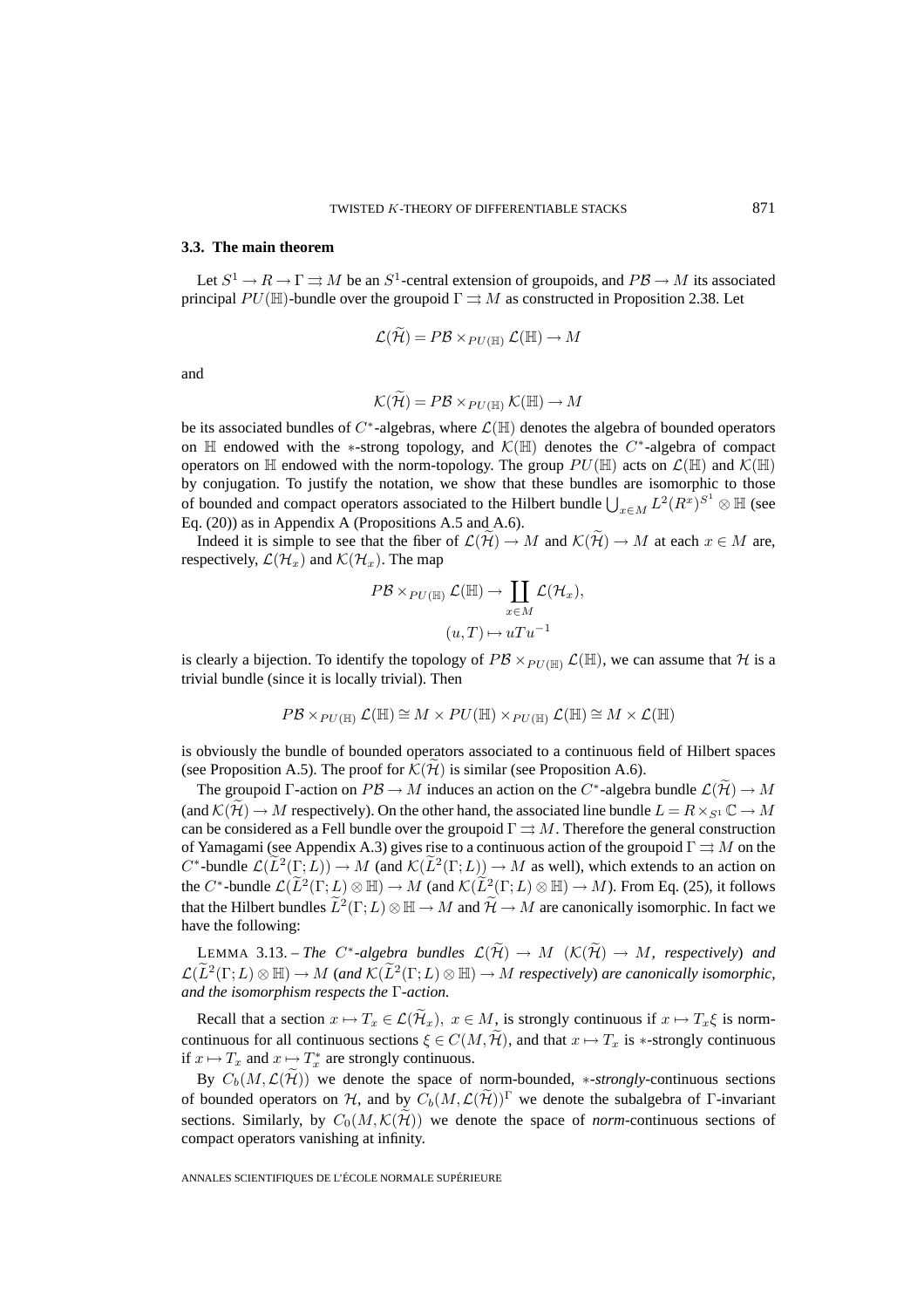Let  $\mathcal{K}_{\Gamma}(\mathcal{H})$  be the space of norm-continuous Γ-invariant sections  $\{T_x \mid x \in M\}$  of the  $C^*$ -algebra bundle  $\mathcal{K}(\mathcal{H}) \to M$  satisfying the boundary condition  $||T_x|| \to 0$  when  $x \to 0$  $\infty$  in  $M/\Gamma$ . Note that  $||T_x||$  can be considered as a function on the orbit space  $M/\Gamma$  due to the invariance assumption.

Denote by  $\mathcal{F}^0_\alpha$  the space of  $T \in C_b(M, \mathcal{L}(\widetilde{\mathcal{H}}))^{\Gamma}$  such that there exists  $S \in C_b(M, \mathcal{L}(\widetilde{\mathcal{H}}))^{\Gamma}$ satisfying  $1 - TS$ ,  $1 - ST \in \mathcal{K}_{\Gamma}(\mathcal{H})$ . In other words,

- (i)  $T_x$  and  $S_x$  are Fredholm for all x, and the sections  $x \mapsto T_x$  and  $x \mapsto S_x$  are  $\ast$ -strongly continuous and Γ-invariant;
- (ii)  $1 T_xS_x$ ,  $1 S_xT_x$  are compact operators for all x and the sections  $x \mapsto 1 T_xS_x$ ,  $x \mapsto 1 - S_x T_x$  are norm-continuous and vanish at  $\infty$  in  $M/\Gamma$ .

Denote by  $\mathcal{F}^1_\alpha$  the space of self-adjoint elements in  $\mathcal{F}^0_\alpha$ . Our main theorem is

THEOREM 3.14. – *Let*  $\Gamma \rightrightarrows M$  *be a proper Lie groupoid,*  $S^1 \to R \to \Gamma$  *an*  $S^1$ -central *extension and denote by*  $\alpha$  *its class in*  $H^2(\Gamma^{\bullet}, \mathcal{S}^1)(\cong H^3(\Gamma^{\bullet}, \mathbb{Z}))$ *. Then* 

$$
K^i_{\alpha}(\Gamma^{\bullet}) = \left\{ [T] \mid T \in \mathcal{F}^i_{\alpha} \right\},\
$$

*where*  $[T]$  *denotes the homotopy class of*  $T$ *.* 

The proof of (a generalization of) Theorem 3.14 is the content of the next section.

Another way to formulate Theorem 3.14 is as follows.

Let  $\Gamma \rightrightarrows M$  be a proper Lie groupoid and  $\alpha \in H^3(\Gamma^{\bullet}, \mathbb{Z})$ . Let  $P_{\alpha} \to M$  be its corresponding canonical PU(H)-bundle over the groupoid  $\Gamma \rightrightarrows M$  as in Proposition 2.40. Consider its associated bundles:

(28) 
$$
Fred_{\alpha}^{i}(\mathbb{H}) := P_{\alpha} \times_{PU(\mathbb{H})} Fred^{i}(\mathbb{H}) \to M,
$$

(29) 
$$
\mathcal{K}_{\alpha}(\mathbb{H}) := P_{\alpha} \times_{PU(\mathbb{H})} \mathcal{K}(\mathbb{H}) \to M,
$$

where  $Fred<sup>i</sup>(\mathbb{H})$  is endowed with the ∗-strong topology while  $\mathcal{K}(\mathbb{H})$  is endowed with the norm-topology. By  $\mathcal{F}_{\alpha}^{i}$ , we denote the space of norm-bounded,  $\Gamma$ -invariant, continuous sections  $x \mapsto T_x$  of the bundle  $Fred^i_{\alpha}(\mathbb{H}) \to M$  such that there exists a norm-bounded, Γ-invariant, continuous section  $x \mapsto S_x$  of  $Fred_{\alpha}^i(\mathbb{H}) \to M$  with the property that  $1 - T_xS_x$  and  $1 - S_xT_x$ are continuous sections of  $\mathcal{K}_{\alpha}(\mathbb{H})$  vanishing at infinity.<sup>4</sup> Then we have the following

THEOREM 3.15. – *Let*  $\Gamma \rightrightarrows M$  *be a proper Lie groupoid, and*  $\alpha \in H^3(\Gamma^{\bullet}, \mathbb{Z})$ *. Then* 

$$
K^i_{\alpha}(\Gamma^{\bullet}) = \left\{ [T] \mid T \in \mathcal{F}^i_{\alpha} \right\},\
$$

*where*  $[T]$  *denotes the homotopy class of*  $T$ *.* 

*Remark* 3.16. – Note that there may exist different  $PU(\mathbb{H})$ -principal bundles over  $\Gamma \rightrightarrows M$ other than  $P_{\alpha}$ , which also map to  $\alpha \in H^2(\Gamma^{\bullet}, \mathcal{S}^1)$  under the map  $\Phi'$ . However, only the construction using this particular principal bundle  $P_{\alpha}$  gives the right answer for the Fredholm picture of twisted K-theory groups.

*Example* 3.17. – (1) When  $\Gamma$  is a compact manifold M, the principal  $PU(\mathbb{H})$ -bundle  $P_{\alpha} \to M$  over M is represented by a 1-cocycle  $g_{kl}: U_{kl} \to PU(\mathbb{H})$ . A class [T] in  $K_{\alpha}^{i}(M)$ corresponds to a section of the bundle  $P_{\alpha} \times_{PU(\mathbb{H})} Fred^{i}(\mathbb{H})$ , thus to a family of  $*$ -strongly continuous maps  $T_k: U_k \to Fred^i(\mathbb{H})$  satisfying  $T_l = g_{kl}^{-1}T_k g_{kl}$  on  $U_{kl}$  [4,27].

<sup>&</sup>lt;sup>4</sup> This definition of  $\mathcal{F}_{\alpha}^{i}$  obviously agrees with the previous one.

<sup>4&</sup>lt;sup>e</sup> SÉRIE – TOME 37 – 2004 – N° 6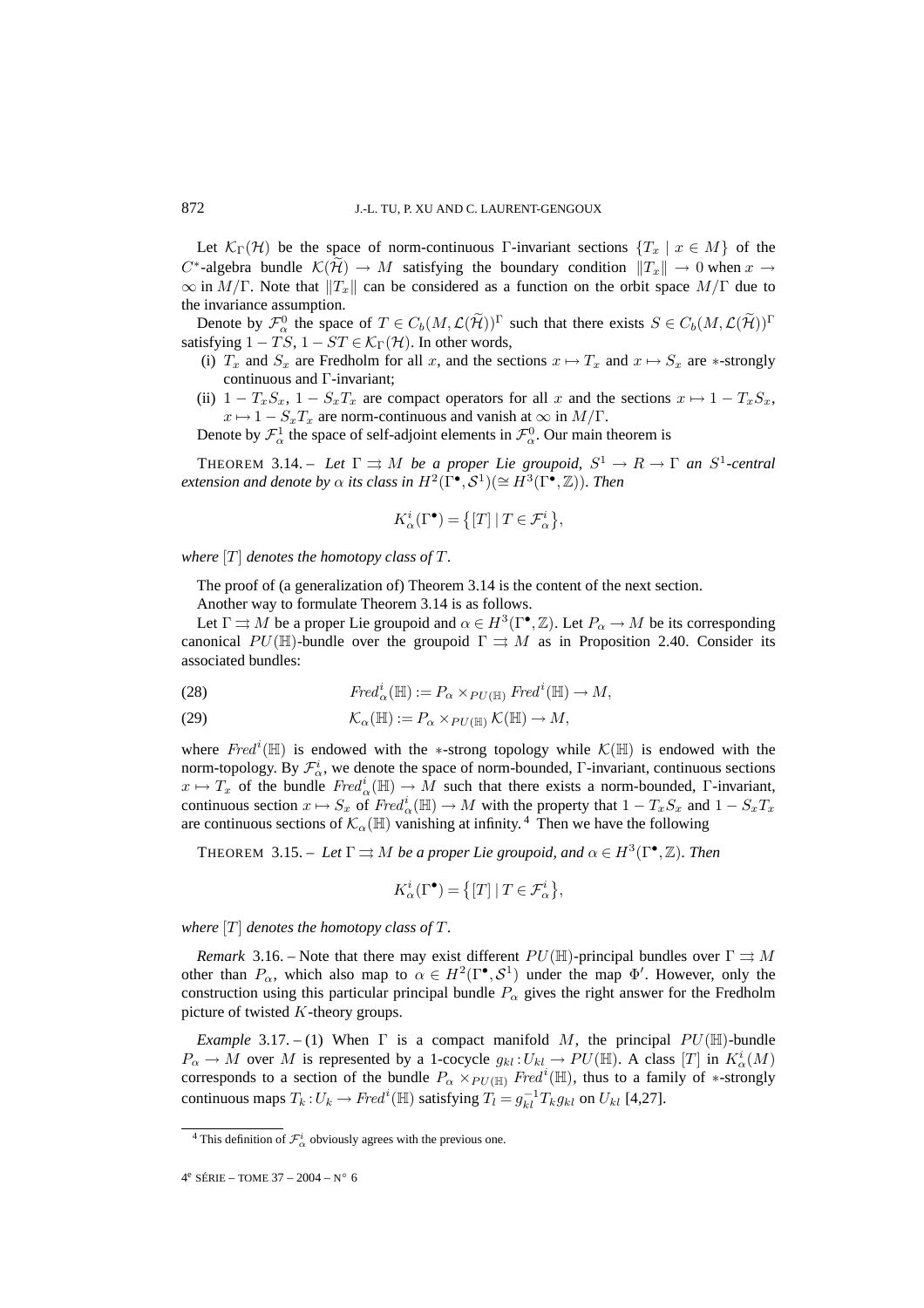(2) When  $\Gamma$  is a transformation groupoid  $G \times M \rightrightarrows M$ , for any  $\alpha \in H^3_G(M, \mathbb{Z})$ , the associated  $PU(\mathbb{H})$ -bundle  $P_{\alpha} \to M$  over  $\Gamma$  is a G-equivariant  $PU(\mathbb{H})$ -bundle over M. Therefore, its associated bundles  $Fred^i_{\alpha}(\mathbb{H}) \to M$  and  $\mathcal{K}_{\alpha}(\mathbb{H}) \to M$  are  $G$ -equivariant. Thus  $K^i_{G,\alpha}(M)$  can be represented as the group of homotopy classes of G-invariant ∗-strongly continuous sections of the Fredholm bundle  $Fred_{\alpha}^{i}(\mathbb{H}) \to \overline{M}$ .

In terms of local charts, the principal  $PU(\mathbb{H})$ -bundle  $P_{\alpha}$  is represented by a 1-cocycle  $\varphi_{kl}$ :  $(G \times M)_{U_k}^{U_l} \to PU(\mathbb{H})$  (see Eqs. (11) and (12)). Then a class  $[T]$  in  $K_{G,\alpha}^i(M)$  corresponds to a family of  $\ast$ -strongly continuous maps  $T_k$  :  $U_k \to Fred^i(\mathbb{H})$  satisfying

$$
T_l(y) = \varphi_{lk}(g, x) T_k(x) \varphi_{kl}(g^{-1}, y)
$$

if  $x \in U_k$ ,  $y \in U_l$  and  $y = gx$ .

### **4.** C∗**-algebras of Fell bundles over proper groupoids**

The goal of this section is to prove a general result in  $C^*$ -algebras, which includes Theorem 3.14 as a special case. More precisely, we prove that if  $\Gamma \rightrightarrows M$  is a proper groupoid and  $E = \coprod_{g \in \Gamma} E_g$  is a u.s.c. Fell bundle over  $\Gamma$  (see Appendix A), then its associated  $C^*$ -algebra  $C_r^*(\Gamma; \vec{E})$  is isomorphic to the space of Γ-equivariant continuous sections of the  $C^*$ -algebra bundle  $\coprod_{x\in M} \mathcal{K}(L^2(\Gamma_x; E)) \to M$  that vanish at infinity in  $M/\Gamma$  (Proposition 4.3), and to deduce that the K-theory groups of  $C_r^*(\Gamma;E)$  are isomorphic to homotopy classes of certain generalized Fredholm operators (Theorem 4.6).

Let us recall

DEFINITION 4.1. – Let  $\Gamma \rightrightarrows M$  be a proper groupoid with Haar system  $\{\lambda^x \mid x \in M\}$ . A continuous function  $c : M \to \mathbb{R}_+$  is called a cutoff function if

- (i) for all  $x \in M$ ,  $\int_{\gamma \in \Gamma^x} c(s(\gamma)) \lambda^x (d\gamma) = 1$ ; and
- (ii) for all  $K \subset M$  compact, the support of  $(c \circ s)_{\Gamma^K}$  is compact.

The condition (ii) means that if  $F \subset M$  is the saturate of a compact set, then  $F \cap \text{supp}(c)$  is compact. It is known that a cutoff function exists if and only if  $\Gamma$  is proper [68, Proposition 6.7].

Cutoff functions allow us to make "averages". Namely, let

(30) 
$$
T_x^{\Gamma} = \int_{\gamma \in \Gamma^x} \alpha_{\gamma}(T_{s(\gamma)}) c(s(\gamma)) \lambda^x(d\gamma) \in \mathcal{L}\big(L^2(\Gamma_x; E)\big).
$$

Then  $T \mapsto T^{\Gamma}$  is a linear projection of norm one from  $\mathcal{L}(L^2(\Gamma;E))$  onto  $\mathcal{L}(L^2(\Gamma;E))^{\Gamma}$ . (If  $\Gamma = G$  is a compact group then  $T^G$  is the average  $\int_G \alpha_g(T) \, dg$ .)

More generally, let  $\Gamma \rightrightarrows M$  be a proper groupoid with Haar system acting continuously on a u.s.c. field of C<sup>∗</sup>-algebras  $A \to M$ . By  $A = C_0(M, \mathcal{A})$  we denote its corresponding C<sup>∗</sup>-algebra of continuous sections vanishing at infinity. As in Proposition A.5, there exists a (not u.s.c.) field of C<sup>\*</sup>-algebras  $M(A) \to M$  with the fiber at  $x \in M$  being  $M(A_x)$ , such that

- (a) a section  $x \mapsto T_x \in M(\mathcal{A}_x)$  is a continuous section of  $M(\mathcal{A}) \to M$  if and only if for every continuous section  $x \mapsto a_x$  of  $\mathcal{A} \to M$ ,  $x \mapsto T_x a_x$  and  $x \mapsto T_x^* a_x$  are continuous sections of  $A \rightarrow M$ .
- (b) The algebra  $C_b(M,M(\mathcal{A}))$  of continuous, norm-bounded sections is isomorphic to the multiplier algebra  $M(A)$ .

It is clear that the Γ-action on  $\mathcal{A} \to M$  induces a natural Γ-action on  $M(\mathcal{A}) \to M$ . By  $M(A)^{\Gamma}$ , we denote the C<sup>∗</sup>-subalgebra of  $M(A)$  consisting of Γ-invariant sections. For any  $T \in A$ , let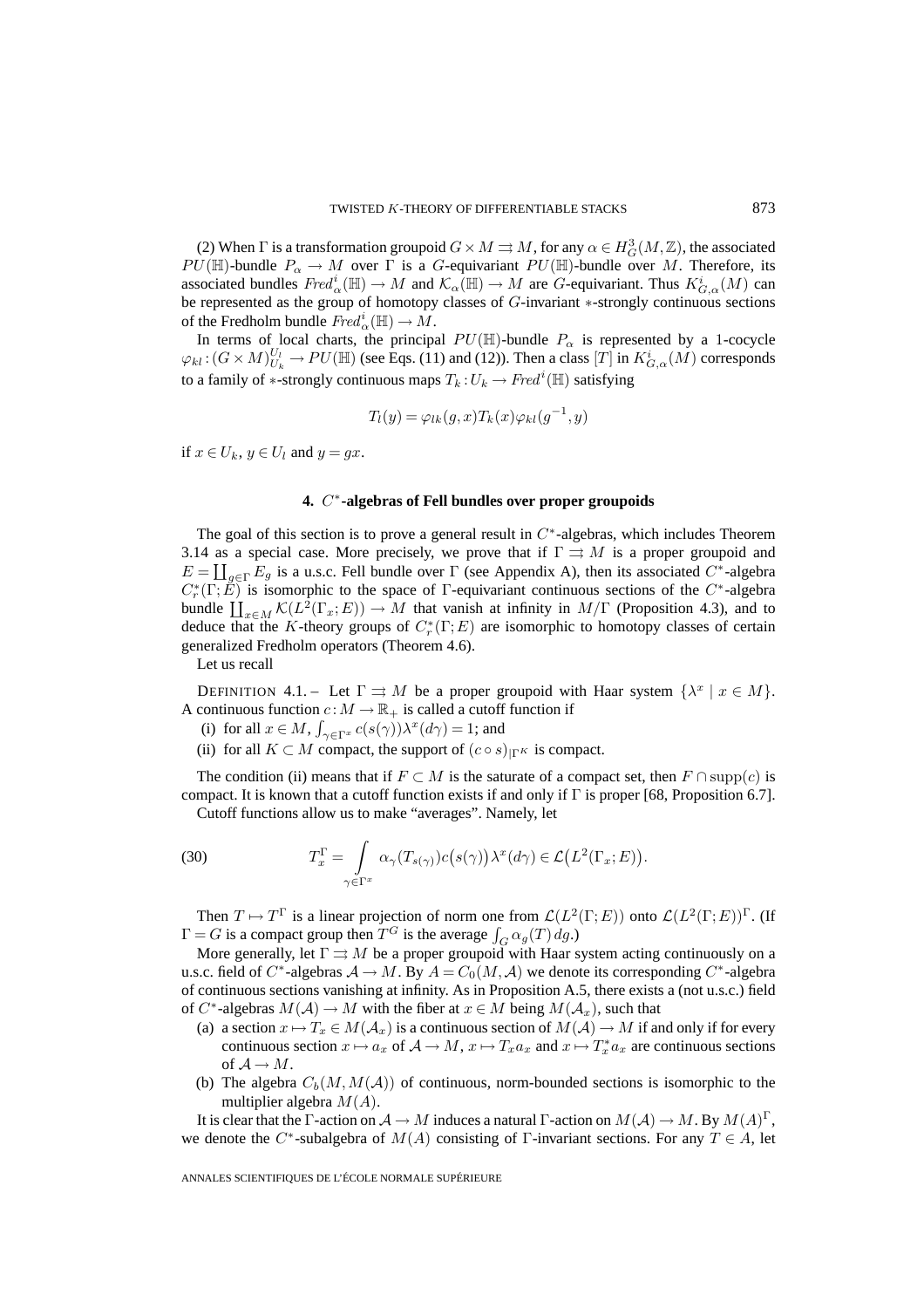$T^{\Gamma} \in M(A)$  be the element such that

$$
(T^{\Gamma})_x = \int_{\gamma \in \Gamma^x} \alpha_{\gamma}(T_{s(\gamma)}) c(s(\gamma)) \lambda^x(d\gamma) \in M(\mathcal{A}_x).
$$

Of course, the averaging map  $T \mapsto T^{\Gamma}$  depends on the choice of the cutoff function. Let us introduce some notations. If  $\mathcal E$  is a  $C_0(M)$ -Hilbert module, let

(31) 
$$
\mathcal{C}(\mathcal{E}) = \{ T \in \mathcal{L}(\mathcal{E}) \mid \varphi T \in \mathcal{K}(\mathcal{E}) \,\forall \varphi \in C_0(M) \}.
$$

If, moreover,  $\mathcal E$  is a  $(\Gamma, E)$ -equivariant Hilbert module, let

(32) 
$$
\mathcal{K}_{\Gamma}(\mathcal{E}) = \{ T \in \mathcal{C}(\mathcal{E})^{\Gamma} \mid ||T_x|| \to 0 \text{ when } x \to \infty \text{ in } M/\Gamma \}.
$$

More generally, if  $\Gamma$  acts on a  $C_0(M)$ -algebra A, let

(33) 
$$
A_{\Gamma} = \{ T \in M(A)^{\Gamma} \mid \forall \varphi \in C_0(M), \varphi T \in A \text{ and } ||T_x|| \to 0 \text{ when } x \to \infty \text{ in } M/\Gamma \}.
$$

For example, if  $A = C_0(\mathbb{R})$  and  $\Gamma = \mathbb{Z}$  acts on A by translations, then  $A_{\Gamma}$  is the space of 1-periodic continuous functions on R, while the algebra  $A^{\Gamma}$ , consisting of Γ-invariant elements in A, is  $\{0\}$ .

LEMMA 4.2. – *With the above assumptions,*  $A_{\Gamma}$  *is a C<sup>\*</sup>-subalgebra of*  $M(A)$  *and is equal to*  $\{T^{\Gamma} \mid T \in A\}.$ 

*Proof. –* The first assertion is easy.

To show  $\{T^{\Gamma} | T \in A\} \subset A_{\Gamma}$ , let  $T \in A$ . By a density argument, we may assume that T is supported on a compact subset of M. That is,  $T_x = 0$  for x outside a compact set. Let  $\varphi \in C_c(M)$ . Then  $(\varphi \cdot T^{\Gamma})_x = \int_{\gamma \in \Gamma^x} \varphi(x) \alpha_{\gamma}(T_{s(\gamma)}) c(s(\gamma)) d\gamma$  is the integral on  $\Gamma^x$  of a compactly supported element of  $t^*A$ . Thus  $\varphi\cdot T^\Gamma$  belongs to  $A$ . Moreover, it is clear that  $T^\Gamma$  is zero outside a compact subset of  $M/\Gamma$ .

To show that  $\{T^{\Gamma} | T \in A\} \supset A_{\Gamma}$ , let  $T \in A_{\Gamma}$ . Assume first that  $T_x = 0$  outside a compact set K of  $M/\Gamma$ . Let  $L = (supp(c)) \cap \pi^{-1}(K)$  where  $\pi : M \to M/\Gamma$  is the projection. Then, for all  $\varphi \in C_0(M)$  such that  $\varphi = 1$  on L, one has

$$
T_x = T_x \int_{g \in \Gamma^x} c(s(g)) \varphi(s(g)) \lambda^x (dg)
$$
  
= 
$$
\int_{g \in \Gamma^x} T_x c(s(g)) \varphi(s(g)) \lambda^x (dg)
$$
  
= 
$$
\int_{g \in \Gamma^x} \alpha_g(T_{s(g)}) c(s(g)) \varphi(s(g)) \lambda^x (dg).
$$

Thus  $T = (\varphi T)^{\Gamma}$ .

In the general case, one has  $T = \sum_n T_n$  where  $T_n$  is zero outside a compact subset of  $M/\Gamma$ and  $||T_n|| \leq 2^{-n}$  for n large enough. From the previous paragraph, we have  $T_n = (\varphi_n T_n)^{\Gamma}$ , and therefore  $T = (\sum_n \varphi_n T_n)^{\Gamma}$ .  $\Box$ 

 $4^e$  SÉRIE – TOME 37 – 2004 – N° 6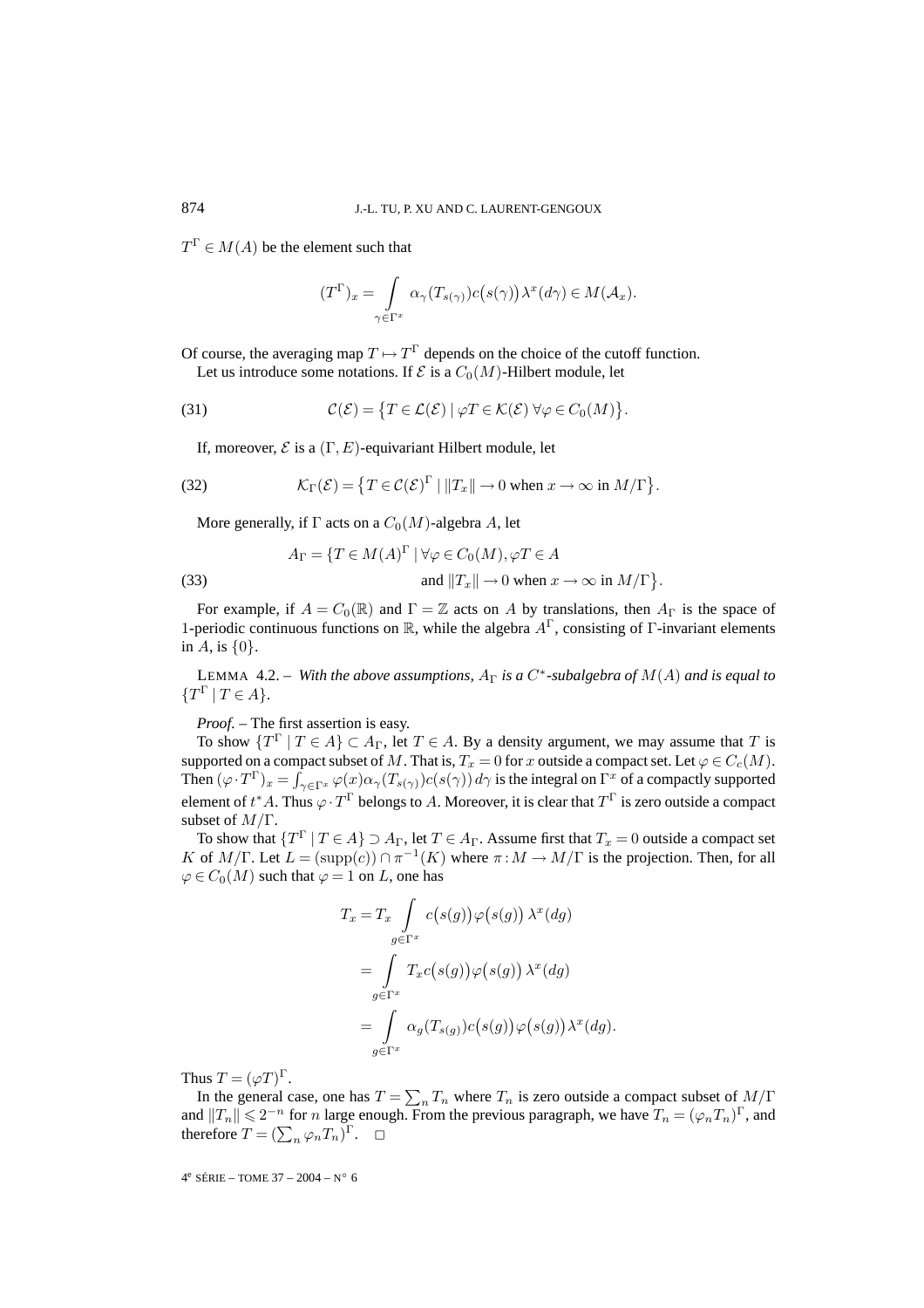PROPOSITION 4.3. – If  $\Gamma \rightrightarrows M$  *is a proper groupoid with Haar system and* E *is a u.s.c. Fell bundle over* Γ*, then*

$$
C_r^*(\Gamma;E) = \left\{T^{\Gamma} \mid T \in \mathcal{K}\big(L^2(\Gamma;E)\big)\right\} = \mathcal{K}_{\Gamma}\big(L^2(\Gamma;E)\big).
$$

*Proof. –* Let us explain the idea of the proof in the case that Γ is a compact group G. In this case  $C^*_r(G)$  is the closure of the space of convolution operators on  $L^2(G)$ . Since these operators have a G-invariant kernel  $K \in C(G \times G)$ , they are compact G-invariant. Conversely, any compact invariant operator  $T$  is the limit of operators with  $G$ -invariant kernel, and such kernels are of the form  $a(gh^{-1})$  where  $a \in C(G)$ . It follows that T is the limit of convolution operators.

Now we consider the general case of a proper groupoid. Let us first show that  $C_r^*(\Gamma;E) \supset$  ${T^{\Gamma} | T \in \mathcal{K}(L^2(\Gamma;E))}$ . Let  $T \in \mathcal{K}(L^2(\Gamma;E))$ . We need to show that  $T^{\Gamma}$  lies in the image of  $C_r^*(\Gamma;E)$ . We may assume that  $T = T_{b,b'} := (\xi \mapsto b \langle b', \xi \rangle)$ , where  $b, b' \in C_c(\Gamma;E)$ , i.e.

$$
(T\xi)(g) = b(g) \int\limits_{h \in \Gamma_{s(g)}} b'(h)^* \xi(h) \lambda_{s(g)}(dh).
$$

Then,

$$
(T^{\Gamma}\xi)(g) = \int\limits_{h \in \Gamma_{s(g)}} \int\limits_{\gamma \in \Gamma^{s(h)}} b(g\gamma)b'(h\gamma)^{*} \xi(h)c(s(\gamma)) \lambda^{s(h)}(d\gamma) \lambda_{s(g)}(dh).
$$

Set  $f(g) = \int_{\gamma \in \Gamma^{s(g)}} b(g\gamma) b'(\gamma)^* c(s(\gamma)) \lambda^{s(g)}(d\gamma)$ . Let us check that  $f \in C_c(\Gamma; E)$ . By Proposition A.10,  $(g, h) \mapsto b(g)b'(h^{-1})^*$  can be approximated by sums of the form  $\sum_i f_i(g, h)\zeta_i(gh)$ , where  $f_i \in C_c(\Gamma)$  and  $\zeta_i \in C_c(\Gamma; E)$ . Therefore  $(g, \gamma) \mapsto b(g\gamma)d(\gamma)^*$  $\sum$ is approximated by  $i_j f_i(g\gamma,\gamma^{-1}) \zeta_i(g)$ . Then, approximating  $f_i(g\gamma,\gamma^{-1})$  by  $\sum_j f_{1,i,j}(g) f_{2,i,j}(\gamma)$ , we see that  $\overline{f(g)}$  is approximated by  $\sum_i f'_i(g)\zeta_i(g)$  where  $f'_i \in C_c(\Gamma)$ . Hence f is a continuous section. Moreover, since f is obviously compactly supported, we have  $f \in C_c(\Gamma; E)$ . Now,

$$
f(gh^{-1}) = \int_{\gamma \in \Gamma^{s(g)}} b(g\gamma) b'(h\gamma)^* c(s(\gamma)) \lambda^{s(g)}(d\gamma),
$$

and  $\pi_l(f)\xi(g) = \int_{h \in \Gamma_{s(g)}} f(gh^{-1})\xi(h) \lambda_{s(g)}(dh)$ , where  $\pi_l : C_c(\Gamma; E) \to \mathcal{L}(L^2(\Gamma; E))$  denotes the left regular representation. Therefore,  $T_{b,b'}^{\Gamma} = \pi_l(f)$ .

Next we show that  $C_r^*(\Gamma;E) \subset \{T_{\_}^\Gamma \mid T \in \mathcal{K}(L^2(\Gamma;E))\}$ . Assume that  $a \in C_c(\Gamma;E)$ . Let K be a compact subset of M such that  $\Gamma_K^K$  contains the support of a, and  $K_1$  a compact subset such that the interior of K<sub>1</sub> contains K. By the definition of c, the set  $L = (supp(c)) \cap \pi^{-1}(\pi(K_1)),$ where  $\pi : M \to M/\Gamma$  is the projection, is compact. By Proposition A.10, one may approximate  $a(gh^{-1})$  on the compact set  $\Gamma_L^{K_1} \times \Gamma_L^{K_1}$  uniformly by elements of the form

$$
\sum_i b_i(g)b_i'(h)^*,
$$

where  $b_i, b_i' \in E$ . Therefore  $(g, h) \mapsto a(gh^{-1})$  is approximated uniformly on

$$
\left\{(g,h)\in \Gamma^{K_1}\times \Gamma^{K_1}\:|\:s(g)=s(h)\right\}
$$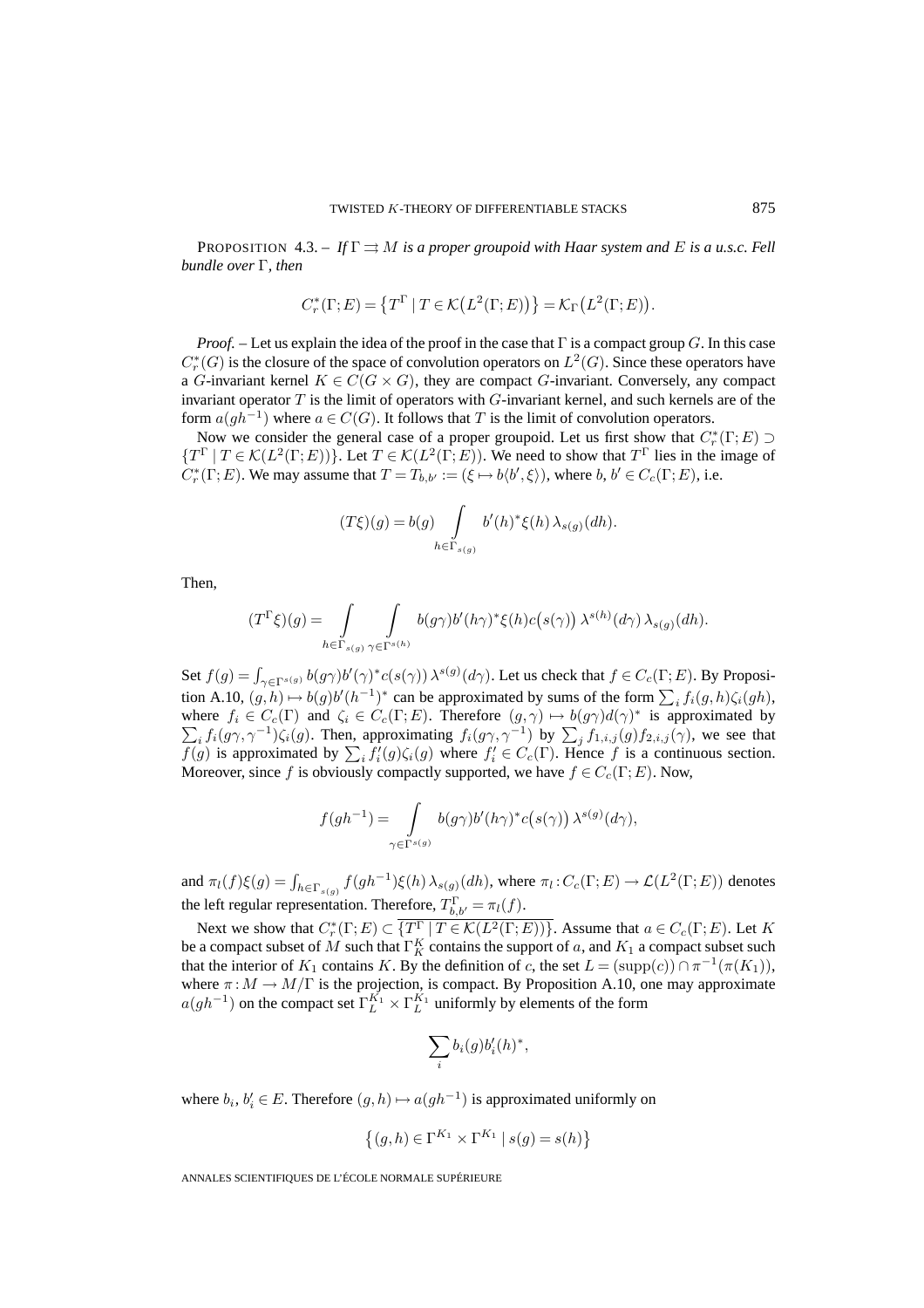by elements of the form  $\sum_i \int_{\gamma \in \Gamma^{s(g)}} b_i(g\gamma) b'_i(h\gamma)^* c(s(\gamma)) d\gamma$ . Replacing  $b_i(g)$  by  $\varphi(t(g))b_i(g)$ and  $b_i'(g)$  by  $\varphi(t(g))b_i'(g)$ , where  $\varphi \in C_c(M)$ ,  $0 \le \varphi \le 1$ ,  $\varphi = 1$  on  $K$  and  $\varphi = 0$  on  $M - K_1$ , we define an operator

$$
T=\sum T_{b_i,b_i'}.
$$

Then  $\pi_l(a) \in \mathcal{L}(L^2(\Gamma; E))$  is approximated by the operator  $T^{\Gamma}$ .

The other inclusions are proved using Lemma 4.2 with  $A = \mathcal{K}(L^2(\Gamma; E))$ .  $\Box$ 

To continue, let us introduce the following convention. For any  $C^*$ -algebras A and B such that  $B \subset M(A)$ , we say that B contains an approximate unit for A if there exist  $u_i \in B$  such that  $0 \le u_i \le 1$  and  $u_i a \to a$  for all  $a \in A$ . This terminology is slightly abusive since  $u_i$  may not belong to A.

LEMMA 4.4. – Let  $\Gamma \rightrightarrows M$  be a proper groupoid with Haar system acting on a u.s.c. field of  $C^*$ *-algebras*  $A \to M$ *, and*  $A = C_0(M, \mathcal{A})$ *. Then* 

- (a) A<sup>Γ</sup> *contains an approximate unit for* A;
- (b)  $\overline{A_{\Gamma}A} = A$ ;
- (c)  $M(A_{\Gamma}) = M(A)^{\Gamma}$ .

*Proof.* – (a) Let  $(u_i)_{i \in I}$  be an approximate unit in A (it is standard that this always exists, see [21]). Let  $\tilde{u}_i = (u_i)^{\Gamma}$ . Then  $\tilde{u}_i \in A_{\Gamma}$  by Lemma 4.2. It suffices to show that for all  $a \in A_{U}$ , where U is a relatively compact open subset of M, we have  $\tilde{u}_i a \rightarrow a$ .

Let  $b(g) = a_{t(g)}c(s(g))$ . Then  $b = (t^*a)(c \circ s) \in t^*A$ . Set  $v_i(g) = \alpha_g((u_i)_{s(g)})$ . Since  $\alpha$ : s<sup>\*</sup> $A \stackrel{\sim}{\rightarrow} t^*A$  is an isomorphism and  $v_i = \alpha(s^*u_i)$ , it follows that  $v_i$  is an approximate unit for  $t^*A$ . Thus  $v_i b \rightarrow b$ , i.e.,

$$
\sup_{g \in \Gamma} \|a_{t(g)}c(s(g)) - \alpha_g(u_i)_{s(g)}a_{t(g)}c(s(g))\| \to 0.
$$

By integration on  $\Gamma^x$  ( $x \in M$ ), it follows easily that  $\|a - \tilde{u}_i a\| \to 0$ .

(b) clearly follows from (a).

(c) The map  $M(A)^{\Gamma} \to M(A_{\Gamma})$ ,  $a \mapsto \mu(a)$ , where  $\mu(a)b = ab$ ,  $\forall a \in M(A)^{\Gamma}$ ,  $b \in A_{\Gamma}$ , is well-defined and ∗-linear. To obtain its inverse, by identifying  $M(A)$  with  $\mathcal{L}(A)$  (the space of A-linear adjointable operators on the  $A$ -Hilbert module  $A$ ), the map

$$
\nu: T \in M(A_{\Gamma}) = \mathcal{L}(A_{\Gamma}) \mapsto T \otimes 1 \in \mathcal{L}(A_{\Gamma} \otimes_A A) = \mathcal{L}(\overline{A_{\Gamma}A}) = \mathcal{L}(A) = M(A)
$$

takes its value in  $M(A)^{\Gamma}$ . It is clear that  $\nu : M(A_{\Gamma}) \to M(A)^{\Gamma}$  and  $\mu$  are inverse of each other.  $\square$ 

COROLLARY 4.5. – *If* Γ *is a proper groupoid with Haar system and* E *is a u.s.c. Fell bundle over* Γ*, then*

$$
M\big(\mathcal{K}_\Gamma\big(L^2(\Gamma;E)\otimes \mathbb{H}\big)\big)=\mathcal{L}\big(L^2(\Gamma;E)\otimes \mathbb{H}\big)^\Gamma.
$$

*Proof.* – For a C<sup>\*</sup>-algebra A and an A-Hilbert module  $\mathcal{E}$ , we have  $\mathcal{L}(\mathcal{E}) = M(\mathcal{K}(\mathcal{E}))$  [11, Theorem 13.4.1]. Hence the result follows from Lemma 4.4(c).  $\Box$ 

Let  $\mathcal{F}^0(\Gamma, E)$  be the set consisting of all  $T \in \mathcal{L}(L^2(\Gamma; E) \otimes \mathbb{H})^{\Gamma}$  which are invertible modulo  $\mathcal{K}_{\Gamma}(L^2(\Gamma;E)\otimes \mathbb{H})$ , and  $\mathcal{F}^1(\Gamma,E)$  the subset of  $\mathcal{F}^0(\Gamma,E)$  consisting of self-adjoint elements. We denote by  $[T]$  the homotopy class of  $T$ .

 $4^e$  SÉRIE – TOME 37 – 2004 – N° 6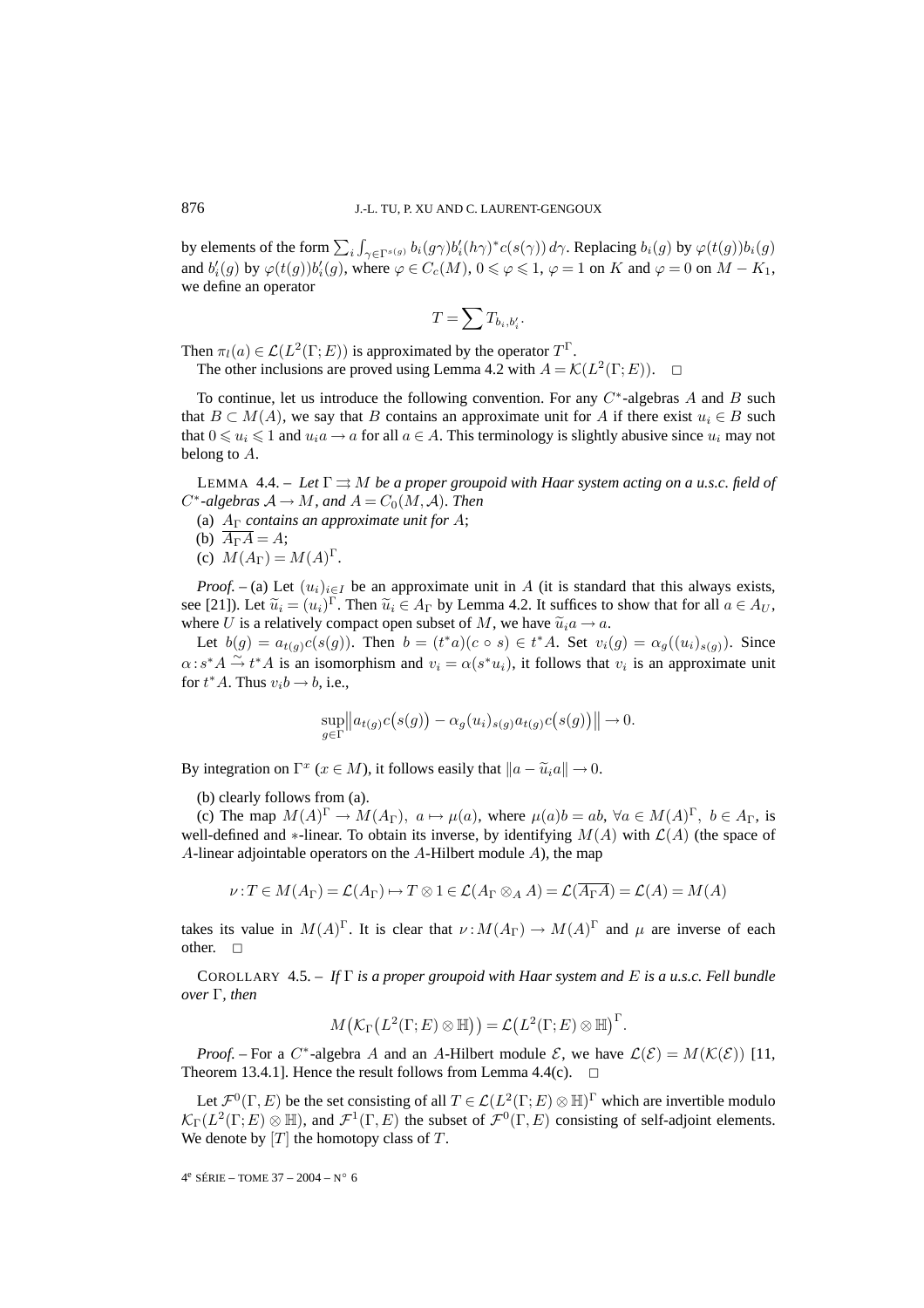THEOREM 4.6. – Let  $\Gamma$  *be a proper groupoid with a Haar system. Suppose that*  $E = (E_q)_{q \in \Gamma}$ *is a u.s.c. Fell bundle over* Γ*. Then*

$$
K_i(C_r^*(\Gamma;E)) = \big\{ [T] \mid T \in \mathcal{F}^i(\Gamma,E) \big\}.
$$

*Proof.* – Recall that if B is a  $C^*$ -algebra then  $K_0(B)$  is the set of homotopy classes of elements  $T \in M(B \otimes \mathcal{K}(\mathbb{H}))$  which are invertible modulo  $B \otimes \mathcal{K}(\mathbb{H})$ , and  $K_1(B)$  is the set of homotopy classes of elements  $T \in M(B \otimes \mathcal{K}(\mathbb{H}))$  which are self-adjoint and invertible modulo  $B \otimes \mathcal{K}(\mathbb{H})$ ([11, Corollary 12.2.3], [72, Theorem 17.3.11]).

The theorem is thus a consequence of Proposition 4.3 and Corollary 4.5, by taking  $B =$  $\mathcal{K}_{\Gamma}(L^2(\Gamma,E)). \quad \Box$ 

### **5. Twisted vector bundles**

In many situations, it is desirable to describe the  $K$ -theory groups in terms of geometrical objects such as vector bundles. For the twisted K-theory group  $K^0_\alpha(\Gamma^{\bullet})$ , a natural candidate will be twisted vector bundles. However, these vector bundles do not always exist. In fact, a necessary condition is that the twisted class  $\alpha \in H^2(\Gamma^{\bullet}, \mathcal{S}^1)$  must be a torsion class. The main purpose of this section is to explore the conditions under which  $K^0_\alpha(\Gamma^\bullet)$  can be expressed by twisted vector bundles. More precisely, we prove that given an  $S^1$ -central extension  $S^1 \to R \to \Gamma \rightrightarrows M$  of a proper Lie groupoid  $\Gamma$  such that  $M/\Gamma$  is compact, the K-theory group  $K^0_\alpha(\Gamma^{\bullet})$  twisted by the class  $\alpha$  of the above central extension is the Grothendieck group of twisted vector bundles  $K_\alpha^{vb}(\Gamma^{\bullet})$ , provided some conditions are fulfilled (see Theorem 5.28).

The proof is divided into five steps outlined as follows. Let  $L = R \times_{S^1} \mathbb{C}$  be the associated line bundle over Γ.

Step 1: From the previous section, it is known that  $K^0_\alpha(\Gamma^{\bullet})$  is isomorphic to

$$
K_0(\mathcal{K}_{\Gamma}(L^2(\Gamma;L)\otimes \mathbb{H})).
$$

Therefore, if  $\mathcal{K}_{\Gamma}(L^2(\Gamma;L) \otimes \mathbb{H})$  has an approximate unit consisting of projections, then  $K^0_\alpha(\Gamma^\bullet)$  is the Grothendieck group of projections in  $\mathcal{K}_\Gamma(L^2(\Gamma;L) \otimes \mathbb{H})$  [11, Proposition 5.5.5].

- Step 2:  $\mathcal{K}_{\Gamma}(L^2(\Gamma;L)\otimes\mathbb{H})$  has an approximate unit consisting of projections if and only if the  $(\Gamma, L)$ -equivariant Hilbert module  $L^2(\Gamma; L) \otimes \mathbb{H}$  satisfies a certain property that we denote by AFGP.
- Step 3: If  $L^2(\Gamma) \otimes \mathbb{H}$  is AFGP and if there exists a twisted vector bundle, then  $L^2(\Gamma;L) \otimes \mathbb{H}$ is AFGP.
- Step 4: Projections in  $\mathcal{K}_{\Gamma}(L^2(\Gamma;L)\otimes \mathbb{H})$  correspond to  $(\Gamma,L)$ -equivariant Hilbert modules  $\mathcal E$ such that  $\text{Id}_{\mathcal{E}} \in \mathcal{K}_{\Gamma}(\mathcal{E})$  (see notation (32)).
- Step 5:  $(\Gamma, L)$ -equivariant Hilbert modules  $\mathcal E$  such that  $\mathrm{Id}_{\mathcal E} \in \mathcal K_{\Gamma}(\mathcal E)$  correspond to twisted vector bundles, which can be considered as a generalization of Swan's theorem.

### **5.1. Definition of twisted vector bundles**

In this subsection, we give the definition of a twisted vector bundle and show that if such a vector bundle exists, then the  $S<sup>1</sup>$ -central extension must be a torsion.

Let us first recall the definition of a Γ-vector bundle.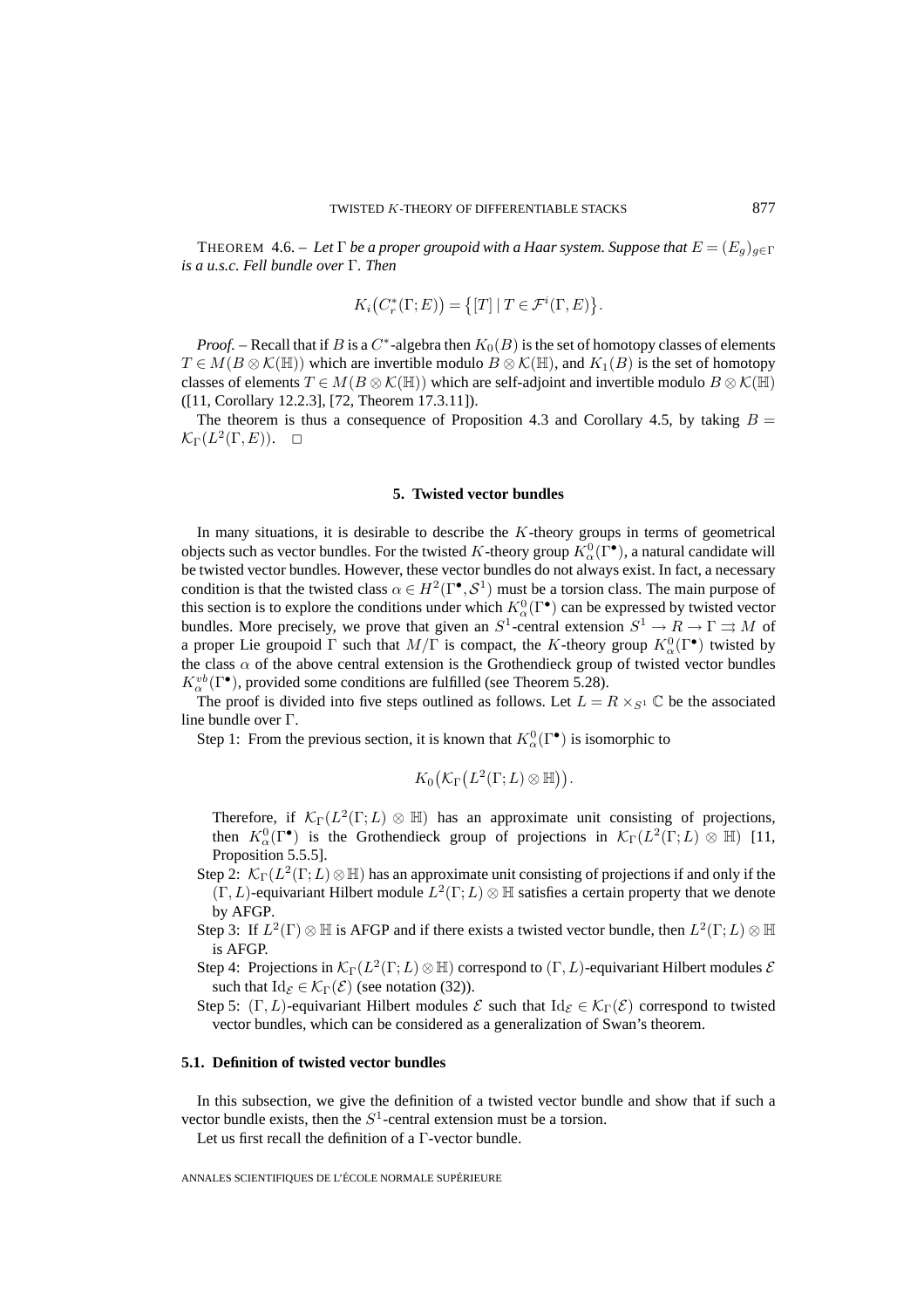DEFINITION 5.1. – Let  $\Gamma \rightrightarrows M$  be a groupoid. A  $\Gamma$ -vector bundle is a vector bundle  $J: E \to M$  such that E is a Γ-space in the sense of Definition 2.32, and the map (13) is a linear map.

Note that in this case for any  $r \in \Gamma$ , the map

(34) 
$$
l_r : J^{-1}(u) \to J^{-1}(v), \quad x \to r \cdot x,
$$

where  $u = s(r)$  and  $v = t(r)$ , must be a linear isomorphism.

For example, given a G-bundle P over  $\Gamma \rightrightarrows M$  and a representation  $G \to \text{End }V$ , the associated vector bundle  $E := (P \times V)/G \rightarrow M$  naturally becomes a  $\Gamma$ -vector bundle.

DEFINITION 5.2. – Let  $S^1 \to R \to \Gamma \rightrightarrows M$  be an  $S^1$ -central extension of Lie groupoids. By a  $(\Gamma, R)$ -twisted vector bundle, we mean an R-vector bundle satisfying the compatibility condition:

$$
(\lambda \cdot r) \cdot x = \lambda (r \cdot x), \quad \lambda \in S^1, r \in R \text{ and } x \in E \text{ such that } s(r) = J(x).
$$

Here  $S^1$  is considered as the unit circle in  $\mathbb{C}$ .

The following gives an equivalent definition of twisted vector bundles.

LEMMA 5.3. – Let  $S^1 \to R \stackrel{\pi}{\to} \Gamma \rightrightarrows M$  be an  $S^1$ -central extension of Lie groupoids. An R-vector bundle  $E \to M$  is a  $(\Gamma, R)$ -twisted vector bundle if and only if ker  $\pi \cong M \times S^1$  acts *on*  $E$  *by scalar multiplication, where*  $S^1$  *is identified with the unit circle of*  $\mathbb{C}$ *.* 

When  $M$  is a point, the definition above reduces to the usual projective representations of a group.

*Example* 5.4. – (1) Consider the  $S<sup>1</sup>$ -central extension as in Example 2.26(1). A twisted vector bundle  $E \to \coprod_i U_i$  of rank n corresponds to vector bundles  $E_i \cong U_i \times \mathbb{C}^n$ , where the transition functions  $a_{ij}: U_{ij} \to GL(n, \mathbb{C})$  satisfy the twisted cocycle condition

$$
a_{ij}a_{jk}a_{ki}=c_{ijk}.
$$

Note that when the central extension is trivial, i.e.,  $c_{ijk} = 1$ , the transition functions  $(a_{ij})$ define an ordinary vector bundle over  $M$ . In other words, a vector bundle over the groupoid  $\coprod_{ij} U_{ij} \rightrightarrows \coprod_i U_i$  corresponds exactly to a vector bundle over M in the usual sense.

(2) Consider the  $S^1$ -central extension as in Example 2.26(2). Let  $E \to \coprod_i U_i$  be a twisted vector bundle of rank n. Then  $E|_{U_i} \cong U_i \times \mathbb{C}^n$ . For all  $x \in U_i$  and  $\xi \in \mathbb{C}^n$ , denote by  $[(i, x, \xi)]$ the corresponding element of  $E|_{U_i}$ . Write

$$
(\alpha, g, x, \lambda) \cdot [(j, x, \xi)] = [(i, gx, \lambda a_{ij;\alpha}(g, x)\xi)],
$$

where  $a_{ij;\alpha}$ :  $G \times U_{ij} \to GL_n(\mathbb{C})$ . Then we have the cocycle relation

$$
a_{ij;\alpha}(g,x)a_{jk;\beta}(h,y) = c_{ijk;\alpha\beta,\gamma}(g,x,h,y)a_{ik;\gamma}(gh,y).
$$

(3) Consider the case that R is topologically trivial and the  $S<sup>1</sup>$ -central extension is given by a groupoid  $S^1$ -valued 2-cocycle  $c(x, y)$  as in Eq. (2). Let  $E \to M$  be a (non-equivariant) trivial vector bundle over M, i.e.,  $E \cong M \times \mathbb{C}^n$ . Then  $E \to M$  defines a twisted vector bundle of R if and only if there is a smooth map  $\phi : \Gamma \to GL(n, \mathbb{C})$  satisfying the condition:

$$
\phi(x)\phi(y) = c(x,y)\phi(xy), \quad \forall (x,y) \in \Gamma^{(2)}.
$$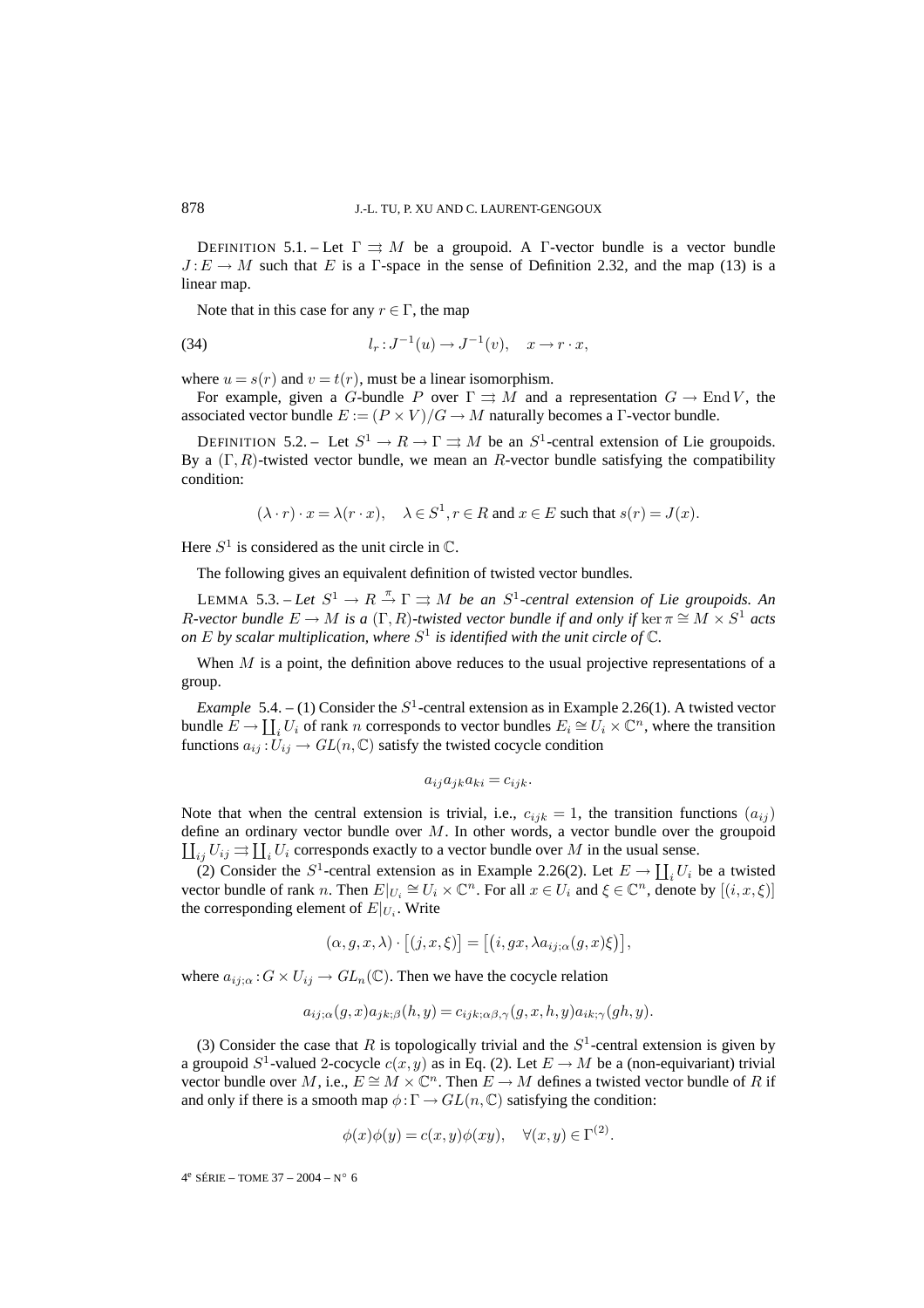In the proposition below, we show that twisted vector bundles exist only when the  $S<sup>1</sup>$ -central extension defines a torsion class in  $H^2(\Gamma^{\bullet}, \mathcal{S}^1)$ .

PROPOSITION 5.5. – Let  $S^1 \to R \to \Gamma \rightrightarrows M$  be an  $S^1$ -central extension of Lie groupoids. *Consider the following properties*:

- (i) *there exists a rank* n *twisted vector bundle*;
- (ii) *there exists an*  $S^1$ -equivariant generalized homomorphism  $R \to GL_n(\mathbb{C})$ *, where*  $GL_n(\mathbb{C})$ *is naturally considered as an*  $S^1$ -central extension of  $PGL_n(\mathbb{C})$ :

$$
S^1 \to GL_n(\mathbb{C}) \to PGL_n(\mathbb{C});
$$

- (ii) $'$  there exists a generalized homomorphism  $\Gamma \to PGL_n(\mathbb C)$  such that  $R$  is the pull-back of  $GL_n(\mathbb{C}) \to PGL_n(\mathbb{C});$
- (iii) *there exists an open cover*  $(U_i)$  *and*  $\psi: R[U_i] \to \mathbb{C}^*$  *such that*  $\psi(\lambda r) = \lambda^n \psi(r)$  *for all*  $\lambda \in S^1$  and  $r \in R$ ;
- (iv)  $R^n$  *is a trivial extension*;
- (v) there exists an open cover  $(U_i)$  and a  $\mathbb{Z}_n$ -central extension  $\mathbb{Z}_n \to R'[U_i] \to \Gamma[U_i] \rightrightarrows$  $\coprod U_i$  such that  $R[U_i]=R'\times_{\mathbb{Z}_n} S^1$ , where  $\mathbb{Z}_n$  is identified with the group of n-th roots of *unity in*  $S^1 \subset \mathbb{C}$ *.*

Then (i) 
$$
\Leftrightarrow
$$
 (ii)  $\Rightarrow$  (iii)  $\Leftrightarrow$  (iv)  $\Leftrightarrow$  (v).

*Proof.* – (i)  $\Rightarrow$  (ii): let E be a rank n twisted vector bundle. Since E is locally trivial, replacing R by  $R[U_i]$  one may assume that  $E \cong M \times \mathbb{C}^n$  as a (non-equivariant) vector bundle. Hence the action of R on  $M \times \mathbb{C}^n$  defines an  $S^1$ -equivariant homomorphism.

(ii)  $\Rightarrow$  (i): let  $(U_i)$  be an open cover of M such that there exists an  $S^1$ -equivariant strict homomorphism  $R[U_i] \to GL_n(\mathbb{C})$  (see Proposition 2.3). Let  $Z = \prod R_{U_i} = \{(r, i) \mid s(r) \in U_i\}$ . Then Z is naturally endowed with a right  $R[U_i]$ -action. Let  $E = Z \times_{R[U_i]} \mathbb{C}^n$ . Then E is a twisted vector bundle of rank n (where the map  $E \to M$  is  $(r, i, \xi) \mapsto t(r)$ ).

(ii)  $\Rightarrow$  (iii): compose with the determinant  $GL_n(\mathbb{C}) \to \mathbb{C}^*$ .

(iii)  $\Rightarrow$  (iv): replacing  $\psi$  by  $\psi/|\psi|$ , we may assume that the image of  $\psi$  lies in  $S^1$ . Define  $\varphi(\lambda[r, \ldots, r]) = \lambda \psi(r)$ . Then  $\varphi$  is a well-defined  $S^1$ -equivariant homomorphism from  $R^n[U_i]$ to  $S<sup>1</sup>$ . Hence  $R<sup>n</sup>$  is a trivial extension (see Proposition 2.13).

(iv)  $\Rightarrow$  (iii): If  $\varphi: R^n[U_i] \to S^1$  is  $S^1$ -equivariant, then  $\psi(r) := \varphi[(r, \dots, r)] : R[U_i] \to S^1$  is the function satisfying the desired property.

(iii)  $\Rightarrow$  (v): take  $R' = \psi^{-1}(1) \subset R[U_i]$ . Then  $(r, \lambda) \in R' \times_{\mathbb{Z}_n} S^1 \mapsto \lambda r \in R[U_i]$  is an isomorphism.

 $(v) \Rightarrow (iii)$ : the map  $[(r, \lambda)] \in R' \times_{\mathbb{Z}_n} S^1 \mapsto \lambda^n \in S^1$  is well-defined and satisfies (iii).  $\Box$ 

*Remark* 5.6. – It is worth noting that (v) means that the class in  $H^2(\Gamma^{\bullet}, \mathcal{S}^1)$  defined by the S<sup>1</sup>-central extension  $R \to \Gamma$  lies in the image of the homomorphism  $H^2(\Gamma^{\bullet}, \mathbb{Z}_n) \to H^2(\Gamma^{\bullet}, \mathcal{S}^1)$ .

By  $\widetilde{K}^0(\Gamma, R)$ , we denote the Grothendieck group of twisted vector bundles. As an immediate consequence of (i)  $\Rightarrow$  (ii), we have

COROLLARY 5.7. – *Assume that*  $S^1 \to R_i \to \Gamma_i \implies M_i$ ,  $i = 1, 2$ , are Morita equivalent S<sup>1</sup>*-central extensions of groupoids. Then*

$$
\widetilde{K}^0(\Gamma_1, R_1) \cong \widetilde{K}^0(\Gamma_2, R_2).
$$

This allows us to introduce the following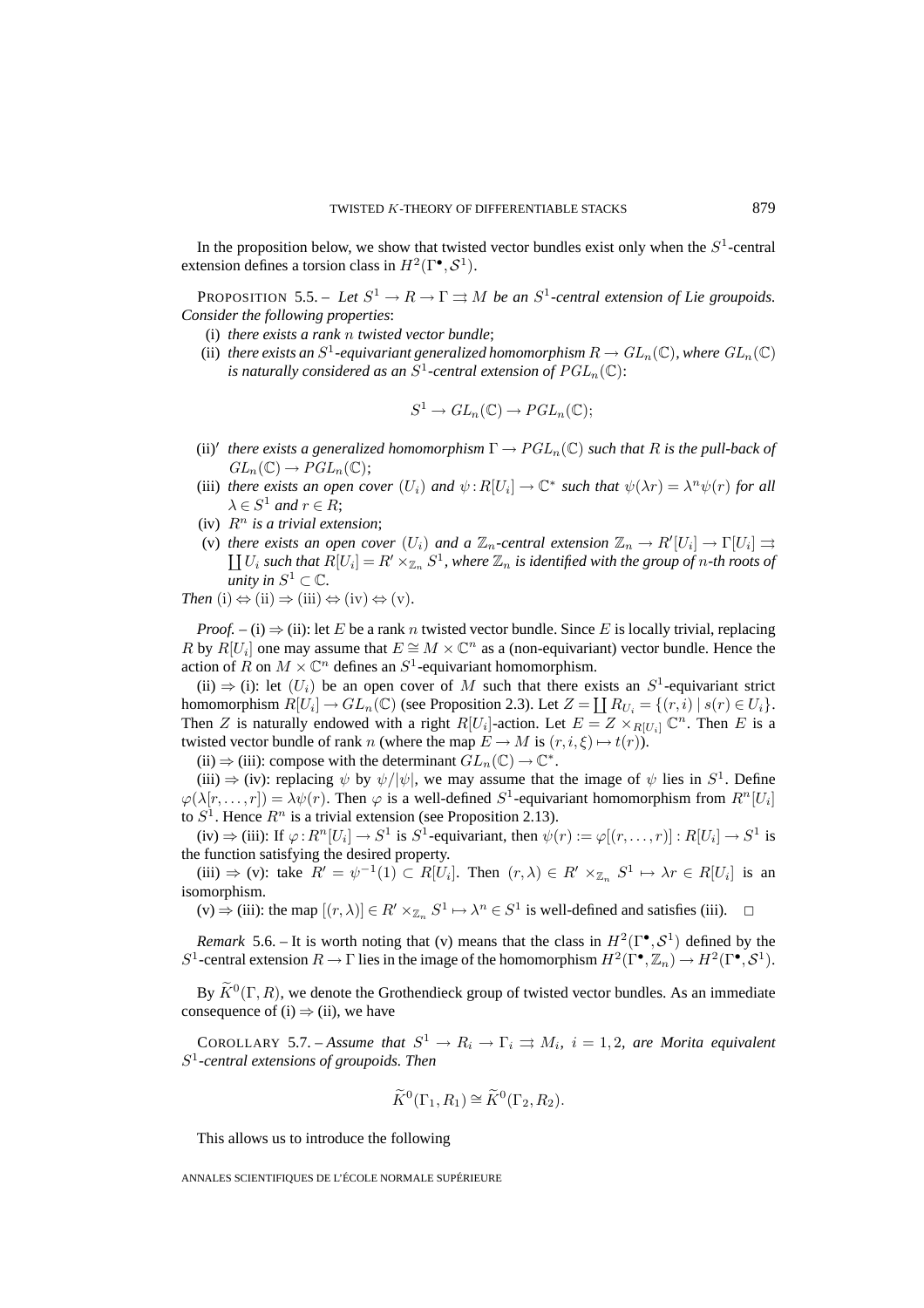DEFINITION 5.8. – Let  $\Gamma \rightrightarrows M$  be a Lie groupoid. For any  $\alpha \in H^2(\Gamma^{\bullet}, \mathcal{S}^1)$ , denote by  $K_\alpha^{vb}(\Gamma^{\bullet})$  the Grothendieck group of  $(\Gamma', R')$ -twisted vector bundles, where  $S^1 \to R' \to \Gamma' \rightrightarrows$  $M'$  is any  $S^1$ -central extension realizing the class  $\alpha$ .

This definition coincides with the definition of twisted orbifold  $K$ -theory in the special case considered by Adem and Ruan [1].

Similarly, one can also work in the category of locally compact groupoids and introduce the K-theory group  $K^{vb,cont}_{\alpha}(\Gamma^{\bullet})$ . We will later find conditions which guarantee that the canonical morphism  $K_\alpha^{vb}(\Gamma^{\bullet}) \to K_\alpha^{vb, cont}(\Gamma^{\bullet})$  is an isomorphism (see Theorem 5.33).

*Remark* 5.9. – (1) In general, (iv) does not imply (i). Even more, there does not exist a function  $f : \mathbb{N} \to \mathbb{N}$  such that every  $S^1$ -central extension satisfying (iv) has a twisted vector bundle of rank  $\leqslant f(n).$ 

Let us assume the contrary. Choose any integer  $N>f(n)$  such that N and n are not mutually prime, for instance  $N = nf(n)$ . We show that there exists an  $S<sup>1</sup>$ -central extension of Lie groups  $S^1 \to R \to \Gamma \rightrightarrows \cdot$  such that any twisted vector bundle has rank  $\geq N$  and  $R^n$  is trivial.

Let  $R' = U(N)$ ,  $\Gamma = R'/\mathbb{Z}_n$  where  $\mathbb{Z}_n$  is identified with the group of nth roots of unity. We consider the central extension (of order dividing  $n$ )

$$
S^1 \to R' \times_{\mathbb{Z}_n} S^1 \to \Gamma \rightrightarrows \cdot.
$$

Suppose that there exists a rank  $n'$  twisted vector bundle with  $n' \leq f(n)$ . Then by (ii) there exists a  $\mathbb{Z}_n$ -equivariant group morphism  $\pi: R' \to GL_{n'}(\mathbb{C})$ . Since  $R' = U(N)$  is compact, we may assume that  $\pi$  is an irreducible unitary representation, and since dim  $\pi < N$ , we have  $\pi = (\det)^p$  for some p.

Since  $\pi$  is  $\mathbb{Z}_n$ -equivariant, for  $\omega = e^{2i\pi/n}$  we get  $\pi(\omega r) = \omega \pi(r)$  and thus  $\omega^{Np} = \omega$ . This is impossible since  $N$  and  $n$  have a common factor.

(2) Consider the Lie group  $SL_2(\mathbb{R})$ . Its fundamental group is  $\mathbb{Z}$ . Let H be its connected double covering. Then H is a  $\mathbb{Z}_2$ -central extension over  $SL_2(\mathbb{R})$ . Let  $R = S^1 \times_{\mathbb{Z}_2} H$  be its associated  $S^1$ -central extension over  $SL_2(\mathbb{R})$ . Then clearly R defines a torsion class of degree 2.

Let us show that  $R \to SL_2(\mathbb{R})$  does not admit any finite dimensional twisted vector bundle, i.e., a projective representation. It is known (see [59, p. 13]) that any group homomorphism  $\phi$ from the universal extension G of  $SL_2(\mathbb{R})$  to  $GL_n(\mathbb{C})$  satisfies the following property:

(35) 
$$
\phi(z \cdot g) = \phi(g), \quad \forall z \in \mathbb{Z}, g \in \hat{G}.
$$

Assume that  $\psi: R \to GL_n(\mathbb{C})$  is an  $S^1$ -equivariant group homomorphism. Let

$$
\psi': H \to GL_n(\mathbb{C})
$$

be its restriction to H. Then  $\psi'$  is a  $\mathbb{Z}_2$ -equivariant map. Let  $\pi: \hat{G} \to H$  and  $p: \mathbb{Z} \to \mathbb{Z}_2$  be the canonical projections. Since  $\psi' \circ \pi : \hat{G} \to GL_n(\mathbb{C})$  is a group homomorphism, according to Eq. (35), we have, for any  $z \in \mathbb{Z}$  and  $g \in \tilde{G}$ ,

$$
\psi'(\pi(z \cdot g)) = \psi'(p(z) \cdot \pi(g)) = \psi'(\pi(g)).
$$

Since both p and  $\pi$  are onto, it follows that for any  $a \in \mathbb{Z}_2$  and any  $q \in H$ 

$$
\psi'(a \cdot g) = \psi'(g).
$$

This contradicts to the assumption that  $\psi'$  is  $\mathbb{Z}_2$ -equivariant.

$$
4^e \text{ SÉRIE} - \text{TOME } 37 - 2004 - N^{\circ} 6
$$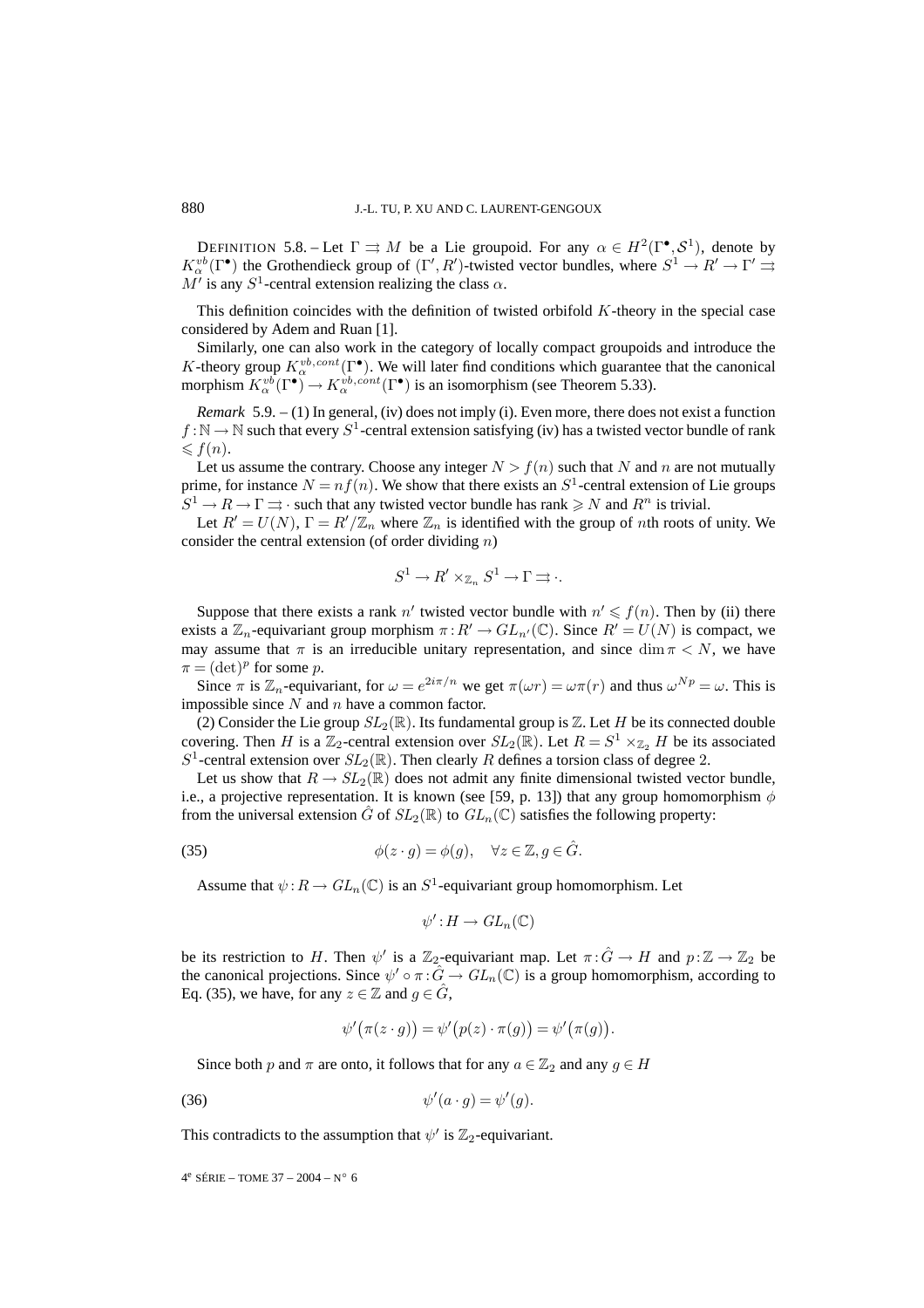#### **5.2. Proof of step 2**

Recall that a positive element a in a C<sup>∗</sup>-algebra A is said to be strictly positive if  $A = \overline{aA}$ , which is also equivalent to  $A = \overline{aAa}$ , and that every separable C<sup>∗</sup>-algebra has a strictly positive element, i.e., A is  $\sigma$ -unital [58, 3.10.6].

LEMMA 5.10. – *Let* Γ *be a proper groupoid with Haar system acting on a u.s.c. field of*  $C^*$ -algebras  $A \to M$ , and  $A = C_0(M, A)$ . Let  $(u_i) \in A_\Gamma$  such that  $0 \leq u_i \leq 1$  (see *notation* (33))*. The following are equivalent*:

- (i)  $(u_i)$  *is an approximate unit for*  $A_{\Gamma}$ ;
- (ii)  $(u_i)$  *is an approximate unit for A.*

(Recall that in (ii) above, we mean that  $u_i a \rightarrow a$  for all  $a \in A$ , but  $u_i$  does not necessarily belong to  $A$ .)

*Proof.* – (i)  $\Rightarrow$  (ii): it is clear since  $\overline{A_{\Gamma}A} = A$  according to Lemma 4.4.

(ii)  $\Rightarrow$  (i): by assumption,  $u_i a \rightarrow a$  for all  $a \in A$ . Since  $a \mapsto a^{\Gamma}$  is linear and norm-decreasing, we have  $(u_i a)^{\Gamma} \to a^{\Gamma}$ . On the other hand, it is simple to see that  $(u_i a)^{\Gamma} = u_i a^{\Gamma}$ . Thus, from Lemma 4.2,  $u_i b \rightarrow b$  for all  $b \in A_{\Gamma}$ .  $\Box$ 

PROPOSITION 5.11. – *Let* Γ *be a proper groupoid with a Haar system acting on a u.s.c. field of*  $C^*$ -algebras  $A \to M$ , and  $A = C_0(M, \mathcal{A})$ . Then (i)–(iii) are equivalent, and (i)  $\Rightarrow$  (iv) if A *is* σ*-unital.*

- (i)  $\exists P_i \in A_\Gamma$  *approximate unit of*  $A_\Gamma$  *consisting of projections*;
- (ii)  $\exists P_i \in A_\Gamma$  *approximate unit of A consisting of projections*;
- (iii) *for all*  $x \in A_+$  *and*  $\varepsilon > 0$ *, there exists*  $a_{\varepsilon,x} \in (A_\Gamma)_+$  *such that*  $(a_{\varepsilon,x})$  *does not contain any interval*  $[0, \delta]$   $(\delta > 0)$  *and*  $x \leq \varepsilon + a_{\varepsilon,x}$ ;
- (iv) *there exists*  $x \in A_+$  *strictly positive with the property that for all*  $\varepsilon > 0$ *, there exists*  $a_{\varepsilon,x} \in$  $(A_{\Gamma})_+$  *such that*  $sp(a_{\varepsilon,x})$  *does not contain any interval*  $[0,\delta]$   $(\delta > 0)$  *and*  $x \leq \varepsilon + a_{\varepsilon,x}$ *.*

*Proof.* – (i)  $\Rightarrow$  (ii) follows from Lemma 5.10.

(ii)  $\Rightarrow$  (iii):  $\forall \varepsilon > 0$ , by (ii), there exists i such that  $||x - P_i x P_i|| < \varepsilon$ . Since

$$
x = (x - P_i x P_i) + P_i x P_i \le ||x - P_i x P_i|| + P_i ||x|| P_i
$$
  
=  $||x - P_i x P_i|| + ||x|| P_i$ ,

we see that  $a_{\varepsilon,x} = ||x|| P_i$  satisfies (iii).

 $(iii) \Rightarrow (iv):$  obvious.

(iii)  $\Rightarrow$  (ii): let  $x_1, \ldots, x_n \in A$  and  $\varepsilon > 0$ . We want to find a projection  $P \in A_\Gamma$  such that  $||(1 - P)x_i|| \leq \varepsilon$  for all  $i = 1, \ldots, n$ .

Let  $x = \sum x_i x_i^*$ . Choose a real number  $\eta$  such that  $0 < \eta < \varepsilon^2/2$  and  $\eta$  does not belong to the spectrum of  $a_{\varepsilon^2/2,x}$ . Then the spectral projection  $P = 1_{[\eta,\infty)}(a_{\varepsilon^2/2,x})$  of  $a_{\varepsilon^2/2,x}$  on  $[\eta,\infty)$  is an element of  $A_{\Gamma}$ . Since  $1-P$  is the spectral projection of  $a_{\varepsilon^2/2,x}$  on  $[0,\eta]$ , we have  $(1 - P)a_{\varepsilon^2/2,x}(1 - P) \leq \eta(1 - P)$ . Now, for any *i*, we have

$$
(1 - P)x_i x_i^* (1 - P) \le (1 - P)x(1 - P)
$$
  
\n
$$
\le (1 - P)(\varepsilon^2/2 + a_{\varepsilon^2/2, x})(1 - P)
$$
  
\n
$$
= (1 - P)(\varepsilon^2/2 + \eta)(1 - P)
$$
  
\n
$$
\le \varepsilon^2 (1 - P) \le \varepsilon^2,
$$

so  $||(1 - P)x_i|| = ||(1 - P)x_i x_i^* (1 - P)||^{1/2} \leq \varepsilon$  for all  $i = 1, ..., n$ .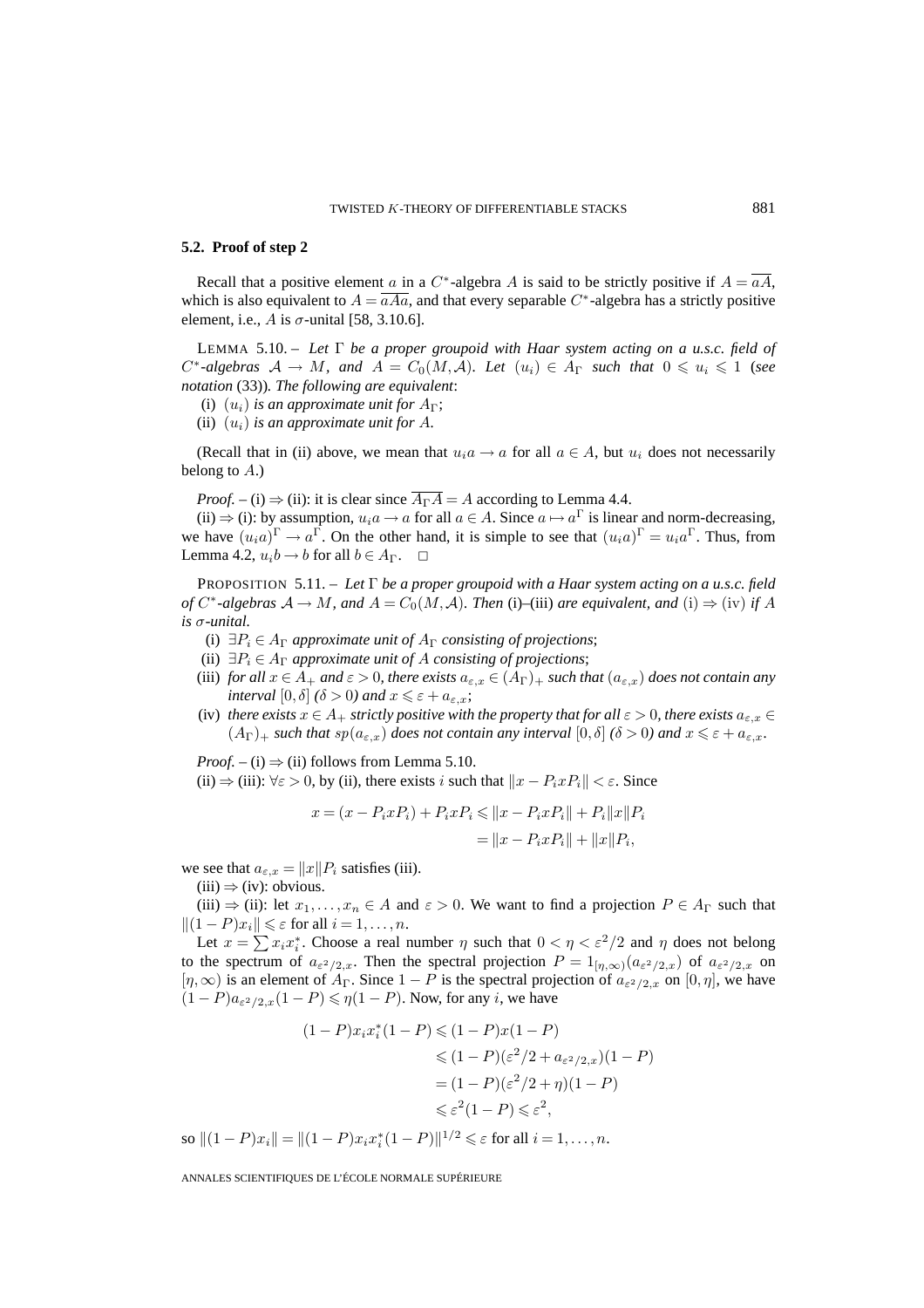(iv)  $\Rightarrow$  (ii): the same proof shows that if x satisfies (iv), there exist projections  $P_i \in A_\Gamma$  such that  $(1 - P_i)x^{1/2} \to 0$ , and therefore  $P_iy \to y$  for all  $y \in \overline{x^{1/2}A} = A$ .

We note that the approximate unit is not necessarily increasing. In fact, we have the following:

PROPOSITION 5.12. – *Let* Γ *be a proper groupoid with a Haar system acting on a countably generated u.s.c. field of*  $C^*$ -algebras  $A \to M$ *. Let*  $A = C_0(M, \mathcal{A})$ *. The following are equivalent:* 

(i) *there exist projections*  $P_1 \leq P_2 \leq \cdots \leq P_n$  *in*  $A_{\Gamma}$  *such that*  $P_i a \rightarrow a$  *for all*  $a \in A_{\Gamma}$ ;

(ii) *there exist projections*  $P_1 \leq P_2 \leq \cdots \leq P_n$  *in*  $A_{\Gamma}$  *such that*  $P_i a \rightarrow a$  *for all*  $a \in A$ ;

(iii) *there exists*  $a \in A_{\Gamma}$  *strictly positive with countable spectrum.* 

*Proof.* – (i)  $\Rightarrow$  (ii): follows from Lemma 5.10.

(ii) ⇒ (iii): take  $a = \sum_{n=0}^{\infty} 2^{-n} (P_{n+1} - P_n)$  (with  $P_0 = 0$  by convention). Then  $1_{[2^{-n},1]}(a) =$  $P_{n+1}$ , and hence  $P_{n+1}A \subset aA$ . It follows that  $A = \overline{\bigcup_n P_n A} \subset \overline{aA}$ , so a is strictly positive with spectrum in  $\{0\} \cup \{2^{-n} | n \in \mathbb{N}\}.$ 

(iii)  $\Rightarrow$  (i): take  $P_n = 1_{[\alpha_n,\infty)}(a)$ , where  $\alpha_n$  is a sequence decreasing to 0 and  $\alpha_n \notin sp(a)$ . Then clearly  $P_n a \to a$ . Thus  $P_n b \to b$  for all  $b \in \overline{aA} = A$ .  $\Box$ 

DEFINITION 5.13. – Let E be a u.s.c. Fell bundle over a locally compact groupoid  $\Gamma$ , and let  $A = C_0(M; E)$ . A (Γ, E)-equivariant Hilbert module is an A-Hilbert module E with isomorphisms of  $A_{s(g)}$ -Hilbert modules

$$
\mathcal{E}_{t(g)} \otimes_{A_{t(g)}} E_g \to \mathcal{E}_{s(g)}
$$

such that  $(\xi \eta) \zeta = \xi(\eta \zeta)$  whenever  $(g, h) \in \Gamma^{(2)}$  and  $(\xi, \eta, \zeta) \in \mathcal{E}_{t(g)} \times E_g \times E_h$ . The product is required to be continuous in the following sense: for all  $\xi \in \mathcal{E}$  and  $\eta \in C_0(\Gamma;E)$ ,  $g \mapsto \xi(t(g))\eta(g)$ belongs to  $s^*\mathcal{E}$ .

Note that  $\mathcal E$  can be canonically identified with a field of Banach spaces over  $M$  such that for any  $x \in M$  the fiber  $\mathcal{E}_x$  at x is an  $A_x$ -Hilbert module (see Proposition A.4).  $\mathcal{E}$  being (Γ, E)-equivariant means, roughly speaking, that this field of Banach spaces is equipped with an E-action.

DEFINITION 5.14. – Let  $\Gamma$  be a locally compact groupoid with Haar system, E a u.s.c. Fell bundle over Γ,  $A = C_0(M; E)$  and  $\mathcal E$  a (Γ, E)-equivariant A-Hilbert module. Then  $\mathcal E$  is said to be approximately finitely generated projective (AFGP) if there exist projections  $P_i$  in  $\mathcal{K}_{\Gamma}(\mathcal{E})$ such that  $P_i \xi \to \xi$  for all  $\xi \in \mathcal{E}$ .

For the notation  $\mathcal{K}_{\Gamma}(\mathcal{E})$ , see Eq. (32).

LEMMA 5.15. – If A is a  $C^*$ -algebra and  $\mathcal E$  an A-Hilbert module, then  $\mathrm{Id}_{\mathcal E} \in \mathcal K(\mathcal E)$  implies *that* E *is finitely generated projective, and the converse holds if* A *is unital. This explains the terminology.*

*Proof. –* This is proved in the unital case in [72, Theorem 15.4.2, Remark 15.4.3]. Below we outline a proof for the direction " $\Rightarrow$ ".

If Id<sub>E</sub> is compact, then Id<sub>E</sub> can be approximated by finite rank operators, i.e. there exist  $\xi_i$ ,  $\eta_i$ such that  $S = \sum_{i=1}^{n} T_{\xi_i, \eta_i}$  satisfies  $\|\text{Id} - S\| < 1$ . In particular, S is invertible, and therefore

$$
Id_{\mathcal{E}} = S^{-1}S = \sum_{i=1}^{n} T_{S^{-1}\xi_i, \eta_i}.
$$

Replacing  $\xi_i$  by  $S^{-1}\xi_i$ , we may assume that  $\text{Id}_{\mathcal{E}} = \sum_{i=1}^n T_{\xi_i, \eta_i}$ . Now, define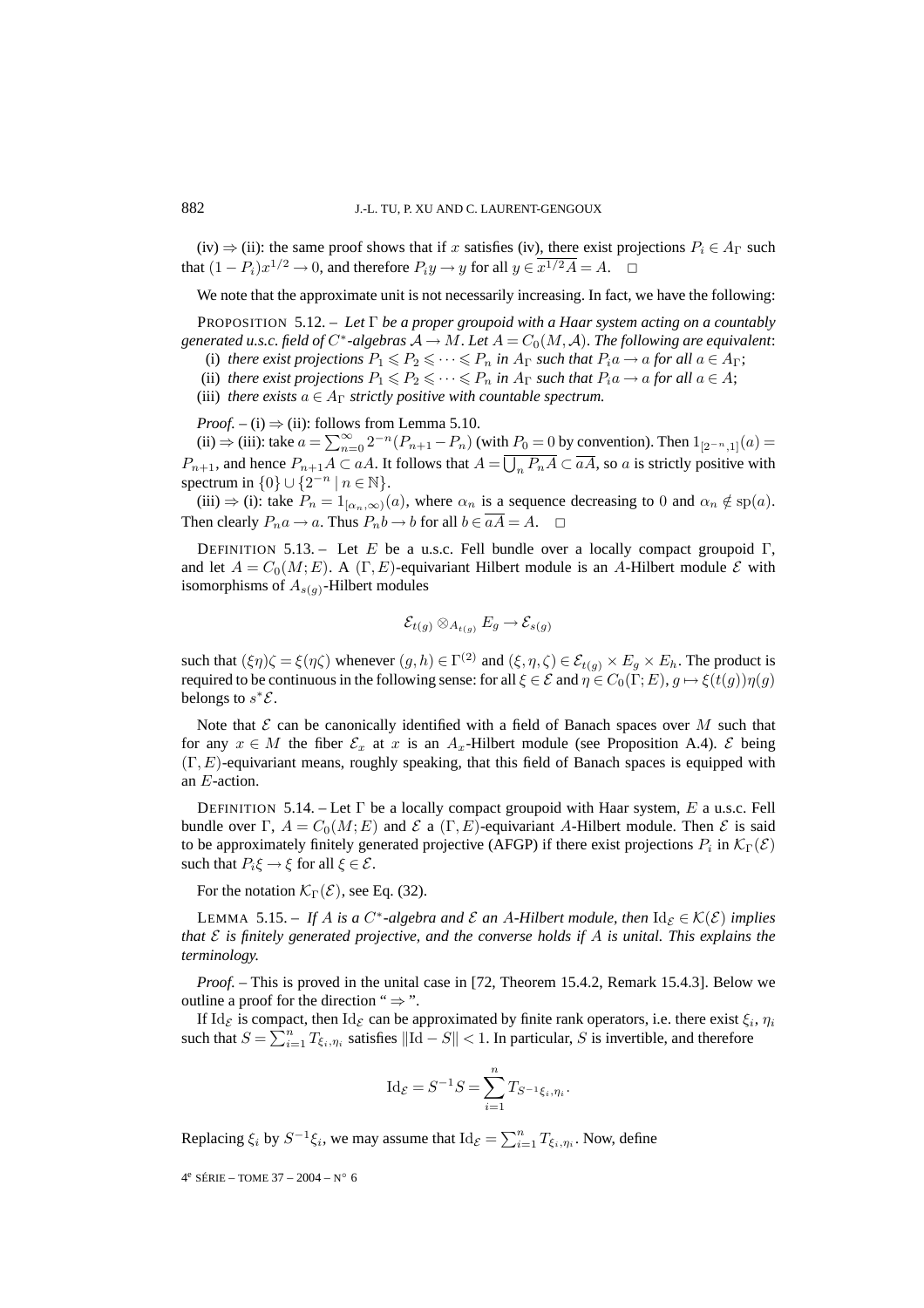$$
U: \mathcal{E} \to A^n,
$$
  
\n
$$
\xi \mapsto (\langle \eta_1, \xi \rangle, \dots, \langle \eta_n, \xi \rangle),
$$
  
\n
$$
V: A^n \to \mathcal{E},
$$
  
\n
$$
(a_1, \dots, a_n) \mapsto \xi_1 a_1 + \dots + \xi_n a_n.
$$

Then  $VU = \text{Id}_{\mathcal{E}}$ . Hence  $P = UV$  is an idempotent in  $\mathcal{L}(A^n) = M_n(A)$  and  $\mathcal{E} \cong PA^n$  as right A-Hilbert modules.  $\Box$ 

PROPOSITION 5.16. – *Let* Γ *be a proper groupoid with a Haar system,* E *a u.s.c. Fell bundle over*  $\Gamma$ ,  $A = C_0(M; E)$  *and*  $\mathcal{E}$  *a* ( $\Gamma$ ,  $E$ )*-equivariant* A-Hilbert module. Then  $\mathcal{E}$  *is AFGP if and only if*  $K_{\Gamma}(\mathcal{E})$  *has an approximate unit consisting of projections.* 

*Proof. –*

$$
\forall \xi \in \mathcal{E}, P_n \xi \to \xi \iff \forall \xi \in \mathcal{E}, (1 - P_n)T_{\xi, \xi}(1 - P_n) = T_{(1 - P_n)\xi, (1 - P_n)\xi} \to 0
$$
  

$$
\iff \forall \xi, \eta \in \mathcal{E}, (1 - P_n)T_{\xi, \eta}(1 - P_n) \to 0
$$
  
since  $T_{\xi, \eta} = (1/4) \sum_{\omega^4 = 1} \omega T_{\xi + \omega \eta, \xi + \omega \eta}$   

$$
\iff \forall T \in \mathcal{K}(\mathcal{E}), (1 - P_n)T(1 - P_n) \to 0
$$
  

$$
\iff (P_n) \text{ is an approximate unit for } \mathcal{K}(\mathcal{E})
$$
  

$$
\iff (P_n) \text{ is an approximate unit for } \mathcal{K}_{\Gamma}(\mathcal{E})
$$
  
by Lemma 5.10.

In the second from the last equivalence, we used the fact that

$$
||T(1 - P_n)|| = ||(T(1 - P_n))^*T(1 - P_n)||^{1/2} = ||(1 - P_n)T^*T(1 - P_n)||^{1/2}.
$$

An immediate consequence is the following:

COROLLARY 5.17. – Let  $S^1 \to R \to \Gamma \rightrightarrows M$  be an  $S^1$ -central extension of proper Lie *groupoids, and let*  $L = R \times_{S^1} \mathbb{C}$  *be the associated complex line bundle. Then*  $L^2(\Gamma;L) \otimes \mathbb{H}$ is AFGP if and only if  $C_r^*(\Gamma;R)\otimes \mathcal K(\mathbb H)$  has an approximate unit consisting of projections.

*Proof.* – Apply Proposition 5.16 to  $\mathcal{E} = L^2(\Gamma; L) \otimes \mathbb{H}$  and use Proposition 4.3.  $\Box$ 

COROLLARY 5.18. – Let  $\Gamma$  be a proper Lie groupoid, then  $L^2(\Gamma) \otimes \mathbb{H}$  is AFGP if and only if  $C_r^*(\Gamma) \otimes \mathcal{K}(\mathbb{H})$  has an approximate unit consisting of projections.

*Proof.* – Apply Corollary 5.17 to the trivial  $S^1$ -central extension.  $\Box$ 

We end this subsection by listing some examples of AFGP modules.

PROPOSITION 5.19. – *If* G *is a compact group and*  $\pi$  *a unitary representation of* G *on a separable Hilbert space* H (*considered as a* G*-equivariant* C*-Hilbert module*)*, then* H *is AFGP.*

*Proof.* – Choose a strictly positive element  $a \in \mathcal{K}(\mathbb{H})^G$ . Since a is a compact operator on the Hilbert space  $\mathbb{H}$ , its spectrum is countable. By Propositions 5.16 and 5.12,  $\mathbb{H}$  is AFGP.

The following well known result (see [21, Corollary 15.1.4] and [41]) is a direct consequence of the above Proposition 5.19.

COROLLARY 5.20. – *If* G *is a compact group, then every irreducible unitary representation of* G *is finite dimensional.*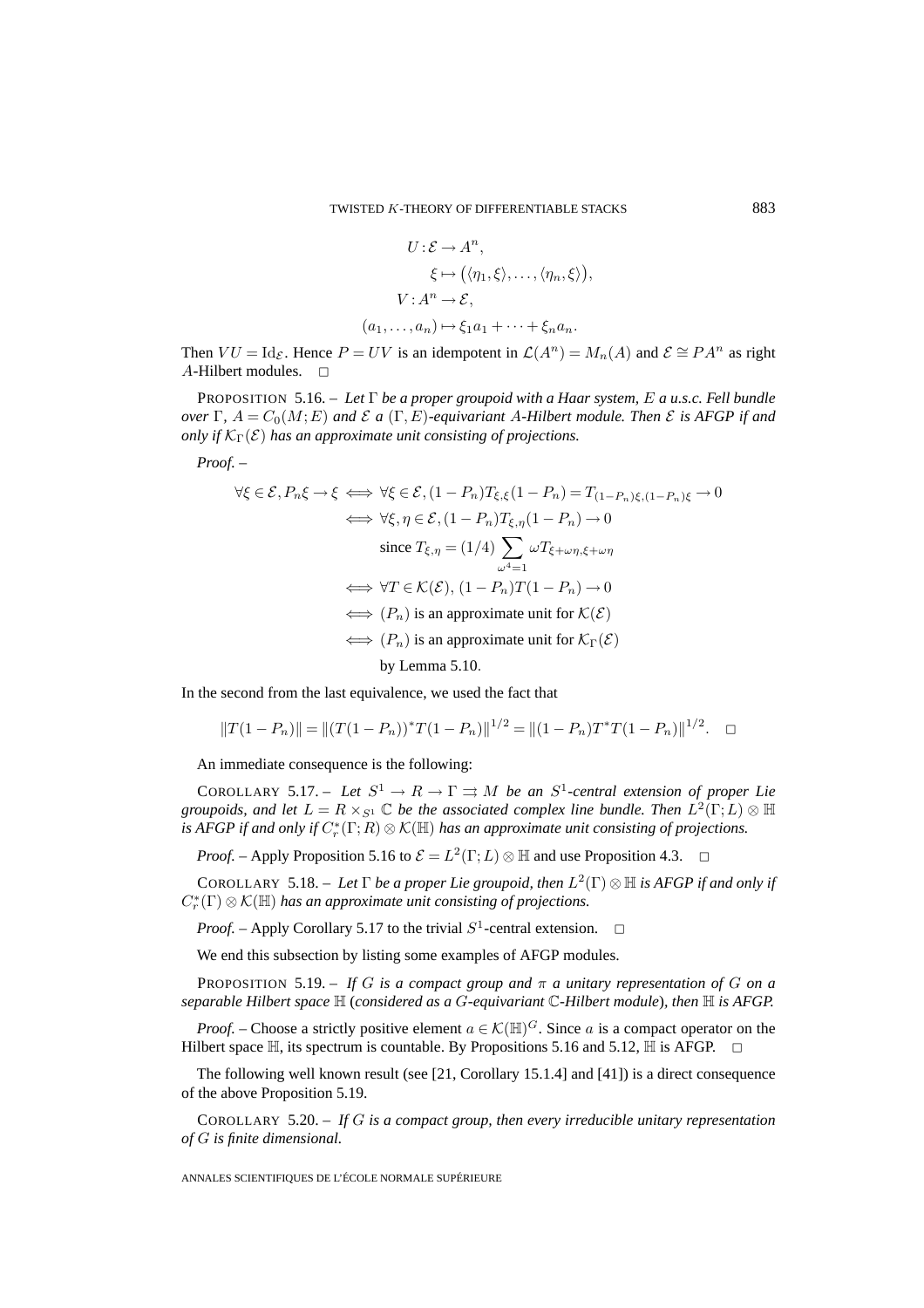*Proof.* – Assume that  $\pi$  is an irreducible representation on  $H_{\pi}$ . Let  $P_n$  be a sequence of compact, G-invariant projections in  $H_{\pi}$  such that  $P_n \xi \to \xi$  for all  $\xi$ . Since the representation is irreducible, we have either  $P_n = 0$  or  $P_n = \text{Id}$ . Therefore  $P_n = \text{Id}$  for n large enough. Since  $P_n$  is a compact projection on a Hilbert space, its range  $H_{\pi}$  is finite dimensional.

COROLLARY 5.21. – If  $\Gamma$  *is a transformation groupoid*  $G \times M \rightrightarrows M$ *, where* M *is a compact space and G is a compact group, then*  $L^2(\Gamma) \otimes \mathbb{H}$  *is AFGP.* 

*Proof. –* Since

$$
L^2(\Gamma)\otimes \mathbb{H}\cong C(M)\otimes L^2(G)\otimes \mathbb{H},
$$

the C<sup>∗</sup>-algebra  $\mathcal{K}(L^2(\Gamma, \mathbb{H})) \cong C(M) \otimes \mathcal{K}(L^2(G)) \otimes \mathcal{K}(\mathbb{H})$  is the tensor product of three C<sup>\*</sup>algebras having approximate units consisting of invariant projections.  $\Box$ 

### **5.3. Proof of step 3**

We need a sequence of lemmas.

LEMMA 5.22. – Let M be a locally compact space, F a Hermitian vector bundle and  $\mathcal{F} =$  $C_0(M, F)$  *its space of continuous sections vanishing at infinity considered as a*  $C_0(M)$ -Hilbert module. Then  $\mathrm{Id}_{\mathcal{F}} \in \mathcal{C}(\mathcal{F})$  (*see notation* (31)).

*Proof.* – For every compact subspace K of M, the restriction of F to K, i.e. the  $C(K)$ -Hilbert module  $\mathcal{F}_K = \mathcal{F} \otimes_{C_0(M)} C(K)$ , is the space of sections of  $F_{|K}$ , thus by Swan theorem, is a projective finitely generated  $C(K)$ -module. Therefore, from Remark 5.15, the identity map on  $\mathcal{F}_K$  is compact.

Let us show that this implies  $\mathrm{Id}_{\mathcal{F}} \in \mathcal{C}(\mathcal{F})$ . Let  $\varphi, \psi \in C_c(M)$ . Choose an open set U and a compact set K such that  $U \subset K \subset M$  and U contains the supports of both  $\varphi$  and  $\psi$ . Since  $\mathrm{Id}_{\mathcal{F}_K}$ is compact, there exist  $\xi_i$ ,  $\eta_i \in \mathcal{F}_K$  such that  $\mathrm{Id}_{\mathcal{F}_K} = \sum_i T_{\xi_i, \eta_i}$ . Let  $\xi'_i = \overline{\varphi} \xi_i$  and  $\eta'_i = \psi \eta_i$ . Then  $\varphi \psi = \sum_i T_{\xi'_i, \eta'_i} \in \mathcal{L}(\mathcal{F}_K)$ , where  $\varphi \psi$  denotes the multiplication operator acting on  $\mathcal{F}$ . However since  $\varphi$ ,  $\psi$  and all  $\xi'_i$ ,  $\eta'_i$  are all supported in U, it is not hard to check that the equality  $\varphi \psi = \sum_i T_{\xi'_i, \eta'_i}$  also holds in  $\mathcal{L}(\mathcal{F})$ . Therefore,  $\varphi \psi$  is compact for all  $\varphi, \psi \in C_c(M)$ . By a density argument,  $\varphi$  is compact for all  $\varphi \in C_0(M)$ , i.e. Id  $\tau \in \mathcal{C}(\mathcal{F})$ .  $\Box$ 

LEMMA 5.23. – Let  $S^1 \to R_i \to \Gamma \rightrightarrows M$ ,  $i = 1, 2$ , be  $S^1$ -central extensions of the Lie *groupoid*  $\Gamma$ *, and*  $\mathcal{E}_i$ *, i* = 1, 2*,* ( $\Gamma$ *, R<sub>i</sub>*)*-equivariant*  $C_0(M)$ *-Hilbert modules. Suppose that*  $\mathcal{E}_1$  *is AFGP* and  $\text{Id}_{\mathcal{E}_2} \in \mathcal{C}(\mathcal{E}_2)$ . Then  $\mathcal{E}' := \mathcal{E}_1 \otimes_{C_0(M)} \mathcal{E}_2$  is AFGP as a  $(\Gamma, R_1 \otimes R_2)$ -equivariant  $C_0(M)$ -Hilbert module.

*Proof.* – By assumption, there exists an approximate unit  $P_n \in \mathcal{K}_{\Gamma}(\mathcal{E}_1)$  consisting of projections. Let  $P'_n = P_n \otimes_{C_0(M)} \text{Id}_{\mathcal{E}_2}$ . It is clear that  $P'_n$  is an invariant projection, and that  $||P'_n(x)|| \to 0$  when  $x \to 0$  in  $M/\Gamma$ . Let us show that  $P'_n \in C(\mathcal{E}')$ . For all  $\varphi, \psi \in C_0(M)$ ,  $(\varphi\psi)P'_n = (\varphi P_n) \otimes_{C_0(M)} \psi \in \mathcal{K}(\mathcal{E}').$  It follows that  $\phi P'_n \in \mathcal{K}(\mathcal{E}')]$  for all  $\phi \in C_0(M)$ , i.e.  $P'_n \in C(\mathcal{E}')$ . Therefore  $P'_n \in \mathcal{K}_{\Gamma}(\mathcal{E}')$ , and it is clear that  $P'_n$  is an approximate unit consisting of projections.  $\Box$ 

Before we proceed, we need to introduce some notation.

Let E be a u.s.c. Fell bundle over the groupoid  $\Gamma$ ,  $A = C_0(M; E)$ , and let E be a (possibly non-equivariant) A-Hilbert module. Consider the field of Banach spaces over Γ with fiber  $\mathcal{E}_{t(q)} \otimes_{A_{t(q)}} E_q$ , determined by sections of the form  $\eta(t(q)) \otimes \zeta(q)$  where  $\eta \in \mathcal{E}$  and  $\zeta \in C_0(\Gamma;E)$ (see Proposition A.2). Denote by  $C_c(\Gamma; E, \mathcal{E})$  the space of compactly supported sections.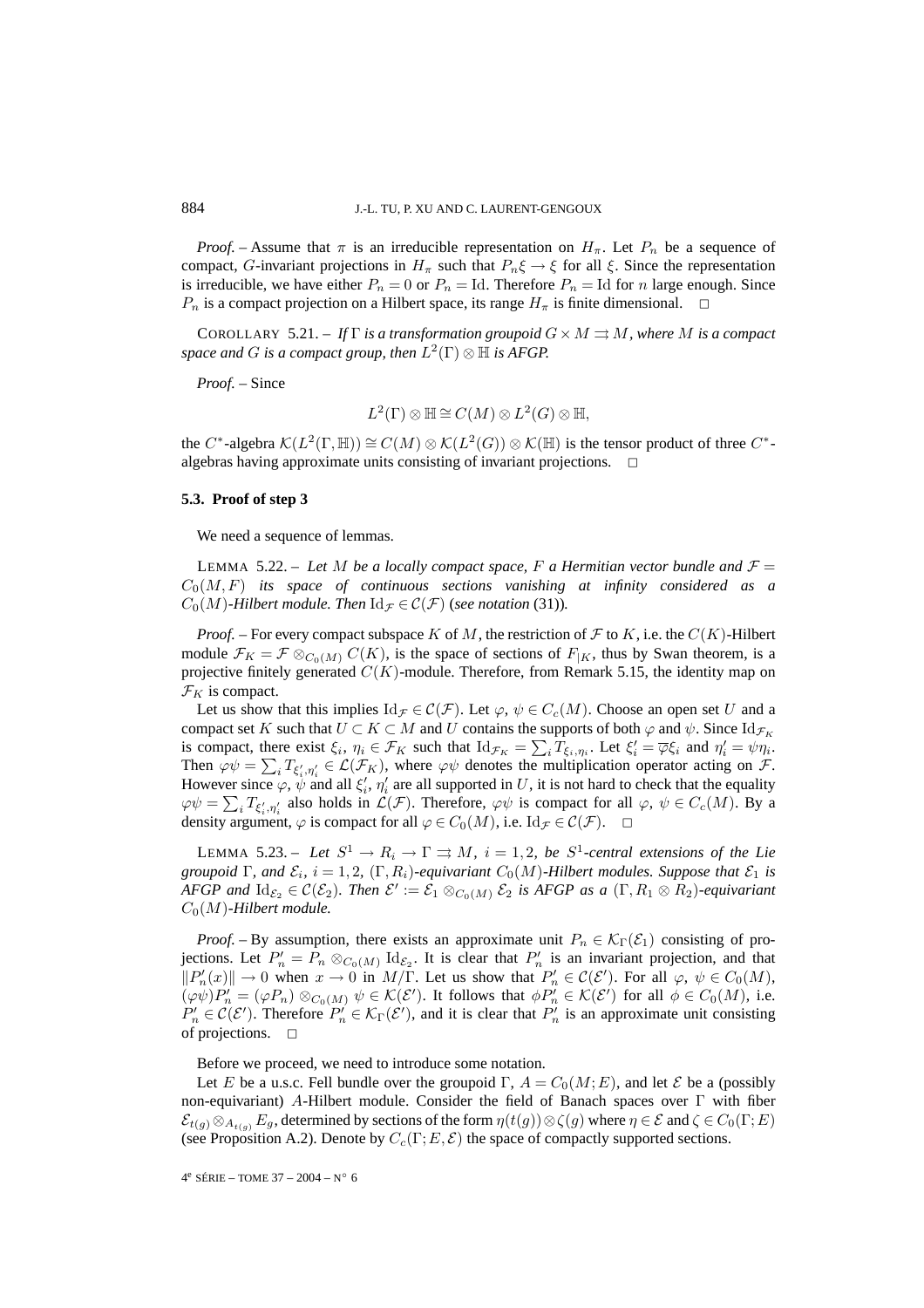Endow  $C_c(\Gamma; E, \mathcal{E})$  with an A-valued scalar product

$$
\langle \xi, \eta \rangle (x) = \int\limits_{g \in \Gamma_x} \langle \xi(g), \eta(g) \rangle \, \lambda_x(dg), \quad \forall x \in M,
$$

and denote by  $L^2(\Gamma; E, \mathcal{E})$  its completion. Since  $L^2(\Gamma; E, \mathcal{E})$  is an A-Hilbert module, it can be considered as a field of Banach spaces over M; denote by  $L^2(\Gamma_x; E, \mathcal{E})$  its fiber at x, which is an  $A_x$ -Hilbert module.

The usual action of  $(\Gamma, E)$  on  $L^2(\Gamma_x; E)$  (see Appendix A) extends naturally to an action on  $L^2(\Gamma; E, \mathcal{E})$ , which is defined as follows:

$$
L^2(\Gamma_x; E, \mathcal{E}) \otimes_{A_x} E_{\gamma^{-1}} \cong L^2(\Gamma_y; E, \mathcal{E}),
$$

$$
\xi \otimes \eta \mapsto (g \mapsto \xi(g\gamma) \otimes \eta) \in \mathcal{E}_{t(g)} \otimes E_{g\gamma} \otimes E_{\gamma^{-1}} \cong \mathcal{E}_{t(g)} \otimes E_g.
$$

If moreover *E* is a (Γ, E)-equivariant module, then since  $\mathcal{E}_{t(q)} \otimes_{A_{t(q)}} E_g \cong \mathcal{E}_{s(q)}$ , we get

(37) 
$$
L^2(\Gamma; E, \mathcal{E}) \cong L^2(\Gamma) \otimes_{C_0(M)} \mathcal{E},
$$

where on the left-hand side we *forget* the equivariant structure on  $\mathcal{E}$ , while the right-hand side is endowed with a "diagonal" action. The isomorphism above is well-known in the case of a Hilbert space H endowed with a unitary representation  $g \mapsto U_g$  of a locally compact group G. In this case, the isomorphism  $L^2(G,\mathbb{H}) \to L^2(G) \otimes \mathbb{H}$  (where  $\mathbb H$  is endowed with the *trivial* action of G on the left-hand side but G acts *diagonally* on the right-hand side) is given by

$$
\xi \mapsto \eta(g) = U_g(\xi(g)).
$$

**PROPOSITION 5.24.** – *Assume that*  $\Gamma \rightrightarrows M$  *is a proper Lie groupoid such that*  $M/\Gamma$  *is compact and*  $S^1 \to R \to \Gamma$  *is an*  $S^1$ -central extension. Let  $L = R \times_{S^1} \mathbb{C}$ . If  $L^2(\Gamma) \otimes \mathbb{H}$  *is AFGP, and if there exists a topological* (*i.e. without differentiable structure*) (Γ, R)*-twisted vector bundle* (*of finite rank*)*, then*  $L^2(\Gamma;L) \otimes \mathbb{H}$  *is AFGP.* 

*Proof.* – Let F be a  $(\Gamma, R)$ -twisted vector bundle. Since  $\Gamma$  is proper, F can be endowed with an invariant Hermitian metric, and therefore can be considered as a  $(\Gamma, R)$ -equivariant Hilbert module. As a (non-equivariant) continuous field of Hilbert spaces over  $M, F \times \mathbb{H} \to M$  is locally trivial with infinite dimensional fibers. According to the triviality theorem of Dixmier and Douady [22],  $F \times \mathbb{H} \to M$  is isomorphic to  $M \times \mathbb{H} \to M$ . Moreover, the space of continuous sections  $\mathcal{F} = C_0(M, F)$  of  $F \to M$  can be considered as a  $(\Gamma, R)$ -equivariant  $C_0(M)$ -module such that  $\mathrm{Id}_{\mathcal{F}} \in \mathcal{K}_{\Gamma}(\mathcal{F})$  (see Lemma 5.22).

Since  $L^2(\Gamma) \otimes \mathbb{H}$  is AFGP as a  $\Gamma$ -equivariant Hilbert module, according to Lemma 5.23 and Lemma 5.22, we see that  $L^2(\Gamma)\otimes \mathbb{H}\otimes_{C_0(M)}\mathcal{F}$  is AFGP as a  $(\Gamma, R)$ -equivariant Hilbert module. Using the isomorphism (37), we deduce that  $L^2(\Gamma;L,\mathbb{H}\otimes\mathcal{F})$  is AFGP. By the triviality of the Hilbert bundle  $F \times \mathbb{H}$ , we get  $L^2(\Gamma; L, \mathbb{H} \otimes \mathcal{F}) \cong L^2(\Gamma; L, C_0(M) \otimes \mathbb{H}) \cong L^2(\Gamma; L) \otimes \mathbb{H}$ . Therefore  $L^2(\Gamma;L) \otimes \mathbb{H}$  is AFGP.  $\Box$ 

#### **5.4. Proof of step 4**

PROPOSITION 5.25 (Stabilization theorem). – Let  $\Gamma \rightrightarrows M$  be a proper groupoid with a Haar *system, and* E *a u.s.c. Fell bundle over*  $\Gamma$ *. Let*  $A = C_0(M; E)$ *. Assume that*  $\mathcal E$  *is a*  $(\Gamma, E)$ *equivariant countably generated* A*-Hilbert module. Then we have the following isomorphism*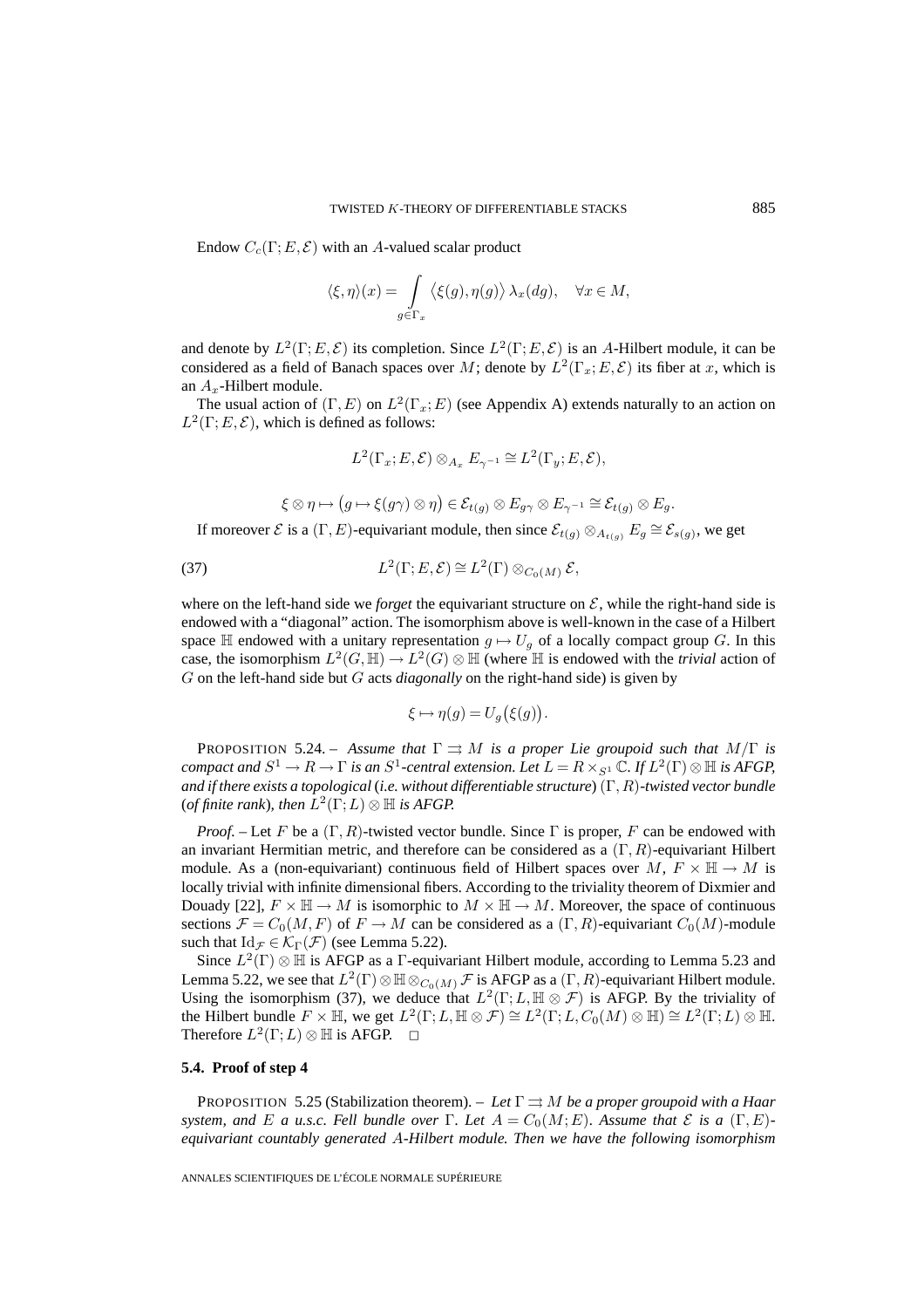*of* (Γ, E)*-equivariant Hilbert* C∗*-modules*:

$$
\mathcal{E} \oplus L^2(\Gamma; E) \otimes \mathbb{H} \cong L^2(\Gamma; E) \otimes \mathbb{H}.
$$

*Proof.* – Since  $\Gamma$  is proper,  $C_0(M)$  is (as a  $\Gamma$ -equivariant  $C_0(M)$ -Hilbert module) a direct factor of  $L^2(\Gamma)$  [68]. Hence  $\mathcal E$  is a direct factor of  $L^2(\Gamma)\otimes_{C_0(M)}\mathcal E\cong L^2(\Gamma;E,\mathcal E)$ . By Kasparov's stabilization theorem for non equivariant modules ([72, Theorem 15.4.6]),  $\mathcal E$  is a direct factor of  $A \otimes \mathbb{H}$ , and thus  $\mathcal E$  is a direct factor of  $L^2(\Gamma; E, A \otimes \mathbb{H}) \cong L^2(\Gamma; E) \otimes \mathbb{H}$ . That is, there exists  $\mathcal E'$ such that  $\mathcal{E} \oplus \mathcal{E}' \cong L^2(\Gamma; E) \otimes \mathbb{H}$ . Therefore, we have

$$
L^2(\Gamma; E) \otimes \mathbb{H} \cong L^2(\Gamma; E) \otimes (\mathbb{H} \oplus \mathbb{H} \oplus \cdots) \cong \mathcal{E} \oplus \mathcal{E}' \oplus \mathcal{E} \oplus \mathcal{E}' \oplus \cdots
$$

$$
\cong \mathcal{E} \oplus L^2(\Gamma; E) \otimes \mathbb{H}. \quad \Box
$$

COROLLARY 5.26. – *Let*  $\Gamma \rightrightarrows M$  *be a proper Lie groupoid,*  $S^1 \to R \to \Gamma \rightrightarrows M$  *an*  $S^1$ -central extension, and  $L = R \times_{S^1} \mathbb{C}$ . Then there is an equivalence of categories between *the category of*  $(\Gamma, R)$ *-equivariant*  $C_0(M)$ *-Hilbert modules*  $\mathcal E$  *such that*  $\mathrm{Id}_{\mathcal E} \in \mathcal K_\Gamma(\mathcal E)$  *and the category of projections in*  $C_r^*(\Gamma;R) \otimes \mathcal{K}(\mathbb{H})$ *.* 

*Proof. –* As usual, let

$$
L=R\times_{S^1}\mathbb{C}.
$$

Recall from Proposition 4.3 that  $C_r^*(\Gamma;R)\otimes \mathcal K(\mathbb H)$  is isomorphic to  $\mathcal K_\Gamma(L^2(\Gamma;L)\otimes \mathbb H)$ . Given a projection  $P \in \mathcal{K}_{\Gamma}(L^2(\Gamma;L)\otimes\mathbb{H})$ ,  $\mathcal{E} = P(L^2(\Gamma;L)\otimes\mathbb{H})$  is a  $(\Gamma, R)$ -equivariant Hilbert module. It is clear that  $\mathrm{Id}_{\mathcal{E}} \in \mathcal{K}_{\Gamma}(\mathcal{E})$ .

Conversely, if  $\mathcal E$  is a countably generated  $(\Gamma, R)$ -equivariant Hilbert module such that  $\mathrm{Id}_{\mathcal E} \in$  $\mathcal{K}_{\Gamma}(\mathcal{E})$ , we know, from the stabilization Theorem 5.25, that there is an invariant projection P such that  $\mathcal{E} = P(L^2(\Gamma; L) \otimes \mathbb{H})$ . Since  $\mathrm{Id}_{\mathcal{E}} \in \mathcal{K}_{\Gamma}(\mathcal{E})$ , we have  $P \in \mathcal{K}_{\Gamma}(L^2(\Gamma; L) \otimes \mathbb{H})$ .

A standard argument shows that two projections  $P_1$  and  $P_2 \in \mathcal{K}_{\Gamma}(L^2(\Gamma;L) \otimes \mathbb{H})$  are Murray– Von Neumann equivalent if and only if the associated Hilbert modules are isomorphic.  $\Box$ 

### **5.5. Proof of step 5**

The next proposition generalizes Serre–Swan theorem: if  $M$  is a compact space, there is an equivalence of categories between vector bundles on M and finitely generated projective  $C(M)$ -modules (and thus  $K^0(M) = K_0(C(M))$ ).

**PROPOSITION 5.27.** – *Assume that*  $\Gamma \rightrightarrows M$  *is a proper Lie groupoid such that*  $M/\Gamma$  *is compact, and*  $S^1 \to R \to \Gamma \rightrightarrows M$  *is an*  $S^1$ -central extension.

- (a) *The forgetful functor from the category of topological* (*i.e. without differentiable structure*) (Γ, R)*-twisted vector bundles endowed with an* R*-invariant Hermitian metric to the category of* (Γ, R)*-twisted vector bundles is an equivalence of categories.*
- (b) *The functor from the category of topological* (Γ, R)*-twisted vector bundles endowed with an* R-invariant metric to the category of  $(\Gamma, R)$ -equivariant  $C_0(M)$ -Hilbert modules  $\mathcal E$ *such that*  $\mathrm{Id}_{\mathcal{E}} \in \mathcal{K}_{\Gamma}(\mathcal{E})$ *, defined by*

$$
\Phi: F \mapsto C_0(M, F),
$$

*is an equivalence of categories.*

*Proof.* – To prove (a), note that by an averaging procedure using cutoff functions (see Definition 4.1), every twisted vector bundle can be endowed with an invariant Hermitian metric.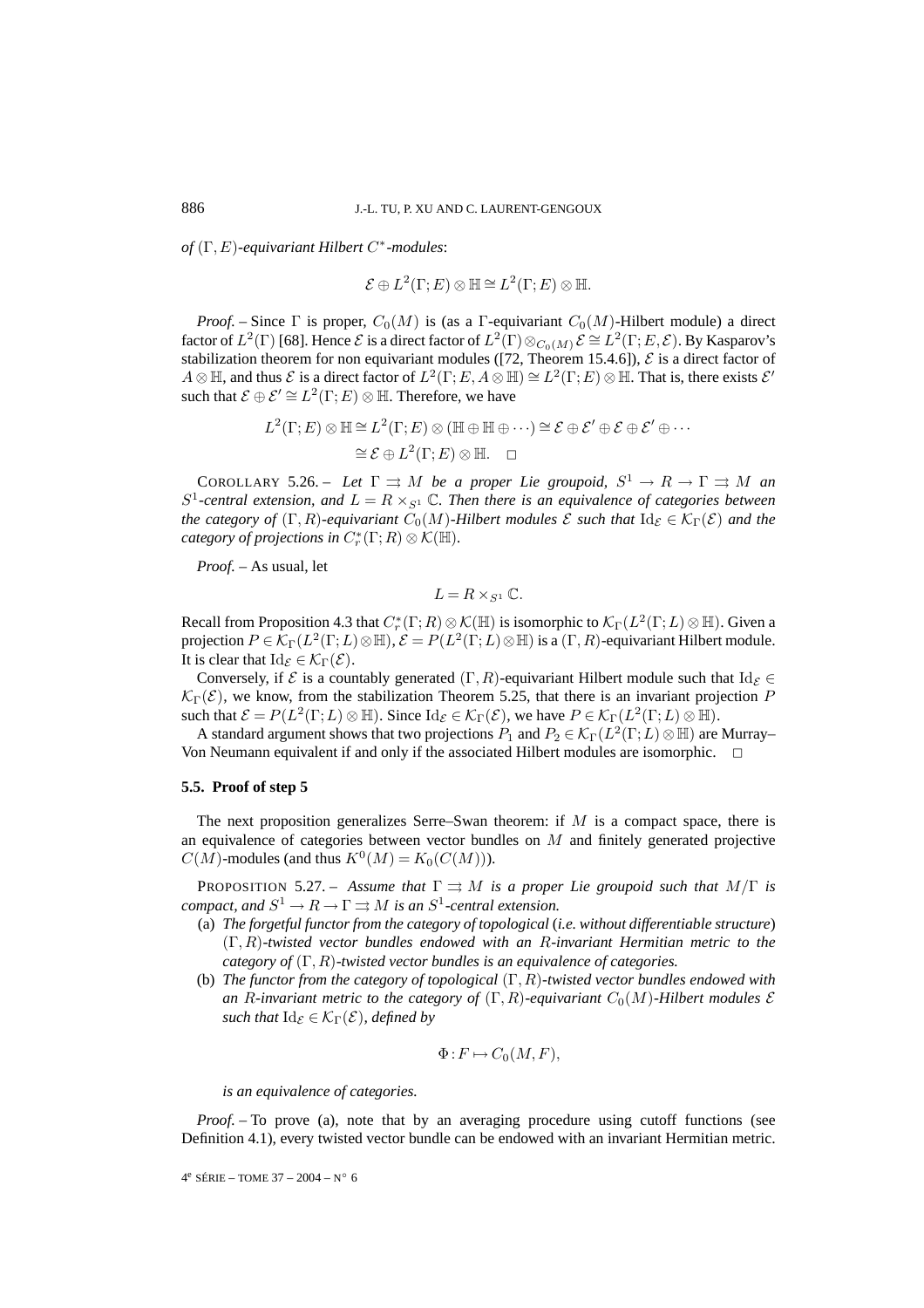If two Hermitian R-equivariant vector bundles  $F_1$  and  $F_2$  are isomorphic as R-equivariant vector bundles, then by the polar decomposition, they must be isometrically isomorphic. Indeed, if  $T_x: F_{1,x} \to F_{2,x}$  is an R-equivariant isomorphism, then  $U_x := T_x(T_x^*T_x)^{-1/2}$ ,  $\forall x \in M$ , defines an R-equivariant isometric isomorphism.

Let us prove (b). From Lemma 5.22 and the fact that  $M/\Gamma$  is compact, it is easy to see that  $\mathcal{E} := \Phi(F)$  satisfies  $\mathrm{Id}_{\mathcal{E}} \in \mathcal{K}_{\Gamma}(\mathcal{E})$ , and can be endowed with a  $(\Gamma, R)$ -action so that  $\Phi$  is equivariant. Therefore  $\Phi$  is well-defined and functorial.

Now, for every  $(\Gamma, R)$ -equivariant  $C_0(M)$ -Hilbert module  $\mathcal E$  satisfying  $\mathrm{Id}_{\mathcal E} \in \mathcal K_{\Gamma}(\mathcal E)$ ,  $\mathcal E$  is isomorphic to  $C_0(M, F)$ , where F is a continuous field of Hilbert spaces on M with fiber  $F_x = \mathcal{E} \otimes_{ev_x} \mathbb{C}$  (see Appendix A). For every compact  $K \subset M$ , since  $\mathcal{E}_K$  is a finitely generated projective module over  $C(K)$ , it follows from Swan theorem that  $F_{|K}$  is a vector bundle over K (i.e., a locally trivial field of finite dimensional Hilbert spaces). Since this is true for every compact  $K$ , it follows that  $F$  is a vector bundle.

Define  $\Psi(\mathcal{E}) = F$ . It is clear that  $\Phi$  and  $\Psi$  are inverse from each other.  $\Box$ 

### **5.6. The main theorem: continuous case**

THEOREM 5.28. – Let  $\Gamma \rightrightarrows M$  be a Lie groupoid, and  $S^1 \to R \to \Gamma \rightrightarrows M$  an  $S^1$ -central *extension. Denote by*  $\alpha$  *its corresponding class in*  $H^2(\Gamma^{\bullet}, \mathcal{S}^1)$ *. Assume that* 

- (a)  $\Gamma \rightrightarrows M$  *is proper*;
- (b) M/Γ *is compact*;
- (c)  $L^2(\Gamma) \otimes \mathbb{H}$  *is AFGP. In other words, there exists a sequence*  $(P_n)$  *such that* 
	- (i)  $P_n = (P_n(x))_{x \in M}$  *is a continuous section of the field of compact operators*  $\mathcal{K}(\widetilde{L}^2(\Gamma)\otimes \mathbb{H})\to M;$
	- (ii)  $x \mapsto P_n(x)$  *is* Γ*-equivariant*;
	- (iii)  $P_n(x)$  *is a finite rank projection for all x*;
	- (iv) *for every compactly supported continuous section*  $\xi$  *of*  $\tilde{L}^2(\Gamma) \otimes \mathbb{H}$ ,  $(P_n\xi)(x) \rightarrow \xi(x)$ *uniformly on M* when  $n \to \infty$ *.*

(d) *there exists a* (Γ, R)*-twisted vector bundle* (*of finite rank*)*.*

*Then*  $K_{\alpha}^{0}(\Gamma^{\bullet})$  *is isomorphic to*  $K_{\alpha}^{vb, cont}(\Gamma^{\bullet})$ *.* 

*Proof.* – It is known that if B is a stably unital C<sup>∗</sup>-algebra, i.e.,  $B \otimes \mathcal{K}(\mathbb{H})$  has an approximate identity consisting of projections, then  $K_0(B)$  is the Grothendieck group of projections in  $B \otimes \mathcal{K}(\mathbb{H})$  [11, Proposition 5.5.5]. We want to apply this fact to  $B = C_r^*(\Gamma; L)$ .

Since  $L^2(\Gamma;L) \otimes \mathbb{H}$  is AFGP according to Proposition 5.24, it follows from Proposition 4.3 and Proposition 5.16 that  $C_r^*(\Gamma;R)$  is stably unital. Hence  $K_0(C_r^*(\Gamma;R))$  is the Grothendieck group of projections in  $C_r^*(\Gamma;R)\otimes \mathcal K(\mathbb H)$ . Therefore it is the Grothendieck group of  $(\Gamma,R)$ twisted vector bundles according to Corollary 5.26 and Proposition 5.27.  $\Box$ 

*Remark* 5.29. – Note that conditions (a), (b), (c) and (d) are invariant under Morita equivalence according to Lemma 2.21, Corollary 5.18 and Proposition 5.5.

We end this subsection by describing an explicit isomorphism  $K^0_\alpha(\Gamma^{\bullet}) \to K^{vb, cont}_{\alpha}(\Gamma^{\bullet})$ . We will use the Fredholm picture for  $K^0_\alpha(\Gamma^{\bullet})$  (Theorem 4.6).

Let  $T \in \mathcal{F}^0_\alpha$ . By definition, there exists  $S \in \mathcal{F}^0_\alpha$  such that  $ST = 1 + K$  where  $K \in$  $\mathcal{K}_{\Gamma}(L^2(\Gamma;L) \overset{\circ}{\otimes} \mathbb{H})$ . By Lemma 4.2, we have  $K = \overset{\circ}{K}_{0}^{\Gamma} + K_{1}^{\Gamma}$  where  $K_0 = \sum_{i=1}^{n}$  $\sum_{i=1} T_{\xi_i, \eta_i}$  and  $||K_1|| < 1$  is compact. Since  $L^2(\Gamma; L) \otimes \mathbb{H}$  is AFGP, we may assume that  $\eta_i \in P(L^2(\Gamma; L) \otimes \mathbb{H})$ , where  $P \in \mathcal{K}_{\Gamma}(L^2(\Gamma;L) \otimes \mathbb{H})$  is a projection. Then

$$
(1 + K_1^{\Gamma})^{-1}ST(1 - P) = (1 + K_1^{\Gamma})^{-1}(1 + K_1^{\Gamma} + K_0^{\Gamma})(1 - P)
$$
  
= 1 - P + ((1 + K\_1^{\Gamma})^{-1}K\_0(1 - P))<sup>\Gamma</sup>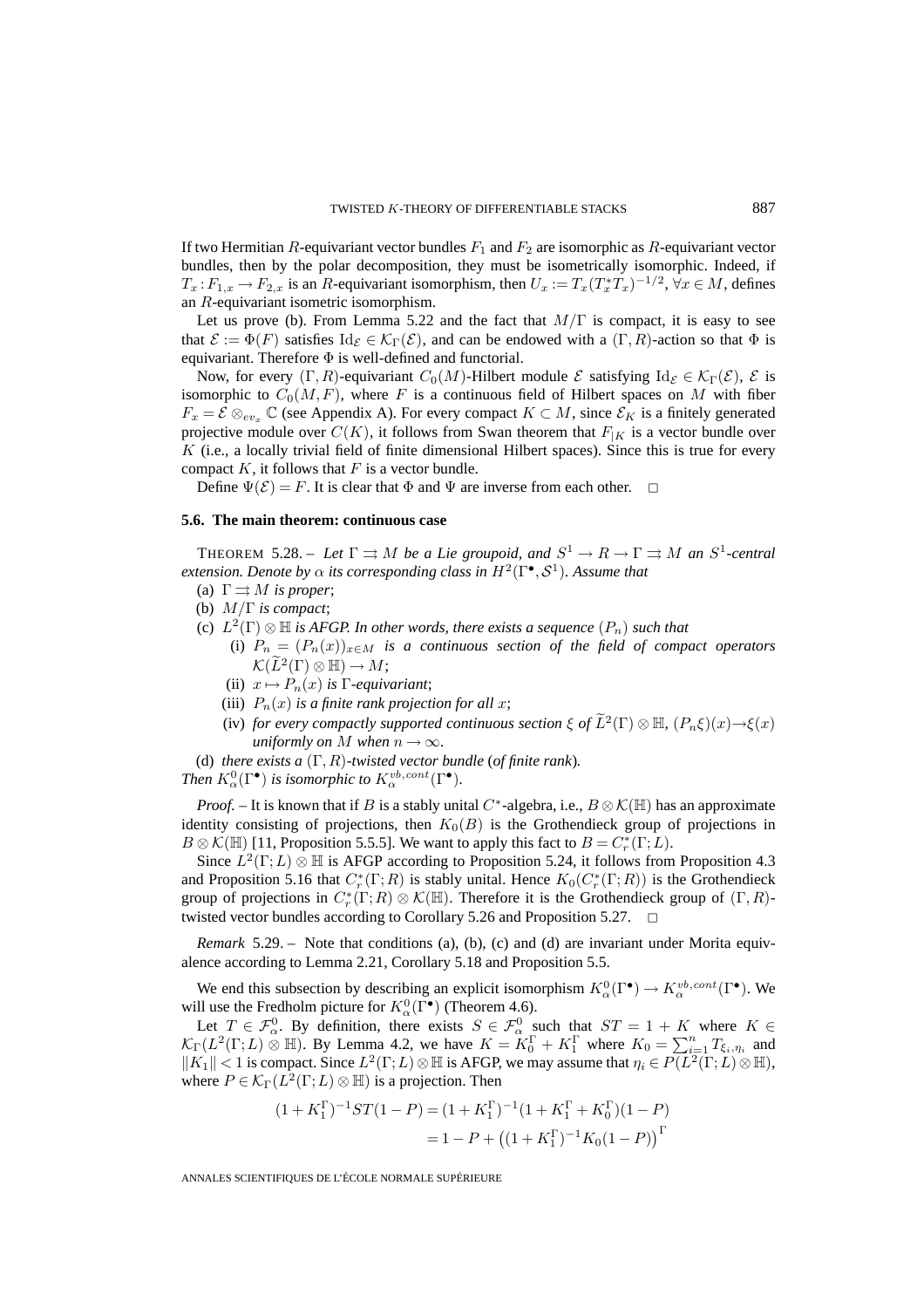$$
= 1 - P + \left(\sum_{i} T_{(1+K_1^{\Gamma})^{-1}\xi_i, (1-P)\eta_i}\right)^{\Gamma}
$$
  
= 1 - P.

Replacing T by  $T(1 - P)$  and S by  $(1 + K_1^{\Gamma})^{-1}S$ , we may assume that ST equals to the projection 1 – P. Thus TS is also a projection. Let  $Q = 1 - TS$ . Then the image of  $[T] \in K^0_\alpha(\Gamma^{\bullet})$ is  $[P] - [Q] \in K_\alpha^{vb, cont}(\Gamma^\bullet).$ 

Conversely, assume that P is a projection in  $\mathcal{K}_{\Gamma}(L^2(\Gamma;L) \otimes \mathbb{H})$ . Let  $\mathcal{E} = P(L^2(\Gamma;L) \otimes \mathbb{H})$ , and

$$
T:L^2(\Gamma;L)\otimes\mathbb{H}\cong\mathcal{E}\oplus L^2(\Gamma;L)\otimes\mathbb{H}\to L^2(\Gamma;L)\otimes\mathbb{H}
$$

be the projection. More explicitly,

$$
T:L^2(\Gamma;L)\otimes\mathbb{H}\otimes \ell^2(\mathbb{N})\to L^2(\Gamma;L)\otimes\mathbb{H}\otimes \ell^2(\mathbb{N}),
$$

 $\left(\xi_n\right)_{n\geqslant 0} \mapsto \left(P\xi_{n+1}+(1-P)\xi_n\right)_{n\geqslant 0}.$ 

Then the map  $K^{vb, cont}_{\alpha}(\Gamma^{\bullet}) \to K^{0}_{\alpha}(\Gamma^{\bullet})$  is given by  $[P] \to [T]$ .

### **5.7. Discussion on the conditions in Theorem 5.28**

We would like to remark that conditions (a)–(d) are all necessary for Theorem 5.28 to hold. Let us go over these conditions one by one.

1) Condition (a) cannot be avoided even when  $\Gamma$  is a group G. Note that the  $K_0$ -group of  $C^*_r(G)$  in general is not equal to the (finite dimensional) representation ring of G when G is not compact.

2) When  $\Gamma$  is the manifold  $\mathbb{R}$ ,  $K_0(C_r^*(\Gamma)) = \{0\}$  while vector bundles on  $\mathbb{R}$  are obviously classified by their rank. Thus, condition (b) cannot be removed.

3) Condition (c) is not always true for every proper Lie groupoid. For instance, let  $G = SU(2)$ , and  $\Gamma$  be the transformation groupoid  $G \times G \rightrightarrows G$ , where G acts on itself by conjugation. It is known that  $H^3(\Gamma^{\bullet}, \mathbb{Z}) = H^3_G(G, \mathbb{Z}) = \mathbb{Z}$  [47]. Let  $S^1 \to R \to \Gamma \rightrightarrows M$  be an  $S^1$ -central extension corresponding to the generator of  $H^3_G(G,\mathbb{Z})$ . Then R is clearly a proper Lie groupoid, and  $C_r^*(R) = \bigoplus_{n \in \mathbb{Z}} C_r^*(\Gamma; R^n)$  according to Proposition 3.2. Assume that  $C_r^*(R)$  is stably unital. Then  $C_r^*(\Gamma;R)$  is stably unital since a quotient of a stably unital  $C^*$ -algebra is obviously stably unital. Therefore it follows that there exists a projection in  $C_r^*(\Gamma;R)\otimes \mathcal K(\mathbb H)$ , and hence a  $(\Gamma, L)$ -twisted vector bundle by Corollary 5.26. This contradicts Proposition 5.5. In fact the above argument shows that (c) fails for any non-torsion  $S<sup>1</sup>$ -central extension of a proper Lie groupoid.

However, note that condition (c) is fulfilled when  $\Gamma$  is a transformation groupoid  $G \times M \rightrightarrows M$ , where G is a compact Lie group acting on a compact manifold M (Corollary 5.21), or when  $\Gamma$ is a compact étale groupoid (since in this case  $C_r^*(\Gamma)$  is unital).

4) Condition (d) implies that the class  $\alpha$  of the  $S^1$ -central extension in  $H^2(\Gamma^{\bullet}, S^1)$  must be a torsion. We conjecture that the converse holds:

CONJECTURE. – Let  $\Gamma \rightrightarrows M$  be a proper Lie groupoid such that  $M/\Gamma$  is compact. Assume *that*  $S^1 \to R \to \Gamma \rightrightarrows M$  *is an*  $S^1$ -central extension of Lie groupoids which corresponds to a *torsion class in*  $H^2(\Gamma^{\bullet}, \mathcal{S}^1)$ *. Then there exists a*  $(\Gamma, R)$ *-twisted vector bundle.* 

It is known by Serre–Grothendieck theorem [23,31] that Conjecture 5.7 holds when  $\Gamma$  is Morita equivalent to a compact manifold. It also holds if  $\Gamma$  is a compact group. In this case,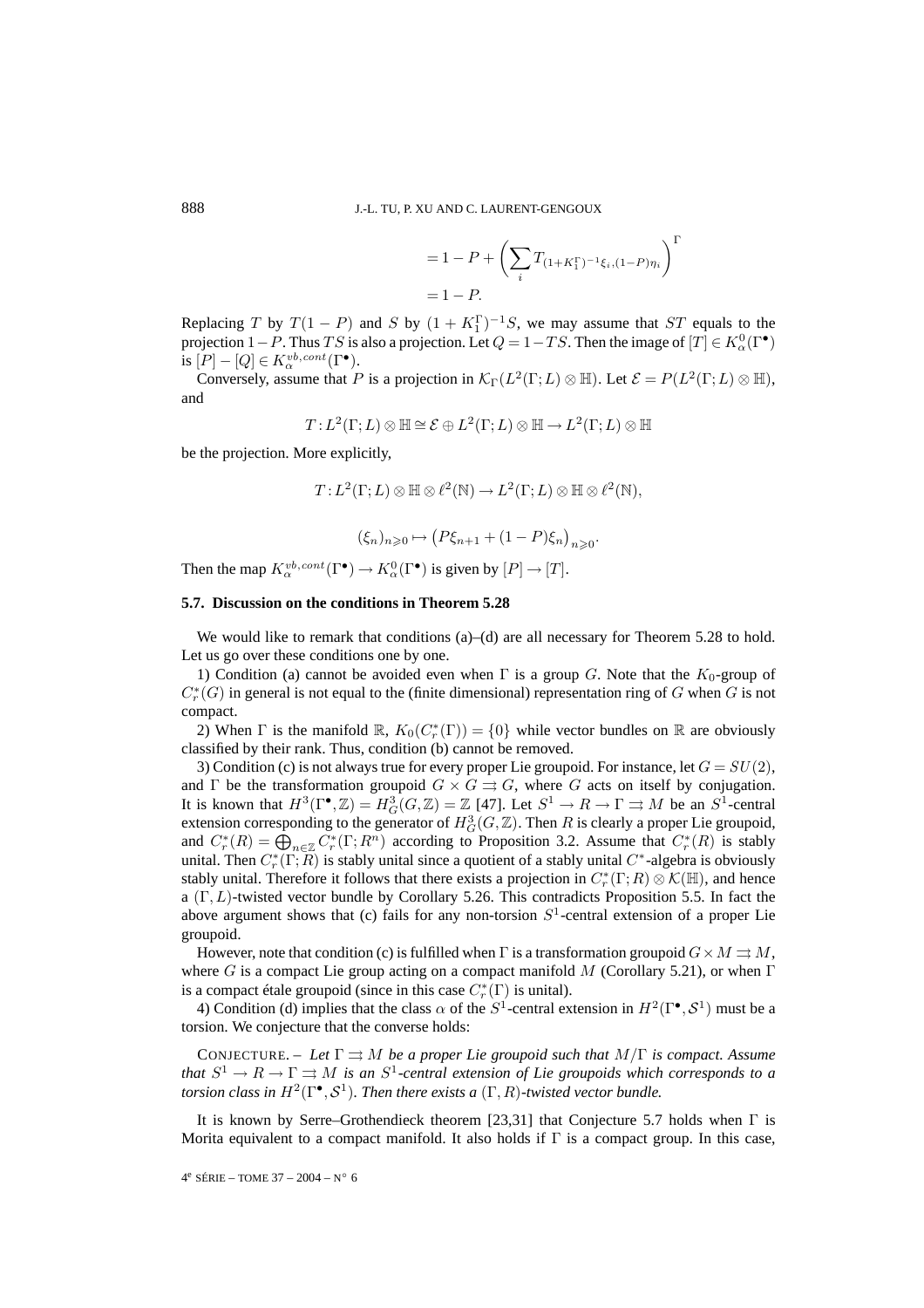R is also a compact group, so  $C_r^*(R)$  is stably unital (see, for instance, Corollary 5.17 and Proposition 5.19). Therefore there always exists a twisted vector bundle, i.e., a finite dimensional projective representation. However, the conjecture remains open even for orbifold groupoids (i.e. étale proper groupoids).

One possibility to prove this conjecture is to generalize Grothendieck's proof [31, Theorem 1.6] to the simplicial CW-complex Γ• corresponding to the groupoid Γ. This requires some sophisticated study of homotopy theory of simplicial manifolds. In particular, the following question arises naturally:

*Question.* – Let  $PU(\infty)$  be the inductive limit of  $PU(n)$ , and  $\Gamma \rightrightarrows M$  a proper Lie groupoid such that  $M/\Gamma$  is compact. Let  $\gamma$  be an element in  $H^2(\Gamma^{\bullet}, \mathbb{Q}/\mathbb{Z})$ . Does  $\gamma$  always induce a map from simplicial manifolds  $\tilde{\Gamma}^{\bullet}$  to  $PU(\infty)^{\bullet}$ , where  $\tilde{\Gamma}$  is some Lie groupoid Morita equivalent to  $\Gamma$ ?

Finally, we list some consequences of Theorem 5.28 in various special cases.

COROLLARY 5.30. – Let M be a compact manifold and  $\alpha$  a torsion class in  $H^3(M, \mathbb{Z})$ . Then  $K_{\alpha}^{0}(M)$  is isomorphic to  $K_{\alpha}^{vb, cont}(M)$ .

*Proof.* – Use Remark 5.29 and the discussion following the conjecture above.  $\Box$ 

COROLLARY 5.31. – *Let* M *be a compact manifold and* G *a compact Lie group. Assume that*  $\alpha\in H^3_G(M,\mathbb{Z})$  is a torsion class which admits at least one twisted vector bundle. Then  $K^0_{G,\alpha}(M)$ *is isomorphic to*  $K_{\alpha}^{vb, cont}(\Gamma^{\bullet})$ *, where*  $\Gamma$  *is the transformation groupoid*  $G \times M \rightrightarrows M$ *.* 

Note that in the above case when  $\alpha = 0$ , twisted vector bundles simply correspond to  $G$ -equivariant vector bundles over  $M$ , which always exist. Corollary 5.31 simply implies that the original definition of equivariant K-theory of Segal  $[65]$  is equivalent to the K-theory of the crossed product  $C^*$ -algebra  $C_0(M) \rtimes G$ .

COROLLARY 5.32. – *Let* **X** *be a compact orbifold. Assume that* **X** *is reduced, or that* **X** *can be represented by a compact étale groupoid. If*  $\alpha \in H^3(\mathbf{X}, \mathbb{Z})$  *is a torsion which admits a twisted vector bundle, then*  $K^0_\alpha(\mathbf{X})$  *is isomorphic to*  $K^{vb,cont}_\alpha(\mathbf{X})$ *.* 

*Proof. –* Recall that if an orbifold is reduced, it can be represented by a crossed-product of a manifold by a compact group, and therefore the result follows from Corollary 5.31.

If  $\Gamma$  is a compact étale groupoid, then  $C_r^*(\Gamma)$  is unital (the unit being represented by the characteristic function of  $\Gamma^{(0)}$ ), and therefore condition (c) is fulfilled.  $\Box$ 

### **5.8. The main theorem: smooth case**

Our goal in this subsection is to prove the analogue of Theorem 5.28 for smooth vector bundles. The main result is the following

THEOREM 5.33. – *Under the same hypothesis as in Theorem* 5.28*, we have the following commutative diagram of isomorphisms*:

(38) 
$$
K_0(C_c^{\infty}(\Gamma, R)) \xrightarrow{V} K_{\alpha}^{vb}(\Gamma^{\bullet})
$$

$$
\downarrow \qquad \qquad \downarrow i
$$

$$
K_0(C_r^{*}(\Gamma; R)) \xrightarrow{V'} K_{\alpha}^{vb, cont}(\Gamma^{\bullet}),
$$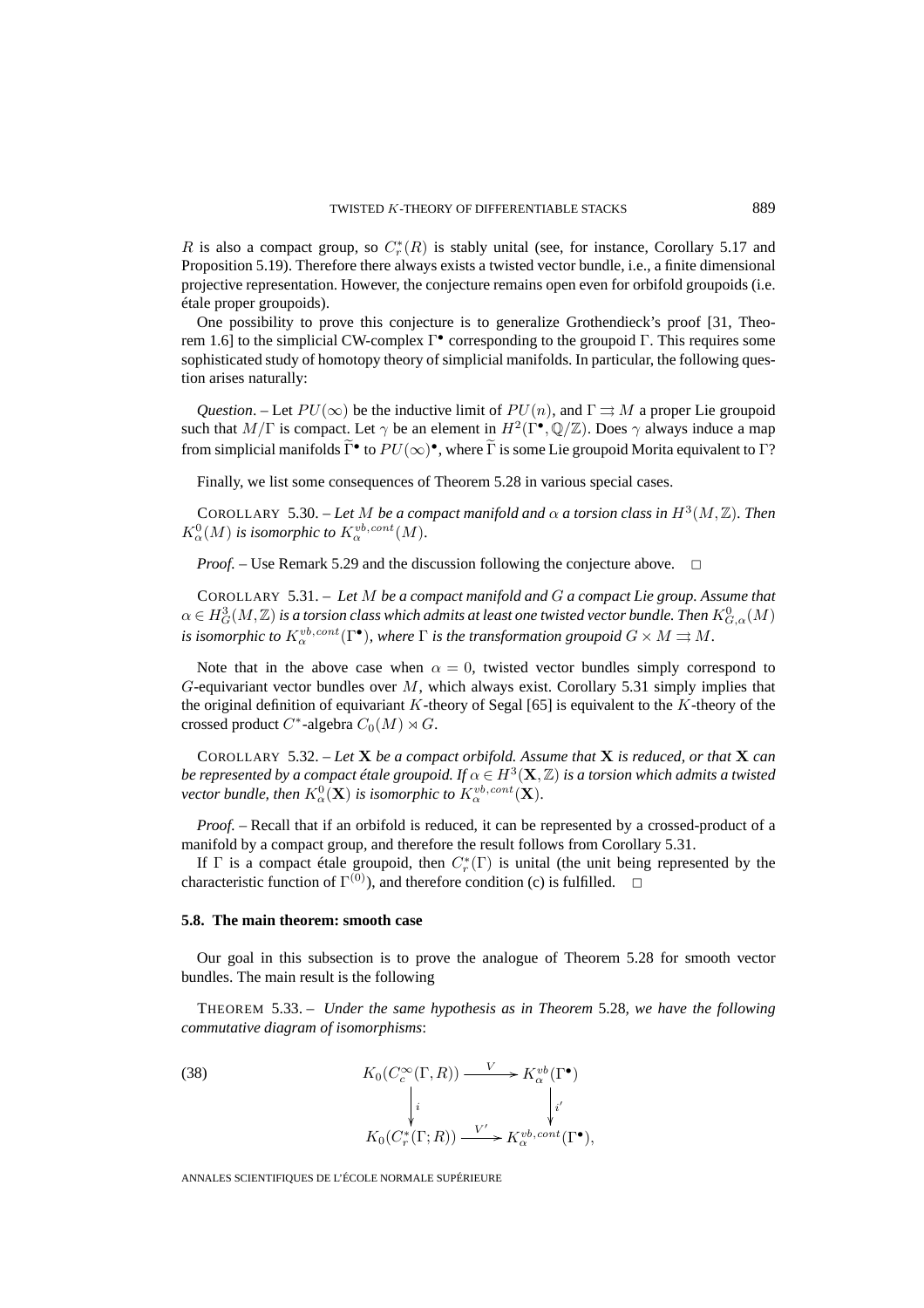where *i* and *i'* are naturally defined; V and V' are defined as follows. For every projection  $P\in C_r^*(\Gamma;R)\otimes\mathcal{K}(\mathbb{H}),$ 

$$
V'(P) = P(\widetilde{L}^2(\Gamma;L) \otimes \mathbb{H}),
$$

and for every projection  $P \in C_c^\infty(\Gamma;R) \otimes \mathcal{K}(\mathbb{H}_n)$ ,

$$
V(P) = P(\widetilde{L}^2(\Gamma; L) \otimes \mathbb{H}_n).
$$

*Here*  $\mathbb{H}_n$  *denotes the n*-dimensional Hilbert space  $\mathbb{C}^n \subset \mathbb{H}$ *.* 

It follows from Theorem 5.28 that  $V'$  is well-defined and is an isomorphism. To prove that i and  $i'$  are isomorphisms, we will first show that  $C_c^{\infty}(\Gamma,R)$  is stable under holomorphic functional calculus. Let us recall the definition below.

DEFINITION 5.34. – Assume that B is a subalgebra of a Banach algebra B. Let B and B be the unitization of  $\beta$  and  $\beta$  respectively.  $\beta$  is said to be stable under holomorphic functional calculus if for any  $b \in \mathcal{B}$  and any f holomorphic on a neighborhood of  $sp(b)$ , we have  $f(b) \in \mathcal{B}$ .

If furthermore  $\beta$  is endowed with a structure of Fréchet algebra such that the inclusion  $\mathcal{B} \rightarrow B$  is continuous, then the following are equivalent (see [13, Appendix] or [64, Lemma 1.2, Theorem 2.1]):

(i)  $\beta$  is stable under holomorphic calculus;

- (ii) for all n,  $M_n(\mathcal{B})$  is stable under holomorphic calculus;
- (iii) every element in  $\tilde{B}$  which is invertible in  $\tilde{B}$  is actually invertible in  $\tilde{B}$ .

When any of the conditions above is satisfied, the inclusion  $B \rightarrow B$  induces an isomorphism of K-theory.

Assume now that  $\Gamma$  and M are manifolds and  $s:\Gamma \to M$  is a submersion ( $\Gamma$  is not necessarily a groupoid). Let  $E \to \Gamma$  be a Hermitian vector bundle. Assume that there exists a smooth s-system  $\mu = (\mu_x)_{x \in M}$ , i.e.  $\mu_x$  is a measure on  $\Gamma$  whose support is  $\Gamma_x = s^{-1}(x)$  such that for every  $f \in C_c^{\infty}(\Gamma)$  the function  $x \mapsto \int_{g \in \Gamma_x} f(g) \mu_x(g)$  is smooth.

*Remark* 5.35. – We will be interested in the case that  $S^1 \to R \to \Gamma \rightrightarrows M$  is an  $S^1$ -central extension of Lie groupoids, s is the source map, E is the associated line bundle and  $\mu$  is a smooth Haar system. It is well-known that such a Haar system exists on any Lie groupoid.

Let  $F \subset \Gamma$  be a closed subset such that the restriction  $s_{|F} : F \to M$  is proper. Let

$$
\mathcal{A}_F = \left\{ a \in C^{\infty}(\Gamma \times_s \Gamma, pr_1^*(E) \otimes pr_2^*(E^*)) \mid \text{supp}(a) \subset F \times_s F \right\},\
$$

where  $pr_1, pr_2 : \Gamma \times_s \Gamma \to \Gamma$  are the projections. We endow  $A_F$  with the convolution product

$$
(a * b)(g,h) = \int_{\Gamma_{s(g)}} a(g,k) \cdot b(k,h) \mu_{s(g)}(dk),
$$

where  $\cdot$  denotes the obvious product  $E_g \otimes E_k^* \otimes E_k \otimes E_h^* \to E_g \otimes E_h^*$ , and the adjoint

$$
(a^*)(g,h) = a(h,g)^*.
$$

For any  $\xi \in C_c^\infty(\Gamma_x; E)$ , let

$$
(\pi_x(a)(\xi))(g) = (a * \xi)(g) = \int_{h \in \Gamma_x} a(g, h)\xi(h) \mu_x(dh).
$$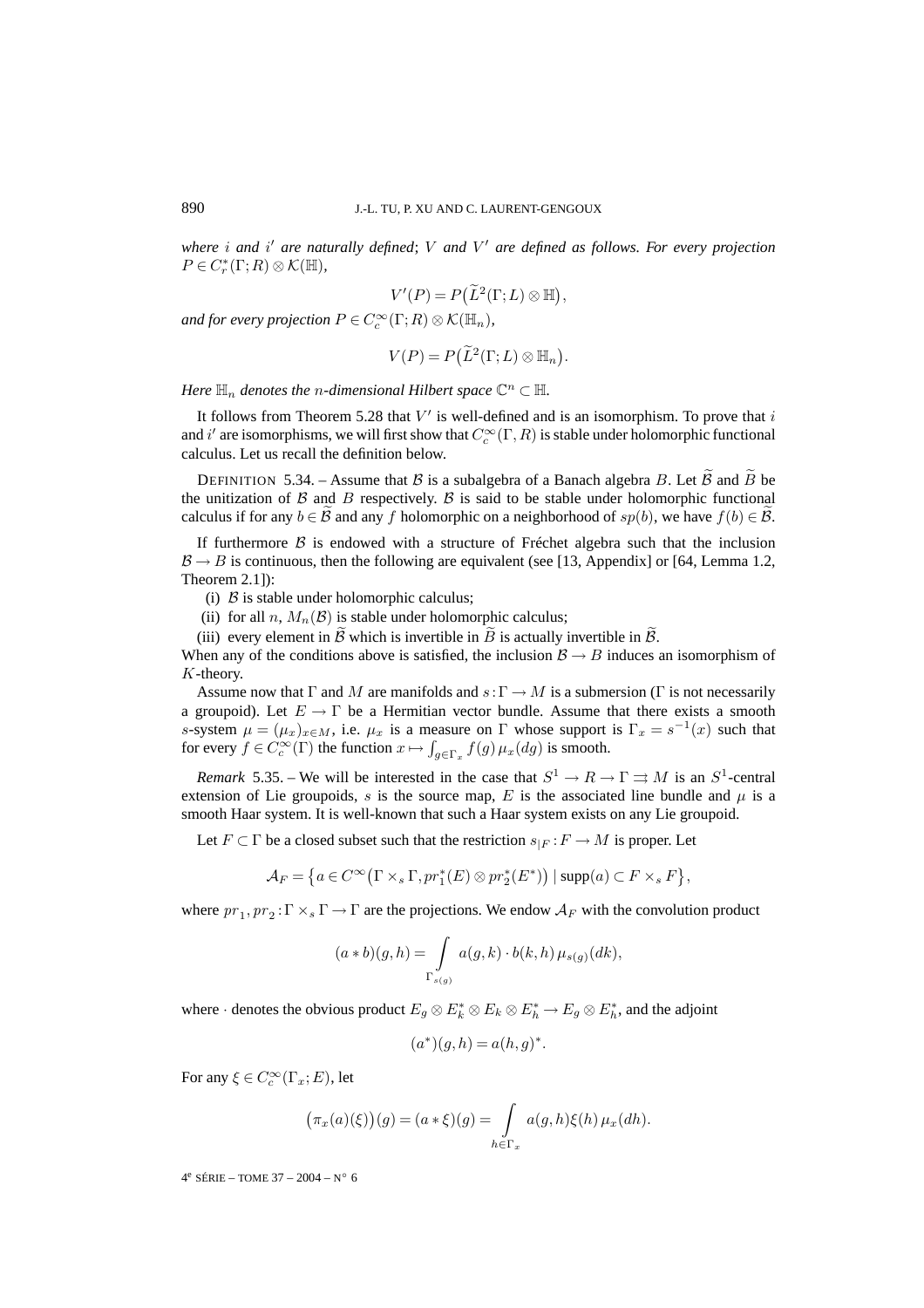Then  $a \mapsto \pi_x(a)$  defines a \*-representation of  $\mathcal{A}_F$  in  $\mathcal{L}(L^2(\Gamma_x; E))$ . Assume now that we are given a directed system (ordered by inclusion) of closed subsets  $F_i \subset \Gamma$  such that  $s_{|F_i}$  is proper for all *i*. Let  $A = \lim_{i} A_{F_i}$ , and *A* be the completion of *A* under the norm

$$
||a|| = \sup_{x \in M} ||\pi_x(a)||.
$$

Denote by  $\widetilde{A}$  and  $\widetilde{A}$  the unitization of A and A, respectively.

LEMMA 5.36. – A *is a subalgebra of* A*, and is stable under holomorphic functional calculus.*

*Proof.* – Let  $b \in \tilde{A}$  be invertible in A. We need to show that b is invertible in  $\tilde{A}$ . Since  $\tilde{A}$  is dense in A, there exists  $x \in \tilde{A}$  such that  $||1 - \tilde{b}x|| < 1/3$ . Since  $\tilde{b}^{-1} = x(\tilde{b}x)^{-1}$ , we may assume that  $||1 - \widetilde{b}|| < 1/3$ . Let  $\widetilde{a} = 1 - \widetilde{b}$ . We have  $\widetilde{a} = \lambda + b$ , where  $\lambda \in \mathbb{C}$ ,  $|\lambda| < 1/3$  and  $b \in \mathcal{A}$ . Thus  $||b|| = ||\tilde{a} - \lambda|| < 2/3$ . Let  $a = (1 - \lambda)^{-1}b$ . Since  $(1 - \tilde{a})^{-1} = (1 - \lambda)^{-1}(1 - a)^{-1}$ , it suffices to prove that  $(1 - a)^{-1} \in \tilde{\mathcal{A}}$  whenever  $a \in \mathcal{A}$  and  $||a|| < 1$ .

Let  $a_n = a * a * \cdots * a$  (*n* times). We show that the sum  $\sum_{n=1}^{\infty} a_n$ , and as well as all its derivatives, converges uniformly on every compact set.

Since  $a_n(q, h) = [a_{n-1} * a(\cdot, h)](q)$ , we have

$$
||a_n(\cdot,h)||_{L^2(\Gamma_{s(h)})} = ||a_{n-1} * a(\cdot,h)|| \le ||a||^{n-1} ||a(\cdot,h)||_{L^2(\Gamma_{s(h)})}
$$

and similarly,

$$
\left\|a_m(g,\cdot)\right\|_{L^2\left(\Gamma_{s(g)}\right)} \leqslant \left\|a\right\|^{m-1}\left\|a(g,\cdot)\right\|_{L^2\left(\Gamma_{s(g)}\right)}.
$$

From the Cauchy–Schwarz inequality,

$$
|a_{m+n}(g,h)| \leq |a_m(g,\cdot)|_{L^2(\Gamma_{s(g)})} ||a_n(\cdot,h)||_{L^2(\Gamma_{s(h)})}
$$
  

$$
\leq |a||^{m+n-2} ||a(g,\cdot)||_{L^2(\Gamma_{s(g)})} ||a(\cdot,h)||_{L^2(\Gamma_{s(h)})}.
$$

It follows that  $\sum_n a_n$  converges uniformly on every compact subset of  $\Gamma\times_s\Gamma$ . Similarly, one shows that all derivatives converge uniformly on any compact subset.

PROPOSITION 5.37. – Let  $S^1 \to R \to \Gamma \rightrightarrows M$  be an  $S^1$ -central extension of Lie groupoids. *Assume that* Γ *is proper. Then the subalgebra* C<sup>∞</sup> <sup>c</sup> (Γ;R) *of* C<sup>∗</sup> <sup>r</sup> (Γ;R) *is stable under holomorphic functional calculus.*

*Proof.* – We use the construction above, where  $s: \Gamma \to M$  is the source map and the fiber bundle E is  $L = R \times_{S^1} \mathbb{C}$ . Let  $K \subset M$  be a compact subset, and  $F_K = \Gamma^K$ . By the properness of Γ,  $s_{F_K}$  is a proper map. As above, define  $A = \lim_K A_{\Gamma}$ . Denote by  $A^{\Gamma}$  the subspace of A consisting of  $\Gamma$ -invariant elements, i.e. elements satisfying  $a(g\gamma, h\gamma) = a(g, h)$ , where  $L_g \otimes L_h^*$ and  $L_{g\gamma} \otimes L_{h\gamma}^*$  are both identified with  $L_{gh^{-1}}$ . Consider the map

(39) 
$$
C_c(\Gamma; R) \to \mathcal{A}^{\Gamma}
$$

$$
f \mapsto a,
$$

given by  $a(g, h) = f(gh^{-1}) \in L_{gh^{-1}} \cong L_g \otimes L_h^*$ . This map is well-defined. Indeed, if f is compactly supported, then there exists a compact subset K of  $\Gamma$  such that supp $(f) \subset \Gamma_K^K$ . Therefore it follows that  $a \in A_{\Gamma^K} \cap A^{\Gamma}$ . Conversely, if  $F = \Gamma^K$  and  $a \in A_F \cap A^{\Gamma}$ , then  $f(g) = a(g, s(g))$  is supported on  $\Gamma_K^K$ , which is compact by the properness assumption, and  $a(g,h) = f(gh^{-1})$  since a is Γ-invariant. Therefore, the map defined by Eq. (39) is bijective.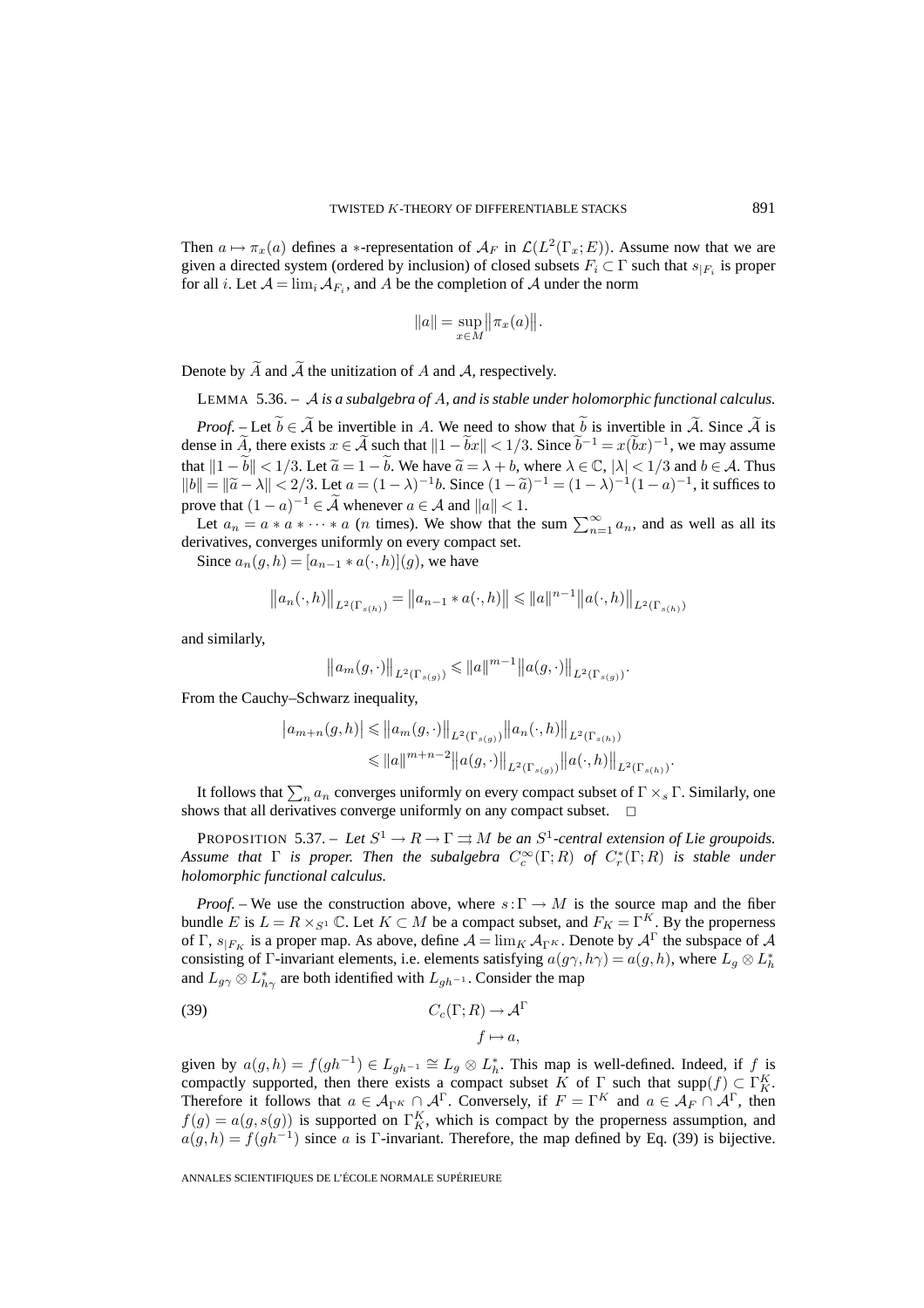It is not hard to check that it is an isometric ∗-isomorphism which extends to an isomorphism  $C_r^*(\Gamma;R) \stackrel{\sim}{\rightarrow} A$ . The conclusion thus follows from Lemma 5.36.  $\Box$ 

*Remark* 5.38. – Proposition 5.37 was proved in [6, Lemma 7.5] in the non-twisted case for the crossed-product of a discrete group acting properly on a manifold.

As an immediate consequence, we have the following

COROLLARY 5.39. – *The inclusion*  $i: C_c^{\infty}(\Gamma; R) \to C_r^*(\Gamma; R)$  *induces an isomorphism of* K*-theory.*

We now return to the diagram  $(38)$ , and show that V is well-defined. We first need two preliminary lemmas.

LEMMA 5.40. – Let  $P \in C_r^*(\Gamma;R) \otimes \mathcal{K}$  *be a projection and*  $\varepsilon > 0$ . Then there exists a  $\rho$ rojection  $P' \in C_c^\infty(\Gamma;R) \otimes \mathcal{K}_0$ , where  $\mathcal{K}_0$  denotes the algebra of finite rank operators on  $\mathbb H$ *such that*  $||P' - P|| < \varepsilon$ *.* 

*Proof.* – Let  $a \in C_c^{\infty}(\Gamma; R) \otimes \mathcal{K}_0$  such that  $||a - P|| < \varepsilon/2$ . Then the spectrum of a is contained in the open set  $U = B(0, \varepsilon/2) \cup B(1, \varepsilon/2) \subset \mathbb{C}$ . Let  $f: U \to \mathbb{C}$  be the function which is equal to 0 on  $B(0,\varepsilon/2)$  and is equal to 1 on  $B(1,\varepsilon/2)$ . Then  $P' := f(a)$  is a projection such that  $||P' - a|| < \varepsilon/2$ , and  $P' \in C_c^{\infty}(\Gamma; R) \otimes \mathcal{K}_0$  by Proposition 5.37.  $\Box$ 

LEMMA 5.41. – *Suppose that* M *is a manifold and*  $\pi : E \to M$  *a Hermitian vector bundle in the topological sense. Assume that we are given a subspace*  $S \subset C(M, E)$  *such that* 

(a) S is a  $C^{\infty}(M)$ -module;

(b) *for all*  $\xi$ ,  $\eta \in S$ ,  $x \mapsto \langle \xi(x), \eta(x) \rangle$  *is a smooth function on M*;

(c)  $\{\xi(x) | \xi \in S\}$  *is dense in*  $E_x$  *for all x.* 

*Then there exists a unique smooth structure on the vector bundle* E *such that* S *consists of smooth sections.*

*Proof.* – By the Gram–Schmidt orthonormalization process, there exists an open cover  $(U_i)$  of M and sections  $\xi_{i,1},\ldots,\xi_{i,n} \in S$  such that for all  $x \in U_i$ ,  $(\xi_{i,1}(x),\ldots,\xi_{i,n}(x))$  is an orthonormal basis of  $E_x$ . Thus, we get local trivializations  $\varphi_i : \pi^{-1}(U_i) \cong U_i \times \mathbb{C}^n$ . Since  $\langle \xi_{i,k}, \xi_{j,l} \rangle$  is smooth for all  $i, j, k, l$ , the change of coordinates  $\varphi_j \circ \varphi_i^{-1}$  :  $(U_i \cap U_j) \times \mathbb{C}^n \to (U_i \cap U_j) \times \mathbb{C}^n$  is smooth, thus we get a smooth structure on  $E$ . From (b), it is clear that all elements of  $S$  are smooth sections.

Conversely, it is clear that if E has a second smooth structure such that all elements of  $S$ are smooth sections, then  $\varphi_i$  must be smooth for all i, and therefore the two smooth structures coincide.  $\square$ 

Now we return to the proof of Theorem 5.33.

*Proof of Theorem 5.33.* – By assumption (see proof of Theorem 5.28), there exists an approximate unit  $(P_n)$  in  $C_r^*(\Gamma;R)\otimes\mathcal{K}$  consisting of projections. According to Lemma 5.40, there is a projection  $P'_n \in C_c^{\infty}(\Gamma; R) \otimes \mathcal{K}_0$  such that  $||P'_n - P_n|| < 1/n$ . It is clear that  $(P'_n)$  is an approximate unit of  $C_c^{\infty}(\Gamma;R) \otimes \mathcal{K}_0$  consisting of projections. Hence according to [12, Proposition 5.5.5],  $K_0(C_c^\infty(\Gamma;R)\otimes\mathcal{K}_0)$  is the Grothendieck group of projections in  $C_c^{\infty}(\Gamma;R)\otimes \mathcal{K}_0.$ 

Assume now that  $P \in C_c^{\infty}(\Gamma; R) \otimes \mathcal{K}_0 \subset \mathcal{L}(L^2(\Gamma; L) \otimes \mathbb{H})$  is a projection. Let  $E =$  $P(\overline{L}^2(\Gamma;R)\otimes \mathbb{H})$ . Then E is a twisted vector bundle in the topological sense. We say that a section of E is smooth if it is of the form  $x \mapsto P_x \xi_x$ , where  $\xi \in C_c^{\infty}(\Gamma; L) \otimes \mathbb{H}_n$  for some n. Since for any two smooth sections  $\eta$  and  $\zeta$ ,  $x \mapsto \langle \eta(x), \zeta(x) \rangle$  is smooth, the space of smooth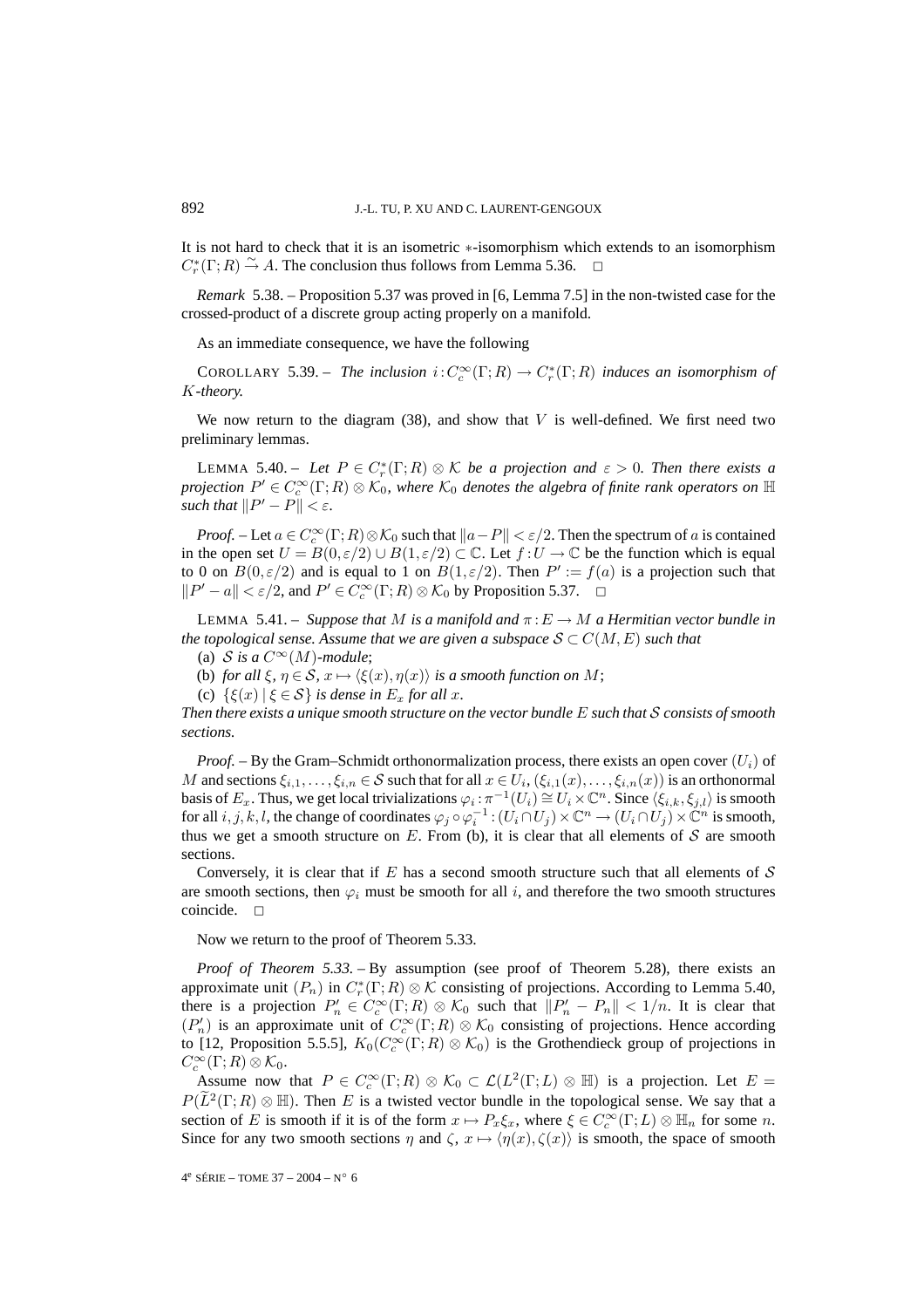sections defines a smooth structure on  $E$  according to Lemma 5.41. It follows that the map V in (38) is well-defined. Also it is clear that the diagram (38) is commutative.

Finally, we prove that all maps in  $(38)$  are isomorphisms. For i and V', this follows from Theorem 5.28 and Corollary 5.39. It remains to show that  $i'$  is injective.

Assume that E and F are smooth twisted vector bundles such that  $[E] - [F] \in \text{ker } i'$ . Then there exists a topological twisted vector bundle G such that  $E \oplus G \cong F \oplus G$ . From the proof of Theorem 5.28, we know that there exists a projection  $P \in C_r^*(\Gamma;R) \otimes \mathcal{K}$  such that  $G\cong P(\widetilde{L}^2(\Gamma;R)\otimes \mathbb{H}).$  According to Lemma 5.40, there exists a projection  $P'\in C_c^\infty(\Gamma;R)\otimes \mathcal{K}_0$ such that  $||P' - P|| < 1$ . This implies that  $G \cong P'(\tilde{L}^2(\Gamma; R) \otimes \mathbb{H})$ . Therefore we can assume that G is a smooth vector bundle. Replacing E by  $E \oplus G$  and F by  $F \oplus G$ , we see that E and F are isomorphic as topological twisted vector bundles. Let  $T = (T_x)_{x \in M}$  be an isomorphism from E to F. As in the proof of Proposition 5.27, we can assume that  $T_x$  is isometric for all x. Let  $T': E \to F$  be a (fiberwise linear, non equivariant) smooth morphism of vector bundles such that  $||T'_x - T_x|| \leq 1/2$  for all x. Choose a smooth cutoff function  $c : M \to \mathbb{R}_+$  for the proper groupoid  $R$ . Let

$$
T''_x = \int_{R^x} \alpha_r(T'_{s(r)}) c(s(r)) \lambda^x(dr).
$$

Since  $T$  is  $R$ -invariant,

$$
||T''_x - T_x|| \leq \int_{R^x} ||\alpha_r(T'_{s(r)} - T_{s(r)})||c(s(r)) \lambda^x(dr) \leq 1/2 \int_{R^x} c(s(r)) \lambda^x(dr) = 1/2.
$$

Therefore  $T''_x$  is an isomorphism for all  $x \in M$ . Moreover, it is clear that  $x \mapsto T''_x$  is equivariant. It follows that E and F are isomorphic as smooth twisted vector bundles, and thus  $[E]-[F]=0$ . This completes the proof of the theorem.  $\Box$ 

**6. The product** 
$$
K^i_\alpha(\Gamma^{\bullet}) \otimes K^j_\beta(\Gamma^{\bullet}) \to K^{i+j}_{\alpha+\beta}(\Gamma^{\bullet})
$$

### **6.1. The main idea**

Let  $S^1 \to R \to \Gamma \rightrightarrows M$  and  $S^1 \to R' \to \Gamma \rightrightarrows M$  be  $S^1$ -central extensions, and let  $\alpha$  and  $\beta$  be their corresponding classes in  $H^2(\Gamma^{\bullet}, \mathcal{S}^1)$ . It is simple to see that there is a bilinear product

$$
K^{vb}_{\alpha}(\Gamma^\bullet) \otimes K^{vb}_{\beta}(\Gamma^\bullet) \to K^{vb}_{\alpha+\beta}(\Gamma^\bullet)
$$

defined as follows: let E be a  $(\Gamma, R)$ -twisted vector bundle and E' a  $(\Gamma, R')$ -twisted vector bundle, then the product of  $[E]$  and  $[E']$  is  $[E \otimes E'].$ 

The objective of this section is to prove the following

THEOREM 6.1. – Let  $\Gamma \rightrightarrows M$  be a proper Lie groupoid such that  $M/\Gamma$  is compact, and  $\alpha$ ,  $\beta \in H^2(\Gamma^{\bullet}, \mathcal{S}^1)$ . Then there exists a bilinear, associative product

(40) 
$$
K^i_{\alpha}(\Gamma^{\bullet}) \otimes K^j_{\alpha}(\Gamma^{\bullet}) \to K^{i+j}_{\alpha+\beta}(\Gamma^{\bullet})
$$

 $(i, j \in \{0,1\})$ , which is compatible with the canonical map  $K^{vb}_{\gamma}(\Gamma^{\bullet}) \to K^{0}_{\gamma}(\Gamma^{\bullet})$  ( $\gamma \in$  $H^2(\Gamma^{\bullet}, \mathcal{S}^1)$ ).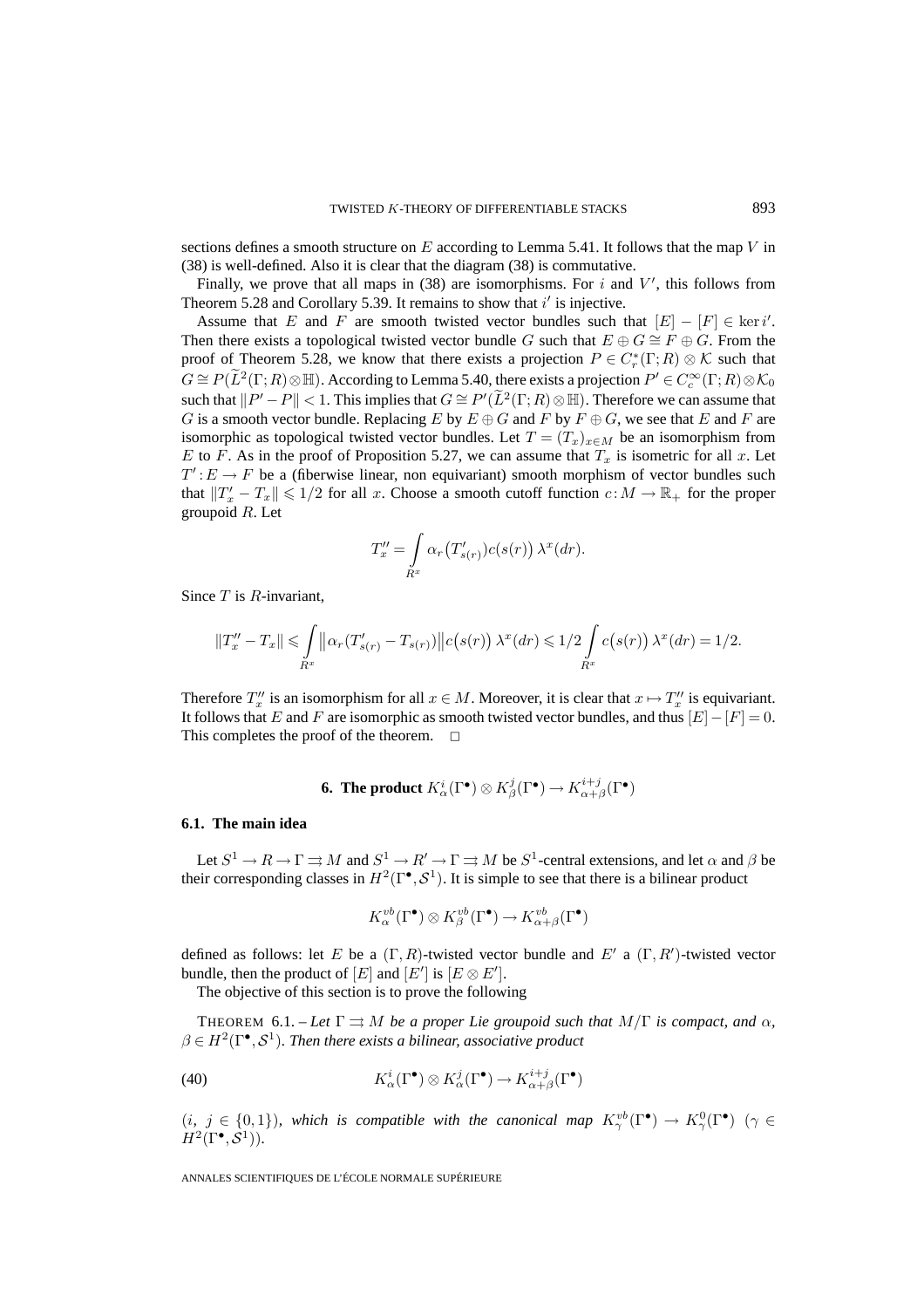In the theorem above, the canonical map  $\iota: K_\gamma^{vb}(\Gamma^{\bullet}) \to K_\gamma^{0}(\Gamma^{\bullet})$  is constructed as in Section 5.6. Note that the construction of  $\iota$  only requires the groupoid  $\Gamma$  to be proper, while the construction of the inverse of  $\iota$  as described in Section 5.6 requires all the hypotheses in Theorem 5.28.

Recall that in the Fredholm picture of twisted K-theory (see Theorem 3.14), the difficulty in constructing the product (40) is to obtain a Fredholm operator  $T$  out of two Fredholm operators  $T_1$  and  $T_2$ . Exactly the same difficulty appears in the construction of the Kasparov product [11]. The existence of the product  $KK(A, D) \times KK(D, B) \rightarrow KK(A, B)$  (with A, D and B separable  $C^*$ -algebras) is proved using non constructive methods (in particular the Hahn–Banach theorem), although explicit computations are possible in particular cases.

As a matter of fact, one can show, using Theorem 3.14, that for a proper groupoid with compact orbit space  $\Gamma \rightrightarrows M$ , the *untwisted* K-theory groups  $K^i(\Gamma^{\bullet})$  are isomorphic to the equivariant KK-groups  $KK^i_{\Gamma}(C_0(M), C_0(M))$  defined by Le Gall [44]. The existence of the product thus follows from the product in  $KK_{\Gamma}$ -theory.

From the above discussion, it is quite natural to generalize the KK-bifunctor further, and then try to identify it with the twisted  $K$ -theory groups: this is the object of this section. We will assume that the reader has some basic knowledge about  $KK$ -theory [11, Chapter 8]. Since most of the theory is already done in [11] or [44], we will only give those definitions and proofs that need substantial modification.

### **6.2. The** KK **bifunctor**

Let us first recall a definition:

DEFINITION 6.2. – Let A and B be  $C^*$ -algebras. A  $C^*$ -correspondence from A to B is a pair  $(\mathcal{E}, f)$  where  $\mathcal E$  is a B-Hilbert module and f is a non-degenerate  $*$ -homomorphism from A to  $\mathcal{L}(\mathcal{E})$ .

Recall that a ∗-homomorphism  $\pi : A \to \mathcal{L}(\mathcal{E})$  is said to be non-degenerate if the closed linear span of  $\pi(A)\mathcal{E}$  is equal to  $\mathcal{E}$ ; by Cohen's theorem, this is equivalent to  $\pi(A)\mathcal{E} = \mathcal{E}$ . In particular, if  $f : A \to B$  is a ∗-homomorphism, then f induces a  $C^*$ -correspondence  $(B, f)$ .

Correspondences can be composed using the internal tensor product of Hilbert modules: if  $(\mathcal{E}, f)$  is a  $C^*$ -correspondence from A to B and  $(\mathcal{E}', g)$  is a  $C^*$ -correspondence from B to D, then  $(\mathcal{E}', g) \circ (\mathcal{E}, f) = (\mathcal{E} \otimes_g \mathcal{E}', f \otimes 1)$  is a  $C^*$ -correspondence from A to D. Therefore, there is a category C whose objects are  $C^*$ -algebras and morphisms are  $C^*$ -correspondences. And also there is a functor from the usual category of  $C^*$ -algebras  $\mathbb{C}^*$  to  $\mathcal C$  (given by the map  $f \mapsto (B, f)$ ) as above). Moreover, isomorphism in the category  $\mathcal C$  is Morita equivalence.

Recall that given a locally compact group  $G$ , Kasparov constructed a bifunctor from the category of G-C<sup>\*</sup>-algebras to abelian groups  $(A, B) \mapsto KK_G(A, B)$  which is covariant in B and contravariant in A, and which is endowed with an associative product

$$
KK_G(A, B) \otimes KK_G(B, D) \to KK_G(A, D).
$$

This construction was generalized by Le Gall to locally compact groupoids admitting Haar systems [44]. Our goal in this subsection is to generalize this construction further, by allowing the groupoid to act by Morita equivalences on the  $C^*$ -algebras instead of by ∗-automorphisms, i.e. to work in the category  $\mathcal C$  instead of  $\mathbb C^*$ . This idea was communicated to us by Le Gall.

For convenience, let us introduce some terminology.

DEFINITION 6.3. – Let  $\Gamma \rightrightarrows M$  be a locally compact groupoid. Let A be a  $C^*$ -algebra. A *generalized action* of Γ on A is given by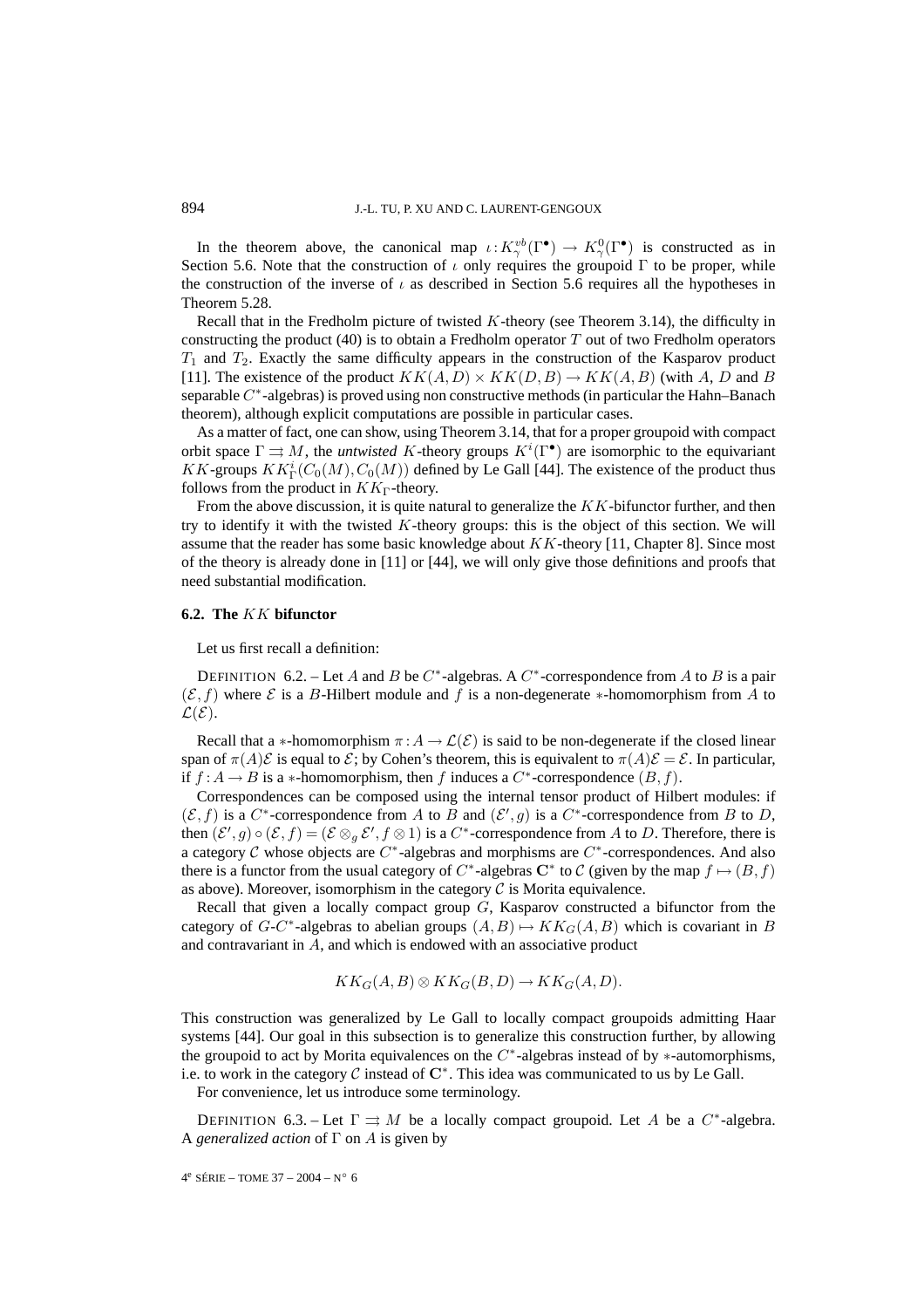- (i) a u.s.c. Fell bundle  $\mathcal A$  over  $\Gamma$ ;
- (ii) an isomorphism  $A \cong C_0(M; \mathcal{A})$ .

For instance, if  $\Gamma$  acts on A in the usual sense, then there exists a u.s.c. field of  $C^*$ -algebras A' with fiber  $\mathcal{A}'_x \cong A_x$  at  $x \in M$  such that  $A \cong C_0(M; \mathcal{A}')$ , and the action of  $\Gamma$  on A induces  $*$ -isomorphisms  $\alpha_g : \mathcal{A}'_{s(g)} \to \mathcal{A}'_{t(g)}$ . Let  $\mathcal{A} = s^*\mathcal{A}'$ , with the product

$$
\mathcal{A}_g \otimes \mathcal{A}_h \cong A_{s(g)} \otimes A_{s(h)} \to A_{s(h)} \cong \mathcal{A}_{gh},
$$

$$
(a,b) \mapsto \alpha_{h^{-1}}(a)b
$$

and the involution

$$
\mathcal{A}_g \cong A_{s(g)} \to A_{t(g)} \cong \mathcal{A}_{g^{-1}},
$$
  

$$
a \mapsto \alpha_g(a^*).
$$

Then A is a u.s.c. Fell bundle over  $\Gamma$ , and thus defines a generalized action of  $\Gamma$  on A.

If A and B are  $C^*$ -algebras endowed with a  $\Gamma$ -action, there is a notion of equivariant  $*$ -homomorphism  $f: A \rightarrow B$ . More generally, we want to introduce the definition of an equivariant correspondence (Definition 6.4).

We first introduce some notation: let A be a  $C^*$ -algebra endowed with a generalized action A of a locally compact groupoid Γ. Denote by  $\hat{A}$  the space of norm-bounded continuous maps vanishing at infinity  $g \mapsto a'_g \in \mathcal{A}_{g^{-1}}$ .  $\hat{\mathcal{A}}$  is naturally a  $t^*A$ -Hilbert module with the module structure

$$
(a'a)_g = a'_g \cdot a_g \quad (a' \in \hat{\mathcal{A}}, \ a \in t^*A)
$$

and the scalar product

$$
\langle a',a''\rangle_g = {a'_g}^* a''_g \in A_{t(g)}.
$$

DEFINITION 6.4. – Let A and B be  $C^*$ -algebras endowed with generalized actions A and B of a locally compact groupoid Γ. Let  $\mathcal E$  be a  $C^*$ -correspondence from A to B. We say that the correspondence  $\mathcal E$  is equivariant if there is an isomorphism of  $s^*A$ ,  $t^*B$  correspondences

$$
W: s^*\mathcal{E} \otimes_{s^*B} \hat{\mathcal{B}} \to \hat{\mathcal{A}} \otimes_{t^*A} t^*\mathcal{E}
$$

such that for every  $(q,h) \in \Gamma^{(2)}$ ,

$$
\begin{aligned} & (\mathrm{Id}_{\mathcal{A}_{h^{-1}}} \otimes W_g) \circ (W_h \otimes \mathrm{Id}_{\mathcal{B}_{g^{-1}}}) \\ &\in \mathcal{L}(\mathcal{E}_{s(h)} \otimes_{B_{s(h)}} \mathcal{B}_{h^{-1}} \otimes_{B_{t(h)}} \mathcal{B}_{g^{-1}}, \mathcal{A}_{h^{-1}} \otimes_{A_{t(h)}} \mathcal{A}_{g^{-1}} \otimes_{A_{t(g)}} \mathcal{E}_{t(g)}) \end{aligned}
$$

is equal to

$$
W_{gh} \in \mathcal{L}(\mathcal{E}_{s(h)} \otimes_{B_{s(h)}} \mathcal{B}_{h^{-1}g^{-1}}, \mathcal{A}_{h^{-1}g^{-1}} \otimes_{A_{t(g)}} \mathcal{E}_{t(gh)})
$$
  
via the identifications  $\mathcal{A}_{(gh)^{-1}} \cong \mathcal{A}_{h^{-1}} \otimes_{A_{t(h)}} \mathcal{A}_{g^{-1}}$  and  $\mathcal{B}_{(gh)^{-1}} \cong \mathcal{B}_{h^{-1}} \otimes_{B_{t(h)}} \mathcal{B}_{g^{-1}}.$ 

When the action of  $\Gamma$  on  $A \simeq C_0(M,\tilde{A})$  is an action in the usual sense, and  $\mathcal E$  is an equivariant correspondence, then  $\mathcal E$  is a  $(\Gamma, \mathcal B)$ -equivariant B-Hilbert module (see Definition 5.13). Let  $\mathcal{L}(\widetilde{\mathcal{E}}) = \coprod_{x \in M} \mathcal{L}(\mathcal{E}_x)$  be the bundle defined in Appendix A, preceding Proposition A.5. Then the map  $A \to \mathcal{L}(\mathcal{E})$  induces a  $\Gamma$ -equivariant bundle map  $\mathcal{A} \to \mathcal{L}(\mathcal{E})$ .

Note that there is a category  $C_{\Gamma}$  whose objects consist of  $C^*$ -algebras endowed with generalized actions of Γ, and whose morphisms are equivariant correspondences.

To define the KK-groups, we first recall that if  $F_2 \in \mathcal{L}(\mathcal{E}_2)$  then Id  $\otimes F_2$  does not make sense. Instead, one has to use the notion of connection [18, Appendix A, pp. 1174–1178]: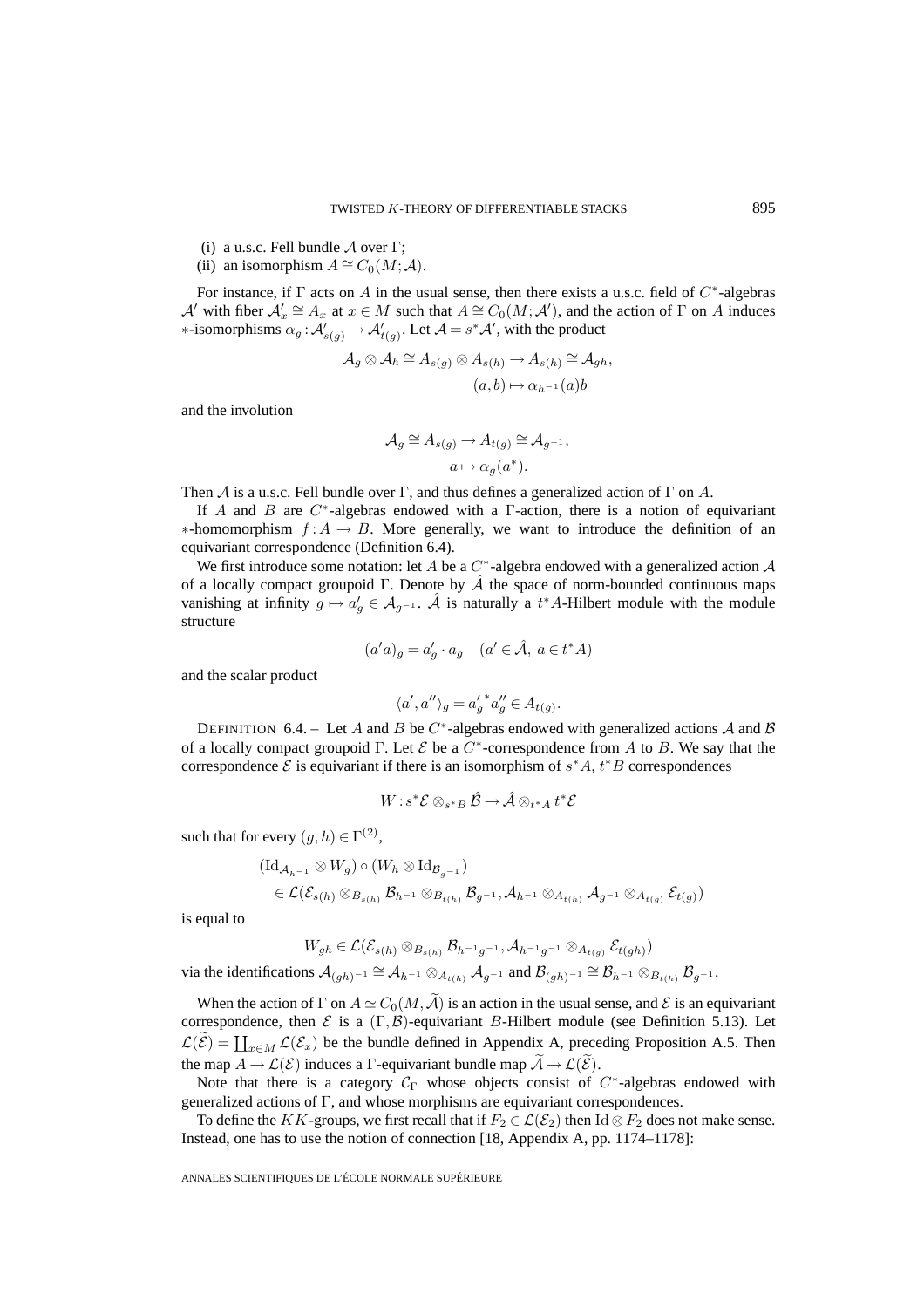DEFINITION 6.5. – Let  $\mathcal{E}_1$  be a D-Hilbert module and  $\mathcal{E}_2$  a D, B-correspondence. Let  $\mathcal{E} = \mathcal{E}_1 \otimes_D \mathcal{E}_2$ ,  $F_2 \in \mathcal{L}(\mathcal{E}_2)$  and  $F \in \mathcal{L}(\mathcal{E})$ . We say that F is a  $F_2$ -connection for  $\mathcal{E}_1$  if for every  $\xi \in \mathcal{E}_1$ ,

$$
T_{\xi}F_2 - (-1)^{\partial \xi \partial F_2}FT_{\xi} \in \mathcal{K}(\mathcal{E}_2, \mathcal{E})
$$
  
\n
$$
F_2T_{\xi}^* - (-1)^{\partial \xi \partial F_2}T_{\xi}^*F \in \mathcal{K}(\mathcal{E}, \mathcal{E}_2).
$$

The above operator  $T_{\xi} \in \mathcal{L}(\mathcal{E}_2, \mathcal{E})$  is defined by

(41)  $T_{\xi}(\eta) = \xi \otimes \eta$ .

Note the slight ambiguity, since  $\mathcal{E}_2$  does not appear in the notation  $T_{\xi}$ .

Recall also that F is a  $F_2$  connection if and only if for all  $\xi \in \mathcal{E}_1$ , the graded commutator  $\left[\theta_{\xi}, \begin{pmatrix} F_2 & 0 \\ 0 & F \end{pmatrix} \right]$  belongs to  $\mathcal{K}(\mathcal{E}_2 \oplus \mathcal{E})$ , where  $\theta_{\xi} = \begin{pmatrix} 0 & T_{\xi}^* \\ T_{\xi} & 0 \end{pmatrix}$ .

Let us now define the KK-groups. If  $\mathcal E$  is an equivariant A, B-correspondence and  $F \in \mathcal L(\mathcal E)$ . Denote by  $t^*F \in \mathcal{L}(t^*\mathcal{E})$  and  $s^*F \in \mathcal{L}(s^*\mathcal{E})$  the pull-backs of F by t and s respectively. Let

$$
\sigma(F) = W(s^*F \otimes \mathrm{Id})W^* \in \mathcal{L}(\hat{\mathcal{A}} \otimes_{t^*A} t^*\mathcal{E}).
$$

DEFINITION 6.6. – Let A and B be  $C^*$ -algebras endowed with generalized actions of  $\Gamma$ . An equivariant Kasparov A, B-bimodule<sup>5</sup> is a pair  $(\mathcal{E}, F)$ , where  $\mathcal{E}$  is a  $\mathbb{Z}/2\mathbb{Z}$ -graded, equivariant A, B-correspondence and  $F \in \mathcal{L}(\mathcal{E})$  is a degree 1 operator such that for all  $a \in A$ ,

- (i)  $a(F F^*) \in \mathcal{K}(\mathcal{E});$
- (ii)  $a(F^2 1) \in \mathcal{K}(\mathcal{E});$

(iii)  $[a, F] \in \mathcal{K}(\mathcal{E});$ 

(iv)  $\sigma(F)$  is a  $t^*F$ -connection for  $\hat{\mathcal{A}}$ .

If Γ is a discrete group, (iv) holds if and only if  $Ad<sub>q</sub>(F) - F$  is compact for all  $g \in \Gamma$ . Thus we will refer to condition (iv) as the condition of invariance modulo compacts.

As usual, unitarily equivalent Kasparov bimodules are identified. Let  $\mathbf{E}_{\Gamma}(A, B)$  be the set of (unitary equivalence classes of) Kasparov A, B-bimodules. A *homotopy* in  $E_{\Gamma}(A, B)$  is given by an element of  $\mathbf{E}_{\Gamma}(A, B[0,1])$ . The set of homotopy classes of elements of  $\mathbf{E}_{\Gamma}(A, B)$  is denoted by  $KK_{\Gamma}(A, B)$ . Then  $KK_{\Gamma}(A, B)$  is an abelian group, and  $(A, B) \mapsto KK_{\Gamma}(A, B)$ is a bifunctor, covariant in B, contravariant in A (in the category  $C_{\Gamma}$ ).

### **6.3. The technical theorem**

The main ingredient in the construction of the product

$$
KK_{\Gamma}(A, D) \times KK_{\Gamma}(D, B) \to KK_{\Gamma}(A, B)
$$

is the so-called technical theorem [34, pp. 108–109]. We first need a lemma:

LEMMA 6.7. – Let J and J' be two  $C^*$ -algebras. Let  $\pi: J \to J'$  be a  $*$ -homomorphism,  $\varepsilon > 0$ ,  $h_0 \in J_+$  such that  $||h_0|| < 1$ ,  $h \in J$ ,  $h' \in J'$ ,  $K \subset Der(J)$  compact,  $K' \subset Der(J')$ *compact. Then there exists*  $u \in J$  *such that* 

1)  $h_0 \leq u, \|u\| < 1;$ 

<sup>2)</sup>  $\|uh - h\| \leqslant \varepsilon$ ;

<sup>5</sup> "Kasparov correspondence" might be a more appropriate terminology but is not the usual one.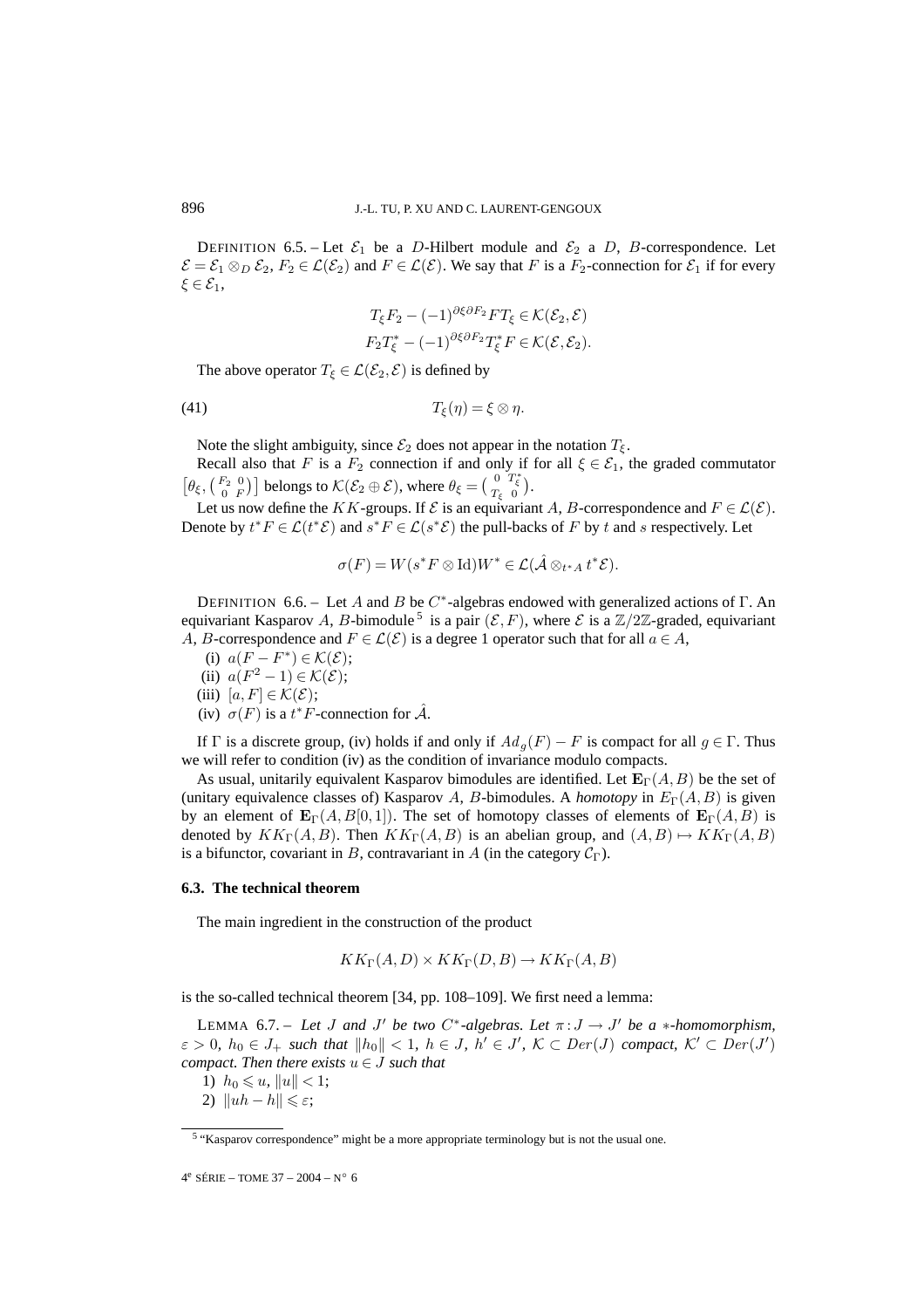\n- \n
$$
2') \|\pi(u)h' - h'\| \leq \varepsilon;
$$
\n
\n- \n
$$
3) \forall d \in \mathcal{K}, \|[d, u]\| \leq \varepsilon;
$$
\n
\n- \n
$$
3') \forall d' \in \mathcal{K}', \|[d', \pi(u)]\| \leq \varepsilon.
$$
\n
\n

The proof is almost the same as in [34]. Let us now come to the technical theorem.

THEOREM 6.8. – *Let*

- $A_1$  *and*  $A'_1$  *be two*  $C^*$ *-algebras such that*  $A_1$  *is*  $\sigma$ *-unital*;
- *J* and *J'* equivariant ideals in  $A_1$  and  $A'_1$  respectively;
- $\pi: A_1 \to A'_1$  such that  $\pi(J) \subset J'$ ;
- $\mathcal F$  (*resp.*  $\mathcal F'$ ) a separable subspace of  $Der(A_1)$  (*resp.* of  $Der(A'_1)$ );
- $a_2 \in M(J)_+$  *such that*  $a_2A_1 \subset J$ ;
- $a'_2 \in M(J')_+$  such that  $a'_2A'_1 \subset J'$ .

*Then there exists an element*  $M \in M(A_1)$ *, of degree* 0*, such that* 

1) M *and* 1 − M *are strictly positive*;

2) 
$$
(1 - M)a_2 \in J
$$
;  
\n2')  $\pi(1 - M)a'_2 \in J'$ ;  
\n3)  $MA_1 \subset J$ ;  
\n3')  $\pi(M)A'_1 \subset J'$ ;  
\n4)  $[\mathcal{F}, M] \subset J$ ;  
\n4')  $[\mathcal{F}', \pi(M)] \subset J'$ .

Again, the proof is almost the same as in [34].

### **6.4. The Kasparov product**

THEOREM 6.9. – *Let* A*,* D *and* B *be separable* C∗*-algebras endowed with generalized actions of a groupoid*  $\Gamma$ *. Let*  $(\mathcal{E}_1, F_1) \in \mathbf{E}_{\Gamma}(A, D)$  *and*  $(\mathcal{E}_2, F_2) \in \mathbf{E}_{\Gamma}(D, B)$ *. Denote by*  $\mathcal{E}$  *the equivariant* A, B-correspondence  $\mathcal{E} = \mathcal{E}_1 \hat{\otimes}_D \mathcal{E}_2$ . Then the set  $F_1 \hat{\#}_\Gamma F_2$  of operators  $F \in \mathcal{L}(\mathcal{E})$ *such that*

- $(\mathcal{E}, F) \in \mathbf{E}_{\Gamma}(A, B);$
- *F* is a  $F_2$ -connection for  $\mathcal{E}_1$ ;
- $\forall a \in A$ ,  $a[F_1 \hat{\otimes}_D 1, F]a^* \geq 0$  modulo  $\mathcal{K}(\mathcal{E})$ *is non-empty.*

*Proof.* – Choose a  $F_2$ -connection T for  $\mathcal{E}_1$ , and define

$$
J = \mathcal{K}(\mathcal{E}),
$$
  
\n
$$
A_1 = \mathcal{K}(\mathcal{E}_1) \hat{\otimes}_D \mathrm{Id}_{\mathcal{E}_2} + J \subset \mathcal{L}(\mathcal{E}),
$$
  
\n
$$
J' = \{ S \in \mathcal{L}(\hat{A} \otimes_{t^* A} t^* \mathcal{E} \oplus t^* \mathcal{E}) \mid \forall \chi \in C_0(\Gamma), \chi S \in \mathcal{K} \}
$$
  
\n
$$
A'_1 = \{ S \in \mathcal{L}(\hat{A} \otimes_{t^* A} t^* \mathcal{E} \oplus t^* \mathcal{E}) \mid
$$
  
\n
$$
\forall \chi \in C_0(\Gamma), \chi S \in \mathcal{K}(\hat{A} \otimes_{t^* A} t^* \mathcal{E}_1 \oplus t^* \mathcal{E}_1) \otimes \mathrm{Id}_{\mathcal{E}_2} \} + J',
$$
  
\n
$$
\mathcal{F} = \mathrm{Vect} (Ad(F_1 \hat{\otimes} \mathrm{Id}_{\mathcal{E}_2}), Ad(T), Ad(a) (a \in A)) \subset Der(A_1).
$$

Let  $\pi\!:\! \mathcal{L}(\mathcal{E})\to \mathcal{L}(\hat{\mathcal{A}}\otimes_{t^*A} t^*\mathcal{E}\oplus t^*\mathcal{E})$  defined by

$$
\pi(S) = \begin{pmatrix} \sigma(S) & 0 \\ 0 & t^*S \end{pmatrix}.
$$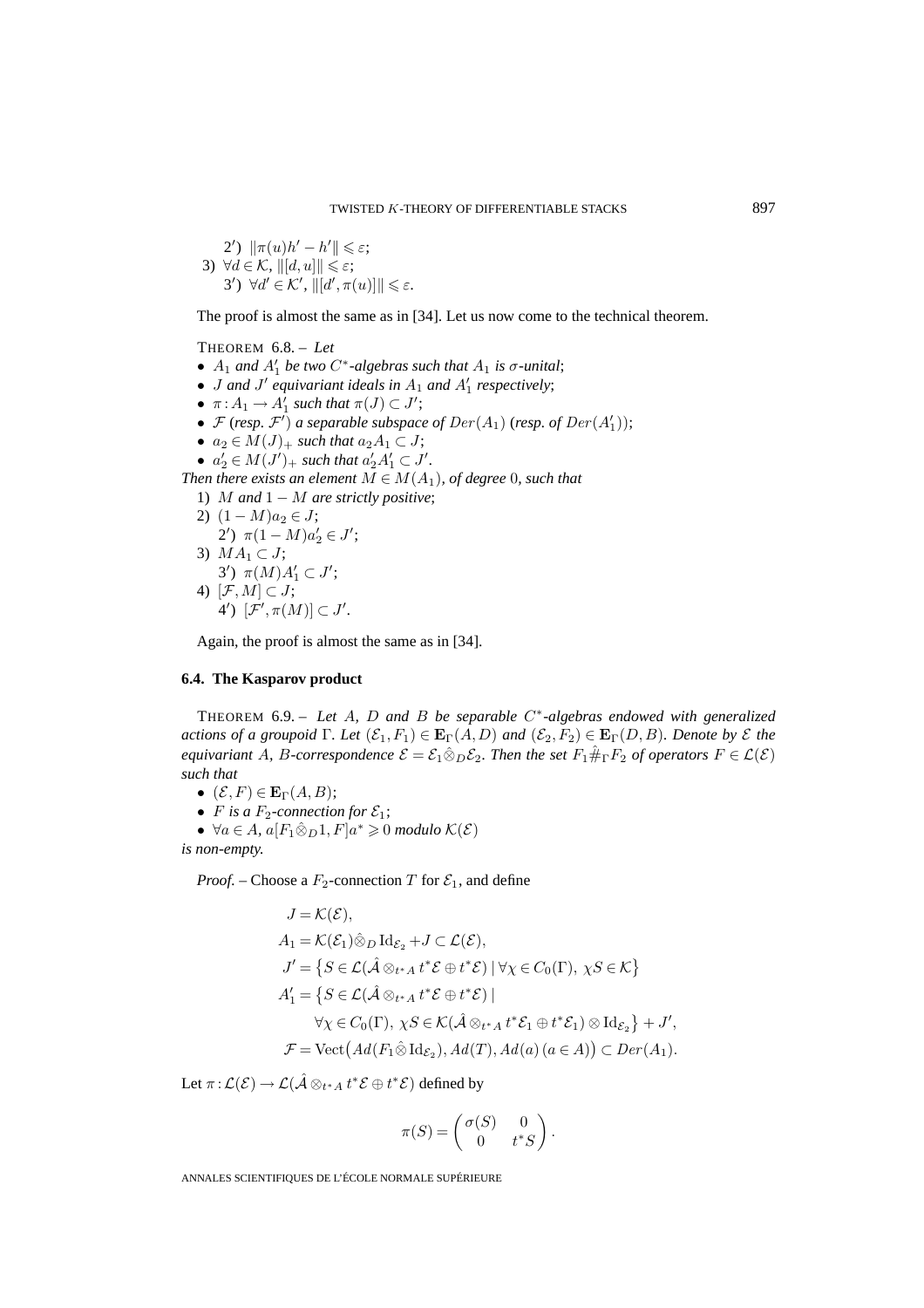Then  $\pi(A_1) \subset A'_1$  and  $\pi(J) \subset J'$ . Let  $a'_2$  be a strictly positive element of the C<sup>\*</sup>-algebra generated by  $[\theta_{a'}, \pi(T)]$   $(a' \in \hat{\mathcal{A}})$ , where

$$
\theta_{a'} = \begin{pmatrix} 0 & T_{a'} \\ T_{a'}^* & 0 \end{pmatrix} \in \mathcal{L}(\hat{\mathcal{A}} \otimes_{t^* A} t^* \mathcal{E} \oplus t^* \mathcal{E}).
$$

Let  $\mathcal{F}' = \{Ad_{\theta_\alpha} | \alpha' \in \hat{\mathcal{A}}\}$ . Let  $A_2$  be the sub-C<sup>\*</sup>-algebra of  $\mathcal{L}(\mathcal{E})$  generated by

$$
\left\{T-T^*; 1-T^2; [T,F_1\hat\otimes_D \mathrm{Id}_{\mathcal{E}_2}]; [T,a], \forall a\in A\right\}
$$

and let  $a_2$  be a strictly positive element of  $A_2$ . We can apply the technical Theorem 6.8 and thus obtain an operator  $M \in \mathcal{L}(\mathcal{E})$  which satisfies the properties in Theorem 6.8. Let

$$
F = M^{1/2} (F_1 \hat{\otimes}_D \mathrm{Id}_{\mathcal{E}_2}) + (1 - M)^{1/2} T.
$$

As in the non-equivariant case, we have

$$
(\mathcal{E}, F) \in \mathbf{E}(A, B)
$$

and thus it just remains to prove that  $F$  satisfies the condition of "invariance modulo compacts" (Definition 6.6(iv)).

Let  $M_1 = M^{1/2}(F_1 \otimes \text{Id})$  and  $M_2 = (1 - M)^{1/2}T$ . We show that both  $M_1$  and  $M_2$  satisfy the invariance condition. Since  $F = M_1 + M_2$ , it follows that F also satisfies the invariance condition.

We have  $[\theta_{a'}, \pi(M_1)] = [\theta_{a'}, \pi(M)^{1/2}] \pi(F_1 \otimes 1) + \pi(M)^{1/2} [\theta_{a'}, \pi(F_1 \otimes 1)]$ . From property (4') of M, we have  $[\theta_{\alpha'}, \pi(M)^{1/2}] \in J'$ . Since J' is an ideal,  $[\theta_{\alpha'}, \pi(M)^{1/2}] \pi(F_1 \otimes 1) \in J'$ . From property (iv) in Definition 6.6 for  $F_1$ , we have

$$
[\theta_{a'}, \pi(F_1 \otimes 1)] \in \mathcal{K}(\hat{\mathcal{A}} \otimes_{t^* A} t^* \mathcal{E}_1 \oplus t^* \mathcal{E}_1) \otimes \mathrm{Id}_{\mathcal{E}_2} \subset A'_1.
$$

Since  $\pi(M)A'_1 \subset J'$ , we have  $\pi(M)^{1/2}[\theta_{\alpha'}, \pi(F_1 \otimes 1)] \in J'$ . Finally,  $[\theta_{\alpha'}, \pi(M_1)] \in J'$ , which means that  $\sigma(M_1)$  is a  $t^*M_1$ -connection.

Let us show that  $M_2$  satisfies the invariance condition (Definition 6.6 (iv)). We have

$$
[\theta_{a'}, \pi((1-M)^{1/2}T)] = [\theta_{a'}, \pi(1-M)^{1/2}]\pi(T) + \pi(1-M)^{1/2}[\theta_{a'}, \pi(T)].
$$

By the property  $(4')$  of  $M$ ,

$$
[\theta_{a'}, \pi(1-M)] = -[\theta_{a'}, \pi(M)] \in J',
$$

and thus  $[\theta_{a'}, \pi(1-M)^{1/2}] \in J'$ . Since J' is an ideal, we obtain  $[\theta_{a'}, \pi(1-M)^{1/2}] \pi(T) \in J'$ . Since  $\pi(1-M)a'_2 \in J'$ , we have  $\pi(1-M)^{1/2}a'_2 \in J'$  and thus  $\pi(1-M)^{1/2}[\theta_{a'}, \pi(T)] \in J'.$ 

Finally, we get  $[\theta_{a'}, \pi(M_2)] \in J'$ . This is equivalent to the fact that  $\sigma(M_2)$  is a  $t^*M_2$ -connection. It now remains to show that the condition  $a'_2A'_1 \subset J'$  is fulfilled. It suffices to show that for all

 $a' \in \hat{\mathcal{A}}$  and all  $T' \in \mathcal{K}(\hat{\mathcal{A}}_{t^*A} \otimes t^* \mathcal{E}_1 \oplus t^* \mathcal{E}_1) \otimes \mathrm{Id}_{t^* \mathcal{E}_2}$ , the operator  $[\theta_{a'}, \pi(T)]T'$  is compact. Since  $\mathcal{K}(\hat{\mathcal{A}} \otimes_{t^*A} t^* \mathcal{E}_1 \oplus t^* \mathcal{E}_1)$  is the closed vector subspace generated by operators of the form  $T_{\zeta} \circ T_{\zeta'}^*$   $(\zeta, \zeta' \in \hat{\mathcal{A}} \otimes t^* \mathcal{E}_1 \oplus t^* \mathcal{E}_1)$ , it suffices to show that  $[\theta_{\alpha'}, \pi(T)]T_{\zeta} \in \hat{\mathcal{K}}$  for all  $\zeta$ , i.e. that (a)  $(T_{a'}t^*T - (-1)^{\partial a'}\sigma(T)T_{a'})T_{\xi'_1} \in \mathcal{K}, \forall \xi'_1 \in t^*\mathcal{E}_1;$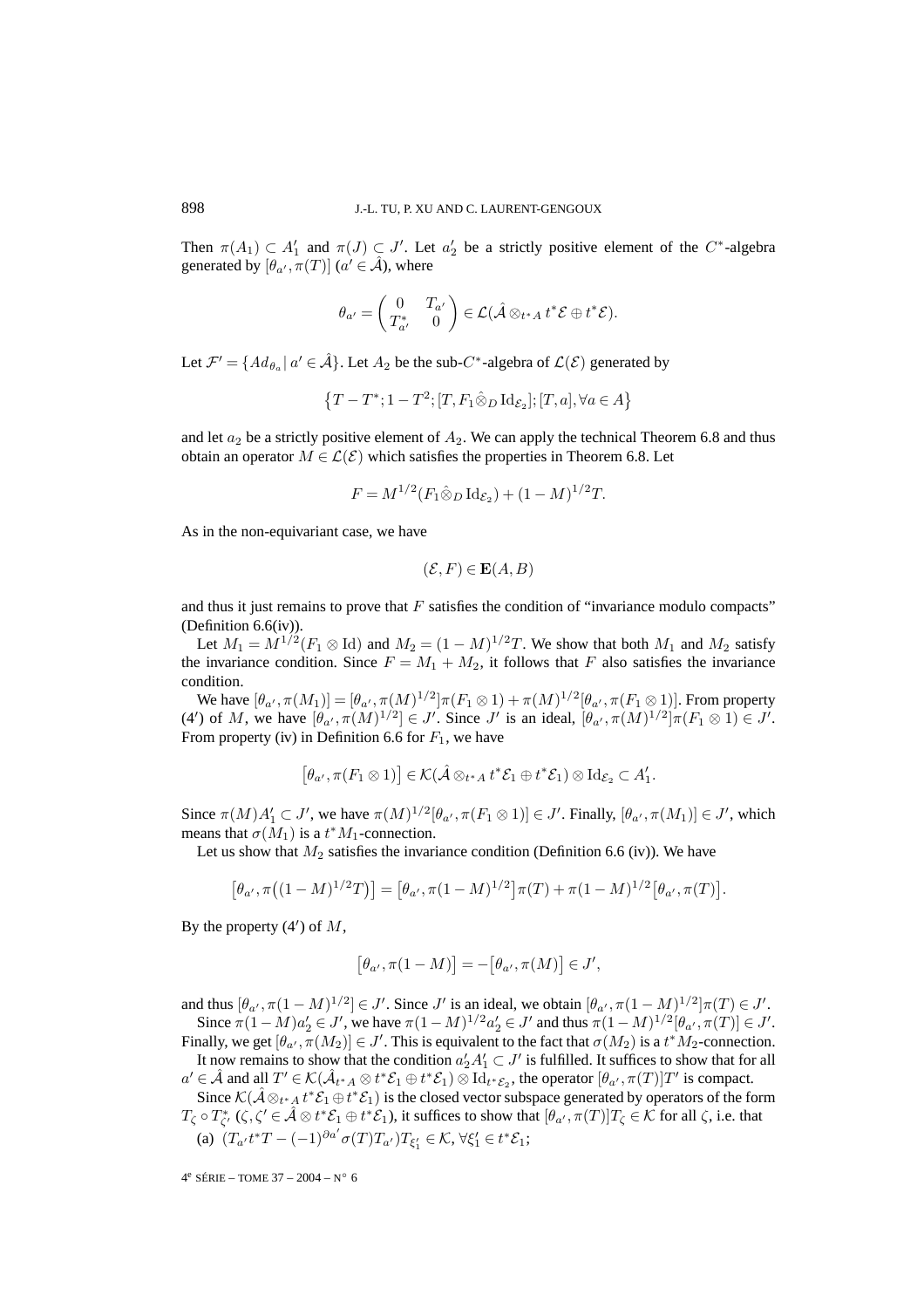(b)  $(T^*_{a'}\sigma(T)-(-1)^{\partial a'}(t^*T)T^*_{a'})T_{a''\otimes \xi'_1}\in \mathcal{K}, \forall a''\otimes \xi'_1\in \hat{\mathcal{A}}\otimes_{t^*A}t^*\mathcal{E}_1.$ Let us show (a). Since T is a  $F_2$ -connection,  $t^*T$  is a  $t^*F_2$ -connection. Hence

$$
(t^*T)T_{\xi'_1} - (-1)^{\partial \xi'_1}T_{\xi'_1}t^*F_2 \in \mathcal{K},
$$

which in turn implies that

$$
T_{a'}(t^*T)T_{\xi'_1} - (-1)^{\partial \xi'_1}T_{a' \otimes \xi'_1}(t^*F_2) \in \mathcal{K}.
$$

Therefore, it suffices to show that

(42) 
$$
T_{a' \otimes \xi'_1}(t^*F_2) - (-1)^{\partial (a' \otimes \xi'_1)} \sigma(T) T_{a' \otimes \xi'_1} \in \mathcal{K}.
$$

Let  $W_1$ :  $s^*\mathcal{E}_1 \otimes_{s^*D} \hat{\mathcal{D}} \stackrel{\sim}{\to} \hat{\mathcal{A}} \otimes_{t^*A} t^*\mathcal{E}_1$  be the isomorphism induced from the generalized action of  $\Gamma$  on  $\mathcal{E}_1$ . Similarly, we introduce the obvious notations  $W_2$  and  $W$ .

To show Eq. (42), it suffices to prove that for all  $\xi'' \otimes d' \in s^* \mathcal{E}_1 \otimes_{s^* D} \hat{\mathcal{D}}$ ,

$$
T_{W_1(\xi_1''\otimes d')}(t^*F_2)-(-1)^{\partial(\xi_1''\otimes d')}\sigma(T)T_{W_1(\xi_1''\otimes d')}\in\mathcal{K}.
$$

Now  $T_{W_1(\xi_1''\otimes d')} = (W_1 \otimes \text{Id})(T_{\xi_1''\otimes d'})$ . Moreover, from the invariance condition on  $F_2$ (Definition 6.6(iv)), we get  $T_{d'} \circ t^* F_2 - (-1)^{\partial d'} \sigma(F_2) \circ T_{d'} \in \mathcal{K}$ . Thus it suffices to show that

$$
((W_1 \otimes \mathrm{Id}) \circ T_{\xi_1''} \circ \sigma(F_2) - (-1)^{\partial \xi_1''} \sigma(T) \circ (W_1 \otimes \mathrm{Id}) \circ T_{\xi_1''}) \circ T_{d'} \in \mathcal{K}.
$$

Now, recall that

$$
\sigma(T) = W(s^*T \otimes \text{Id}_{\hat{\mathcal{B}}})W^{-1},
$$
  

$$
\sigma(F_2) = W_2(s^*F_2 \otimes \text{Id}_{\hat{\mathcal{B}}})W_2^{-1}
$$

with  $W = (W_1 \otimes \mathrm{Id}_{t^* \mathcal{E}_2}) \circ (\mathrm{Id}_{s^* \mathcal{E}_1} \otimes W_2)$ . Hence, we are reduced to

$$
(W_1 \otimes \mathrm{Id})T_{\xi_1^{\prime\prime}} W_2(s^* F_2 \otimes \mathrm{Id}_{\hat{\mathcal{B}}}) W_2^{-1} - (-1)^{\partial \xi_1^{\prime\prime}} W(s^* T \otimes \mathrm{Id}_{\hat{\mathcal{B}}}) W^{-1} (W_1 \otimes \mathrm{Id}) T_{\xi_1^{\prime\prime}} \stackrel{?}{\in} \mathcal{K}
$$

and then (multiplying on the left by  $(W_1 \otimes Id)^{-1}$ ) to

 $T_{\xi''_1}\circ W'_2(s^*F_2\otimes Id_{\hat{\mathcal{B}}})W_2^{-1}-(-1)^{\partial \xi''_1}(\mathrm{Id}_{s^*\mathcal{E}_1}\otimes W_2)(s^*T\otimes \mathrm{Id}_{\hat{\mathcal{B}}})(\mathrm{Id}_{s^*\mathcal{E}_1}\otimes W_2)^{-1}T_{\xi''_1}$  $E \n\in \mathcal{K}.$ Now (with the abuse of notation (41)),

$$
T_{\xi_1^{\prime\prime}} \circ W_2 = W_2 \otimes T_{\xi_1^{\prime\prime}},
$$
  

$$
(\mathrm{Id}_{s^*\mathcal{E}_1} \otimes W_2) \circ T_{\xi_1^{\prime\prime}} = T_{\xi_1^{\prime\prime}} \circ (\mathrm{Id}_{s^*\mathcal{E}_1} \otimes W_2).
$$

We are finally reduced to showing that

$$
T_{\xi_1^{\prime\prime}}(s^*F_2\otimes \mathrm{Id}_{\hat{\mathcal{B}}}) - (-1)^{\partial \xi_1^{\prime\prime}}(s^*T\otimes \mathrm{Id}_{\hat{\mathcal{B}}})T_{\xi_1^{\prime\prime}} \in \mathcal{K},
$$

which is true since T is a  $F_2$ -connection.

This completes the proof of Eq. (42).

Let us now show (b). Using the fact that  $t^*T$  is a  $t^*F_2$ -connection and that

$$
T_{a'}^*T_{a''\otimes \xi_1'}=T_{\langle a',a''\rangle \xi_1'},
$$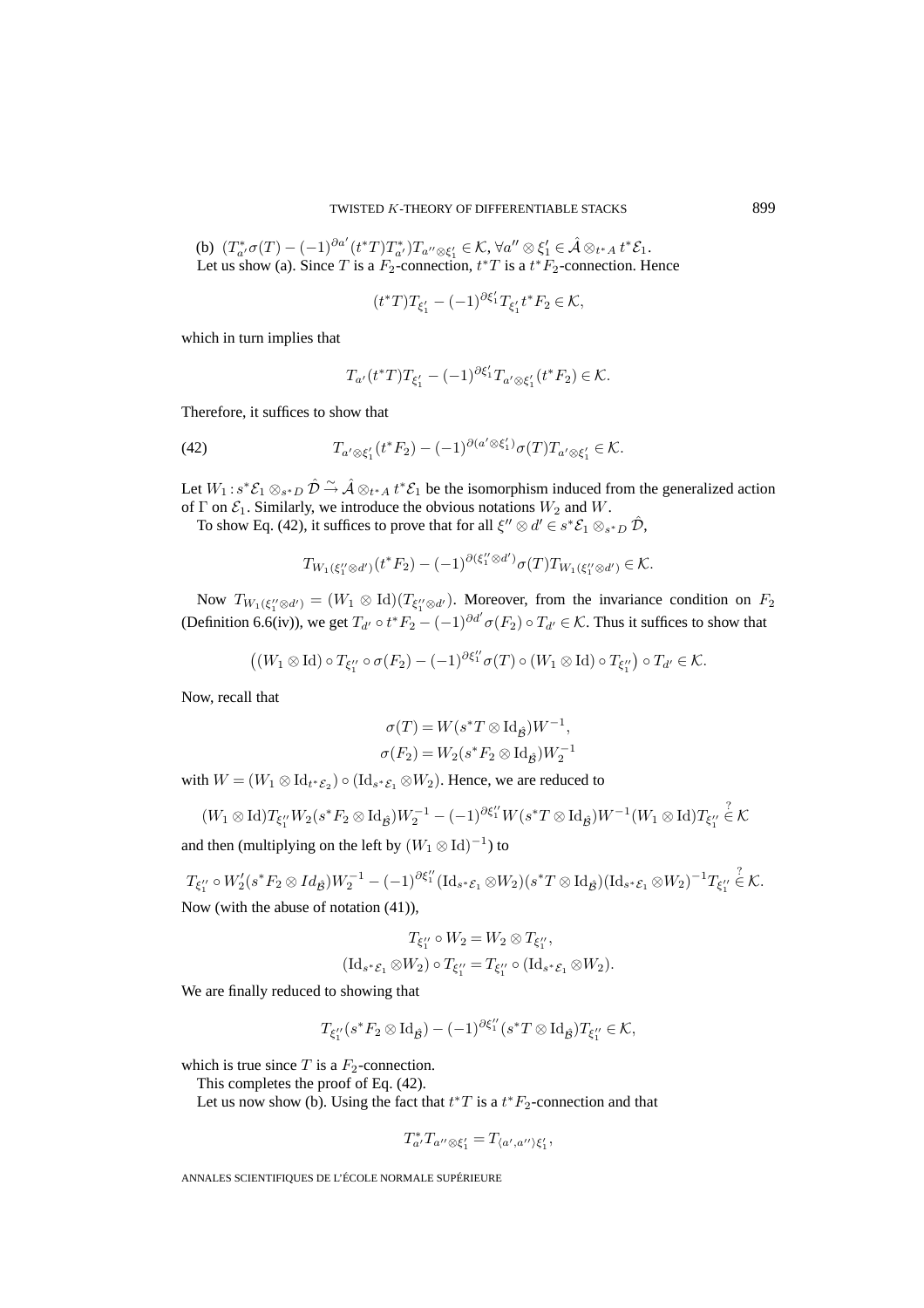we get

$$
T_{a'}^*T_{a''\otimes\xi_1'}t^*F_2-(-1)^{\partial a'+\partial a''+\partial\xi_1'}(t^*T)T_{a'}^*T_{a''\otimes\xi_1'}\in\mathcal{K}.
$$

Thus we need to show that

$$
T_{a'}^* \sigma(T) T_{a'' \otimes \xi_1'} - (-1)^{\partial(a' \otimes \xi_1')} T_{a'}^* T_{a'' \otimes \xi_1'} (t^* F_2) \in \mathcal{K}.
$$

But this is immediate from Eq. (42). Thus (b) is proved.  $\Box$ 

Theorem 6.9 enables us to construct the Kasparov product

$$
KK_{\Gamma}(A, D) \times KK_{\Gamma}(D, B) \to KK_{\Gamma}(A, B)
$$

of  $[(\mathcal{E}_1, F_1)] \in KK_\Gamma(A, D)$  and  $[(\mathcal{E}_2, F_2)] \in KK_\Gamma(D, B)$  by  $[(\mathcal{E}, F)] \in KK_\Gamma(A, B)$ , where  $\mathcal{E} = \mathcal{E}_1 \otimes_D \mathcal{E}_1$  and  $F \in F_1 \#_{\Gamma} F_2$ . As in the case of  $C^*$ -algebras endowed with an action of  $\Gamma$  in the usual sense, the product is well-defined, bilinear, homotopy-invariant, associative, covariant with respect to  $B$  and contravariant with respect to  $A$ .

More generally, there is an associative product (for  $i, j \in \{0, 1\}$ )

 $\lambda$ 

(43) 
$$
KK_{\Gamma}^i(A, B_1 \hat{\otimes}_{C_0(M)} D) \times KK_{\Gamma}^j(D \hat{\otimes}_{C_0(M)} A_1, B) \rightarrow KK_{\Gamma, i+j}(A \hat{\otimes}_{C_0(M)} A_1, B_1 \hat{\otimes}_{C_0(M)} B_1).
$$

### **6.5. Twisted** K**-theory is a** KK**-group**

Assume that  $S^1 \to R \to \Gamma \rightrightarrows M$  is an  $S^1$ -central extension of Lie groupoids. Recall that the line bundle  $L = R \times_{S^1} \mathbb{C}$  can be considered as a Fell bundle over the groupoid Γ, and thus the C<sup>∗</sup>-algebra  $C_0(M)$  is endowed with a generalized action of Γ. Denote by  $A_R$  this C<sup>∗</sup>-algebra. Our goal is to show

PROPOSITION 6.10. – *If*  $\Gamma \rightrightarrows M$  *is a proper Lie groupoid and*  $M/\Gamma$  *is compact, then for*  $i = 0, 1$ *, K* $K_{\Gamma}^{i}(C_0(M), A_R)$  *is isomorphic to*  $K_{\alpha}^{i}(\Gamma^{\bullet})$ *, where*  $\alpha \in H^{2}(\Gamma^{\bullet}, \mathcal{S}^{1})$  *denotes the class of the extension*  $S^1 \to R \to \Gamma \rightrightarrows M$ .

We will show a more general proposition, which can be considered as a generalization of the Green–Julg theorem.

PROPOSITION 6.11. – Let  $\Gamma \rightrightarrows M$  be a proper locally compact groupoid with a Haar system *such that*  $M/\Gamma$  *is compact. Let* E *be a u.s.c. Fell bundle over*  $\Gamma$  *and*  $A = C_0(M; E)$ *. Then*  $KK_\Gamma(C_0(M), A)$  and  $K_0(C^*_r(\Gamma; E))$  are isomorphic.

Note that Proposition 6.11 implies Proposition 6.10: take  $E = L$  if  $i = 0$  and  $E = L \otimes C_0(\mathbb{R})$ if  $i = 1$ .

*Proof.* – Let us construct a map  $\Phi$ :  $KK_\Gamma(C_0(M), A) \to K_0(C_r^*(\Gamma; E))$ . Consider  $(\mathcal{E}, F) \in$  $\mathbf{E}_{\Gamma}(C_0(M), A)$ . Recalling Theorem 4.6, we have to construct a generalized Fredholm operator  $T \in \mathcal{F}^0(\Gamma, E)$ . By the stabilization theorem (Proposition 5.25), we may assume that  $\mathcal{E} =$  $L^2(\Gamma; E) \otimes \mathbb{H} \oplus L^2(\Gamma; E) \otimes \mathbb{H}$  with the obvious  $\mathbb{Z}_2$ -grading. Then, replacing F by  $\frac{1}{2}(F + F^*)$ , and then by  $F^{\Gamma}$  (see notation (30)), we may assume that F is self-adjoint and Γ-invariant. Thus, F can be represented as a matrix

$$
F = \begin{pmatrix} 0 & T^* \\ T & 0 \end{pmatrix}.
$$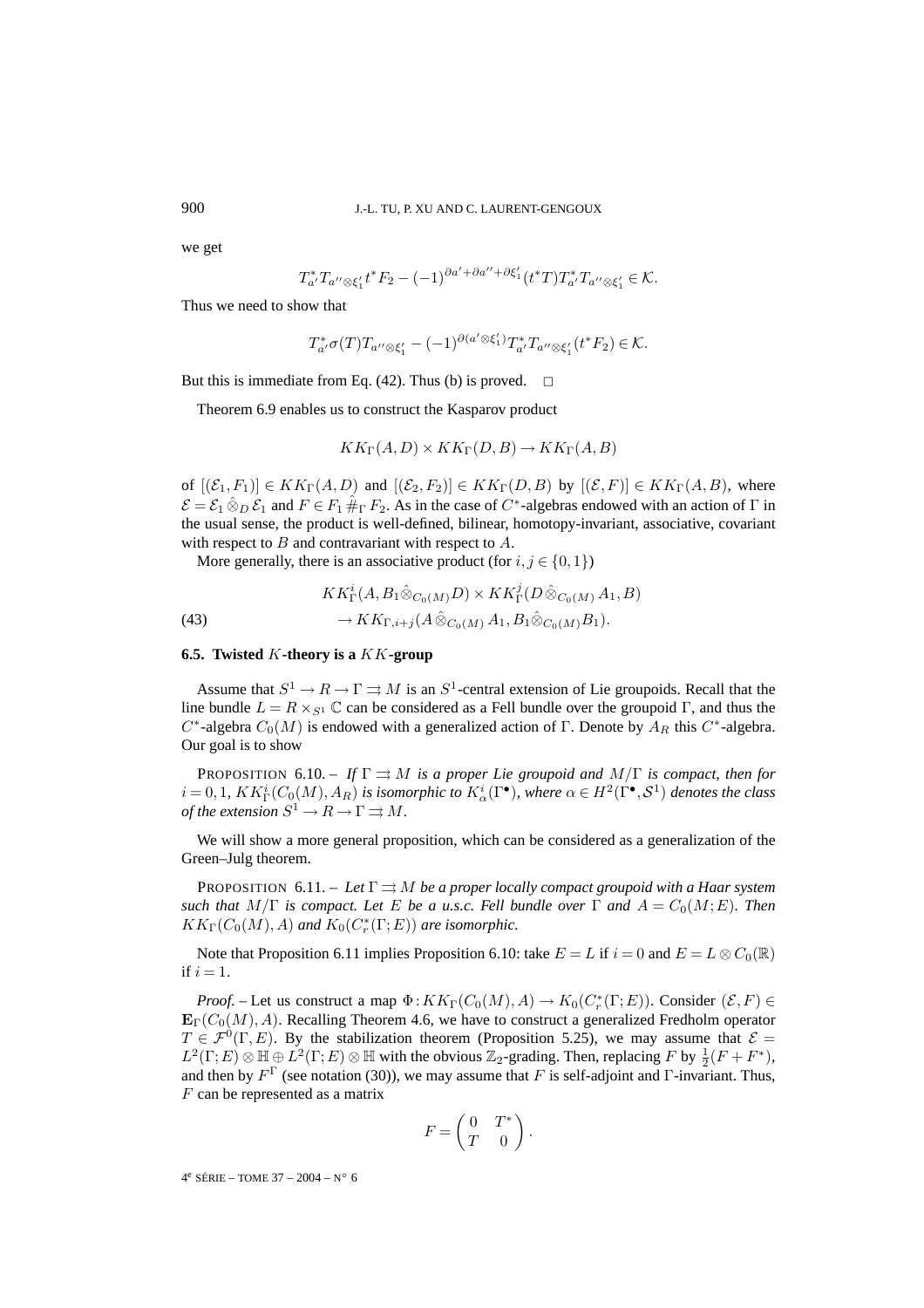Put  $\Phi([\mathcal{E}, F]) = [T]$ . It is routine to check that  $\Phi$  is a well-defined group homomorphism. The only slightly tricky point is to check that T is invertible modulo  $\mathcal{K}_{\Gamma}(L^2(\Gamma;E) \otimes \mathbb{H})$ . To see this, note that Condition (ii) in Definition 6.6 implies that  $TT^*$  – Id and  $T^*T$  – Id belong to  $\mathcal{C}(L^2(\Gamma;E)\otimes\mathbb{H})$ . By the compactness assumption on  $M/\Gamma$  and the fact that T is Γ-invariant, we find that  $TT^*$  – Id and  $T^*T$  – Id are in  $\mathcal{K}_{\Gamma}(L^2(\Gamma;E)\otimes \mathbb{H}).$ 

We now construct a map in the other direction  $\Psi: K_0(C_r^*(\Gamma;E)) \to KK_\Gamma(C_0(M,A)).$ Let  $T \in \mathcal{F}^0(\Gamma, E)$ . Let  $B = \mathcal{L}(L^2(\Gamma; E) \otimes \mathbb{H})^{\Gamma}$  and  $J = \mathcal{K}_{\Gamma}(L^2(\Gamma; E) \otimes \mathbb{H})$ . By definition, T is an element in B whose image  $\tau$  in  $B/J$  is invertible. Write the polar decomposition  $\tau = u(\tau^*\tau)^{-1/2}$  and lift u to an element  $T' \in B$ . One easily proves by a standard argument that  $T'$  is homotopic to T. Therefore, replacing T by T', we may assume that T is unitary modulo J. That is,  $T^*T$  – Id and  $TT^*$  – Id belong to  $\mathcal{K}_{\Gamma}(\mathcal{L}^2(\Gamma; E) \otimes \mathbb{H})$ . Let  $F = \begin{pmatrix} 0 & T^* \\ T & 0 \end{pmatrix}$ , which acts on the  $\mathbb{Z}_2$ -graded Hilbert module  $\mathcal{E} = L^2(\Gamma; E) \otimes \mathbb{H} \oplus L^2(\Gamma; E) \otimes \mathbb{H}$ . It is not hard to check that  $(\mathcal{E}, F) \in \mathbf{E}_{\Gamma}(C_0(M), A)$ . Define  $\Psi([T]) = [(\mathcal{E}, F)]$ . One can verify that  $\Phi$  and  $\Psi$  are inverse from each other.  $\square$ 

**6.6. The product**  $K^i_\alpha(\Gamma^\bullet)\otimes K^j_\beta(\Gamma^\bullet)\to K^{i+j}_{\alpha+\beta}(\Gamma^\bullet)$ 

Suppose that  $S^1 \to R_1 \to \Gamma \rightrightarrows M$  and  $S^1 \to R_2 \to \Gamma \rightrightarrows M$  are  $S^1$ -central extensions of a Lie groupoid Γ. Denote by  $\alpha$  and  $\beta$  their classes in  $H^2(\Gamma^{\bullet}, \mathcal{S}^1)$ . Using the general Kasparov product (43), we get a product

$$
KK^i_{\Gamma}(C_0(M), A_R) \otimes KK^j_{\Gamma}(C_0(M), A_{R'}) \to KK^{i+j}_{\Gamma}(C_0(M), A_{R \otimes R'}).
$$

If in addition Γ is proper and  $M/\Gamma$  is compact, then by Proposition 6.10, we obtain a product

(44) 
$$
K^i_{\alpha}(\Gamma^{\bullet}) \otimes K^j_{\beta}(\Gamma^{\bullet}) \to K^{i+j}_{\alpha+\beta}(\Gamma^{\bullet}).
$$

From the general properties of the Kasparov product [11], the product defined by Eq. (44) is associative and graded commutative, where graded commutativity comes from commutativity of the diagram

$$
A_R \otimes_{C_0(M)} A_{R'} \longrightarrow A_{R \otimes R'}
$$
  
\n
$$
\downarrow_{\text{flip}} \qquad \qquad \downarrow_{\text{map}}
$$
  
\n
$$
A_{R'} \otimes_{C_0(M)} A_R \longrightarrow A_{R \otimes R'}.
$$

### **Acknowledgements**

We would like to thank several institutions for their hospitality while work on this project was being done: Penn State University (Laurent-Gengoux and Tu), and RIMS, École Polytechnique (Xu). We also wish to thank many people for useful discussions and comments, including Paul Baum, Kai Behrend, Jean-Luc Brylinski, André Henriques, Nigel Higson, Pierre-Yves Le Gall, Jeff Raven, Jean Renault, Jonathan Rosenberg, Jim Stasheff, especially Bin Zhang, who was participating in this project at its earlier stage.

### **Appendix A. Fell bundles over groupoids**

In this appendix, we recall the definition and some basic properties of a Fell bundle over a groupoid (Definition A.7) and its reduced  $C^*$ -algebra.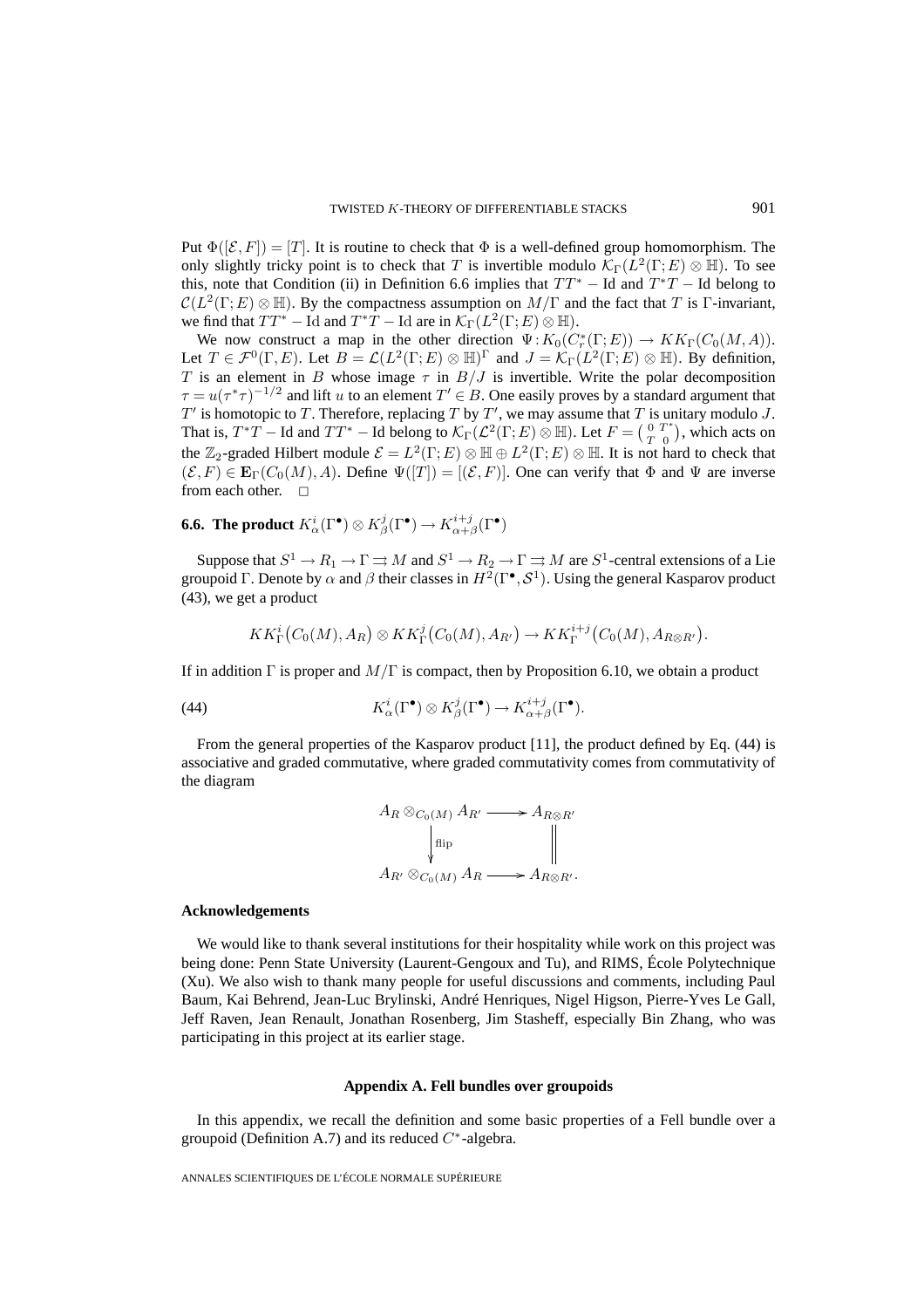### **A.1. Fields of** C∗**-algebras**

DEFINITION  $A.1 -$  Let X be a Hausdorff topological space. A continuous (resp. upper semicontinuous) field of Banach spaces E over X consists of a family  $(E_x)_{x\in X}$  of Banach spaces together with a topology on  $\widetilde{E} = \coprod_{x \in X} E_x$  such that

- (i) the topology on  $E_x$  induced from that on  $\widetilde{E}$  is the norm-topology;
- (ii) the projection  $\pi : E \to X$  is continuous and open;
- (iii) the operations  $(e, e') \in E \times_X E \mapsto e + e' \in E$  and  $(\lambda, e) \in \mathbb{C} \times E \to \lambda e \in E$  are continuous;
- (iv) the norm  $E \to \mathbb{R}_+$  is continuous (resp. u.s.c.);
- (v) if  $||e_i|| \to 0$  and  $\pi(e_i) \to x$ , then  $e_i \to 0_x$ ;
- (vi) for all  $e \in E_x$  there exists a continuous section  $\xi$  such that  $\xi(x) = e$ .

In [25,26] only continuous fields were studied and they are called Banach bundles. We will also use that terminology. In this paper we are mainly concerned with continuous fields, but most constructions and results only require the field to be u.s.c. In particular, a field of Banach spaces can be constructed in the following way [26]:

PROPOSITION A.2. – Let X be a topological Hausdorff space. Assume that  $(E_x)_{x\in X}$  is a *family of Banach spaces and*  $\mathbb E$  *is a*  $C(X)$ *-module of sections of*  $\widetilde{E} := \coprod_{x \in X} E_x \to X$  *such that* 

- (i) *for every*  $\xi \in \mathbb{E}$ *, the function*  $x \mapsto ||\xi(x)||$  *is continuous (resp. u.s.c.)*;
- (ii) *for all*  $x \in X$ *, the set*  $\{\xi(x) | \xi \in \mathbb{E}\}\)$  *is dense in*  $E_x$ *.*

*Then there is a unique topology on*  $\widetilde{E}$  *making*  $\widetilde{E} \rightarrow X$  *into a continuous* (*resp. u.s.c.*) *field of Banach spaces such that elements of* E *are exactly continuous sections.*

In the same way, one defines fields of Banach algebras and fields of C∗-algebras. For instance, if  $f:Y \to X$  is a continuous map between two locally compact spaces, then  $C_0(Y)$  may be considered as an u.s.c. field of  $C^*$ -algebras over X with the fiber  $C_0(f^{-1}(x))$  at  $x \in X$ . Moreover, the field is continuous if and only if  $f$  is an open map.

We will use the following conventions. Denote by  $C(X;E)$ ,  $C_0(X;E)$  and  $C_c(X;E)$  the space of continuous sections, the space of continuous sections vanishing at infinity, the space of compactly supported continuous sections of the bundle  $E \to X$ , respectively. We also use the notations  $C(X, E)$ ,  $C_0(X, E)$  and  $C_c(X, E)$ .

Let us explain how pull-backs of fields are constructed. Let  $\coprod_{x \in X} E_x \to X$  be an u.s.c. (resp. continuous) field of Banach spaces over X, and let  $f:Y \to X$  be a continuous map. Then the u.s.c. (resp. continuous) field  $f^*E$  is the field with the fiber  $E_{f(y)}$  at  $y \in Y$ , and whose total space is  $Y \times_X E$  with the induced topology from  $Y \times E$ . If E is determined by a  $C(X)$ -module of sections  $\mathbb{E} \subset C(X, \tilde{E})$  as in Proposition A.2, then  $f^*E$  is determined by  $f^*\mathbb{E} = {\{\xi \circ f \mid \xi \in \mathbb{E}\}.}$ 

Recall that if X is a locally compact space, then a  $C_0(X)$ -algebra is a C<sup>∗</sup>-algebra A together with a \*-homomorphism  $C_0(X) \to Z(M(A))$  (the center of the multiplier algebra of A) such that  $C_0(X)A = A$ . The proposition below indicates that there is a bijection between  $C_0(X)$ -algebras and u.s.c. fields of  $C^*$ -algebras over X.

For any  $x \in X$ , by  $C_x(X)$ , we denote the ideal of  $C_0(X)$  consisting of functions that vanish at x.

PROPOSITION A.3. – Let X be a locally compact space, A a  $C_0(X)$ -algebra and

$$
A_x = A/(C_x(X)A).
$$

*Denote by*  $\pi_x : A \to A_x$  *the projection. There is a unique u.s.c. field of*  $C^*$ -algebras  $\widetilde{A} := \coprod_{x \in X} A_x \to X$  such that the map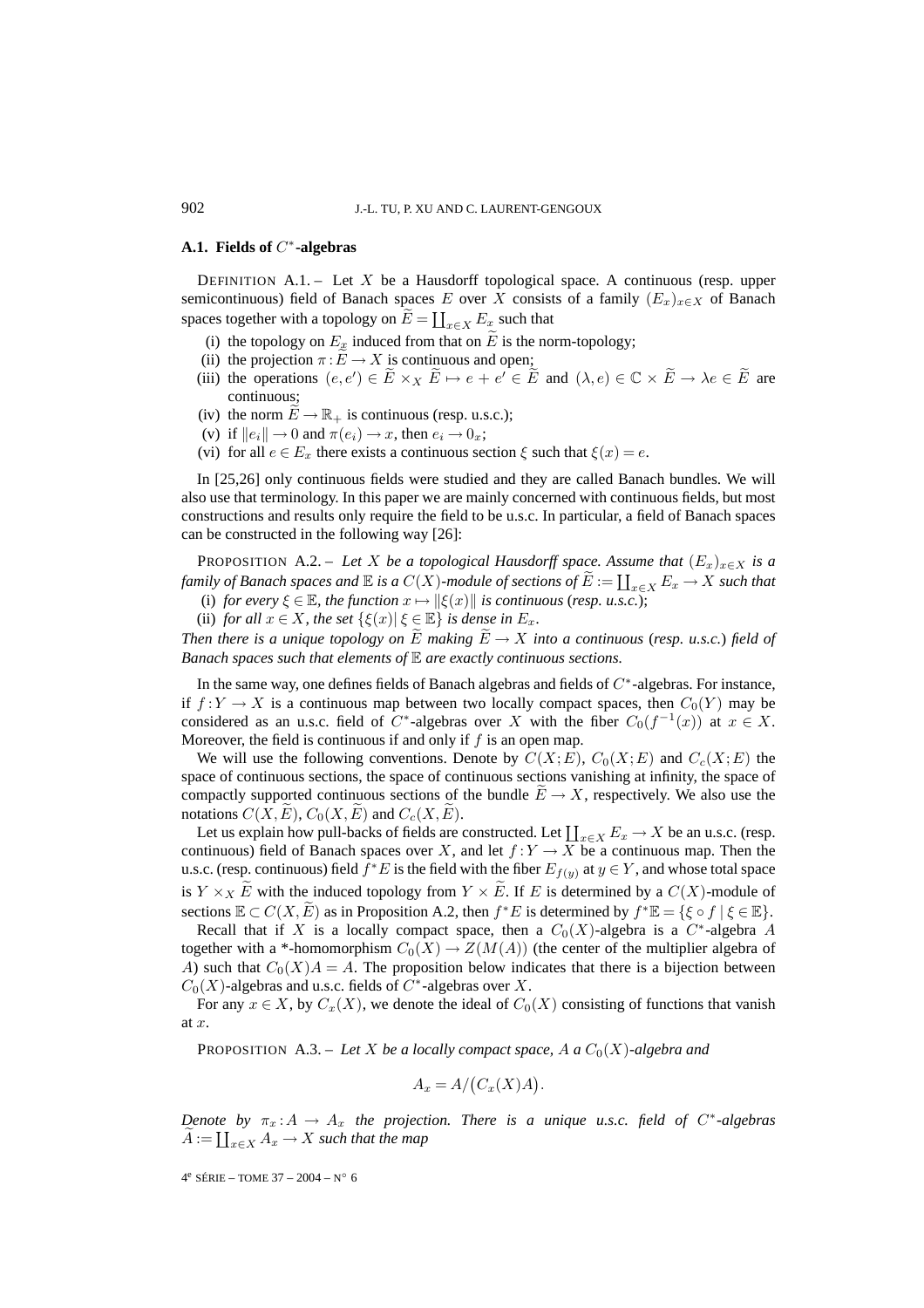$$
A \to C_0(X, A),
$$
  

$$
a \mapsto (x \mapsto \pi_x(a))
$$

*is an isomorphism of* C∗*-algebras.*

*Conversely, assume that*  $\widetilde{A} = \coprod_{x \in X} A_x \to X$  *is a u.s.c. field of*  $C^*$ -algebras over X, and  $A = C_0(X, \tilde{A})$  *is the space of continuous sections vanishing at infinity. Then* A *is obviously a*  $C_0(X)$ -algebra, and the evaluation map  $A \to \mathcal{A}_x$  induces a  $*$ -isomorphism  $A_x \to \mathcal{A}_x$ .

*Proof.* – This is immediate from [12, Proposition 2.12 a)]. □

Assume that  $\Gamma \rightrightarrows X$  is a topological groupoid. Recall [44, Definition 3.3] that a Γ-action on a  $C_0(X)$ -algebra A is an isomorphism of  $C_0(\Gamma)$ -algebras  $\alpha : s^*A \to t^*A$  such that  $\alpha_{gh} = \alpha_g \alpha_h$ for all  $(g,h) \in \Gamma^{(2)}$ , where  $\alpha_g$ :  $(s^*A)_g \cong A_{s(g)} \to (r^*A)_g \cong A_{t(g)}$  is the induced isomorphism.

Let  $\widetilde{A} = \coprod_{x \in X} A_x \to X$  be an u.s.c. field of  $C^*$ -algebras. We say that the groupoid  $\Gamma$  acts on  $\mathcal{A} \to X$  if there is an isomorphism  $\alpha : s^* \mathcal{A} \to t^* \mathcal{A}$  of fields of  $C^*$ -algebras over  $\Gamma$  such that  $\alpha_{ah} = \alpha_a \alpha_h$  for all  $(g, h) \in \Gamma^{(2)}$ . It is clear that using the dictionary above (Proposition A.3), Γ-actions on  $C_0(X)$ -algebras are in bijective correspondence with Γ-actions on fields of  $C^*$ -algebras over X.

Now, let us explain how  $C^*$ -modules over a  $C_0(X)$ -algebra can be considered as u.s.c. fields of Banach spaces over X.

**PROPOSITION**  $A.4. - Let \widetilde{A} = \coprod_{x \in X} A_x \to X$  *be an u.s.c. field of*  $C^*$ -algebras over X *and*  $A = C_0(X, \tilde{A})$ *. Assume that*  $\mathcal E$  *is an A-Hilbert module. Let*  $\mathcal E_x := \mathcal E \otimes_A A_x$  *and denote by*  $\pi_x : \mathcal{E} \to \mathcal{E}_x$  *the canonical map. Then there is an unique u.s.c. field of Banach spaces*  $\widetilde{\mathcal{E}}:=\coprod_{x\in X}\mathcal{E}_x\to X$  such that the map

$$
\mathcal{E} \to C_0(X, \tilde{\mathcal{E}}),
$$
  

$$
\xi \mapsto (x \mapsto \pi_x(\xi))
$$

*is an isomorphism. Moreover, if the field*  $\widetilde{A} \to X$  *is a continuous field, then*  $\widetilde{\mathcal{E}} \to X$  *is a continuous field as well.*

The proof, which uses Proposition A.2, is straightforward and is left to the reader. In particular, any  $C_0(X)$ -module is the space of continuous sections vanishing at infinity of a continuous field of Hilbert spaces.

Consider an u.s.c. field of  $C^*$ -algebras

$$
\widetilde{\mathcal{A}} = \coprod_{x \in X} \mathcal{A}_x \to X.
$$

Let  $A = C_0(X, \mathcal{A})$ . Assume that  $\mathcal E$  is an A-Hilbert module. It is simple to show that there is a unique topology on  $\mathcal{L}(\widetilde{\mathcal{E}}) := \coprod_{x \in X} \mathcal{L}(\mathcal{E}_x)$  such that for every net  $T_i \in \mathcal{L}(\mathcal{E}_{x_i})$  and  $T \in \mathcal{L}(\mathcal{E}_x)$ ,  $T_i$  converges to  $T$  if and only if for every  $\xi \in C(X, \mathcal{E}),$ 

- (i)  $x_i \rightarrow x;$
- (ii)  $T_i\xi(x_i) \rightarrow T\xi(x)$ ; and
- (iii)  $T_i^* \xi(x_i) \rightarrow T^* \xi(x)$ .

Then the bundle  $\mathcal{L}(\mathcal{E}) \to X$  satisfies all the properties of Definition A.1, except that the norm is not necessarily u.s.c. (in fact, one can show that it is *lower* semi-continuous if  $\widetilde{\mathcal{E}} \to X$  is a continuous field), and the induced topology on  $\mathcal{L}(\mathcal{E}_x)$  is not the norm-topology.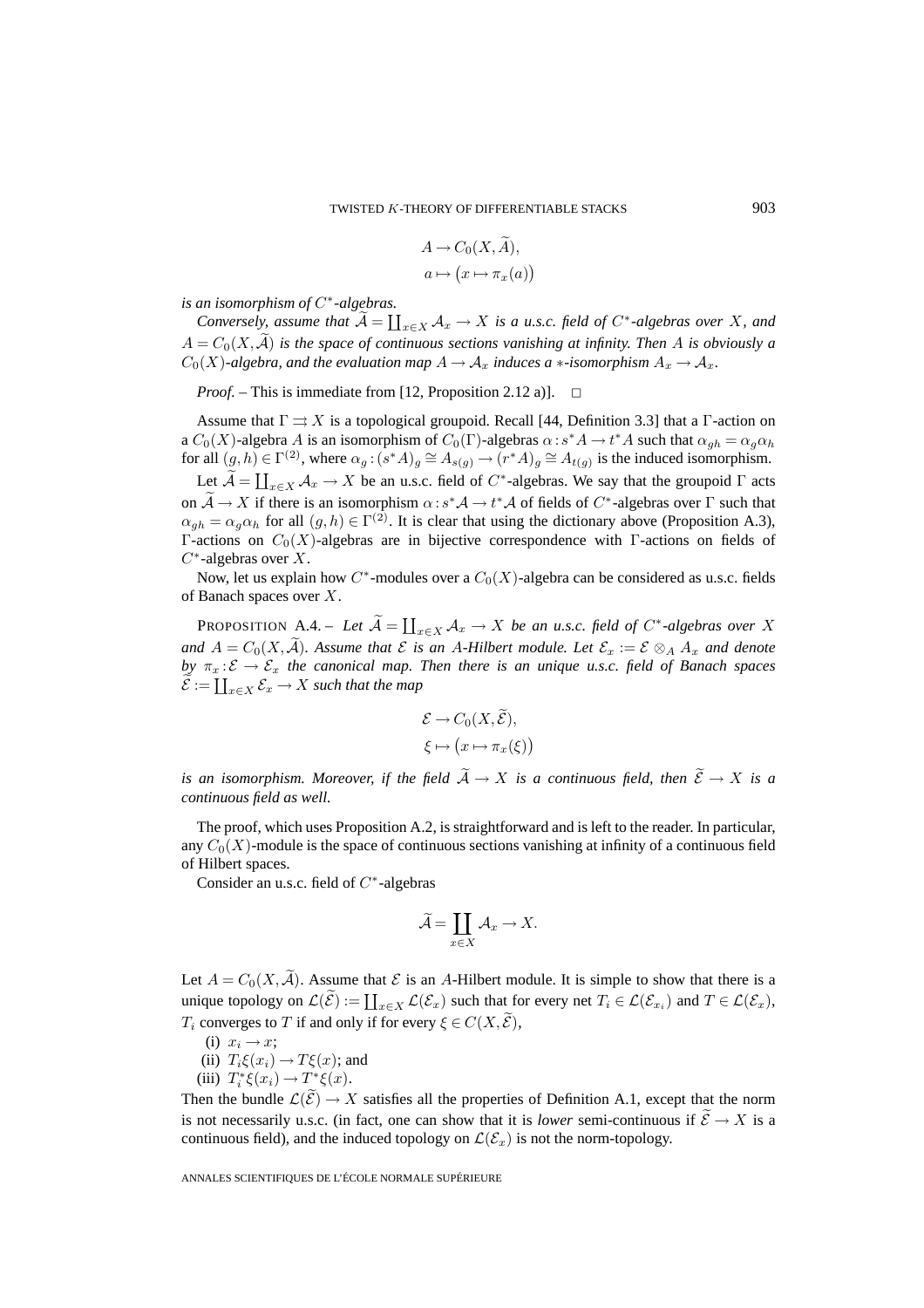We say that a section  $x \mapsto T_x$  of  $\mathcal{L}(\mathcal{E})$  is strongly continuous if for every  $\xi \in C(X, \mathcal{A})$ ,  $x \mapsto T_x \xi(x)$  belongs to  $C(X, \widetilde{A})$ , and a section  $x \mapsto T_x$  is \*-strongly continuous if both  $x \mapsto T_x$ and  $x \mapsto T_x^*$  are strongly continuous. It is not hard to show that a section is  $*$ -strongly continuous if and only if it is a continuous section of the bundle defined above. Denote by  $C_b(X, \mathcal{L}(\mathcal{E}))$  the space of continuous and norm-bounded sections.

PROPOSITION A.5. – *There is an isomorphism*

$$
\mathcal{L}(\mathcal{E}) \to C_b\big(X, \mathcal{L}(\widetilde{\mathcal{E}})\big),
$$
  

$$
T \mapsto (x \mapsto T_x),
$$

*where*  $T_x = T \otimes_A \text{Id} \in \mathcal{L}(\mathcal{E} \otimes_A A_x) = \mathcal{L}(\mathcal{E}_x)$ .

*Proof.* – This follows directly from Proposition A.4 and the fact that  $\mathcal{L}(\mathcal{E})$  is, by definition, the space of maps from  $\mathcal E$  to  $\mathcal E$  admitting an adjoint.  $\Box$ 

The analogue of the above proposition for  $\mathcal{K}(\mathcal{E})$  is less simple. However since we do not need it in full generality in this paper, we only consider a particular case below.

PROPOSITION A.6. – Let  $\widetilde{\mathcal{H}} = \coprod_{x \in X} \mathcal{H}_x \to X$  *be a continuous field of Hilbert spaces, and*  $\mathcal{H} = C_0(X, \mathcal{H})$  *be the associated*  $C_0(X)$ *-Hilbert module. Then there exists a unique topology on*  $\mathcal{K}(\widetilde{\mathcal{H}}) := \coprod_{x \in X} \mathcal{K}(\mathcal{H}_x)$  such that

(i) *the field*  $K(\tilde{\mathcal{H}}) \to X$  *is a continuous field of*  $C^*$ -algebras;

(ii) *for every*  $\xi$ ,  $\eta \in C_0(X, \widetilde{\mathcal{H}})$ , we have  $(x \mapsto T_{\xi(x), \eta(x)}) \in C_0(X, \mathcal{K}(\widetilde{\mathcal{H}}))$ . *Moreover, the map*

$$
T_{\xi,\eta} \mapsto (x \mapsto T_{\xi(x),\eta(x)})
$$

*extends uniquely to an isomorphism of*  $C^*$ -*algebras*  $\mathcal{K}(\mathcal{H}) \stackrel{\sim}{\rightarrow} C_0(X, \mathcal{K}(\mathcal{H})).$ 

*Proof.* – We sketch the proof in the case that the field is countably generated. In this case, by the stabilization theorem (either by Dixmier and Douady [22] or Kasparov [72]), we may assume that the field is trivial:  $\mathcal{H} \cong X \times \mathbb{H}$ . It is well-known that  $\mathcal{K}(\mathcal{H})$  is isomorphic to  $C_0(X,\mathcal{K}(\mathbb{H}))$ , where  $\mathcal{K}(\mathbb{H})$  is endowed with the norm-topology. Thus it follows from Proposition A.2 that  $C_0(X,\mathcal{K}(\mathbb{H}))$  is the space of continuous sections vanishing at infinity of a continuous field of  $C^*$ -algebras over X with fibers isomorphic to  $\mathcal{K}(\mathbb{H})$ .  $\Box$ 

#### **A.2. Fell bundles over groupoids: definition and first properties**

DEFINITION A.7. – Let  $\Gamma \rightrightarrows M$  be a locally compact groupoid and denote by  $m:\Gamma^{(2)} \to \Gamma$ the multiplication map. A continuous (resp. u.s.c.) Fell bundle over Γ is a continuous (resp. u.s.c.) field of Banach spaces  $(E_q)_{q\in\Gamma}$  over  $\Gamma$  together with an associative bilinear product  $(\xi,\eta)$  $E_g \times E_h \mapsto \xi \eta \in E_{gh}$ , whenever  $(g, h) \in \Gamma^{(2)}$ , and an antilinear involution  $\xi \in E_g \mapsto \xi^* \in E_{g^{-1}}$ such that for any  $(g,h) \in \Gamma^{(2)}$ , and  $(e_1,e_2) \in E_a \times E_h$ ,

- (i)  $||e_1e_2|| \leq ||e_1|| ||e_2||;$
- (ii)  $(e_1e_2)^* = e_2^*e_1^*;$
- (iii)  $||e_1^*e_1|| = ||e_1||^2;$
- (iv)  $e_1^*e_1$  is a positive element of the  $C^*$ -algebra  $E_{s(g)}$ ;
- (v) the product  $(e, e') \in m^*(E) \mapsto ee' \in E$ , and the involution  $e \in E \mapsto e^*$  are continuous;
- (vi) for all  $(g,h) \in \Gamma^{(2)}$ , the image of the product  $E_g \times E_h \to E_{gh}$  spans a dense subspace of  $E_{gh}$ .

*Remark* A.8. – Note that (i)–(iii) imply that  $E_x$ ,  $x \in M$ , is a  $C^*$ -algebra, so (iv) makes sense.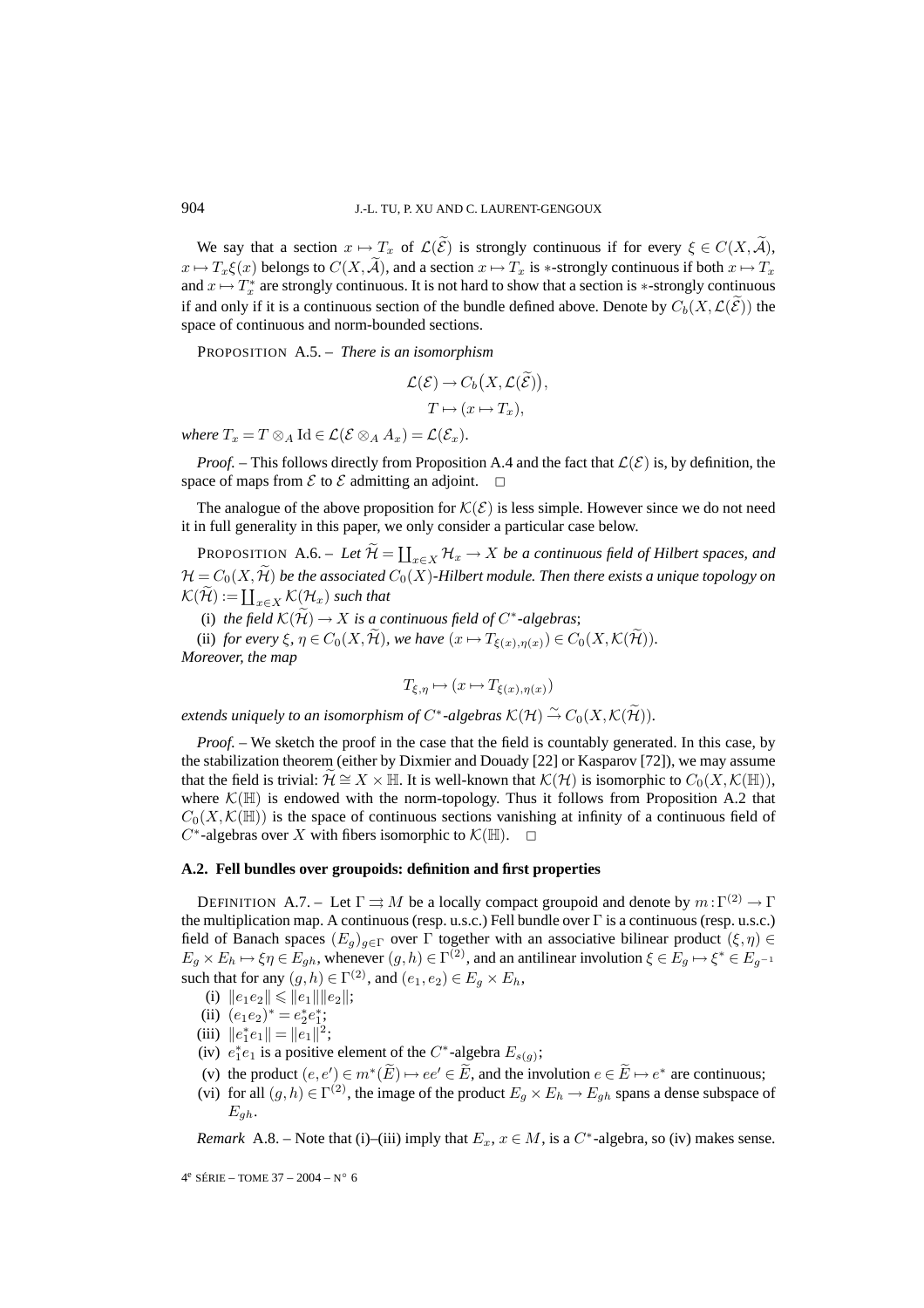Continuous Fell bundles were first defined by Yamagami in [71], and were called  $C^*$ -algebras over groupoids. Since continuous Fell bundles are simply called "Fell bundles" in the literature [28,42,55], we will follow this convention. In the literature one also finds the terminology "full" Fell bundle: this refers to condition (vi). Note that  $A := C_0(M;E)$ , the restriction of  $C_0(\Gamma;E)$ to M, is a  $C_0(M)$ -algebra, and  $A_x = E_x$  for all  $x \in M$ , by Proposition A.3.

*Example* A.9. – Let  $\Gamma$  be a locally compact groupoid acting on a  $C_0(M)$ -algebra A, A the associated u.s.c. field of  $C^*$ -algebras (Proposition A.3). There is an isomorphism  $\alpha : s^* A \to t^* A$ such that  $\alpha_{gh} = \alpha_g \circ \alpha_h$  for all  $(g,h) \in \Gamma^{(2)}$ . Then  $E = s^* A$  is a u.s.c. Fell bundle over  $\Gamma$  with the product  $(a, b) \in E_g \times E_h = \mathcal{A}_{s(g)} \times \mathcal{A}_{s(h)} \mapsto \alpha_{h-1}(a)b \in E_{gh} = \mathcal{A}_{sh}$  and the involution  $a \in E_g \mapsto \alpha_g(a^*) \in E_{g^{-1}}.$ 

Therefore the notion of u.s.c. Fell bundles over  $\Gamma$  generalizes that of actions of  $\Gamma$  on  $C^*$ -algebras. In fact, u.s.c. Fell bundles over  $\Gamma$  can be viewed as "actions of  $\Gamma$  on  $C^*$ -algebras by Morita equivalences" (see [55]).

Now we return to the discussion on a general u.s.c. Fell bundle E. Define an  $A_{s(q)}$ -valued scalar product on  $E_g$  by  $\langle e, e' \rangle = e^* e'$ . Then  $E_g$  becomes an  $A_{s(g)}$ -Hilbert module, and the left multiplication by elements of  $A_{t(q)}$  defines a \*-homomorphism  $A_{t(q)} \to \mathcal{L}(E_q)$ . In other words,  $E_g$  is an  $A_{t(g)}$ - $A_{s(g)}$ -correspondence.

Note also that the product  $E_g \times E_h \to E_{gh}$  induces an isomorphism of  $A_{t(g)} - A_{s(h)}$ bimodules  $E_g \otimes_{A_{s(g)}} E_h \to E_{gh}$ . Indeed, to check that this map is isometric, we note that  $\forall \xi_i \in E_q, \eta_i \in E_h,$ 

$$
\left\langle \sum_i \xi_i \otimes \eta_i, \sum_i \xi_i \otimes \eta_i \right\rangle = \sum_{i,j} \left\langle \eta_i, \langle \xi_i, \xi_j \rangle \eta_j \right\rangle = \sum_{i,j} (\xi_i \eta_i)^* (\xi_j \eta_j) = \left\langle \sum_i \xi_i \eta_i, \sum_i \xi_i \eta_i \right\rangle.
$$

The surjectivity of  $E_g \times E_h \to E_{gh}$  follows from condition (vi) of Definition A.7. The following proposition justifies the reason that we require the field to be u.s.c.:

PROPOSITION A.10. – *If* E *is an u.s.c. Fell bundle over the groupoid* Γ*, then sections of the form*  $(g,h) \mapsto \sum_i \xi_i(g)\eta_i(h)$ *, where*  $\xi_i$ *,*  $\eta_i \in C_0(\Gamma;E)$ *, are dense in*  $C_0(\Gamma^{(2)},m^*E)$ *.* 

To prove the proposition, we need the following:

LEMMA A.11. – Let K and L be two compact spaces,  $(\Omega_k)$  an open cover of  $K \times L$ . Then *there exist finite covers*  $U_i$  *and*  $V_j$  *of*  $K$  *and*  $L$  *respectively such that*  $(U_i \times V_j)$  *is a refinement of*  $(\Omega_k)$ .

*Proof.* – For every  $(x, y) \in K \times L$ , there exist  $K_{x,y}$ ,  $L_{x,y}$  compact and  $U_{x,y}^1$ ,  $V_{x,y}^1$  open such that  $(x, y) \in \text{Int}(K_{x,y}) \times \text{Int}(L_{x,y}) \subset K_{x,y} \times L_{x,y} \subset U_{x,y}^1 \times V_{x,y}^1 \subset \Omega_k$  for some k. Let  $U_{x,y}^2 = K - K_{x,y}$  and  $V_{x,y}^2 = L - L_{x,y}$ . By compactness, there exists a finite family  $(x_i, y_i)_{i \in I}$ such that  $\bigcup_{i\in I} \text{Int}(K_{x_i,y_i}) \times \text{Int}(L_{x_i,y_i})$  covers  $K \times L$ .

For any  $\alpha = (\alpha_i)_{i \in I} \in \{1,2\}^I$ , let  $U^{\alpha} = \bigcap U^{\alpha_i}_{x_i, y_i}$  and  $V^{\alpha} = \bigcap V^{\alpha_i}_{x_i, y_i}$ . It is not hard to check that  $(U_\alpha)$  and  $(V_\alpha)$  are, respectively, covers of K and L that satisfy the required properties.

*Proof.* – Let  $\zeta \in C_0(\Gamma^{(2)}, m^*E)$ . We can assume that  $\zeta$  is compactly supported. There exist K and  $L \subset \Gamma$  compact such that the support of  $\zeta$  is in the interior of

$$
KL = \{ gh \mid (g, h) \in K * L = (K \times L) \cap \Gamma^{(2)} \}.
$$

By the definition of  $m^*E$ , for every  $(g,h) \in K * L$  there exist  $\xi_{g,h}^i$ ,  $\eta_{g,h}^i \in C_0(\Gamma;E)$  such that

$$
\bigg\|\sum_i \xi^i_{g,h}(g)\eta^i_{g,h}(h)-\zeta(g,h)\bigg\|<\varepsilon.
$$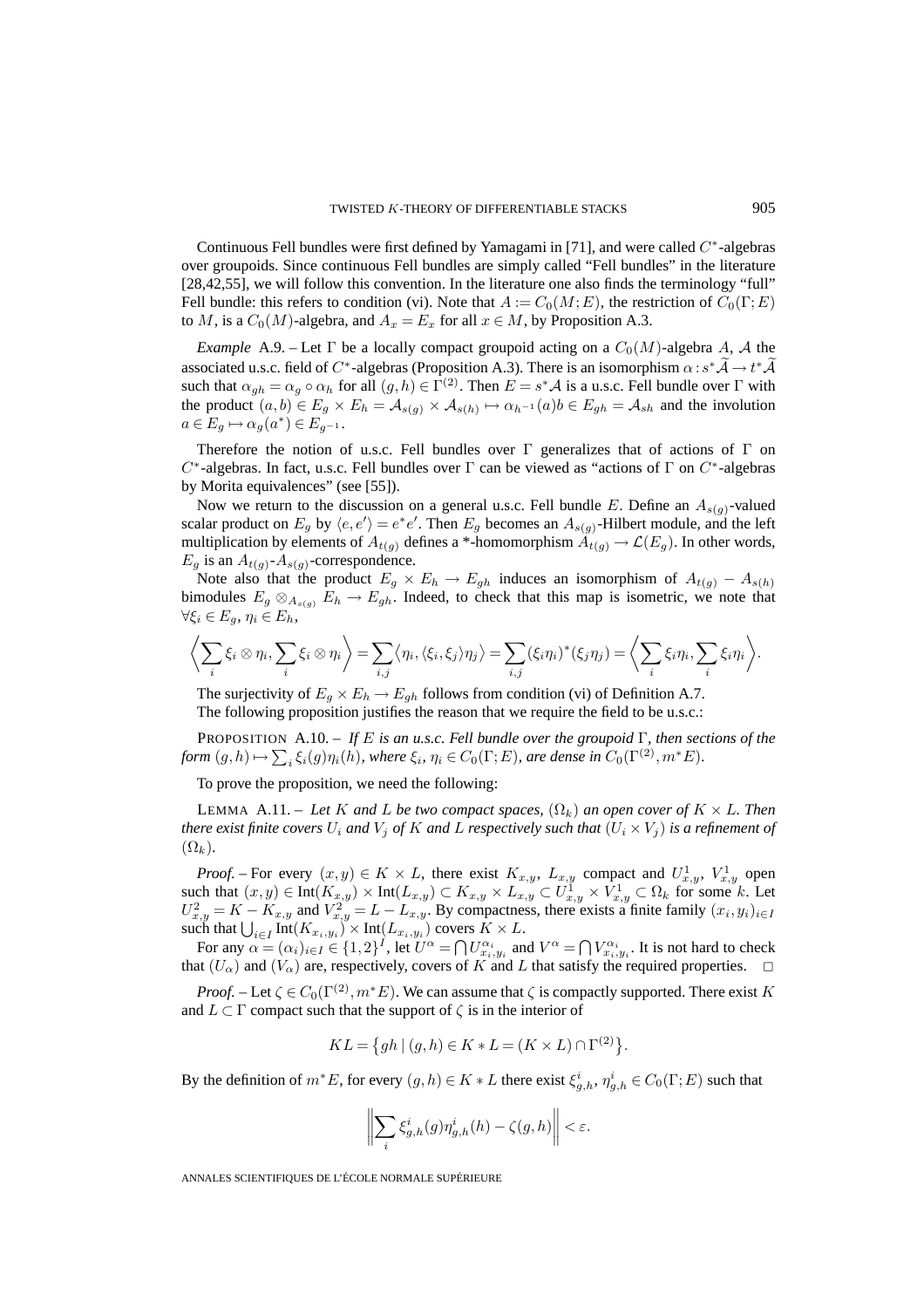Since the field  $m^*E$  is u.s.c., there exists a neighborhood  $\Omega_{g,h}$  of  $(g,h)$  such that

$$
\biggl\|\sum_i \xi^i_{g,h}(g')\eta^i_{g,h}(h')-\zeta(g',h')\biggr\|<\varepsilon
$$

for all  $(g',h') \in \Omega_{g,h}$ .

Now, by Lemma A.11, there exist compactly supported nonnegative continuous functions  $\varphi_k$ and  $\psi_l$  on  $\Gamma$  such that  $\sum_k \varphi_k = 1$  on  $K$ ,  $\sum_l \psi_l = 1$  on  $L$ ,  $0 \le \sum_k \varphi_k \le 1$ ,  $0 \le \sum_l \psi_l \le 1$ , and  $(g,h) \mapsto \varphi_k(g)\psi_l(h)$  is supported in some  $\Omega_{g_k,h_l}$  or in  $(K \times L) - K * L$  for all  $\overline{k,l}$ .

Thus,

$$
\left\| \zeta(g,h) - \sum_{k,l,i} \varphi_k(g) \psi_l(h) \xi_{g_k,h_l}^i(g) \eta_{g_k,h_l}^i(h) \right\| < \varepsilon,
$$

for all  $(g, h) \in K * L$ . Now, choose two compact sets K' and L' whose interior contain K and L respectively. Applying the above to K' and L' instead of K and L, there exist  $\xi_i$ ,  $\eta_i \in E$  such that

(45) 
$$
\left\| \zeta(g,h) - \sum_{i} \xi_i(g) \eta_i(h) \right\| < \varepsilon
$$

 $\overline{11}$ 

for  $(g, h) \in K' * L'$ . Replacing  $\xi_i$  by  $\varphi \xi$ , where  $\varphi \in C_c(\Gamma)_+$  has the support  $\subset \text{Int}(K')$ ,  $0 \leq \varphi \leq 1$  and  $\varphi = 1$  on K, and replacing  $\eta_i$  by  $\psi \eta_i$ , where  $\psi \in C_c(\Gamma)_+$  has the support  $\subset$  Int(L'),  $0 \le \psi \le 1$  and  $\psi = 1$  on L, we may assume that Eq. (45) holds for all  $(g, h) \in \Gamma^{(2)}$ .

#### **A.3. The reduced** C∗**-algebra**

In this subsection, we recall the definition of the reduced C∗-algebra associated to an u.s.c. Fell bundle over a groupoid. See [55], or [58, Section 7.7] for the definition of the crossed-product algebra by a locally compact group, or [61, Chapter 2] for the  $C<sup>*</sup>$ -algebra of a groupoid.

Assume that  $\Gamma$  is a locally compact groupoid with a Haar system, and E is an u.s.c. Fell bundle over Γ. Let  $C_c(\Gamma; E)$  denote the space of compactly supported continuous sections. For  $\xi, \eta \in C_c(\Gamma; E)$ , define the convolution by

$$
(\xi * \eta)(g) = \int\limits_{h \in \Gamma^{t(g)}} \xi(h)\eta(h^{-1}g) \lambda^{t(g)}(dh)
$$

and the involution by  $\xi^*(q) = \xi(q^{-1})^*$ .

Let us check that  $\xi * \eta$  belongs to  $C_c(\Gamma; E)$ . By (v) in Definition A.7,  $(g, h) \mapsto \xi(h)\eta(h^{-1}g)$ is the uniform limit of maps of the form  $\sum_i f_i(h, h^{-1}g)\zeta_i(h(h^{-1}g))$ , where  $f_i \in C_c(\Gamma^{(2)})$ and  $\zeta_i \in C_c(\Gamma;E)$ , and hence of sums of the form  $f(h)f'(g)\zeta(g)$ , where  $f, f' \in C_c(\Gamma)$  and  $\zeta \in C_c(\Gamma; E)$ . Moreover, the function  $f'(g)$  can be assumed to be supported on a fixed compact subset of  $\Gamma$ . Now,

$$
\int_{h \in \Gamma^{t(g)}} f(h) \,\lambda^{t(g)}(dh) f'(g) \zeta(g)
$$

is the product of  $\zeta$  by an element of  $C_c(\Gamma)$ , and hence belongs to  $C_c(\Gamma;E)$ . Therefore  $\xi * \eta$  can be uniformly approximated by elements in  $C_c(\Gamma;E)$ .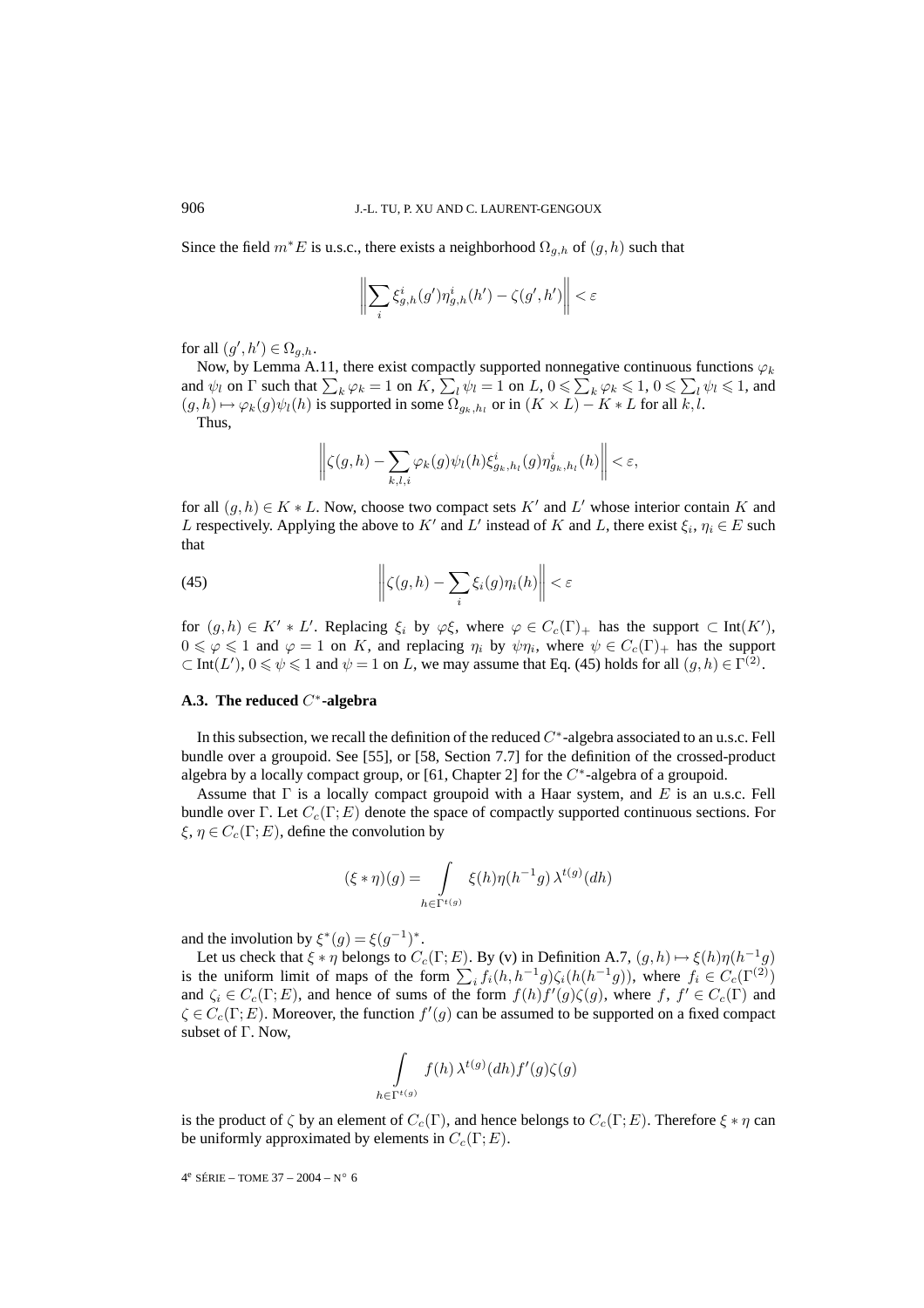Let  $\|\xi\|_1 = \sup_{x \in M} \int_{\Gamma^x} \|\xi(g)\| \lambda^x(dg)$ , and  $\|\xi\|_I = \max(\|\xi\|_1, \|\xi^*\|_1)$ . Then the completion of  $C_c(\Gamma;E)$  with respect to the norm  $\|\cdot\|_I$  is a Banach  $*$ -algebra, and is denoted by  $L^1(\Gamma;E)$ . Its enveloping C<sup>∗</sup>-algebra is denoted by  $C^*(\Gamma;E)$ , and is called the C<sup>∗</sup>-algebra of the field E.

Let  $L^2(\Gamma; E)$  be the A-Hilbert module obtained by completing  $C_c(\Gamma; E)$  with respect to the A-valued scalar product:

$$
\langle \xi, \eta \rangle(x) = \int_{g \in \Gamma_x} \langle \xi(g), \eta(g) \rangle \lambda_x(dg) \in A_x.
$$

Then for every  $\xi \in C_c(\Gamma; E)$ , the map  $\pi_l(\xi): \eta \mapsto \xi * \eta$  belongs to  $\mathcal{L}(L^2(\Gamma; E))$ , and  $\xi \mapsto \lambda(\xi)$ extends to a representation of  $L^1(\Gamma; E)$ , called the left regular representation. Its image

$$
C_r^*(\Gamma;E) = \overline{\pi_l(L^1(\Gamma;E))} = \overline{\pi_l(C_c(\Gamma;E))} \subset \mathcal{L}(L^2(\Gamma;E))
$$

is called the reduced  $C^*$ -algebra of the field  $E$ .

The A-Hilbert module  $L^2(\Gamma; E)$  can be considered, by Proposition A.4, as a field of Banach spaces over M with fiber  $L^2(\Gamma;E) \otimes_A A_x$  at  $x \in M$ . Denote the total space of this bundle by  $\tilde{L}^2(\Gamma;E)$  and the fiber by  $L^2(\Gamma_x;E)$ . To justify our notation, let  $i_x:\Gamma_x\to\Gamma$  be the inclusion. Then  $L^2(\Gamma_x; E)$  is the completion of  $C_c(\Gamma_x; i_x^*E)$  with respect to the  $A_x$ -valued scalar product  $\langle \xi, \eta \rangle = \int_{g \in \Gamma_x} \langle \xi(g), \eta(g) \rangle \, \lambda_x(dg)$ . Thus  $L^2(\Gamma_x; E)$  is an  $A_x$ -Hilbert module.

The algebra of compact operators  $\mathcal{K}(L^2(\Gamma;E))$  is a field of  $C^*$ -algebras over M whose total space is denoted by  $\mathcal{K}(L^2(\Gamma;E))$  (see Proposition A.6). Its fiber at  $x \in M$  is  $\mathcal{K}(L^2(\Gamma_x;E)).$ If E is a continuous Fell bundle, then  $\mathcal{K}(L^2(\Gamma;E))$  is a continuous field of C<sup>∗</sup>-algebras [55, pp. 76–77].

The C<sup>\*</sup>-algebra  $\mathcal{K}(L^2(\Gamma;E))$  is endowed with a continuous action of  $\Gamma$ : for every  $\gamma \in \Gamma_x^y$ , the map

$$
\alpha_{\gamma} : \mathcal{K}(L^2(\Gamma_x; E)) \xrightarrow{\sim} \mathcal{K}(L^2(\Gamma_y; E))
$$

is obtained as follows: let  $R_{\gamma^{-1}}$  be the right multiplication by  $\gamma^{-1}$ , and let  $E' = (R_{\gamma^{-1}})^*(E_{|\Gamma_y}|)$ , i.e.  $E'_{g} = E_{g\gamma^{-1}} \cong E_g \otimes E_{\gamma^{-1}}$ . Then there is an isomorphism from  $\mathcal{K}(L^2(\Gamma_x; E))$ to  $\mathcal{K}(\check{L}^2(\Gamma_x; E'))$  given by  $T \mapsto T \otimes 1$ . However,  $L^2(\Gamma_x; E')$  and  $L^2(\Gamma_y; E)$  are isomorphic under the map  $\xi \mapsto \eta$ , where  $\eta(g) = \xi(g\gamma)$ . See [55, pp. 76–77] for further details.

#### **REFERENCES**

- [1] ADEM A., RUAN Y., Twisted orbifold K-theory, *Comm. Math. Phys.* **237** (2003) 533–556.
- [2] ARTIN M., et al., Théorie des topos et cohomologie étale des schémas, in: *Séminaire de géométrie algébrique*, in: Lecture Notes in Mathematics, vols. **269, 270, 305**, Springer, Berlin, 1972–1973.
- [3] ATIYAH M., K-theory. Lecture notes by D.W. Anderson, 1967.
- [4] ATIYAH M., K-theory past and present, math.KT/0012213.
- [5] ATIYAH M., SEGAL G., Twisted K-theory, math.KT/0407054.
- [6] BAUM P., CONNES A., Chern character for discrete groups, in: *A fête of topology*, Academic Press, New York, 1988, pp. 163–232.
- [7] BAUM P., CONNES A., HIGSON N., Classifying space for proper actions and K-theory of group C∗-algebras, in: C∗*-Algebras: 1943–1993 (San Antonio, TX, 1993)*, in: Contemp. Math., vol. **167**, Amer. Math. Soc., Providence, RI, 1994, pp. 240–291.
- [8] BEHREND K., EDIDIN B., FANTECHI B., FULTON W., GOTTSCHE L., KRESCH K., Introduction to stacks, in preparation.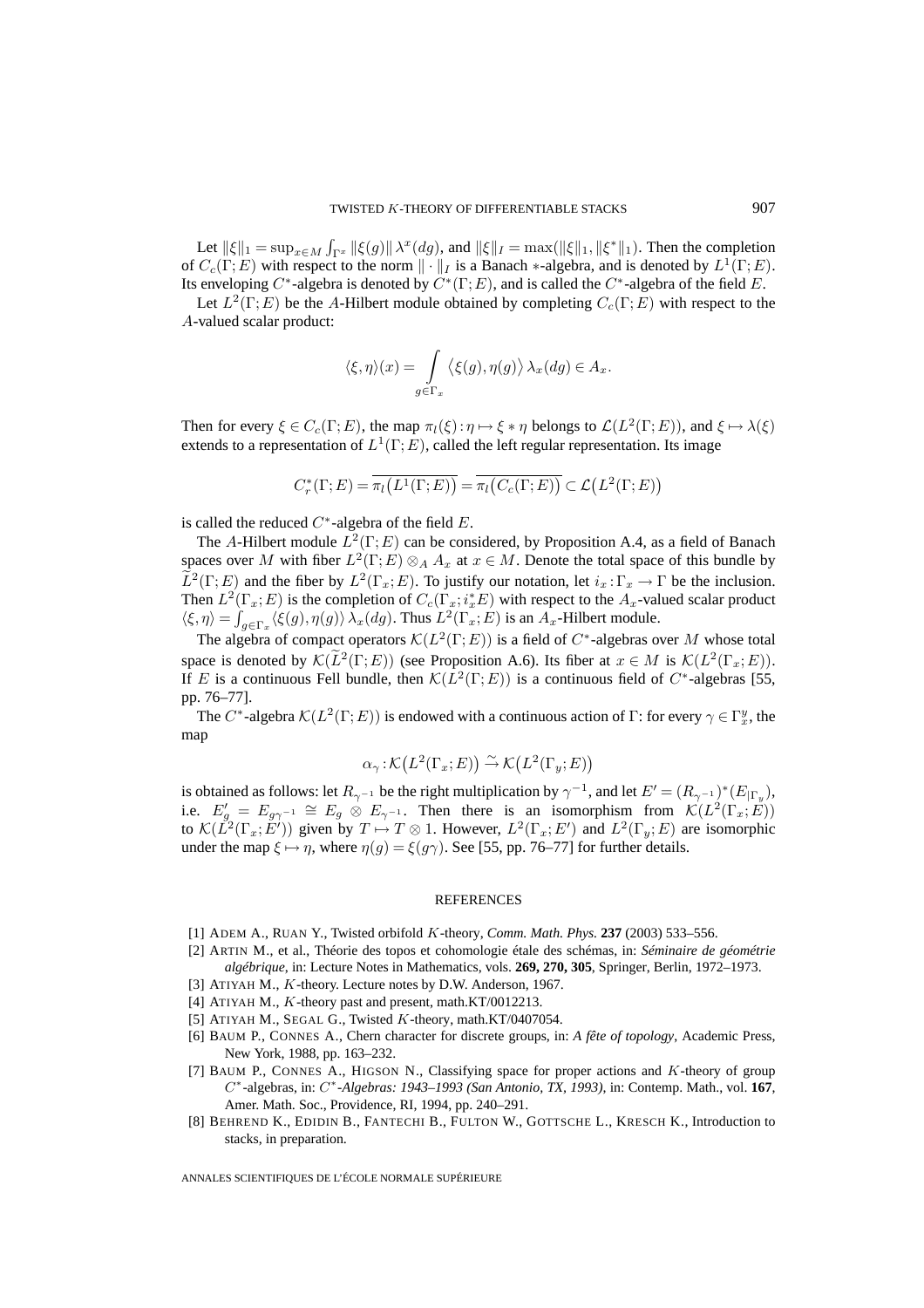- [9] BEHREND K., XU P., S<sup>1</sup>-bundles and gerbes over differentiable stack, *C. R. Acad. Sci. Paris Sér. I* **336** (2003) 163–168.
- [10] BEHREND, K., XU P., Differentiable stacks and gerbes, in preparation.
- [11] BLACKADAR B., K-Theory for Operator Algebras, second ed., Mathematical Sciences Research Institute Publications, vol. **5**, Cambridge University Press, Cambridge, 1998.
- [12] BLANCHARD E., Déformations de C∗-algèbres de Hopf, *Bull. Soc. Math. France* **124** (1996) 141–215.
- [13] BOST J.-B., Principe d'Oka, K-théorie et systèmes dynamiques non commutatifs, *Invent. Math.* **101** (1990) 261–333.
- [14] BRYLINSKI J.-L., Loop Spaces, Characteristic Classes and Geometric Quantization, Progress in Mathematics, vol. **107**, Birkhäuser, Basel, 1993.
- [15] BOUWKNEGT P., MATHAI V., D-branes, B-fields and twisted K-theory, *J. High Energy Phys.* **3** (2000) 7–11.
- [16] BOUWKNEGT P., CAREY A., MATHAI V., MURRAY M., STEVENSON D., Twisted K-theory and K-theory of bundle gerbes, *Comm. Math. Phys.* **228** (2002) 17–45.
- [17] CONNES A., Cyclic Cohomology and the Transverse Fundamental Class of a Foliation, in: Pitman Research Notes Math. Ser., vol. **123**, Longman Sci., Harlow, 1986, pp. 52–144.
- [18] CONNES A., SKANDALIS G., The longitudinal index theorem for foliations, *Publ. Res. Inst. Math. Sci. Kyoto Univ.* **20** (1984) 1139–1183.
- [19] CRAINIC M., Differentiable and algebroid cohomology, van Est isomorphisms, and characteristic classes, *Comment. Math. Helv.* **78** (2003) 681–721.
- [20] CRAINIC M., MOERDIJK I., A homology theory for étale groupoids, *J. Reine Angew. Math.* **521** (2000) 25–46.
- [21] DIXMIER J., C<sup>\*</sup>-Algebras, North Holland, Amsterdam, 1977.
- [22] DIXMIER J., DOUADY A., Champs continus d'espaces hilbertiens et de C∗-algèbres, *Bull. Soc. Math. France* **91** (1963) 227–284.
- [23] DONOVAN P., KAROUBI M., Graded Brauer groups and K-theory with local coefficients, *Inst. Hautes Études Sci. Publ.* **38** (1970) 5–25.
- [24] DUPONT J., Curvature and Characteristic Classes, Lecture Notes in Mathematics, vol. **640**, Springer, Berlin, 1978.
- [25] DUPRÉ M.J., GILLETTE R.M., Banach Bundles, Banach Modules and Automorphisms of C∗- Algebras, Pitman Research Notes in Mathematics, vol. **92**, 1983.
- [26] FELL J., DORAN R., Representations of C∗-Algebras, Locally Compact Groups, and Banach ∗-Algebraic Bundles, vol. 2, Pure and Applied Mathematics, vol. **126**, Academic Press, Boston, MA, 1988.
- [27] FREED D., The Verlinde algebra is twisted equivariant K-theory, *Turkish J. Math.* **25** (2001) 159–167.
- [28] FULMAN I., MUHLY P., Bimodules, spectra, and Fell bundles, *Israel J. Math.* **108** (1998) 193–215.
- [29] GABRIEL P., ZISMAN M., Calculus of Fractions and Homotopy Theory, Ergebnisse der Mathematik und ihrer Grenzgebiete, vol. **35**, Springer, Berlin, 1967.
- [30] GIRAUD J., Cohomologie non abélienne, Die Grundlehren der mathematischen Wissenschaften, vol. **179**, Springer, Berlin, 1971.
- [31] GROTHENDIECK A., Le groupe de Brauer, *Séminaire Bourbaki* (1964/65), Exp. no 290, *Collection Hors Série de la S.M.F.* **9** (1995) 199–219.
- [32] GUILLEMIN V., STERNBERG S., Supersymmetry and Equivariant de Rham Theory, Springer, Berlin, 1999.
- [33] HAEFLIGER A., Groupoïdes d'holonomie et classifiants, in: Structure transverse des feuilletages, Toulouse 1982, *Astérisque* **116** (1984) 70–97.
- [34] HIGSON N., On a technical theorem of Kasparov, *J. Funct. Anal.* **73** (1987) 107–112.
- [35] HIGSON N., The Baum–Connes conjecture, in: *Proceedings of the International Congress of Mathematicians, vol. II (Berlin, 1998), Doc. Math., Extra vol. II*, 1998, pp. 637–646 (electronic).
- [36] HIGSON N., LAFFORGUE V., SKANDALIS G., Counterexamples to the Baum–Connes conjecture, *Geom. Funct. Anal.* **12** (2) (2002) 330–354.
- [37] HIGSON N., ROE J., YU G., A coarse Mayer–Vietoris principle, *Math. Proc. Cambridge Philos. Soc.* **114** (1993) 85–97.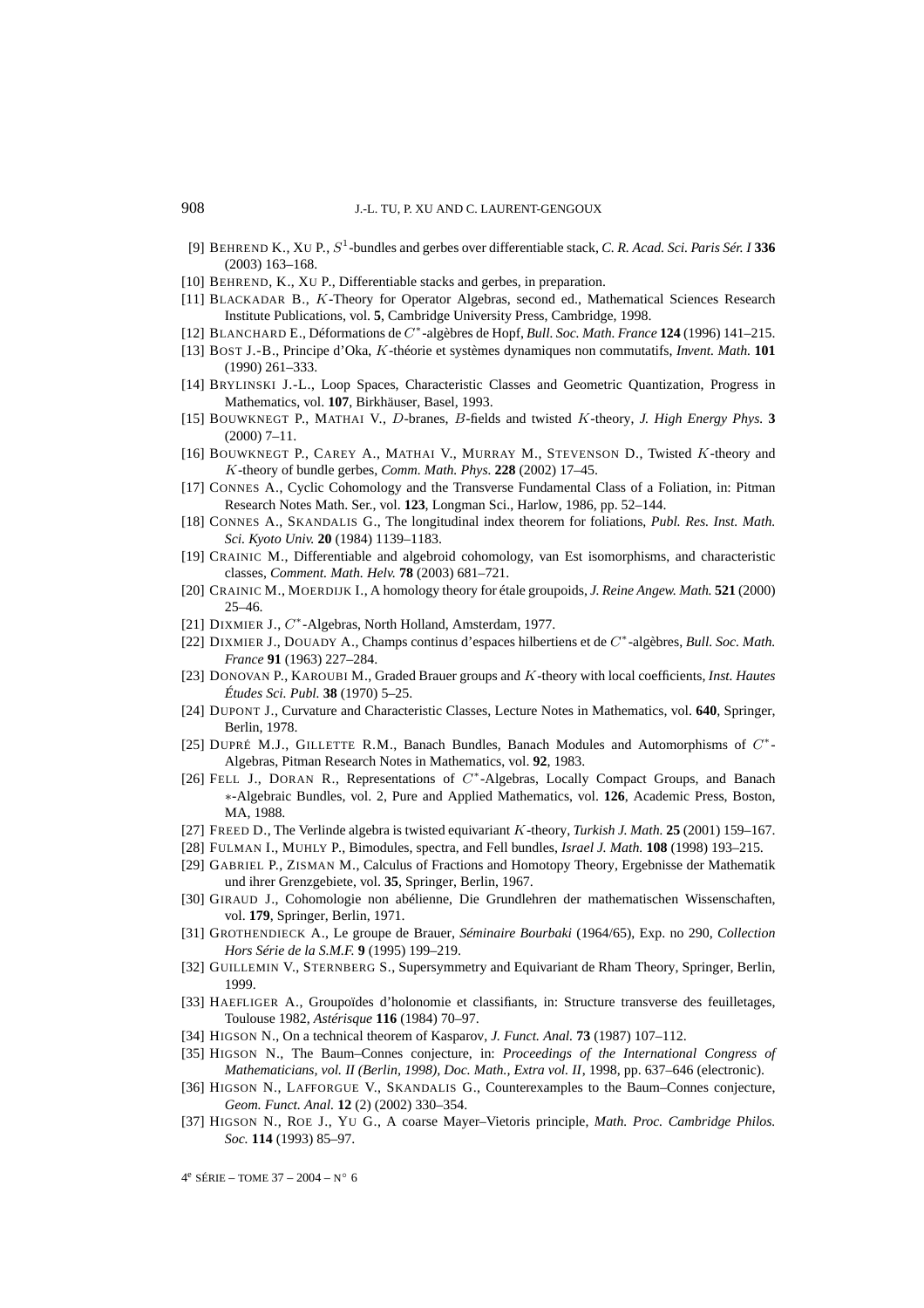- [38] HILSUM M., SKANDALIS G., Morphismes K-orientés d'espaces de feuilles et fonctorialité en théorie de Kasparov (d'après une conjecture d'A. Connes), *Ann. Sci. Éc. Norm. Sup.* **20** (1987) 325–390.
- [39] HITCHIN N., Lectures on special Lagrangian submanifolds, in: Winter School on Mirror Symmetry, Vector Bundles and Lagrangian Submanifolds (Cambridge, MA, 1999), *AMS/IP Stud. Adv. Math.* **23** (1999) 151–182.
- [40] KELLENDONK J., Noncommutative geometry of tilings and gap labelling, *Rev. Math. Phys.* **7** (7) (1995) 1133–1180.
- [41] KOOSIS P., An irreducible unitary representation of a compact group is finite dimensional, *Proc. Amer. Math. Soc.* **8** (1957) 712–715.
- [42] KUMJIAN A., Fell Bundles over groupoids, *Proc. Amer. Math. Soc.* **128** (1998) 1115–1125.
- [43] KUMJIAN A., MUHLY P., RENAULT J., WILLIAMS D., The Brauer group of a locally compact groupoid, *Amer. J. Math.* **120** (1998) 901–954.
- [44] LE GALL P.-Y., Théorie de Kasparov équivariante et groupoïdes, K*-Theory* **16** (1999) 361–390.
- [45] LUPERCIO E., URIBE B., Gerbes over orbifolds and twisted K-theory, *Comm. Math. Phys.* **245** (2004) 449–489.
- [46] MATHAI V., STEVENSON D., Chern character in twisted  $K$ -theory, equivariant and holomorphic cases, *Comm. Math. Phys.* **236** (2003) 161–186.
- [47] MEINRENKEN E., The basic gerbe over a compact simple Lie group, *Enseign. Math. (2)* **49** (2003) 307–333.
- [48] MICKELSSON J., Gerbes, (twisted) K-theory, and the supersymmetric WZW model, hep-th/0206139.
- [49] MINASIAN R., MOORE G., K-theory and Ramond–Ramond charge, *J. High Energy Phys.* **11** (1997) 2–7.
- [50] MONTHUBERT B., Groupoids of manifolds with corners and index theory, in: *Groupoids in Analysis, Geometry, and Physics (Boulder, CO, 1999)*, in: Contemp. Math., vol. **282**, Amer. Math. Soc., Providence, RI, 2001, pp. 147–157.
- [51] MRCUN ˇ J., Functoriality of the bimodule associated to a Hilsum–Skandalis map, K*-Theory* **18** (1999) 235–253.
- [52] MOERDIJK I., Orbifolds as groupoids: an introduction, in: *Orbifolds in Mathematics and Physics (Madison, WI, 2001)*, in: Contemp. Math., vol. **310**, 2002, pp. 205–222.
- [53] MOERDIJK I., Introduction to the language of stacks and gerbes, math.AT/0212266.
- [54] MOERDIJK I., PRONK D.A., Orbifolds, sheaves and groupoids, K*-Theory* **12** (1997) 3–21.
- [55] MUHLY P., Bundles over groupoids, in: *Groupoids in Analysis, Geometry and Physics (Boulder, CO, 1999)*, in: Contemp. Math., vol. **282**, Amer. Math. Soc., Providence, RI, 2000, pp. 67–82.
- [56] MUHLY P., RENAULT J., WILLIAMS D., Equivalence and isomorphism for groupoid C∗-algebras, *J. Operator Theory* **17** (1987) 3–22.
- [57] PATERSON A., The analytic index for proper, Lie groupoid actions, in: *Groupoids in Analysis, Geometry, and Physics (Boulder, CO, 1999)*, in: Contemp. Math., vol. **282**, Amer. Math. Soc., Providence, RI, 2001, pp. 115–135.
- [58] PEDERSEN G., C<sup>∗</sup>-Algebras and their Automorphism Groups, London Mathematical Society Monographs, vol. **14**, Academic Press, London, 1979.
- [59] PRESSLEY A., SEGAL G., Loop Groups, Oxford Mathematical Monographs, Oxford University Press, New York, 1986.
- [60] RAEBURN I., TAYLOR J., Continuous trace C∗-algebras with given Dixmier–Douady class, *J. Austral. Math. Soc. Ser. A* **38** (1985) 394–407.
- [61] RENAULT J., A Groupoid Approach to C∗-Algebras, Lecture Notes in Mathematics, vol. **793**, Springer, Berlin, 1980.
- [62] RENAULT J., Représentation des produits croisés d'algèbres de groupoïdes, *J. Operator Theory* **18** (1987) 67–97.
- [63] ROSENBERG J., Continuous-trace algebras from the bundle theoretic point of view, *J. Austral. Math. Soc. Ser. A* **47** (1989) 368–381.
- [64] SCHWEITZER L.B., A short proof that  $M_n(A)$  is local if A is local and Fréchet, *Internat. J. Math.* **3** (4) (1992) 581–589.
- [65] SEGAL G., Equivariant K-theory, *Inst. Hautes Études Sci. Publ. Math.* **34** (1968) 129–151.